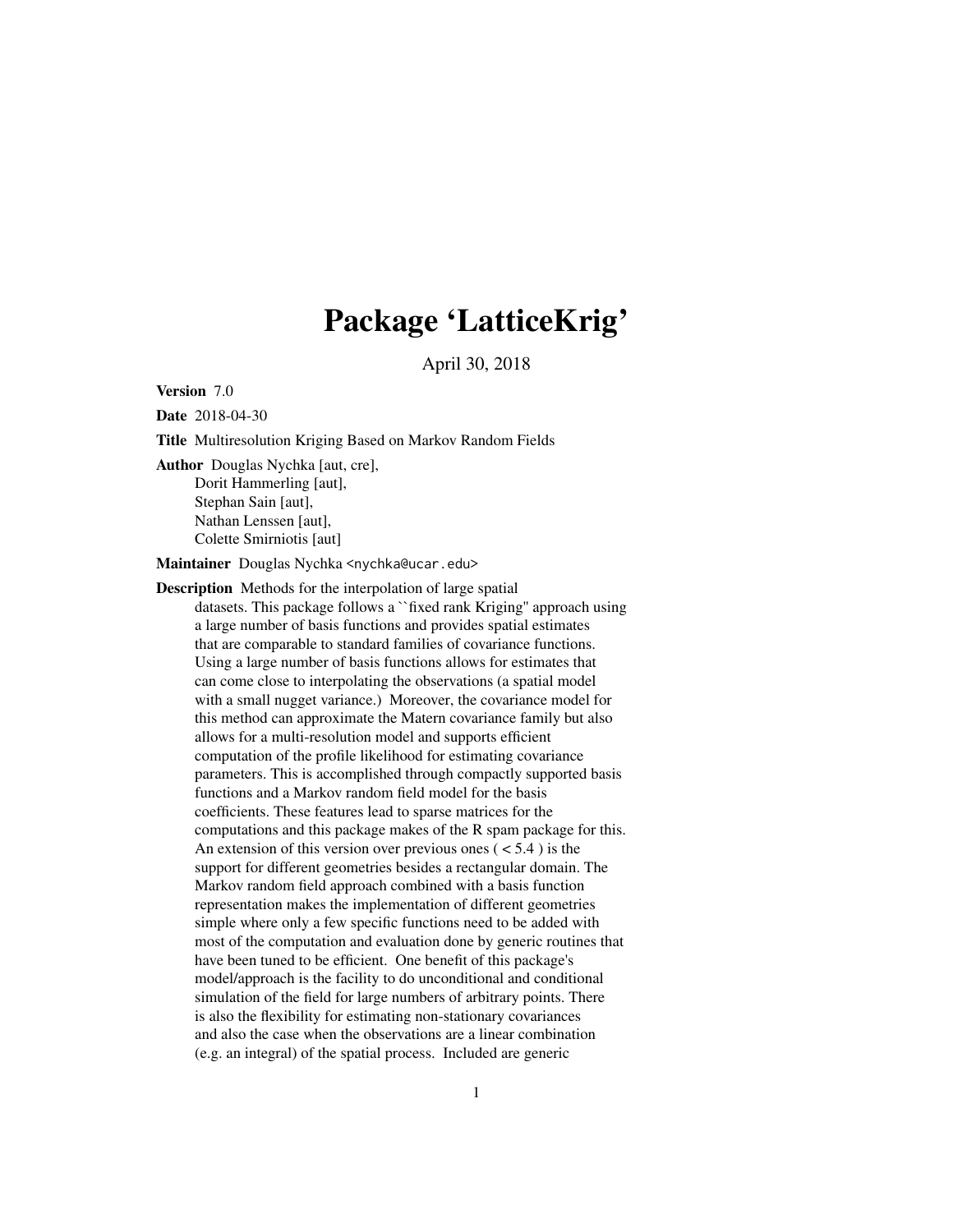methods for prediction, standard errors for prediction, plotting of the estimated surface and conditional and unconditional simulation.

License GPL  $(>= 2)$ 

URL <https://www.r-project.org>

**Depends** R ( $>= 3.2.2$ ), methods, spam, fields ( $>= 8.15$ )

NeedsCompilation yes

Repository CRAN

Date/Publication 2018-04-30 18:39:37 UTC

# R topics documented:

| 3                                            |
|----------------------------------------------|
| $\overline{4}$                               |
| 5<br>$I cosohedronGrid \t                  $ |
| $\overline{7}$                               |
| 15                                           |
| 17                                           |
| 20                                           |
| 21                                           |
| 24                                           |
| 40                                           |
| 42                                           |
| 46                                           |
| 54                                           |
| 62                                           |
| 65                                           |
| 67                                           |
| 67                                           |
| 69                                           |
| 71                                           |
| 72                                           |
| 76                                           |
| 78                                           |
| 80                                           |
| 82                                           |
| 86                                           |
| 89                                           |
| 90                                           |
| 91                                           |

**Index [96](#page-95-0)**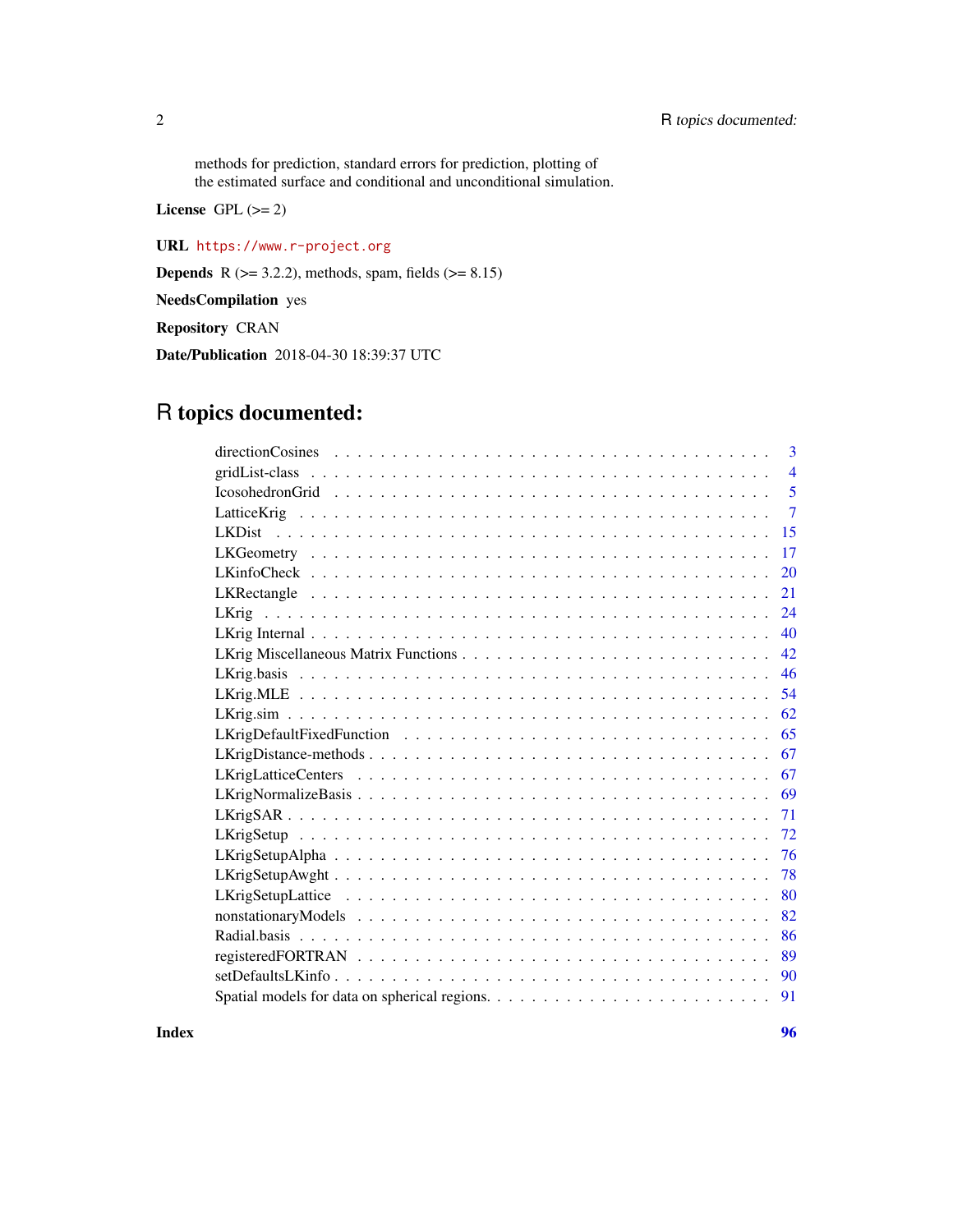<span id="page-2-0"></span>directionCosines *Utility functions for spherical coordinate and projections.*

#### Description

Covnert back and forth between lon/lat and direction cosines and also project spherical coordinates on a local tangent plane.

#### Usage

```
directionCosines(x)
toSphere( Grid)
projectionSphere(x1, x2)
```
# Arguments

| $\mathsf{x}$   | A two column matrix of lon/lat coordinates in degrees.                                               |
|----------------|------------------------------------------------------------------------------------------------------|
| x1             | A vector of direction cosines defining the intersection of the tangent plane with<br>the unit sphere |
| x <sub>2</sub> | A matrix of direction cosines that will be projected onto the plane defined by x2.                   |
| Grid           | A three column matrix of direction cosines                                                           |

# Details

The conversion functions are based on straight forward definitions of spherical coordinates. The projection function is done by two rotations, first around the Z axis and then around the Y axis.

# Value

directionCosines A three coumn matrix of direction cosines.

toSphere A two column matrix of longitudes and latitudes.

projectionSphere A two column matrix of Euclidean coordinates on the tangent plane to x1. The convention is that the orign  $(0,0)$  is mapped to  $x1$  and the X- axis are points along the meridian through  $x1$ . The Y axis are points on the great circle passing through  $x1$  and perpendicular to the meridian.

### Author(s)

Doug Nychka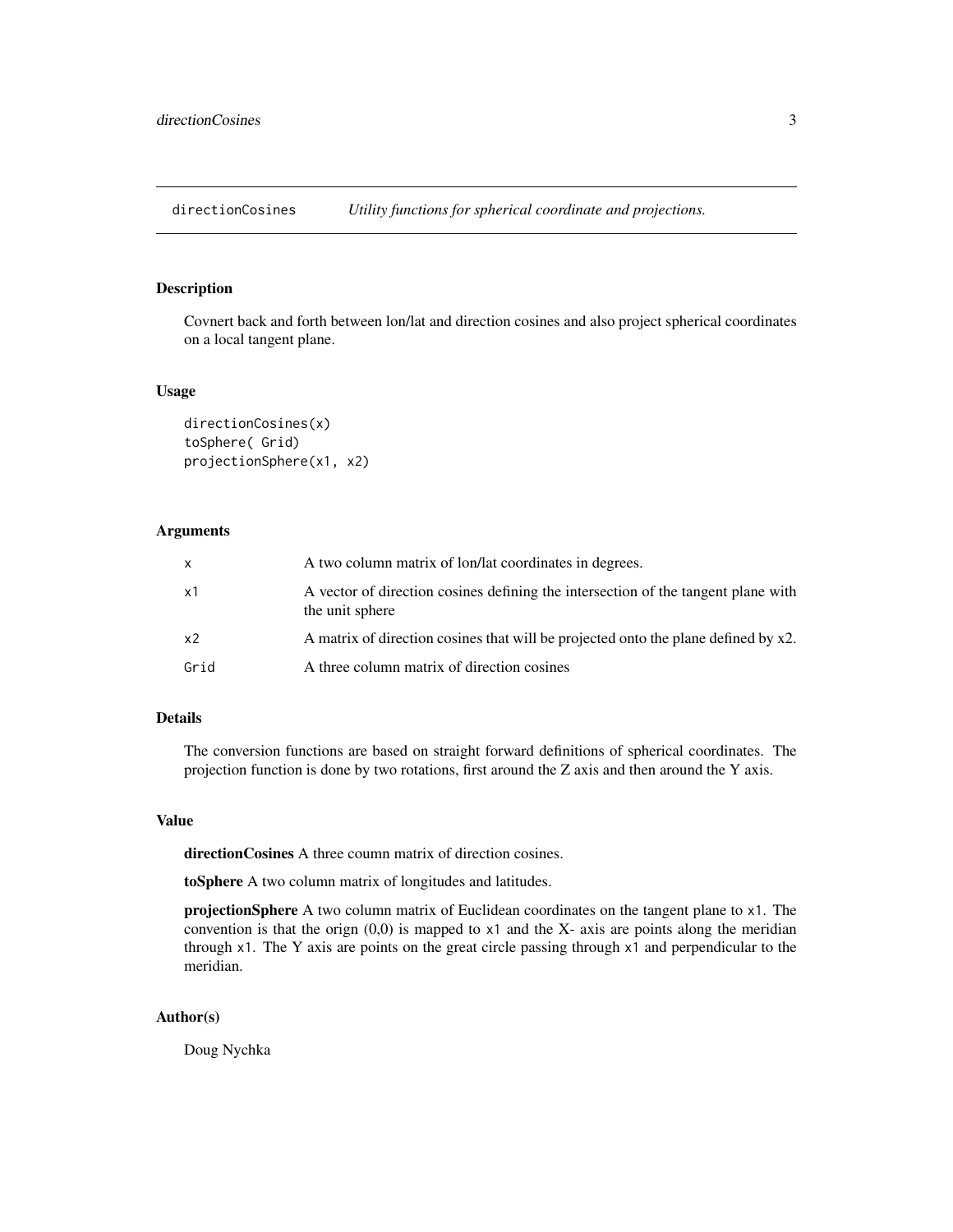#### Examples

```
#
# icosohedron:
phi = (1 + sqrt(5))/2V = matrix(c(0, 1, phi, 0, 1, -phi, 0, -1, phi, 0, -1, -phi,1, phi, 0, -1, phi, 0, 1, -phi, 0, -1, -phi, 0, phi,
       0, 1, -phi, 0, 1, phi, 0, -1, -phi, 0, -1), 12, 3, byrow = TRUE)
# check : library( rgl); plot3d( V, size=10, col="red4" )
# as lon lat:
V2<- toSphere( V)
plot( V2)
# lon lat grid
lGrid<- make.surface.grid( list(x= seq( -10,10,, 10), y= seq( -20,20,,10)) )
 dGrid<- directionCosines( lGrid)
pairs( dGrid)
 # also try: library( rgl); plot3d( dGrid)
```
gridList-class *Class* "gridList"*. A description of a regular and multidimensional grid.*

# Description

This object is mainly designed to work with methods that take a set of locations organized on a grid. The object is a list where there are as many components as dimensions and each list component is a vector of values being the grid points in that dimension. It is consistent with the older use of the older grid.list format used in the fields package. This form is somewhat redundant because for an equally spaced grid all one needs is the beginning value, spacing and number of points but it makes it simpler to pass the grid information to functions such as image and contour.

# Usage

```
gridListInfo(gridList)
```
# Arguments

gridList A gridList object.

<span id="page-3-0"></span>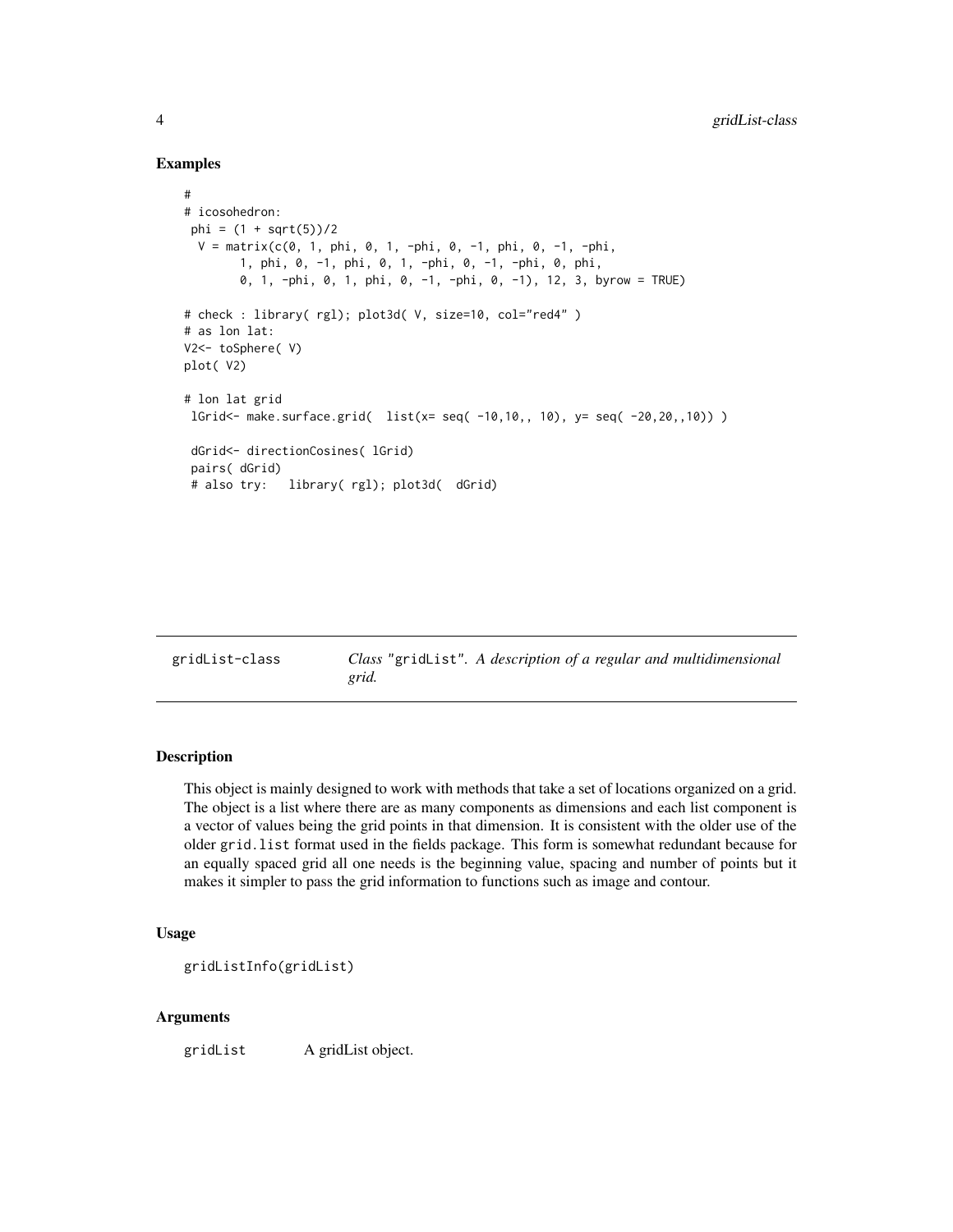# <span id="page-4-0"></span>IcosohedronGrid 5

#### Objects from the Class

This object is a list where each component is a vector of grid points in a particular dimension. For example

grid <- structure(list(  $x= \text{seq}(-1,1,20)$ ,  $y= \text{seq}(-0,1,15)$ ), class= "gridList"

would create this object for a 2d grid with 20 and 15 points over the ranges [-1,1] and [0,1]. The component names ( "x" and "y" in this case) are optional.

The function gridListInfo extracts some summary information that is used to support the summary function for this class.

# Methods

```
LKrigDistance signature(x1 = "matrix", x2 = "gridList", delta = "numeric"): ...
```
#### Author(s)

Doug Nychka

# See Also

LKrigDistance and LKrigDistGrid LKrigLatticeCenters

#### Examples

```
showClass("gridList")
# a 3-d grid
grid<- structure(
list( x= seq( -1,1,,20), y= seq( 0,1,15), oneMore = 1:10),
 class= "gridList" )
```
IcosohedronGrid *Icosoherdal multiresolution grids*

#### Description

Creates a multiresolution grid based on subdividing triangles starting with faces of an icosohedron.

#### Usage

IcosohedronGrid(K)

IcosohedronFaces(K)

#### Arguments

K Number of levels.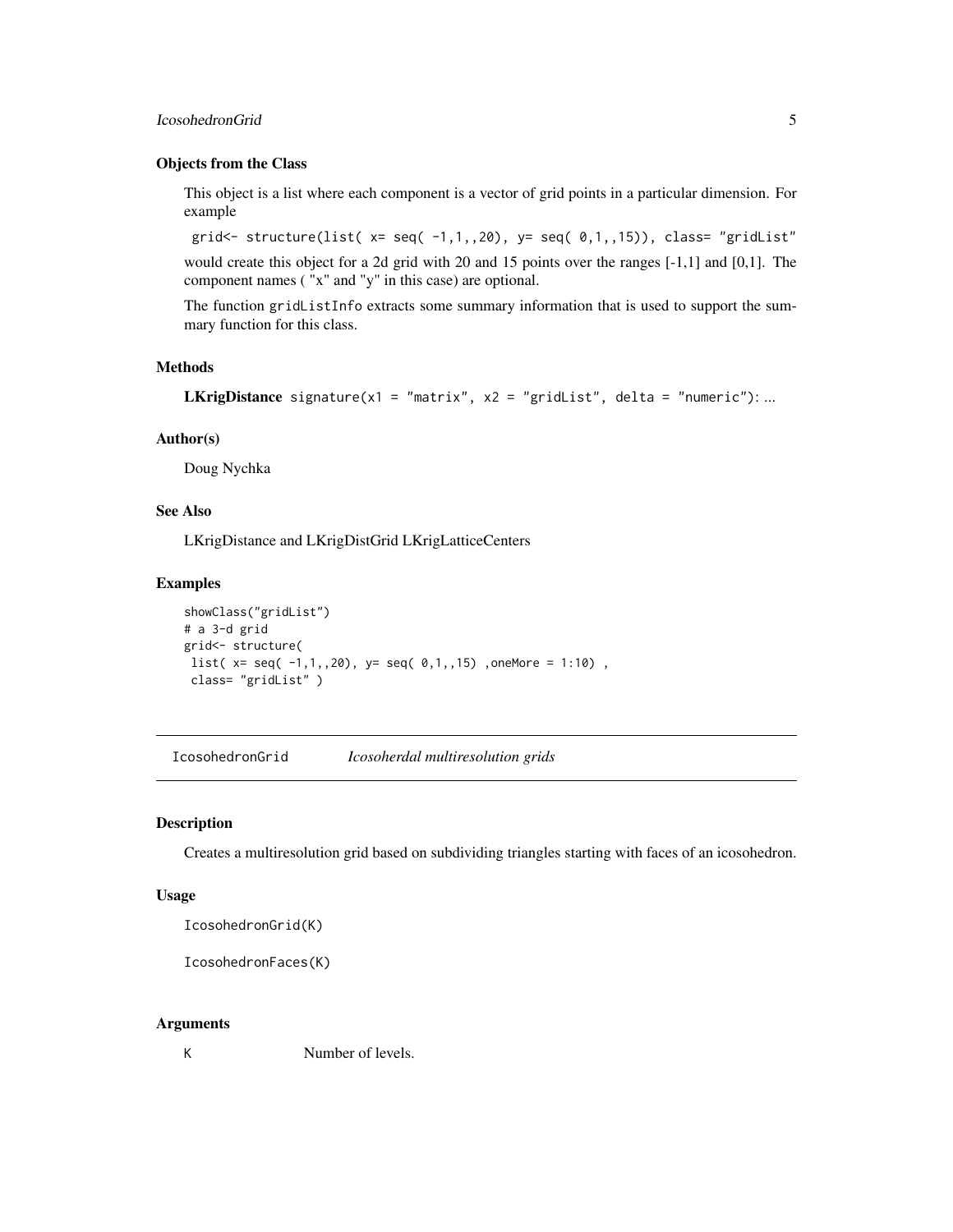#### Details

Creates a nearly regular grid by taking the first level as the 12 points from a regular icsohedron. The subsequent levels generate a finer set of points by subdividing each triangular face into 4 new triangles. The three new mid points from the subdivision are added to the previous nodes to give the new level of resolution. The triangles tend to be roughly equilateral and so the nodes will tend to be roughly equally space but there is some variation in distances among nearest neighbors.

To depict the faces and nodes in a snazzy way use the rgl package and the following code

```
library( rgl)
# show level 3
Level <- 3
    SGrid <- IcosohedronFaces(4)
    Tri <- SGrid$Face[[Level]]
    L \le -\dim(Tri)[3]plot3d(rbind(c(0, 0, 0)), xlim = c(-1, 1), ylim = c(-1, 1),zlim = c(-1, 1), axes = FALSE, xlab = "", ylab = "",
        zlab = ", type = "p", box = TRUE)
    for (k in 1:L) {
        U \leftarrow Tri[, , k]rgl.triangles(U, col = "grey80")
    }
    plot3d(SGrid$nodes[[Level]], col = "green4", type = "s",
        radius = 0.03, add = TRUE)
```
## Value

IcosohedronGrid A list with K components each component is a three column matrix giving the direction cosines for each grid point.

IcosohedronFaces A list with components

MutiGrid The same list returned by IcoshedronGrid.

Faces A list with K-1 components. Each components are the faces at a given level represented as a three dimensional array (3X3XN with N the number of faces and a given level). The array indices are vertices of triangle, coordinates and faces within a resolution level. e.g. to extract the 10th face (out of 80) for the 2nd level:

```
look<- IcosohedronFaces(3)$Faces
triangle <- (look[[2]])[,,10]
print (triangle)
          [0,1] [0,2] [0,3][1, ] -0.5257311 -0.8506508 0.000000[2,] -0.8090170 -0.5000000 0.309017[3,] -0.8090170 -0.5000000 -0.309017rowSums( triangle^2)
[1] 1 1 1
```
triangle will be the 10th face for the second level where the columns are the 3d coordinates of the direction cosines and the rows index the three vertices.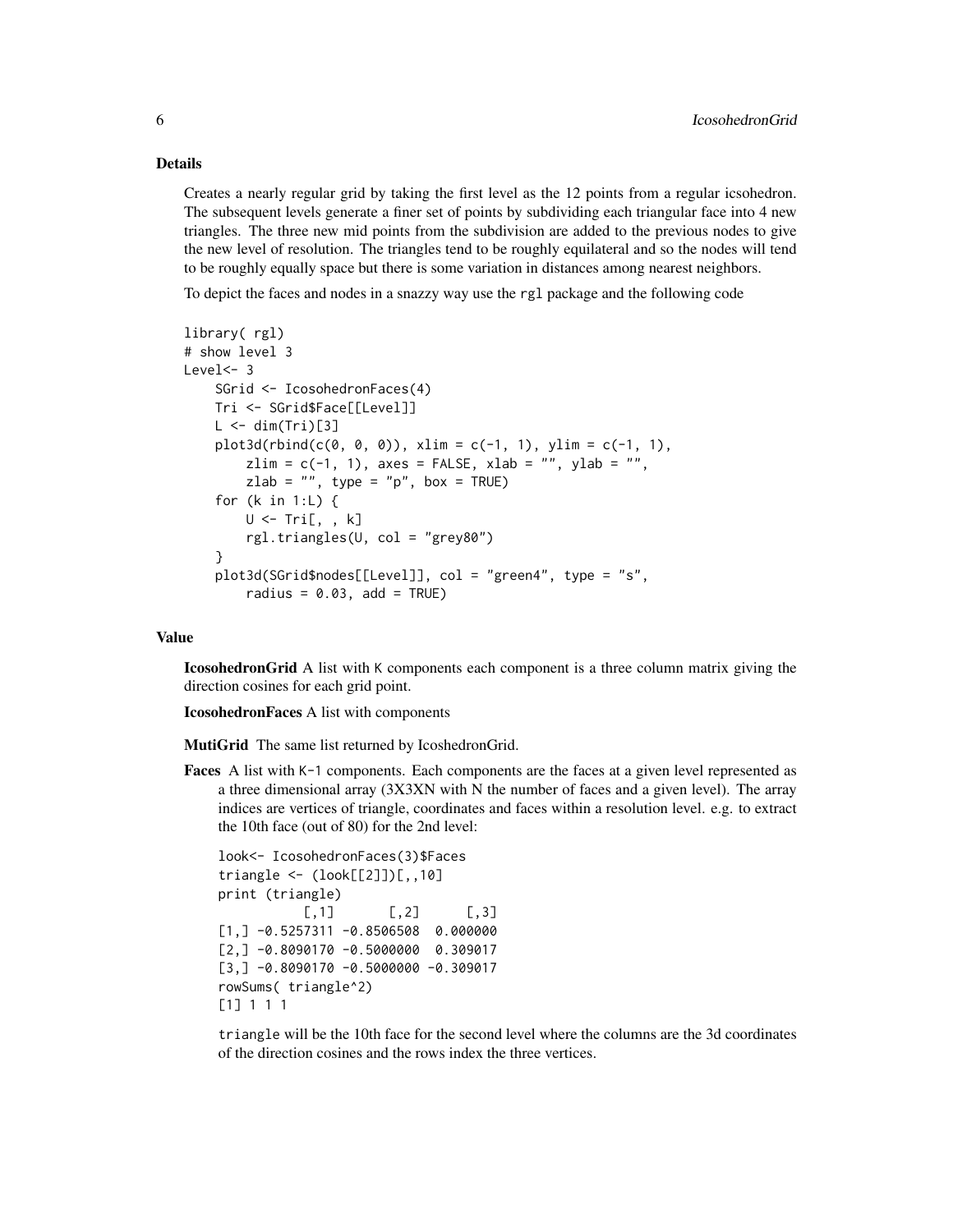# <span id="page-6-0"></span>LatticeKrig 7

toSphere A two column matrix of the longitudes and latitudes when the points are projected onto a unit sphere.

#### Author(s)

Doug Nychka and Zach Thomas

#### Examples

```
# second level in lon lat coordinates
look<- IcosohedronGrid(3)
lonlat<- toSphere( look[[3]])
plot( lonlat, xlab="lon", ylab="lat")
```
<span id="page-6-1"></span>

LatticeKrig *User-friendly spatial prediction and inference using a compactly supported multi-resolution basis and a lattice model for the basis coefficients.*

#### **Description**

This is a simple and high level function to fit the LatticeKrig spatial model to a data set. In is somplest form for 2-d spatial data: obj<-LatticeKrig(x,y) will fit a LatticeKrig type model to 2d locations x and observation vector y. Several (actually many!) default choices are made for the multi-resolution spatial covariance in this top level function. It uses the defaults that are based on a "thin-plate spline" like model for the spatial estimator and also uses LKrigFindLambda to estimate some covariance parameters (sill and nugget variances) through likelihood maximization (i.e. estimates the measurement and process variances.) For the simplest "black box" use only the observations and their 2-d locations need to be specified. But please see the caveats below in the Details section.

Despite the simple syntax, LatticeKrig still takes advantage of the multi-resolution features of the basic LKrig function and any LKrig parameter can be passed through the function call. See the ex-ample below for varying the range parameter. Also, see [LKinfo](#page-71-1) and[LKrigSetup](#page-71-2) for documentation on the complete object that describes the LatticeKrig model and the function to create it easily. See [LKGeometry](#page-16-1) for documentation on extending or adding other spatial models to this package.

The returned value from this function can be used subsequently for prediction, conditional simulation, and other parts of the spatial analysis. See [predict.LKrig](#page-23-1) and [LKrig.sim.conditional](#page-61-1)

#### Usage

```
LatticeKrig(x, y, Z = NULL, nlevel = 3, findAwght = FALSE, LKinfo = NULL,
X=NULL, U=NULL, na.rm =
                TRUE, tol = 0.005, verbose = FALSE, ...)
## S3 method for class 'LatticeKrig'
print( x, digits=4, ...)
```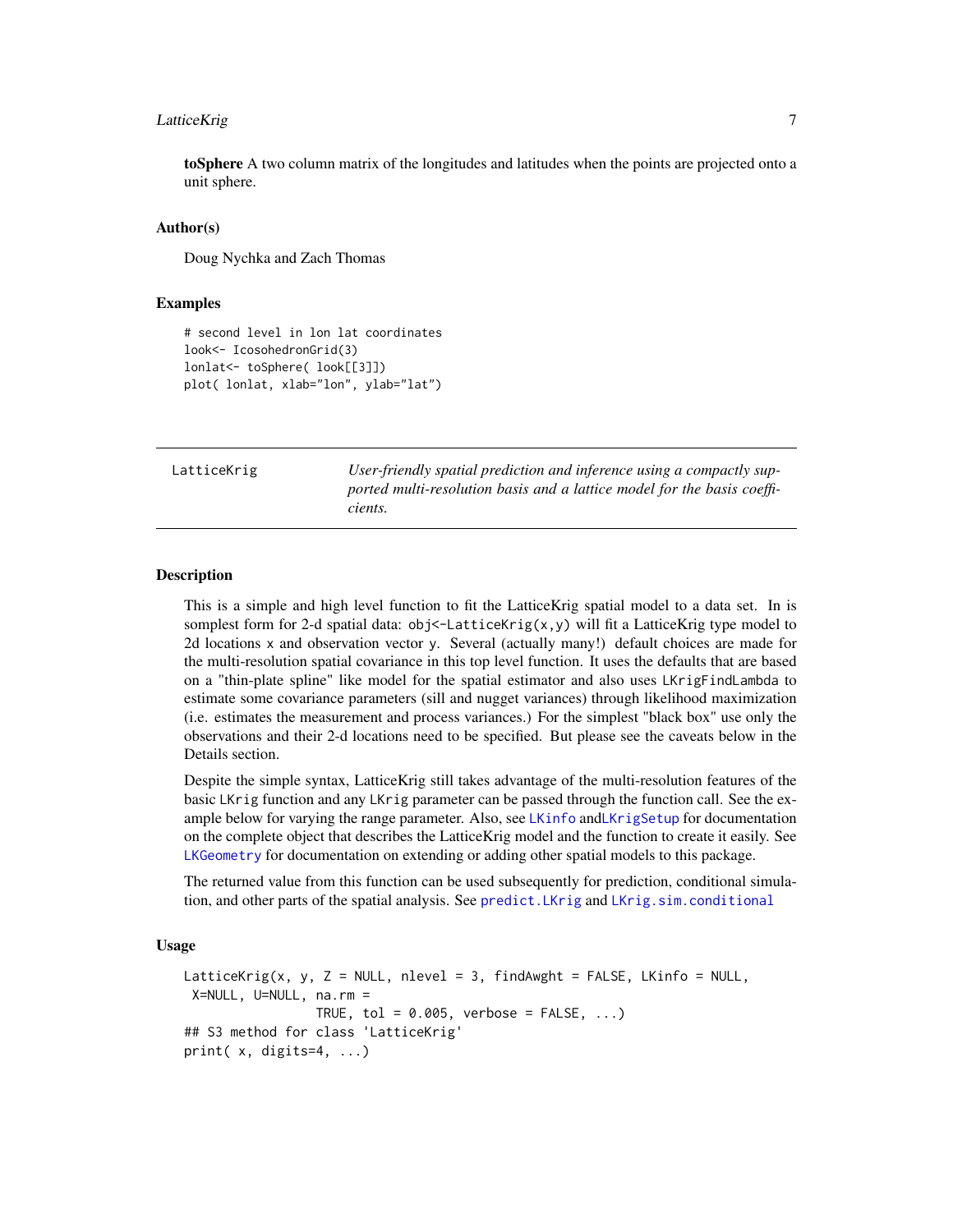# Arguments

| x         | Spatial locations of observations. For the LatticeKrig function this should be<br>a matrix where the columns index the spatial dimensions and rows index the<br>observations. For example for 100 2-d locations, x would be a 100X2 matrix.<br>Or for the function print. LatticeKrig x is the returned object from the LatticeKrig                                                                                                                                                                                                                                               |
|-----------|-----------------------------------------------------------------------------------------------------------------------------------------------------------------------------------------------------------------------------------------------------------------------------------------------------------------------------------------------------------------------------------------------------------------------------------------------------------------------------------------------------------------------------------------------------------------------------------|
|           | function.<br>Spatial observations. No missing values are allowed.                                                                                                                                                                                                                                                                                                                                                                                                                                                                                                                 |
| У<br>Ζ    | Linear covariates to be included in fixed part of the model that are distinct from<br>the default first order polynomial in x (i.e. the spatial drift).                                                                                                                                                                                                                                                                                                                                                                                                                           |
| X         | For linear inverse problems the matrix that maps coefficients of the basis to<br>the predicted values of observations. X must be in spam format. To convert<br>from spind or dense format to spam format see help(spam) as an alternative<br>spind2spam. See an example for this extension in the LKrig help file.                                                                                                                                                                                                                                                                |
| U         | For linear inverse problems the matrix that maps coefficients of the fixed part of<br>the model to the predicted values of observations. This needs to specified along<br>wiht X                                                                                                                                                                                                                                                                                                                                                                                                  |
| nlevel    | Number of levels for the multi-resolution basis. Each level increases the number<br>of basis functions by roughly a factor of 4.                                                                                                                                                                                                                                                                                                                                                                                                                                                  |
| findAwght | If FALSE the default a wght parameter (related to correlation range) is set to<br>mimic a thin plate spline. If TRUE this parameter and hence the range is esti-<br>mated my maximum likelihood.                                                                                                                                                                                                                                                                                                                                                                                  |
| LKinfo    | An optional list giving the full specification of the covariance. If this is missing<br>it will be created internally and returned. If passed this parametrization will be<br>used except lambda will be reestimated by maximum likelihood.                                                                                                                                                                                                                                                                                                                                       |
| na.rm     | If TRUE NA's are removed from y and x is subsetted.                                                                                                                                                                                                                                                                                                                                                                                                                                                                                                                               |
| tol       | Tolerance for the log likelihood used to judge convergence.                                                                                                                                                                                                                                                                                                                                                                                                                                                                                                                       |
| verbose   | If TRUE print out intermediate results.                                                                                                                                                                                                                                                                                                                                                                                                                                                                                                                                           |
|           | Additional arguments to pass to LKrig. The easiest way to pass a full specifica-<br>tion is to create an LKinfo object beforehand and then just pass that (see example<br>below.) This gives more control and the setup function will do some error check-<br>ing on argumetns. Also see help(LKrig) for a complete list of arguments to pass.<br>For convenience we note that if you get some pesky memory warnings from<br>spam you can set the storage higher by adding the argument choleskyMemory.<br>For example to bump up to 2E6 include: choleskyMemory=list(nnzR= 2E6). |
| digits    | Number of significant digits in printed summary.                                                                                                                                                                                                                                                                                                                                                                                                                                                                                                                                  |

#### Details

Keep in mind that overall LatticeKrig is just a specific type of spatial estimate that is designed to handle larger size data sets. It focuses on a specific form of covariance function, but the estimator is still the Kriging/Multivariate Gaussian Conditional Expectation/BLUE that is standard in this field.

The simplest model fit is:

$$
Y_k = p(x_k) + h(x_k) + e_k
$$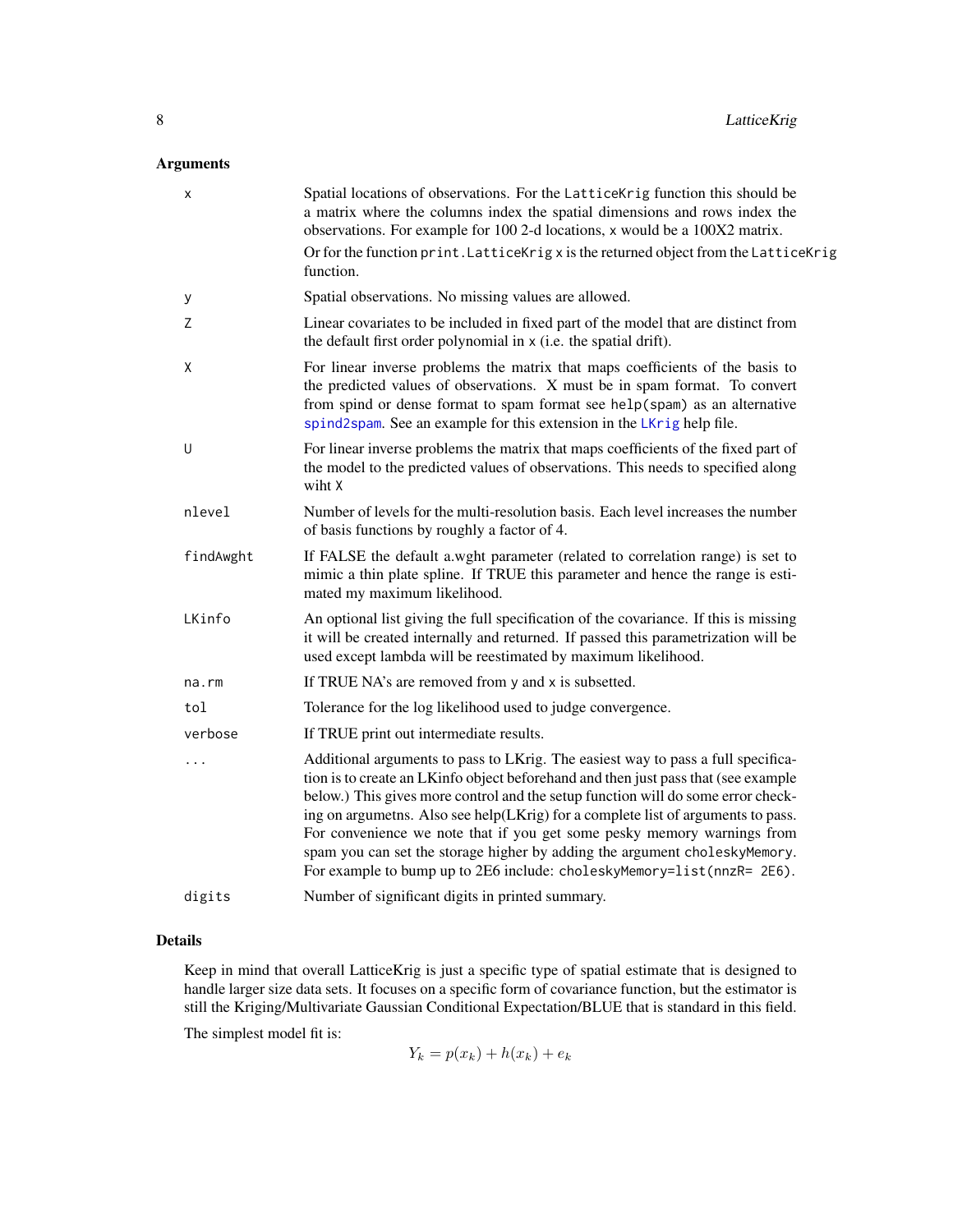#### LatticeKrig 9

 $Y_k$  is the  $k^{th}$  observation at location  $x_k$  with measurment error  $e_k$ . Here  $p(x)$  is a low order polynomial of degree m-1 with the default  $m == 2$ .  $h(x)$  is a mean zero Gaussian process with the representation:

$$
h(x) = \sum_{l=1}^{L} \sum_{j=1}^{m(j)} \phi_{m,l}(x) c_{m,l}
$$

where  $\phi$  are multiresolution basis functions and the coefficients have mean zero and spatial dependence specified by a Markov random field. Keep in mind that this unusual form still implies a specific covariance function for  $h(x)$ . In fact one can use the Krig or mKrig function from fields to reproduce the LatticeKrig estimate for smaller data sets and check computations. (See [LKrig.cov](#page-45-1) with examples ). Details on the basis functions and the markov random field are given in the [LKrig](#page-23-2) help function. Throughout this package we assume the standard deivation of  $e_k$  is sigma and the marginal variance of  $h(x)$  is rho. An important derived parameter of the spatial estimate is lambda = sigma^2/ rho the noise to signal ratio. sigma and rho are estimated my restricted maximum likelihood in LatticeKrig.

This top level function is built on the more basic function [LKrig](#page-23-2) supports a very flexible covariance. LKrig depends on the parameters nlevel, a.wght and alpha specifying all these relevant parameters may be discouraging to a new (or impatient!) user. Thus LatticeKrig is a "wrapper" that generates some simplified, default model choices to call the more general function LKrig. It is useful for users not fully familiar with the LatticeKrig methodology or those that wish to try a default approach to get a quick look at a spatial analysis. You always go back and add some specific non default choices to the LatticeKrig call (e.g. changing a.wght). For the 2-dimensional case the default values are set to give about 4 times as many basis functions as observations, use 5 extra lattice points on the edge to minimize boundary effects, and to use four levels of multi-resolution. An important default is that a linear spatial drift is included in the model so the model will relax to a linear prediction based on the x values in the absence of a spatial component. In other words, the model includes by default a fixed part that is linear in x. The spatial correlation range is nearly stationary and set large to mimic a thin-plate spline. The smoothness mimics the Whittle covariance function ( smoothness  $= 1$  for the Matern). (See [LKrig.cov.plot](#page-45-1) to get a plot of the implied covariance function.) LatticeKrig also provides maximum likelihood estimates of the measurement error standard deviation ("sigma") and process variance parameter ("rho") that are perhaps the parameters that most effect the shape of the estimated spatial field. The ubiquitous parameter lambda throughout LatticeKrig is just the reparametrization lambda  $=$  sigma $\frac{\gamma}{2}$  / rho.

This top level function is pitched with all the caveats that statistical model assumptions should always be checked and applying generic methods to a specific problems without checking the appropriateness can lead to misleading results. So plot your data and try several models. Details on the full computations can be found in the LKrig man page. The lambda = sigma2/ rho parameter in LKrig is essential to the Lattice Krig computation and an inappropriate value will result in over or under fitting and incorrect interpolated values. The function LKrigFindLambda is used within LatticeKrig to estimate a lambda value from the data using maximum likelihood.

One interesting feature of this package is the ability to handle spatial processes on different geometries and the form is specified by the LKGeometry argument. The current choices are:

[LKRectangle](#page-20-1) A 2 dimensional Euclidean spatial domain. The default

[LKInterval](#page-16-2) A 1 dimensional Euclidean spatial domain.

[LKBox](#page-16-2) A 3 dimensional Euclidean spatial domain.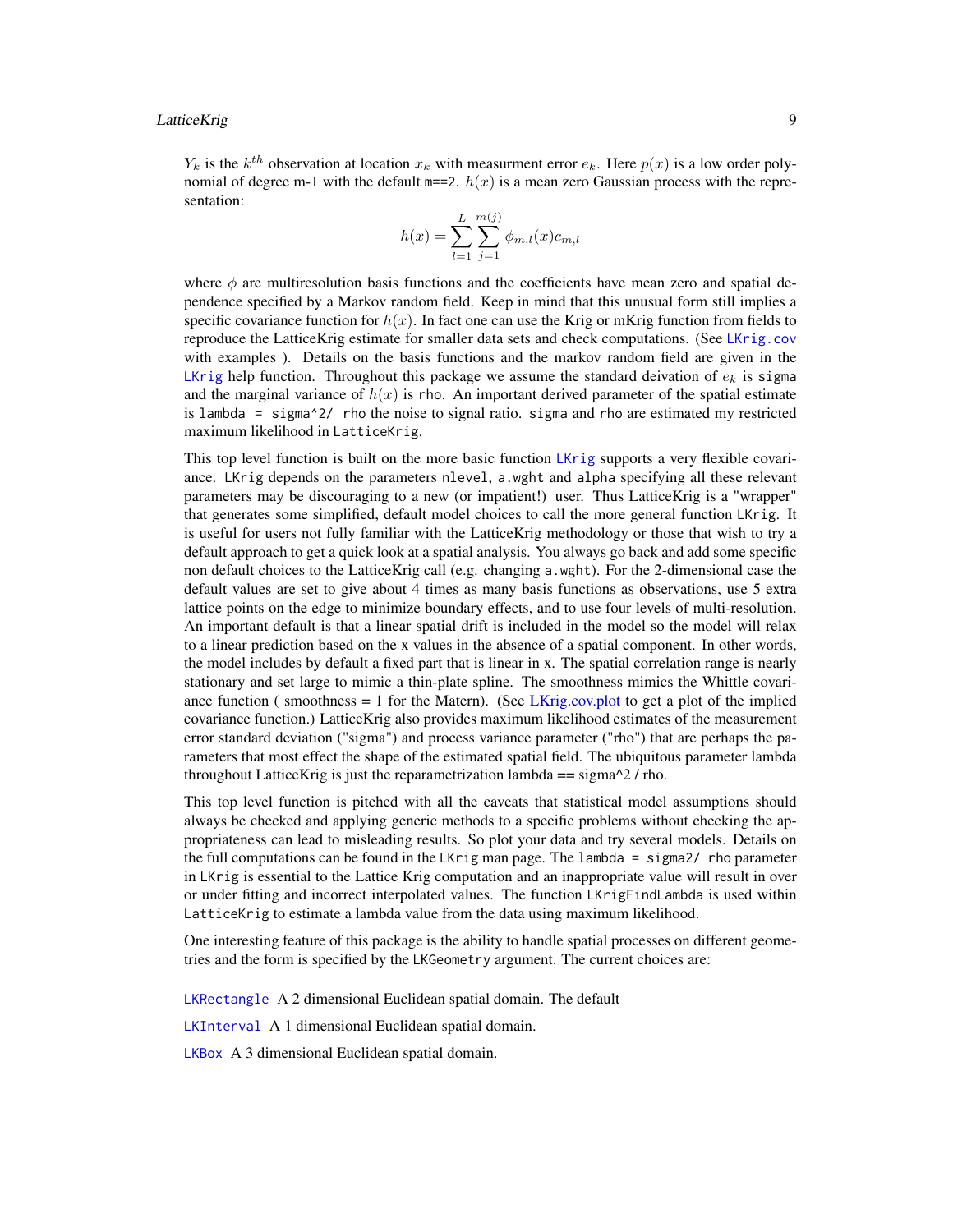- [LKRing](#page-90-1) A 2 dimensional spatial domain where the first coordinate is periodic (on [0,360]) and the second is Euclidean. E.g. a slice around the equator and not having a large latitudal range.
- [LKCylinder](#page-90-1) A 3 dimension model where an additional coordinate is added to the LKRing geometry. This is useful for representing a small section of the sphere where one also has a height component.
- [LKSphere](#page-90-1) A full 2-d spherical geometry. Coordiantes are given in longitude, latitude but the distances and any structures are on the sphere.

One important feature of this package is that the different geometries all use the same computation engine LKrig, following the same computational algorithm. The differences in setting up the problem and in evaluating the function are implemented as S3 methods. The details of this strategy are described in [LKGeometry](#page-16-1) and allow the user to add new geometries.

This function also supports a model where the observations are simply expressed as linear combinations of the basis function coefficients. Equivalently this is a model where the observed data can be expressed as linear functinonals applied to the polynmial term and the spatial process. Typically these linear maps represent observing integrals or weighted combinations of the fields and are important for data that is aggregated over by space. See help(LKrig) for an example of how this model is set up at the end of the Examples section.

#### Value

The main call inside LatticeKrig is to LKrig and so a LKrig object is returned. Thus all of the functionality that comes with LKrig objects such as predict, summary, predictSurface, etc. remain the same as described in LKrig. Also, see the components residuals and fitted.values in the returned object for these parts of the fitted spatial model. The component LKinfo has all the details that specify the basis functions and co variance model. The component MLE gives details of the likelihood evaluations to estimate the sigma and rho parameters.

#### Author(s)

Doug Nychka

# See Also

LKrig, LKrig.setup, LKrigFindLambda, LKinfo, LKrig.sim.conditional

#### Examples

```
# Load ozone data set
 data(ozone2)
 x<-ozone2$lon.lat
 y<- ozone2$y[16,]
```
# thin plate spline-like model with the lambda parameter estimated by # maximum likelihood. Default choices are made for a.wght, nlevel, NC

```
# and alpha.
```

```
obj<- LatticeKrig( x, y)
## Not run:
# summary of fit and a plot of fitted surface
```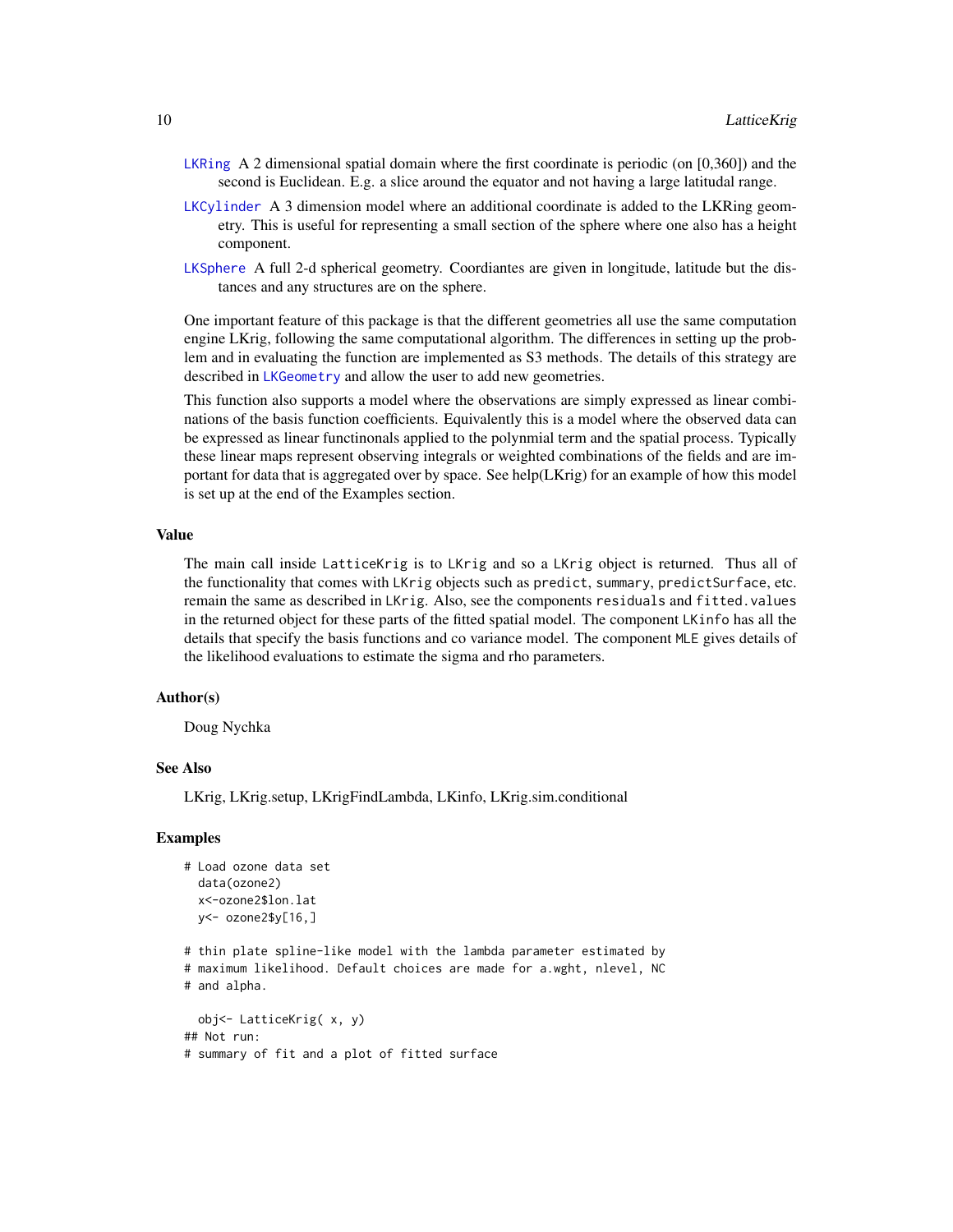#### LatticeKrig 11

```
print( obj)
  surface( obj )
  US(add=TRUE)
  points(x)
# prediction standard errors
  out.se<- predictSE( obj, xnew= x)
# predict at observations:
  out.fhat<- predict( obj, xnew= x)
# coveniently predict on a 100X100 grid for plotting
 out.surf<- predictSurface( obj, nx=100, ny=100)
# image.plot( out.surf)
## End(Not run)
# running an example by first setting up the model object
## Not run:
# this is just a small model to run quickly
# compare the LKinfo object here to one created implictily: obj$LKinfo
LKinfo1<- LKrigSetup( x, NC=5, nlevel=3, a.wght=4.1, nu=1.0)
obj1<- LatticeKrig( x,y, LKinfo= LKinfo1)
## End(Not run)
#
# In this example lon/lat are treated as just Euclidean coordinates
# a quick adjustment for small regions is to account for the difference
# in physical distance in N-S verses E_W
# is to just scale the longitude degrees to be comparable to degrees in latitude
# at least in the middle of the domain. The assumption is that for small spatial
# domains this approximation will not be bad for the coordinates at the edges too.
# You accomplish this by adding a scaling, V matrix:
# Here the V argument is rolled into the LKinfo object created within the function
#
## Not run:
  meanLat<- mean( x[,2])*pi/180
  Vlonlat <- diag( c( 1/cos(meanLat), 1) )
  obj1<- LatticeKrig( x, y, V = Vlonlat )
## End(Not run)
## Not run:
# Refit using with just one level of basis functions
# on a 20X20 grid witin the spatial domain ( so about 400)
# actually number is 720 ( see obj1b$LKinfo) due adding edge nodes
# Add an aspect ratio of spatial domain
# and find the a.wght parameter along with nugget and process variances.
# this takes a while partly because LatticeKrig model is not optimized for small data sets!
  obj1b<- LatticeKrig( x, y, nlevel=1, NC=20, findAwght=TRUE)
# rudimentary look at how likelihood was optimized
#log lambda and omega = log(a.wght-4)/2 are useful parametrizations ...
  quilt.plot( obj1b$MLE$lnLike.eval[,c("logLambda","omega")],
       obj1b$MLE$lnLike.eval[,"lnProfileLike.FULL"],
       xlab="loglamda", ylab="omega",
       zlim =c(-640,-612))
  points( obj1b$MLE$lnLike.eval[,c("logLambda","omega")],cex=.25)
```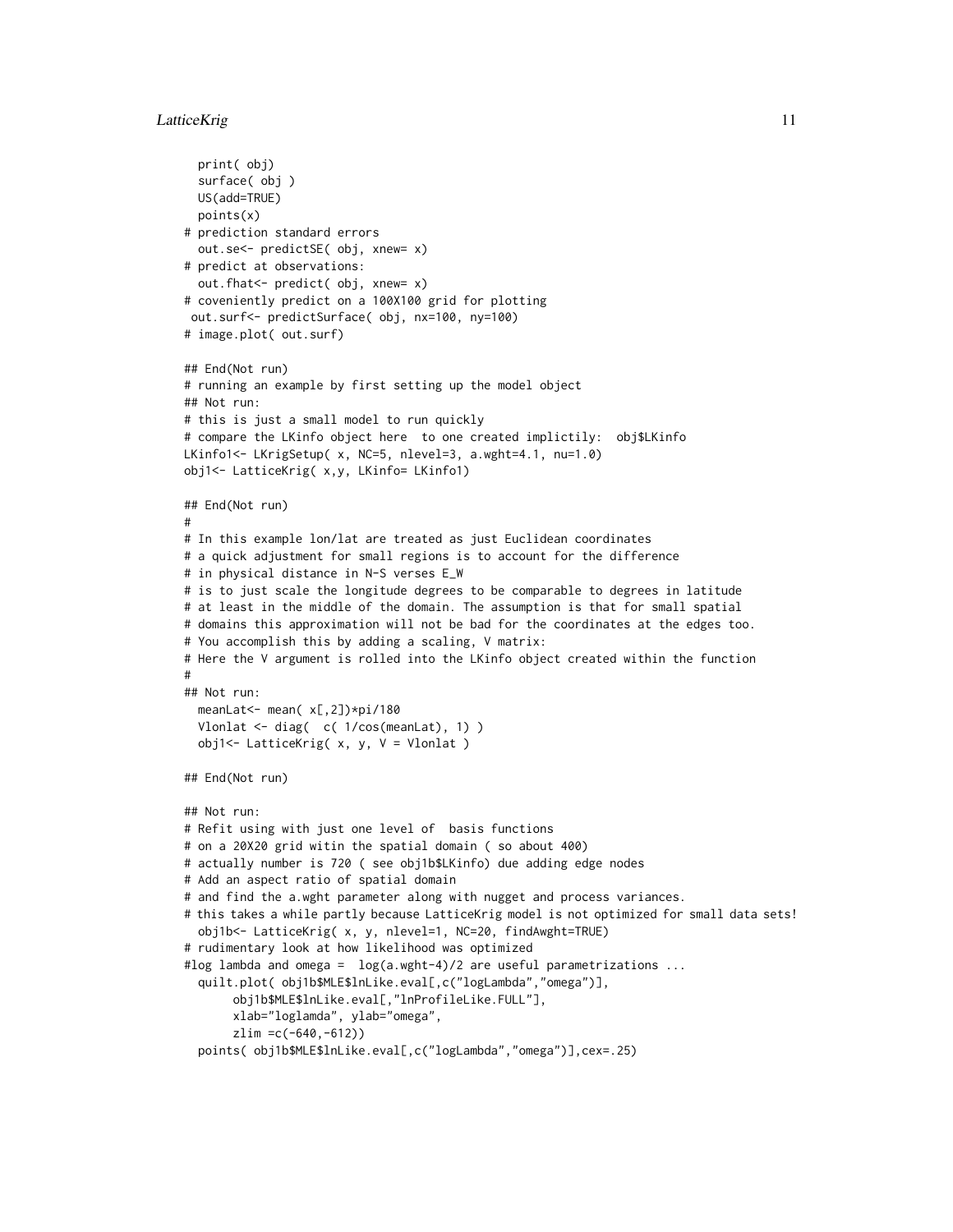```
## End(Not run)
# fitting replicate spatial data sets
# here we use the common observations over days for the ozone
# data set. Whether these are true replicated fields is in question
# but the analysis is still useful
## Not run:
Y<- na.omit( t( ozone2$y) )
ind<- attr( Y,"na.action")
X<- ozone2$lon.lat[-ind, ]
out1<- LatticeKrig( X, Y, nlevel=1, NC=20, findAwght=TRUE)
out2<- LatticeKrig( X, Y, nlevel=1, NC=20, findAwght=TRUE,
                        collapseFixedEffect=TRUE)
# compare the two models
# Note second a.wght reflects more spatial correlation when individual
# fixed effect is not removed ( 4.4 verses 4.07)
# nugget variance is nearly the same!
out1$MLE$summary[1:7]
out2$MLE$summary[1:7]
## End(Not run)
## Not run:
# Refit using the tensor product type of basis functions
# (default is "Radial"). An example how an additional argument that is
# passed to the LKrigsetup function to create the LKinfo object.
  obj2<- LatticeKrig( x, y, BasisType="Tensor")
## End(Not run)
#
# A 1-d example with 3 levels of basis functions
# See LKrig for an explanation if nlevel, NC, alpha and a.wght
# covariance parameters.
## Not run:
 x<- matrix(rat.diet$t)
 y<- rat.diet$trt
 fitObj<- LatticeKrig( x, y)
# NOTE lots of defaults are set for the model! See print( fitObj)
 plot( x,y)
 xg<- matrix(seq( 0,105,,100))
 lines( xg, predict(fitObj, xg) )
## End(Not run)
## Not run:
```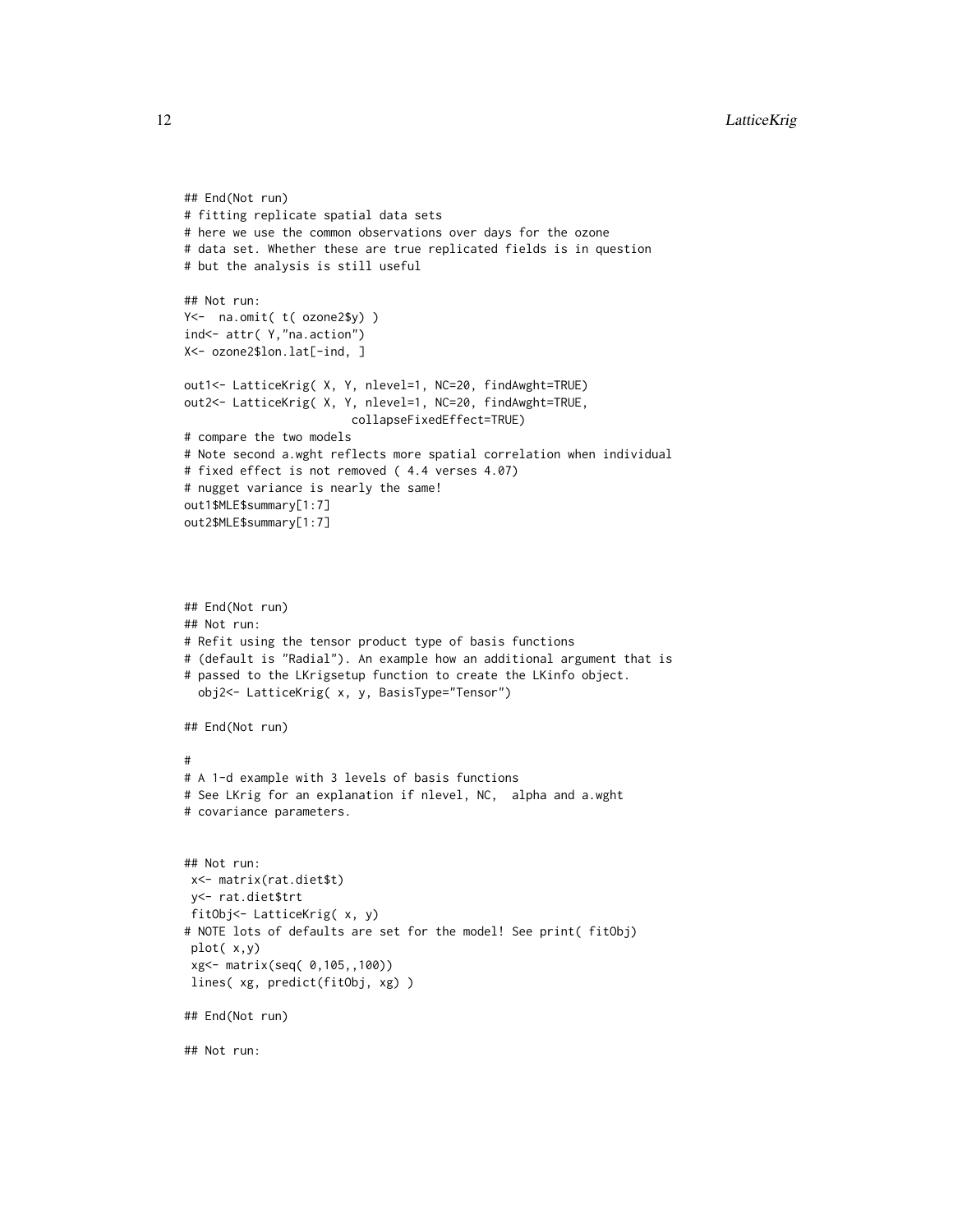# LatticeKrig 13

```
# a 3D example
set.seed( 123)
N<- 1000
x \leftarrow matrix( runif(3 \times N, -1, 1), ncol=3, nrow=N)
y<- 10*exp( -rdist( x, rbind( c(.5,.5,.6) ) )/.5)
# NOTE setting of memory size for Cholesky. This avoids some warnings and
# extra computation by the spam package
LKinfo<- LKrigSetup( x, nlevel=1, a.wght= 6.01, NC=6, NC.buffer=2,
                    LKGeometry="LKBox", normalize=FALSE, mean.neighbor=200,
                    choleskyMemory=list(nnzR= 2E6) )
out1<- LatticeKrig( x,y, LKinfo=LKinfo)
glist <- list(x1=seq(-1,1,30), x2=seq(-1,1,30), x3 = 0)
xgrid<- make.surface.grid( glist)
yhat<- predict( out1, xgrid)
# compare yhat to true function created above
image.plot( as.surface( glist, yhat))
## End(Not run)
#
###########################################################################
# Including a covariate (linear fixed part in spatial model)
##########################################################################
## Not run:
  data(COmonthlyMet)
  obj <- LatticeKrig(CO.loc, CO.tmin.MAM.climate, Z=CO.elev)
  obj2 <- LatticeKrig(CO.loc, CO.tmin.MAM.climate)
# compare with and without linear covariates
  set.panel(1,2)
  surface(obj)
  US(add=TRUE)
  title("With Elevation Covariate")
  surface(obj2)
  US(add=TRUE)
  title("Without Elevation Covariate")
## End(Not run)
## Not run:
 data(COmonthlyMet)
# Examining a few different "range" parameters
a.wghtGrid <- 4 + c(.05, .1, .5, 1, 2, 4)^2#NOTE smallest is "spline like" the largest is essentially independent
# coefficients at each level. In this case the "independent" end is
# favored but the eff df. of the surface is very similar across models
# indicating about the same separate of the estimates into spatial
```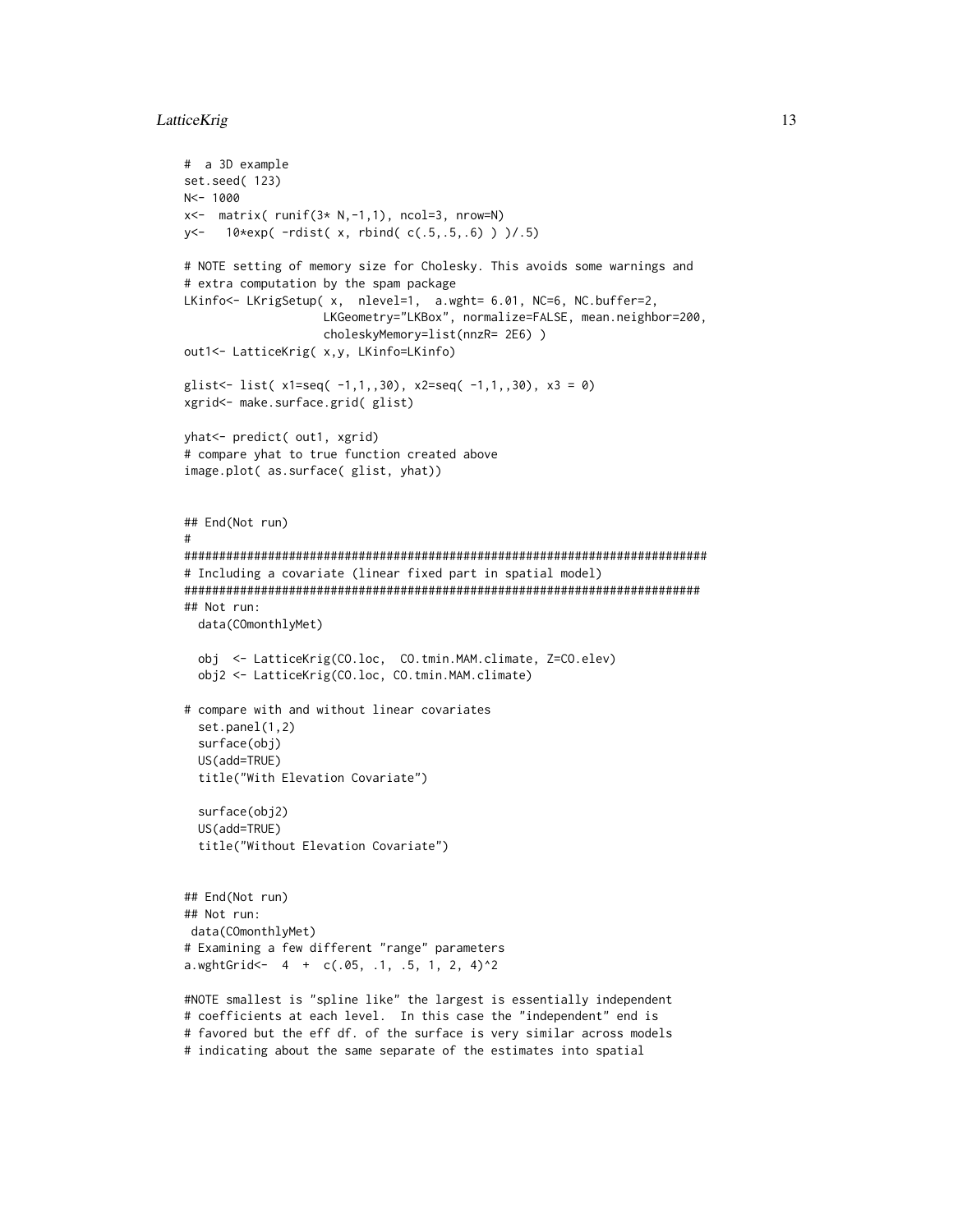```
# signal and noise
#
for( k in 1:5 ){
obj <- LatticeKrig(CO.loc, CO.tmin.MAM.climate, Z=CO.elev,
                      a.wght=a.wghtGrid[k])
cat( "a.wght:", a.wghtGrid[k], "ln Profile Like:",
            obj$lnProfileLike, "Eff df:", obj$trA.est, fill=TRUE)
}
# MLE
obj0 <- LatticeKrig(CO.loc, CO.tmin.MAM.climate, Z=CO.elev,
                     findAwght=TRUE)
print(obj0$MLE$summary)
## End(Not run)
#########################################################################
# Reproducing some of the analysis for the example in the
# JCGS LatticeKrig paper.
#########################################################################
#### Here is an example of dealing with approximate spherical geometry.
## Not run:
data(NorthAmericanRainfall)
library(mapproj)
x<- cbind(NorthAmericanRainfall$longitude, NorthAmericanRainfall$latitude)
y<- NorthAmericanRainfall$precip
log.y < - log(y)elev<- NorthAmericanRainfall$elevation
# this is a simple projection as part of this and handled by the mapproj package
x.s<- mapproject( x[,1], x[,2], projection="stereographic")
x.s \leftarrow \text{cbind}(x.s x, x.s xy)# an alternative is to transform coordinates using another projection,
# e.g. a Lambert conformal projection
# with the project function from the rgdal package
# library( rgdal)
# x.s<- project(x,"+proj=lcc +lat_1=22 +lat_2=58 +lon_0=-93 +ellps=WGS84")
# this package has the advantage that the inverse projection is also
# included ( inv=TRUE) so it is easy to evaluate the surface back on a Mercator grid.
obj0<- LatticeKrig(x.s, log.y, Z=elev )
fitSurface<- predictSurface( obj0, drop.Z=TRUE)
fitSurface$z<- exp(fitSurface$z)/100
colorTable<- designer.colors( 256, c("red4", "orange", "yellow","green1", "green4", "blue"))
image.plot( fitSurface, col=colorTable)
map( "world", add=TRUE, col="grey30", lwd=3, proj="")
```
## End(Not run)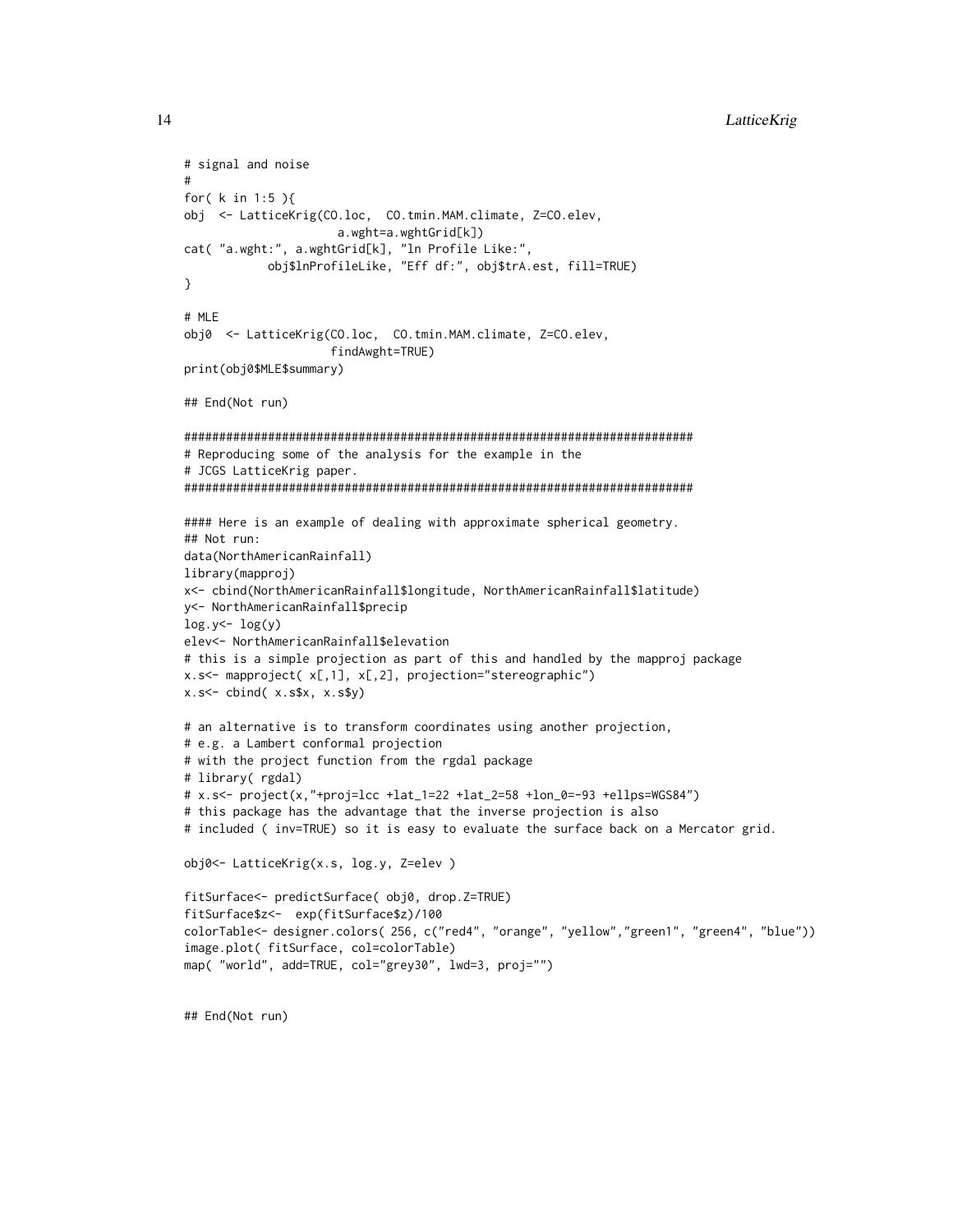# <span id="page-14-0"></span>**Description**

These are the lower level functions to compute the distances among two sets of locations but being limited to distances less than a maximum threshold (see delta below ). These functions are useful for generating a sparse matrix on distances and evaluating a compactly supported function (such as the Wendland). The location - location method supports the distance metrics: Euclidean, spherical, componentwise and Manhattan. LKDistComponent and LKDistComponentGrid return the coordinate-wise distances and are useful for evaluating a tensor product basis functions.

### Usage

```
LKDist(x1, x2, delta, max.points = NULL, mean.neighbor = 50.distance.type = "Euclidean")
LKDistComponents(x1, x2, delta, max.points = NULL, mean.neighbor = 50,
    distance.type = "Euclidean")
LKDistGrid(x1, gridList, delta, max.points = NULL, mean.neighbor = NULL,
distance.type = "Euclidean", periodic)
LKDistGridComponents(
x1, gridList, delta,
  max.points = NULL, mean.neighbor = NULL,
  distance.type = "Euclidean")
LKGridCheck(distance.type, x1, gridList )
LKGridFindNmax(n1, max.points, mean.neighbor, delta, gridList)
```
#### Arguments

| gridList      | A list with each component vector that specifies the grid points for an equally<br>spaced grid. Can have class gridList. (See also help on gridlist). |
|---------------|-------------------------------------------------------------------------------------------------------------------------------------------------------|
| n1            | Number of rows of x1.                                                                                                                                 |
| x1            | A matrix with rows indexing locations and columns indexing coordinates.                                                                               |
| x2            | A matrix with rows indexing locations and columns indexing coordinates.                                                                               |
| delta         | The maximum distance to find pairwise distances.                                                                                                      |
| max.points    | Used for dynamically assigning matrix size this should be larger than the total<br>number of pairwise distances less than delta.                      |
| mean.neighbor | Used for dynamically assigning matrix size this is the average number of points<br>that are less that delta in distance to the x1 locations.          |
| periodic      | A logical vector with length ncol(x1). If a component is TRUE then that di-<br>mension is treated as periodic.                                        |
| distance.type | A text string either "Euclidean", "GreatCircle", "Chordal", "Manhattan".                                                                              |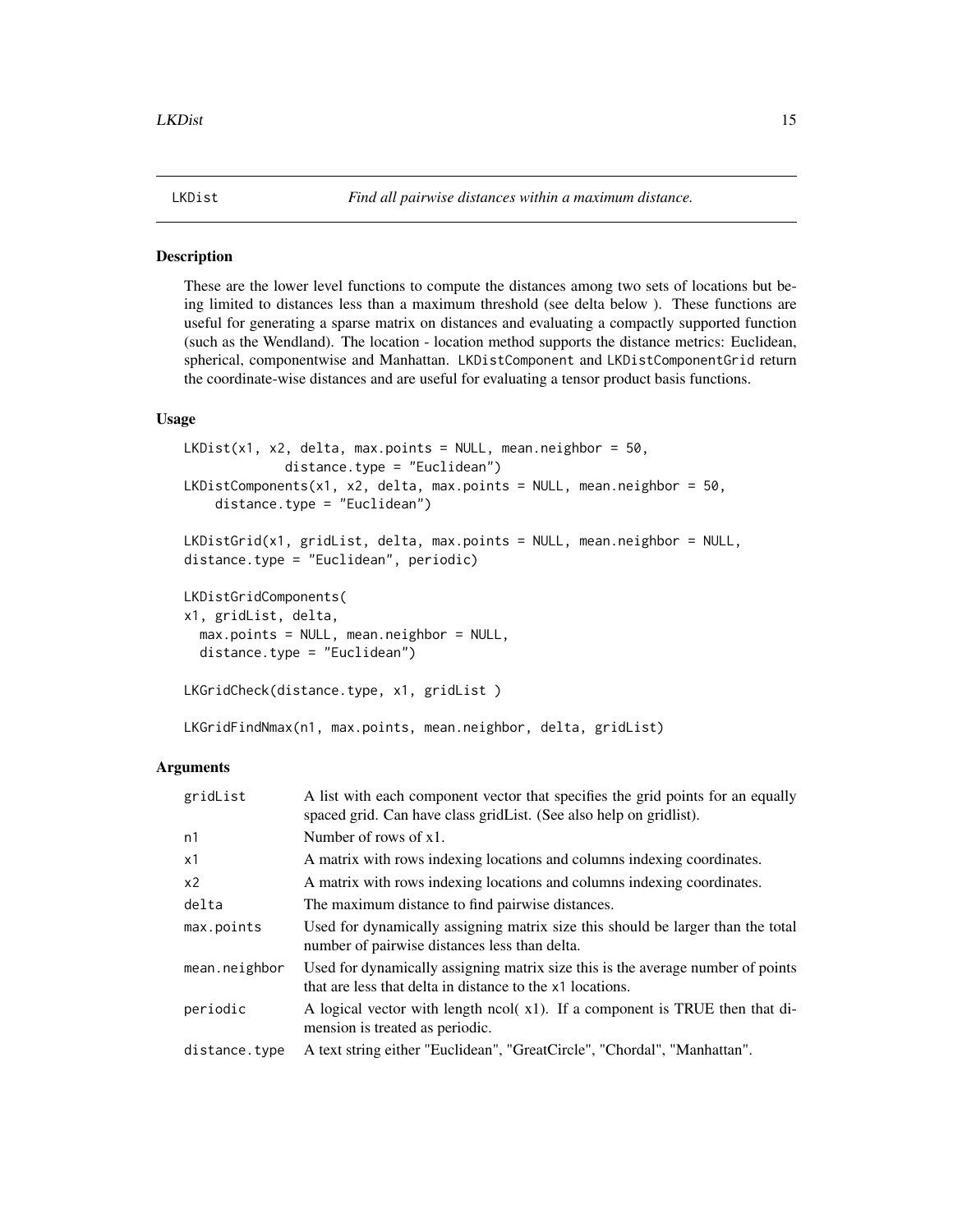# Value

LKDist and LKDistGrid a list representing a sparse matrix in spind format.

LKDistComponent andLKDistGridComponent a list representing a sparse matrix using the spind format except the ra component is now a matrix. The columns of ra being the individual distances for each coordinate.

directionCosine a matrix where rows index the different points and columns index x,y,z.

LKGridFindNmax returns the maximum number of nonzero elements expected in a pairwise distance matrix.

LKGridFindNmax checks that the calling arguments are compatible with the pairwise distance computation.

#### Author(s)

Doug Nychka

# See Also

[spind2spam](#page-0-0), [spind2full](#page-0-0)

#### Examples

```
set.seed( 123)
x<- matrix( runif(100*2), 100,2)
DMatrix<- LKDist( x,x, delta=.1)
# coerce to spam matrix format
DMatrix2<- spind2spam( DMatrix)
# a grid
gridL <- list(x1 = \text{seq}(0,1,.2), x2 = \text{seq}(0,2,.2), x3 = \text{seq}(-1,1,.2))
class(gridL)<- "gridList"
x1<- cbind( runif( 100), runif(100)*2, 2*(runif( 100) -.5) )
look<- LKDistGrid( x1, gridL, delta=.45)
# check against rdist.
# look2<- rdist( x1, make.surface.grid(gridL))
# look2[ look2 >= .45] <- 0
# max( abs(look- look2)[look>0] )
# test of periodic option
 gridL<- structure(
            list( x1= seq(0,1,.02),
                  x2= seq( 0,1,.02)),
            class="gridList")
 look1<- LKDistGrid( rbind(c(0,0)), gridL, delta=.35,
                     periodic=c(TRUE,FALSE))
 look2<- spind2full(look1)
 image.plot( as.surface( gridL, look2) )
 look1<- LKDistGrid( rbind(c(0,0)), gridL, delta=.35,
                      periodic=c(TRUE,TRUE))
```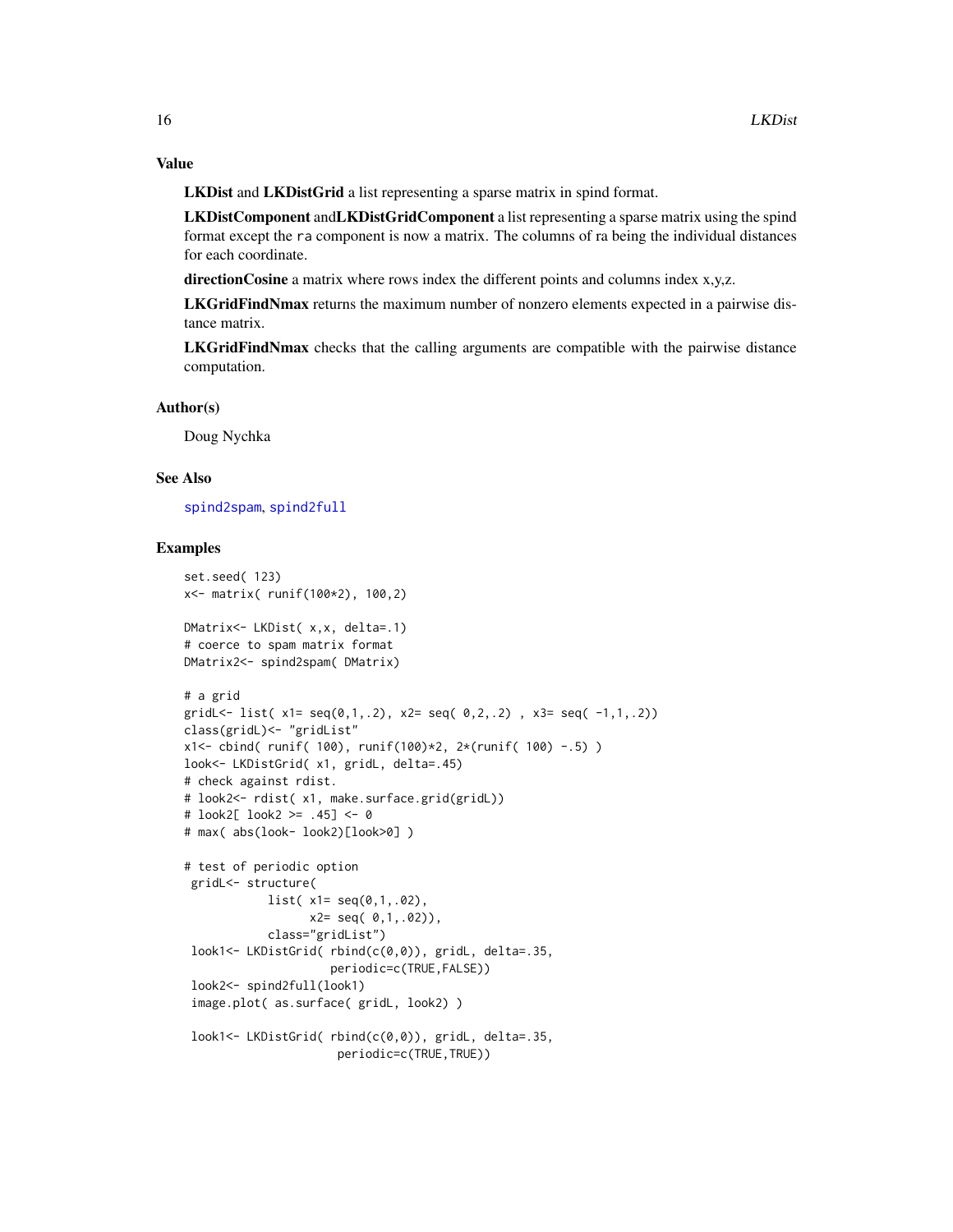#### <span id="page-16-0"></span>LKGeometry 17

```
look2<- spind2full(look1)
image.plot( as.surface( gridL, look2) )
```
<span id="page-16-1"></span>LKGeometry *Tailoring the LatticeKrig model to a specific geometry.*

## <span id="page-16-2"></span>**Description**

To implement a spatial model for specific geometry, e.g. a rectangular spatial domain, one needs to specify a few functions that set reasonable default choices, create the lattice, define the Markov random field and define the basis functions. One coudl also include some specific functions that are particularly efficient for some of the computations for that geometry. This help section gives an overview of what is needed to introduce a new geometry.

#### A quick start

At the outset if you are an example person (and an impatient one) take a look at the functions created for the 1-d LatticeKrig model (LKInterval). (In the source for the package this is the file ModelLKInterval.R in the R subdirectory.) The specfic functions are:

LKrigSetupLattice.LKInterval Creates a 1-d lattice.

LKrigSAR.LKInterval Creates a sparse 1-d spatial autoregressive matrix.

LKrigLatticeCenters.LKInterval Returns the spatial locations of the lattice points.

Nothing else is needed to coax the LatticeKrig computation to fit a 1-d spatial model. There are more details and flexibility in specifying the model, but the ones listed above are generic in that they make sense for any LatticeKrig model and are not specific to the 1-d case. The .LKInterval tag on each of these functions indicates that these are S3 versions of a "method". The actual source code in LatticeKrig just relies on calling the generic method, e.g. LKrigSetupLattice, and the geometry, added as a class indicates, which function is actually used. Checking what each of these functions does and then seeing how they are called in LKrigSetup and LKrig.basis will give a simple introduction to how the code is structured. See [LKRectangle](#page-20-1) for details on the most common 2-d geometry.

#### Use of the LKInfo object

The basic idea behind this package is to consolidate all the details of the spatial model including the geometry in the LKinfo object. The way to create this object is by the function SetupLKinfo and we believe that this function has enough flexibility to avoid modifying this object outside of this function call. Typically for deliberate spatial modeling the first step will be creating the LKinfo object; however, the quick and more "black box" function LatticeKrig is designed to take a minimal amount of information and then calls SetupLKinfo internally to fill out the LKinfo object. In fact, LatticeKrig( $x,y$ ) with just x as locations and y as observations will fit a spatial model using reasonable defaults and the returned object from this fit will include the full LKinfo object that it used.

A subtle and perhaps a potential disadvantage with the coding is that the LKinfo object is built in steps within the LKrigSetup function. In particular the method that setups the lattice is called before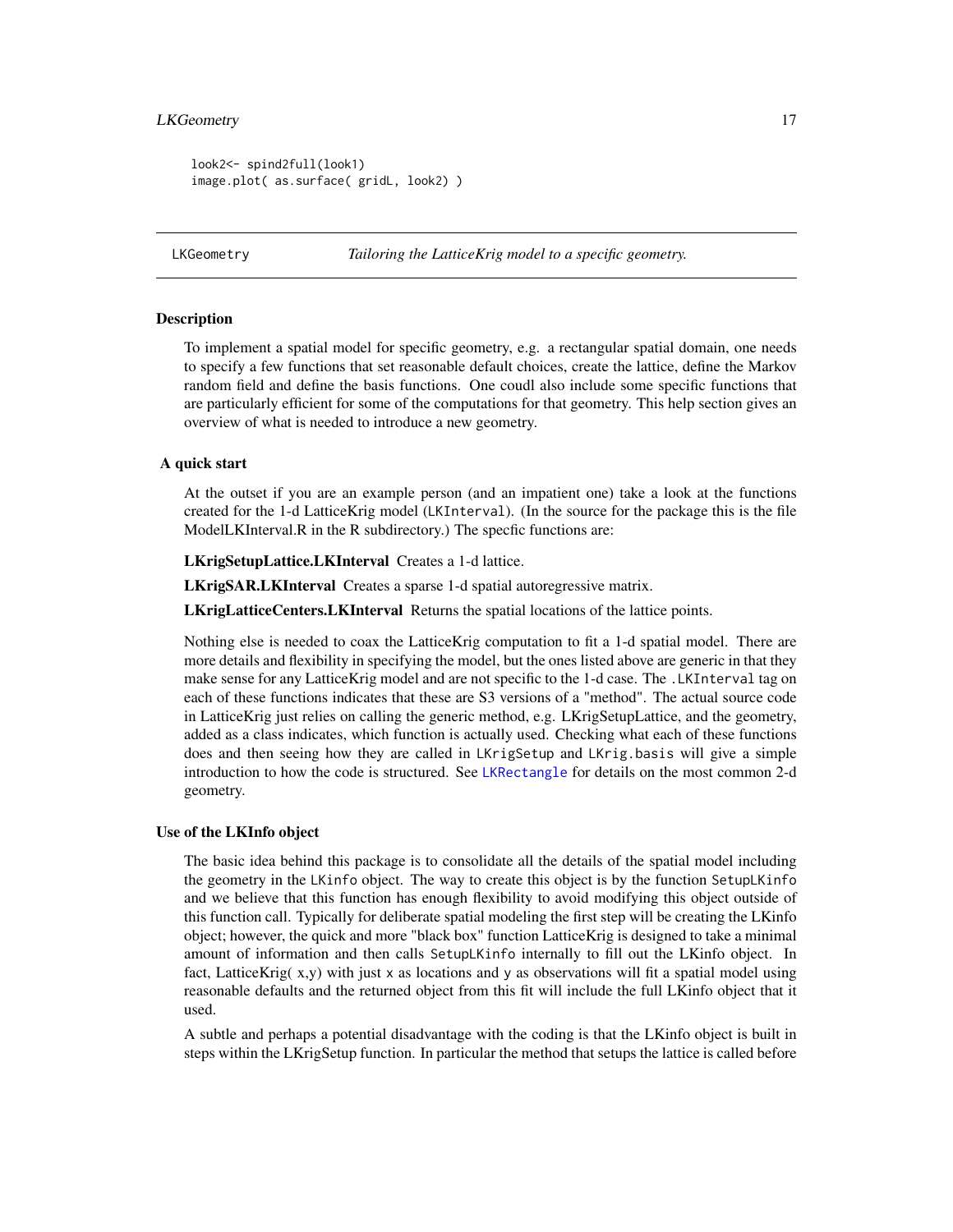information is added about the alpha and a.wght parameters. The source code LKrigSetup has been kept concise and it should be clear how the LKinfo is formed. Conceptually, the sequence of steps are:

- The calling arguments Initialize the LKinfo object with the all the passed arguments.
- Call: setDefaultsLKinfo If necessary add some components that fill in specific default parameters for a given method.
- Create basis information The component LKinfo\$basisInfo holds the specific components for the basis functions. Currently there is not much flexibility here are as it is just derived from the calling arguments.
- Call: LKrigSetupLattice Setup the lattice information and put in the component LKinfo\$latticeInfo
- Call: LKrigSetupAlpha Setup the format for the alpha parameters based on what was passed in and out this in the component LKinfo\$alpha
- Call: LKrigSetupAwght Setup the format for the alpha parameters based on what was passed in and out this in the component LKinfo\$a.wght

Check using: LKinfoCheck Check for the required components in the object.

The LKinfo object is a list with class LKinfo and comes with a print method to make it easier to read and also has the class of the geometry, e.g LKInterval for the 1-d model. The functions that are required for a geometry all take the LKinfo object as their first argument and the S3 object dispatching then calls the correct version. Put more simply, if LKinfoExample has class LKInterval then the code LKrigLatticeCenters(LKinfoExample, Level= 1) will result in computing the lattice centers at the first level and using the 1-d geometry. In this way much of this package can use "generic" functions for the computational steps without revealing the extra complications and exceptions for particular models and geometries. The structure of the LKinfo object is not completely rigid. Certain components of the list are required and these are checked by LKinfoCheck. Other components of this list can be geometry and problem dependent and this is a useful way to pass information to the computations. In general when faced with what should be included in LKinfo follow the style in LKInterval but also include additional components that are needed to define the model. Some examples are mentioned below.

#### Required methods

For any model there are three functions required for a new geometry. By a new geometry we mean any variation from the regular grids and beyond a second order SAR. As a first step choose a name for the new geometry, e.g. MyNewIdea, and this should also be the name passed as the argument LKGeometry in the LKrigSetup function. Three new functions need to be supplied and that end in .MyNewIdea and the user will recognize these as S3 methods being added to LatticeKrig.

The specific functions you will have to add to LatticeKrig package are:

LKrigSetupLattice.MyNewIdea(LKinfo) This function will take the information in the LKinfo list and create any indexing and do other computations to create the specific lattice of spatial points. The return value is a list with several basic components that are required. For example m is the total number of basis functions in the model. See help( LKrigSetupLattice) for a description of these required arguments. In addition one can add other arguments that help in coding the following two functions. It possible that this function could be avoided by doing all the setup whenever the SAR and the centers functions are used but we suspect this would result in more complicated code and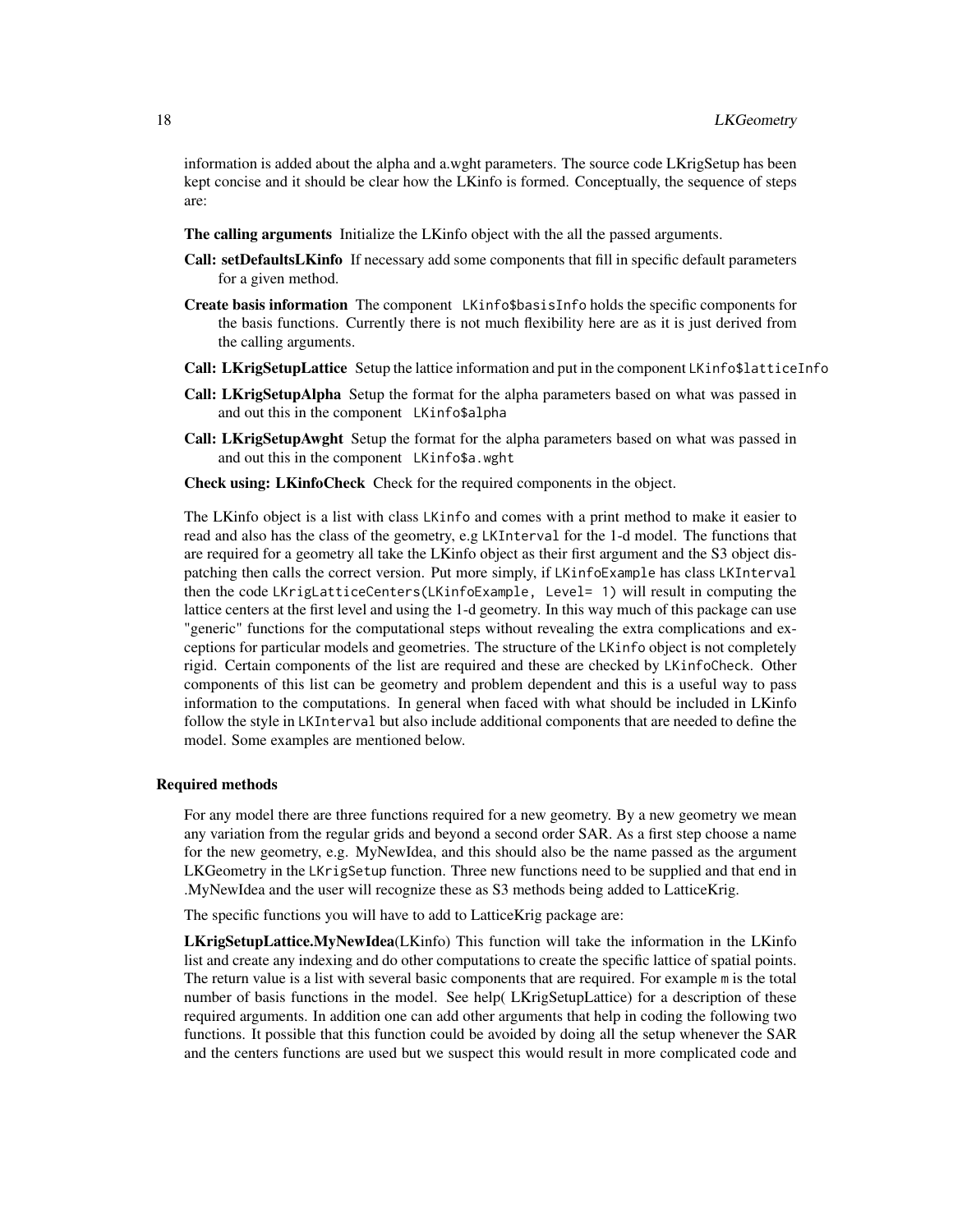# LKGeometry 19

be less modular. The 1-d implementation in the source file ModelInterval.R is a good example to get an idea of the whole process.

LKrigSAR.MyNewIdea(LKinfo, Level) Returns a sparse spatial autoregressive matrix at a specific level of the multiresolution and in spind sparse matrix format. See help( LKrigSAR). Note that the lattice information from the previous function is in the component latticeInfo and so this function needs to access any lattice information in this way from the LKinfo object. e.g. LKinfo\$latticeInfo\$m are the total number of basis functions.

LKrigLatticeCenters.MyNewIdea(LKinfo, Level) Returns the spatial locations of the lattice points at a specific level of the multiresolution. This can either be as a matrix with columns indexing dimension and rows indexing points or another class of object. These locations (or object) are subsequently passed to the second argument of the distance function LKrigDistance to create the basis functions.

For initially creating a new geometry one can just rely on this function returning the lattice locations. Once the whole geometry works one can consider returning a more specialized object and pairing these with more efficient distance finding algorithms. For example if the lattice points are on a regular, equally spaced grid the nearest neighbor locations can be found quickly just by simple arithmetic and this is much faster than a search. This is implemented for the LKInterval, LKBox, and LKRectangle geometries by creating the class gridList for the grid of lattice centers and passing this object directly into the second argument of the distance function LKrigDistance. See also help(LKrigLatticeCenters) and help(LKrigDistance)

# Optional Methods

To make the modeling more flexible and take advantage of faster computation some additional methods can be added but are not required. Any new version should add your geometry name to the end. e.g. setDefaultsLKinfo should have the new name: setDefaultsLKinfo.MyNewIdea and have the default arguments listed in the generic function (setDefaultsLKinfo).

setDefaultsLKinfo This function takes the skeleton LKinfo list based on the arguments passed to LKrigSetup and can modify and add to them. The returned value is now taken as the initial LKinfo object. The default method is that no changes are made. But adding versions to this method can be very useful for specific cases (e.g. see setDefaultsLKinfo) without complicating the main function with lots of conditional statements.

LKrigSetupAlpha These methods convert the alpha information passed into LKrigSetup to a list format. A default is provided if you do not supply a specific version. See help(LKrigSetupAlpha).

LKrigSetupAwght These methods convert the a.wght information passed into LKrigSetup to a list format.

LKrigNormalizeBasisFast This is a method to implement any fast methods for normalizing the basis functions. There is no default method because it is assumed this is geometry dependent. See [LKrigNormalizeBasisFast.LKRectangle](#page-68-1) as an example of how this is done. Note that there is already a "slow" method, [LKrigNormalizeBasis](#page-68-2) involving a Cholesky solve of the precision matrix for each point where the basis function is evaluated.

LKinfoCheck This function checks the LKinfo object for necessary components and does some rudimentary comparisons to make sure arrays are the right size. It is always good to add more checks!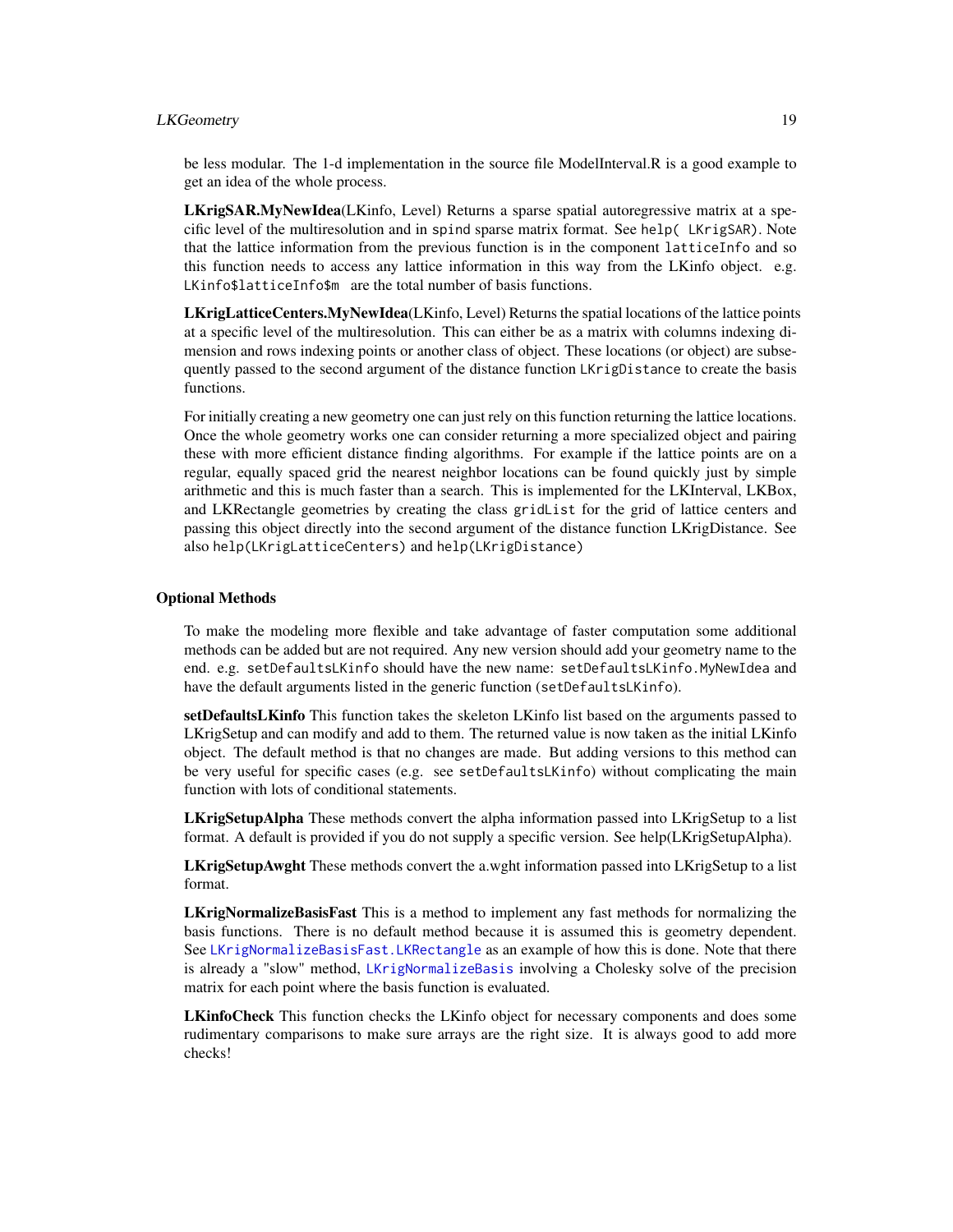#### <span id="page-19-0"></span>Author(s)

Doug Nychka

#### See Also

[LKrigSetup](#page-71-2), [LKrigSAR](#page-70-1), [LKrigLatticeCenters](#page-66-1)

LKinfoCheck *Check the LKinfo object*

#### Description

This method performs some simple checks on the LKinfo object before it is returned by LKrigSetup. One benefit is that it checks for the essential components in each of the parts of the LKinfo object. Currently there is only a default method supplied.

Here is an example of how the checks work

```
LKinfo<- LKrigSetup( cbind(c(0,1)), LKGeometry="LKInterval",
    a.wght=5, nlevel=2, nu=1.5, NC=4)
   LKinfo$alpha
# corrupt it
   LKinfo$alpha <- list( 1,.5,.25)
try( LKinfoCheck( LKinfo) )
```
#### Usage

```
LKinfoCheck(object, ...)
## Default S3 method:
LKinfoCheck(object, ...)
## S3 method for class 'LKRectangle'
LKinfoCheck(object, ...)
```
#### Arguments

| object   | An LKinfo object to be checked. |
|----------|---------------------------------|
| $\cdots$ | Additional arguments to method. |

# Value

There is no returned value. The benefit is the side effect of an error message and a "stop if the are problems in the LKinfo object.

#### Author(s)

Doug Nychka

#### See Also

[LKrigSetup](#page-71-2)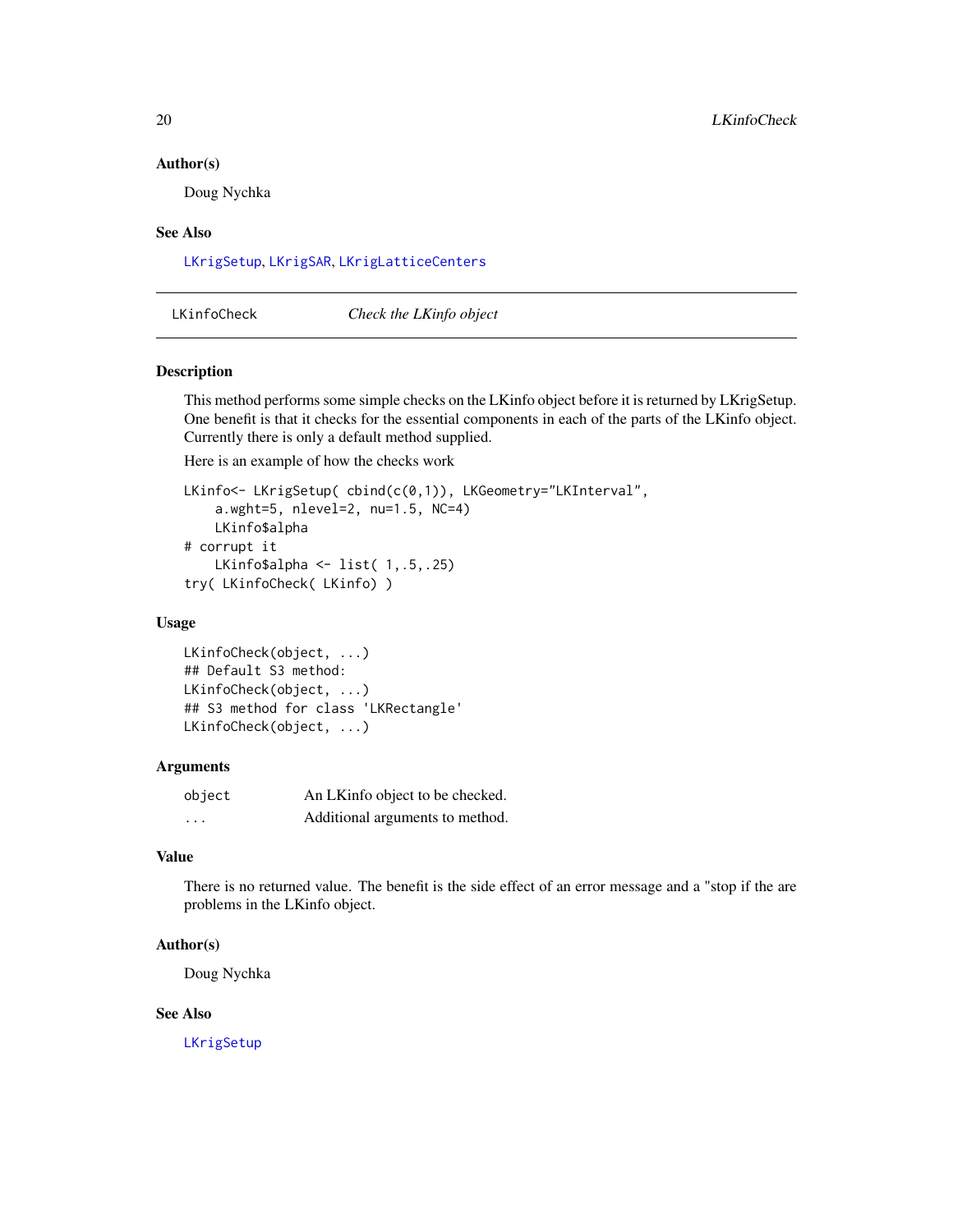<span id="page-20-1"></span><span id="page-20-0"></span>LKRectangle *Summary of the LKRectangle geometry for a standard two dimensional spatial domain.*

#### **Description**

The basic LatticeKrig model is for a 2-d spatial domain and is identified by the geometry class LKRectangle. The lattices used in this case are equally spaced regular grids that are nested and the default distance function is standard Euclidean distance. The number of lattice points in the first level is NC inside the spatial domain and the subsequent levels decrease the lattice spacing by factors of 2. The spatial autoregressive coefficients, refered to as the a.wght parameter(s) have several levels of detail depending on the stationarity and isotropy. In the simplest case a.wght is the central value, and should be greater than 4. Also the four nearest neighbors are take to be -1. In the most complicated a.wght can include all 8 nearest neighbors can be specified differently at every lattice node. To be stable, the sum of the a.wght parameters for a node should be greater than zero.

# Details

Here is a simple and small three level example that sets up the LatticeKrig model for spatial estimation and prediction. It assumes a spatial domain with extent  $[-1,1]$  in the horizontal and  $[-1,1]$  in vertical and beginning with 4 grid points in lowest level and with a default of 5 extra points outside the domain for boundary corrections. The assumed SAR model defaults to a central value of 4.1 and the 4 nearest weights are -1. Defining the extent of the spatial domain explicitly was done to simplfy the example. Typically one just defines the domain to the minimum and maxmimum x and y locations of the spatial data (and the locations can passed as the first argument in the example below instead of finding ranges.) Note that does not mean that the spatial locations fill out a rectangle and they do not need to regularly spaced. The nu parameter is a handy way to specify the relative weights given each level. For a larger numbers of levels this parameter is equivalent to the Matern smoothness parameter.

#### Setting up the LKinfo object.

```
sDomain <- cbind(c(-1,1), c(-1, 1))
LKinfo<- LKrigSetup(sDomain, nlevel=3, NC=4, a.wght=4.1, nu=1.0)
with the result
print(LKinfo)
Classes for this object are: LKinfo LKRectangle
The second class usually will indicate the geometry
    e.g. 2-d rectangle is LKRectangle
Ranges of locations in raw scale:
    [0.1] [0.2][1,] -1 -1[2,] 1 1
```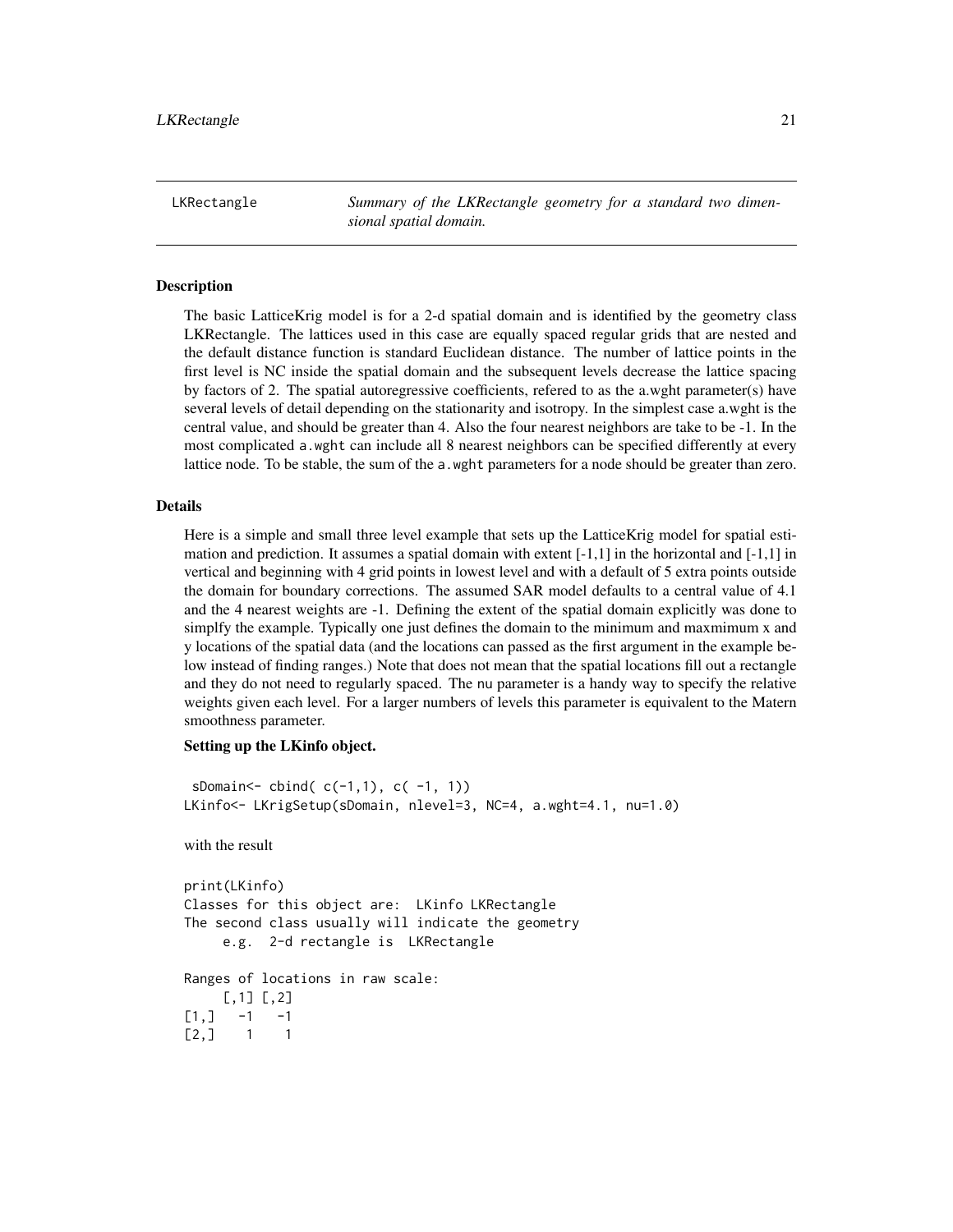```
Number of levels: 3
delta scalings: 0.6666667 0.3333333 0.1666667
with an overlap parameter of 2.5
alpha: 0.7619048 0.1904762 0.04761905
based on smoothness nu = 1
a.wght: 4.1 4.1 4.1
Basis type: Radial using WendlandFunction and
Euclidean distance.
Basis functions will be normalized
Total number of basis functions 1014
Level Basis size
    1 196 14 14
    2 289 17 17
    3 529 23 23
```
Lambda value: NA

About the lattice The number of nodes define the number of basis functions and at first may seem a bit mysterious. However at the first level we get 4 lattice points with 5 extra boundary points added in the x direction amounting to 14 total and similarly 14 in the y direction because it is exactly of the same size. The default is the the parameter NC determines the number of lattice points in the larger dimension and the smaller dimesion is divided according to the spacing from the longer dimension. For example if the y extent was [-1,.5] the number of lattice points would be spaced according to

delta scalings: 0.6666667 0.3333333 0.1666667

Thus seq  $(-1, 5, 0.6666667)$  are the (three) generated points within the spatial domain, and of course 5 would also added beyond each endpoint.

To query the LKinfo object this information is in the latticeInfo component. E.g. the first set of lattice locations.

```
LKinfo$latticeInfo$grid[[1]]
x[1] -4.3333 -3.6667 -3.0000 -2.3333 -1.6667
[6] -1.0000 -0.3333 0.3333 1.0000 1.6667
[11] 2.3333 3.0000 3.6667 4.3333
$y
[1] -4.3333 -3.6667 -3.0000 -2.3333 -1.6667
[6] -1.0000 -0.3333 0.3333 1.0000 1.6667
[11] 2.3333 3.0000 3.6667 4.3333
attr(,"class")
[1] "gridList"
```
By default equal spacing of the lattice is assumed in the x and y directions. To change this use the optional V argument to scale the coordinates. For example, to set 4 lattice points in both dimension for the above example: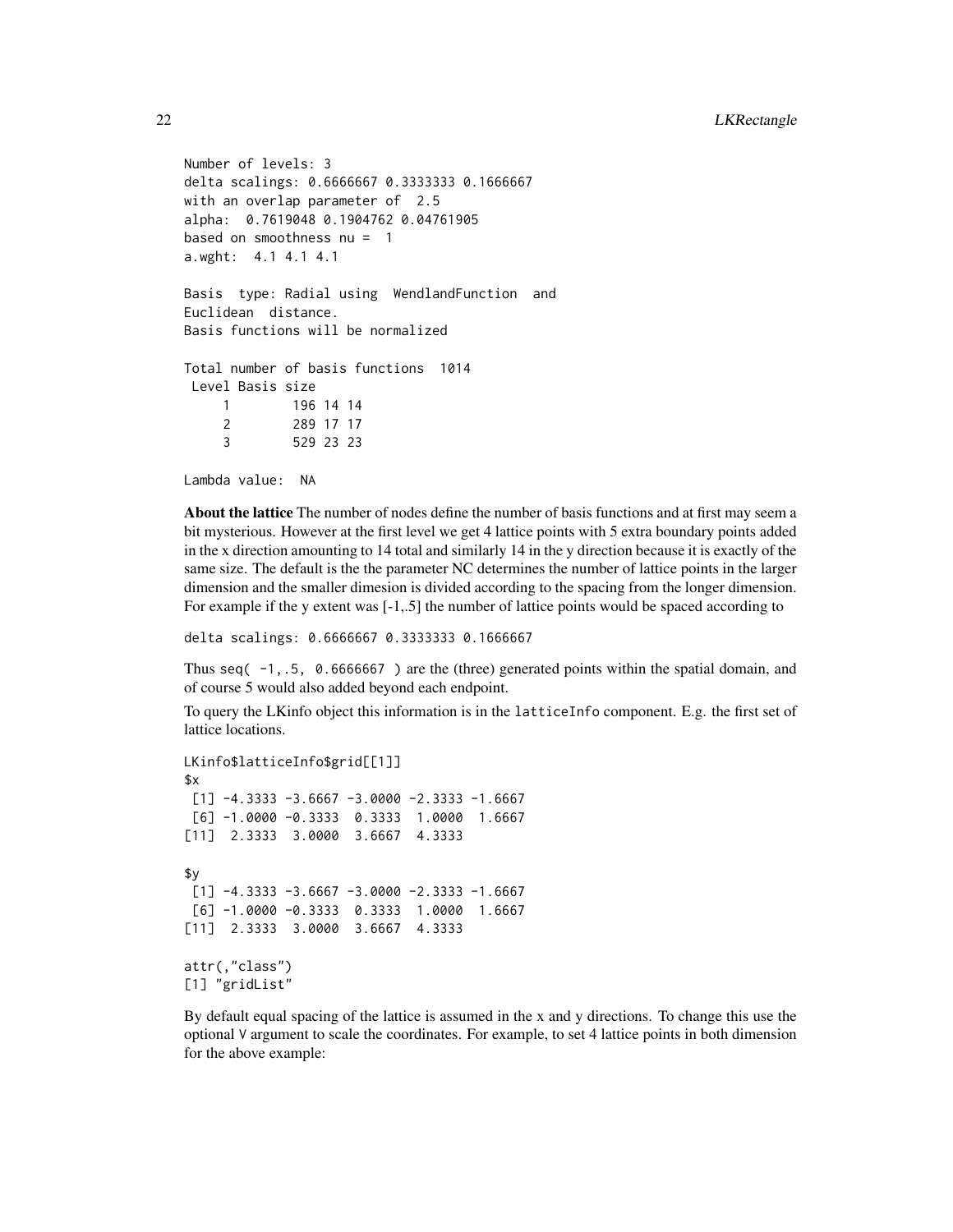#### LKRectangle 23

```
sDomain2<- cbind( c(-1,1), c(-1, .5))LKinfo<- LKrigSetup(sDomain2, nlevel=3, NC=4,
                a.wght=4.1, nu=1.0,
                V = diag(c(2, 1.5)))
```
print(LKinfo\$latticeInfo\$mx)

|                    | $[0.1]$ $[0.2]$ |    |
|--------------------|-----------------|----|
| $\left[1, \right]$ | 14              | 14 |
| [2,1]              | 17              | 17 |
| [3,1]              | 23              | 23 |

About the basis functions With the lattice points defined the default basis functions are radial Wendland functions centered at each point. The scaling of the basis functions is determined by the overlap and the delta values. In R code, if the lattice point is x0 at level l then the basis function evaluated at location x1 is

basisFunctionValue <- Wendland( rdist( x1,x0)/( delta[l]\*overlap))

If V is included then x1 is tranformed as  $x1\$ \*  $x\$ solve(V) before evaluating in the basis function.

About a.wght

For this geometry the basic form of awght is as a list with as many components as levels. However, the LKrigSetup function will reshape a scalar or vector argument in this this format. a.wght can take the following forms:

Scalar value: In this case the value is used at all lattice points and at all levels in the SAR. Four nearest neighbors are set to -1.

List/vector of length nlevel In this case separate values for the a.wght will be used for the central SAR value at each level.

List of vectors With a list of length nlevel and each component is a 9 element vector, the values in the vector correspond to the central lattice point and 8 nearest neighbors with the indexing:

E.g. the 5 element is the center, 3 is the lower left hand corner etc.

Nonstationary models This is the nuclear option to handle a completely nonstationary correlation strucutre! In this case one specifies the models by passing prediction objects for one or more of rho.object, alphaObject or a.wghtObject.

# Author(s)

Doug Nychka

#### See Also

[LatticeKrig](#page-6-1) [LKGeometry](#page-16-1) [LKrig](#page-23-2)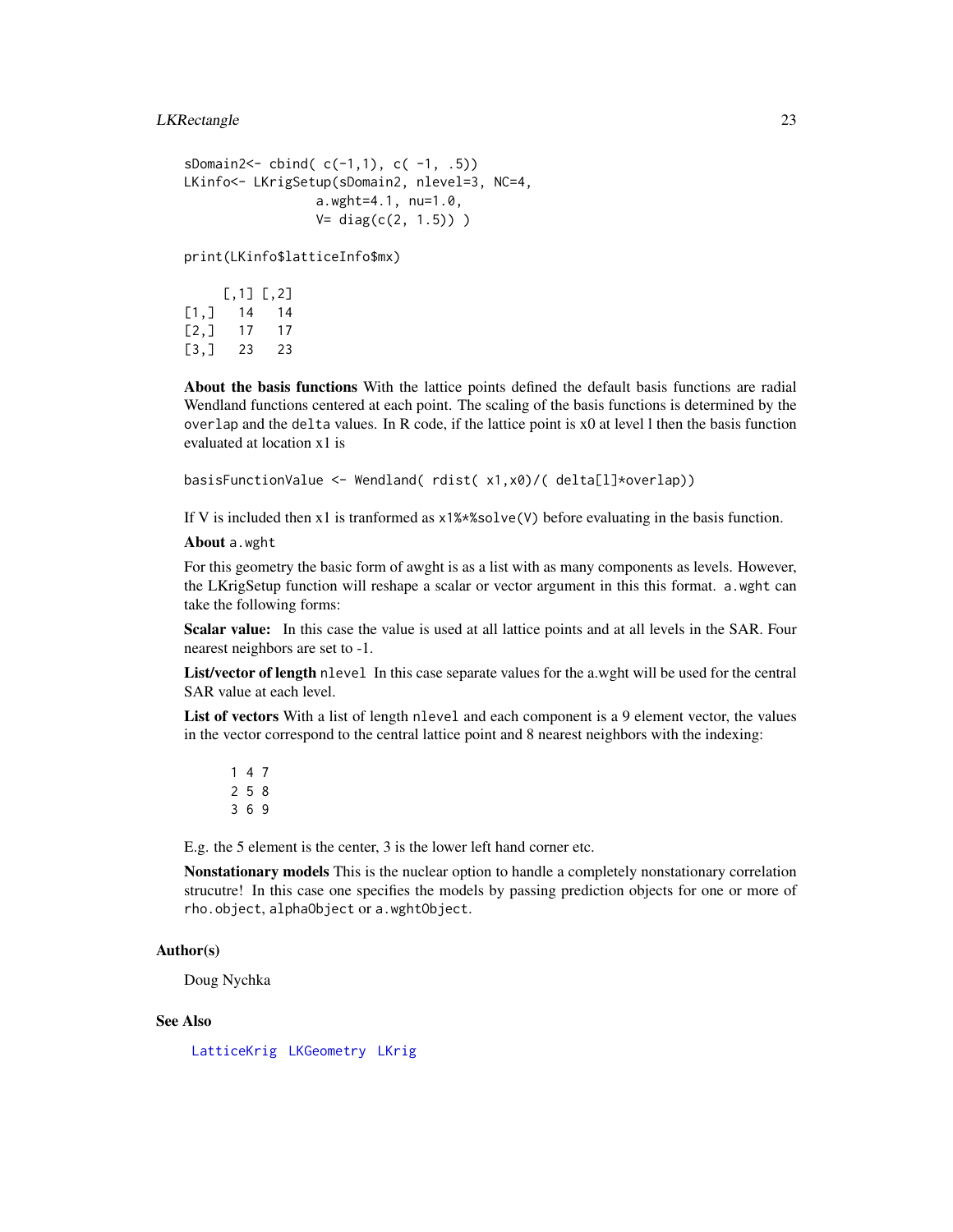# Examples

```
# the grid with only 2 extra boundary points
 sDomain <- cbind(c(-1,1), c(-1, 1))
 LKinfo<- LKrigSetup(sDomain, nlevel=3, NC=4, a.wght=4.1,
          NC.buffer=2, alpha=c(1,.5,.125) )
 LKgrid<- LKinfo$latticeInfo$grid
 plot( make.surface.grid(LKgrid[[1]]),
                          pch=16, cex=1.5)
 points( make.surface.grid(LKgrid[[2]]),
                          pch=15, cex=.8, col="red" )
 points( make.surface.grid(LKgrid[[3]]),
                          pch="+", col="green" )
 rect(sDomain[1,1],sDomain[1,2],
     sDomain[2,1],sDomain[2,2], lwd=3 )
# basis functions on a grid
# this function actually evaluates all of them on the grid.
 xg<- make.surface.grid(
       list(x=seq(-2, 2, 0.80), y=seq(-2, 2, 0.80))out<- LKrig.basis( xg, LKinfo)
# basis functions 20, 26, 100 and 200
 plot( make.surface.grid( LKgrid[[1]] ) ,
                          pch=16, cex=.5)
 rect(sDomain[1,1],sDomain[1,2],
     sDomain[2,1],sDomain[2,2], lwd=3,border="grey" )
 contour( as.surface(xg, out[,20]), col="red1",
                                     add=TRUE)
 contour( as.surface(xg, out[,36]), col="red4",
                                     add=TRUE)
 contour( as.surface(xg, out[,100]), col="blue1",
                                     add=TRUE)
 contour( as.surface(xg, out[,200]), col="blue4",
                                      add=TRUE)
 title( "basis functions 20, 26, 100, 200")
```
<span id="page-23-2"></span>LKrig *Spatial prediction and inference using a compactly supported multiresolution basis and a lattice model for the basis coefficients.*

# <span id="page-23-1"></span>**Description**

A variation of Kriging with fixed basis functions that uses a compactly supported covariance to create a regular set of basis functions on a grid. The coefficients of these basis functions are modeled as a Gaussian Markov random field (GMRF). Although the precision matrix of the GMRF will be sparse the model can still exhibit longer ranges of spatial dependence. The multi-resolution feature of this model allows for the approximation of a wide variety of standard covariance functions. There are also some simple extensions where this function can be used to solve a linear inverse type problem (see X and U below).

<span id="page-23-0"></span>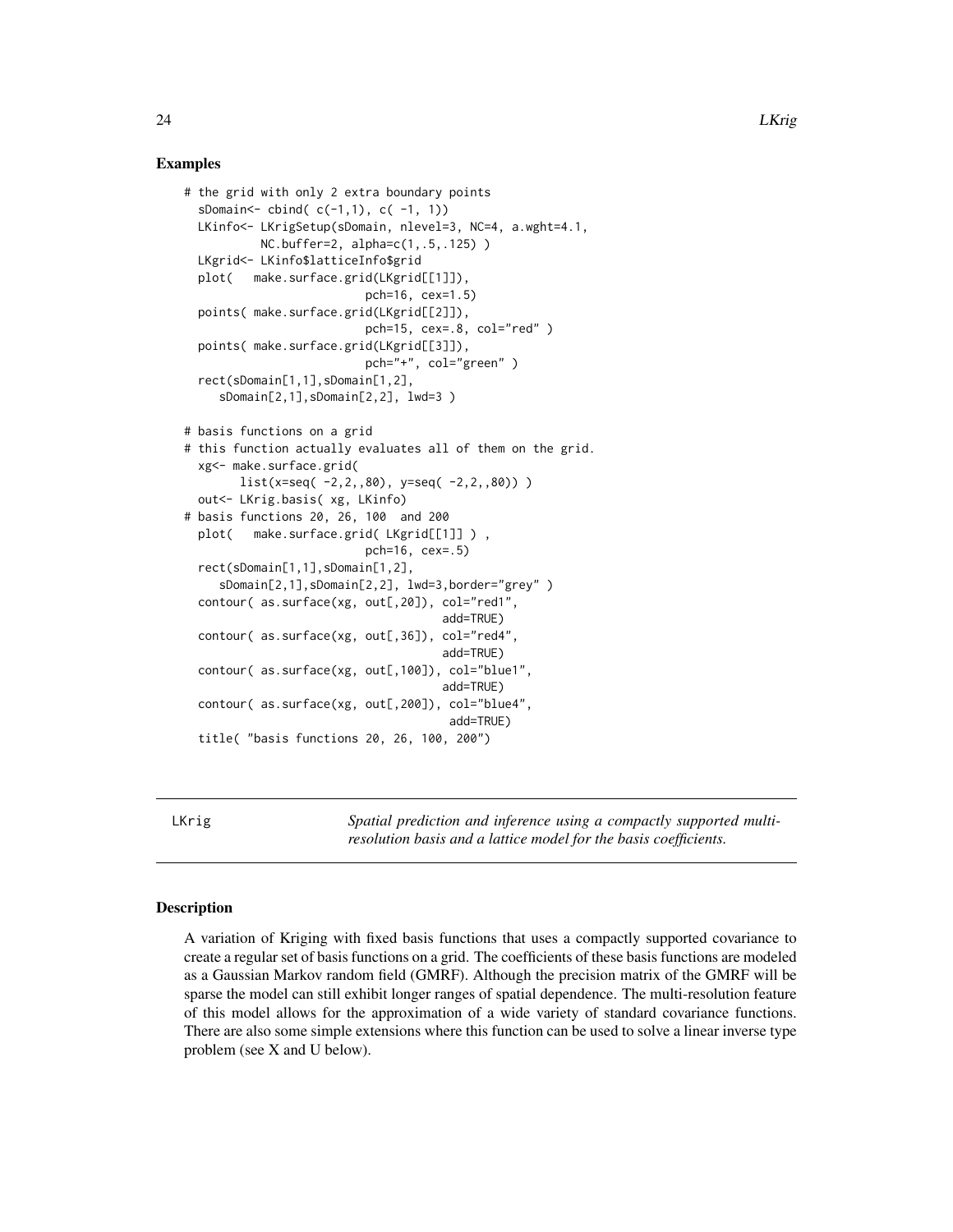#### LKrig 25

### Usage

```
LKrig( x, y, weights = NULL, Z = NULL, LKinfo = NULL, iseed =
                 NA, NtrA = 20, use.cholesky = NULL, return.cholesky =
                 TRUE, X = NULL, U = NULL, WX = NULL, wU = NULL,
                 return.wXandwU = TRUE,
                 ..., verbose = FALSE)
## S3 method for class 'LKrig'
predict(object, xnew = object$x, Znew = NULL, drop.Z = FALSE,
                 just.fixed = FALSE, return.levels = FALSE,
                 collapseFixedEffect=object$collapseFixedEffect, ...)
## S3 method for class 'LKrig'
predictSE(object, xnew = NULL, Znew = object$Z, verbose = FALSE,
                 ...)
## S3 method for class 'LKrig'
surface( object, ...)
## S3 method for class 'LKrig'
predictSurface(object, grid.list = NULL, extrap = FALSE,
chull.mask = NA, nx = 80, ny = 80, xy = c(1, 2), verbose = FALSE,
                 ZGrid = NULL, drop.Z = FALSE, ...)## S3 method for class 'LKrig'
print( x, digits=4, ...)
## S3 method for class 'LKrig'
summary( object, digits=4, stripAwght = TRUE,...)
```
#### Arguments

| X                   | Spatial locations of observations. Or the LKrig object for printing.                                                                                                                                                                                                                                                                                                             |  |
|---------------------|----------------------------------------------------------------------------------------------------------------------------------------------------------------------------------------------------------------------------------------------------------------------------------------------------------------------------------------------------------------------------------|--|
| У                   | Spatial observations.                                                                                                                                                                                                                                                                                                                                                            |  |
| weights             | A vector that is proportional to the reciprocal variances of the errors. I.e. errors<br>are assumed to be uncorrelated with variances sigma $\frac{\text{log}n}{2}$ weights.                                                                                                                                                                                                     |  |
| Z                   | Linear covariates to be included in fixed part of the model that are distinct from<br>the default first order polynomial in x (i.e. the spatial drift).                                                                                                                                                                                                                          |  |
| chull.mask          | An additional constraint for evaluating predictions see help $(in.poly)$ . Usually<br>this is not needed.                                                                                                                                                                                                                                                                        |  |
| collapseFixedEffect |                                                                                                                                                                                                                                                                                                                                                                                  |  |
|                     | If FALSE the fixed part of the model is found seperately for each replicated data<br>set. If TRUE the estimate is polled across replicates. This is largely a modeling<br>decision whether variation among the replicate fields is due to the spatial com-<br>ponent or also include variation in the fixed effects across replicates – guess they<br>are not really fixed then! |  |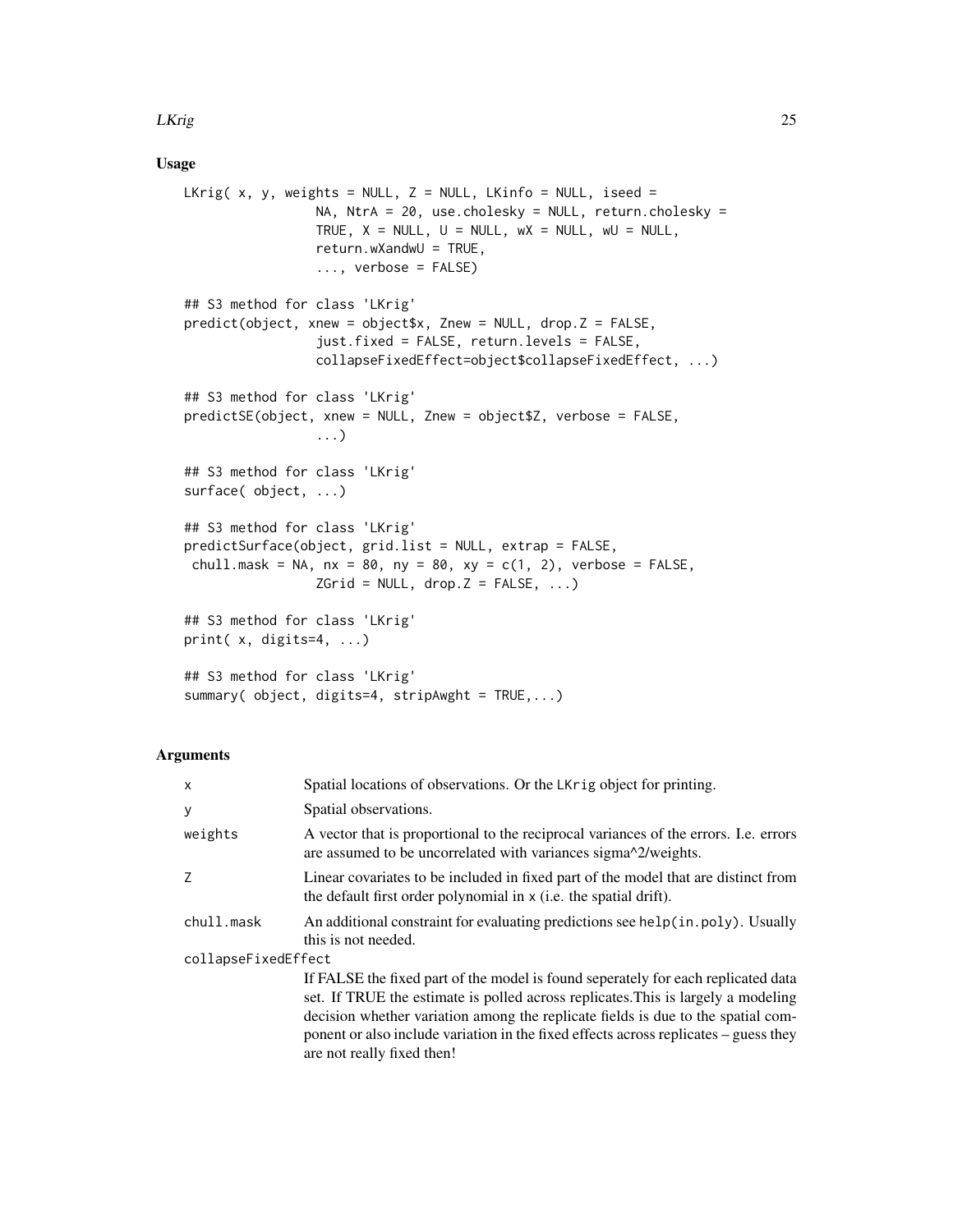| digits          | Number of digits in printed output.                                                                                                                                                                                                                                                                                                                                                                                                                                                                                               |
|-----------------|-----------------------------------------------------------------------------------------------------------------------------------------------------------------------------------------------------------------------------------------------------------------------------------------------------------------------------------------------------------------------------------------------------------------------------------------------------------------------------------------------------------------------------------|
| drop.Z          | If true the fixed part will only be evaluated at the spatial drift polynomial part<br>of the fixed model. The contribution from the other, Z, covariates in the fixed<br>component will be omitted.                                                                                                                                                                                                                                                                                                                               |
| extrap          | If TRUE will extrapolate predictions beyond convex hull of locations.                                                                                                                                                                                                                                                                                                                                                                                                                                                             |
| grid.list       | A list with components x and y specifying the grid (see help(grid.list)).                                                                                                                                                                                                                                                                                                                                                                                                                                                         |
| iseed           | Random seed used in the Monte Carlo technique for approximating the effective<br>degrees of freedom (trace of the smoothing matrix). If NA, no seed is set.                                                                                                                                                                                                                                                                                                                                                                       |
| just.fixed      | If TRUE just the fixed part of the model is evaluated.                                                                                                                                                                                                                                                                                                                                                                                                                                                                            |
| LKinfo          | An object whose components specify the LatticeKrig spatial model. This is<br>usually created by the function LKrigSetup. If NULL, this object is created and<br>returned as a component of the LKrig object.                                                                                                                                                                                                                                                                                                                      |
| nx              | Number of grids in x for prediction grid.                                                                                                                                                                                                                                                                                                                                                                                                                                                                                         |
| ny              | Number of grids in y for prediction grid.                                                                                                                                                                                                                                                                                                                                                                                                                                                                                         |
| NtrA            | Number of random samples used in Monte Carlo method for determining effec-<br>tive degrees of freedom.                                                                                                                                                                                                                                                                                                                                                                                                                            |
| object          | An LKrig object.                                                                                                                                                                                                                                                                                                                                                                                                                                                                                                                  |
| return.cholesky |                                                                                                                                                                                                                                                                                                                                                                                                                                                                                                                                   |
|                 | If TRUE the Cholesky decomposition is included in the output list (with the<br>name Mc). This is needed for some of the subsequent computations such as<br>finding prediction standard errors. Set this argument to FALSE to avoid much<br>larger objects when the decomposition is not needed. This option is often paired<br>with a subsequent call to LKrig with use. cholesky. See the MLE.LKrig source<br>code for details.                                                                                                  |
| return.levels   | If TRUE the predicted values for each level are returned as columns in a matrix.                                                                                                                                                                                                                                                                                                                                                                                                                                                  |
| return.wXandwU  | If TRUE the matrices wX and xU are included in the LKrig object.                                                                                                                                                                                                                                                                                                                                                                                                                                                                  |
| stripAwght      | If TRUE the attributes for the a.wght returned by the summary are wiped out.<br>Why do this? In some cases the a.wght list has some attributes attached to it<br>that are large. For example if fastNormalize is TRUE for LKRectangle there are<br>some precomputed matrices that are included to speed the normalization of the<br>basis functions. These attributes make the a wght itself hard to print out and if<br>the summaries for many fits are accumulated these attributes greatly inflate the<br>size of the results. |
| U               | For linear inverse problems the matrix that maps coefficients of the fixed part of<br>model to the predicted values of observations.                                                                                                                                                                                                                                                                                                                                                                                              |
| verbose         | If TRUE print out intermediate results and messages.                                                                                                                                                                                                                                                                                                                                                                                                                                                                              |
| use.cholesky    | Use the symbolic part of the Cholesky decomposition passed in this argument.                                                                                                                                                                                                                                                                                                                                                                                                                                                      |
| Χ               | For linear inverse problems the matrix that maps coefficients of the basis to the<br>predicted values of observations. X must be in spam format.                                                                                                                                                                                                                                                                                                                                                                                  |
| wU              | The matrix U multiplied by the weights.                                                                                                                                                                                                                                                                                                                                                                                                                                                                                           |
| wХ              | The matrix X multiplied by the weights.                                                                                                                                                                                                                                                                                                                                                                                                                                                                                           |
| xnew            | Matrix of locations for prediction.                                                                                                                                                                                                                                                                                                                                                                                                                                                                                               |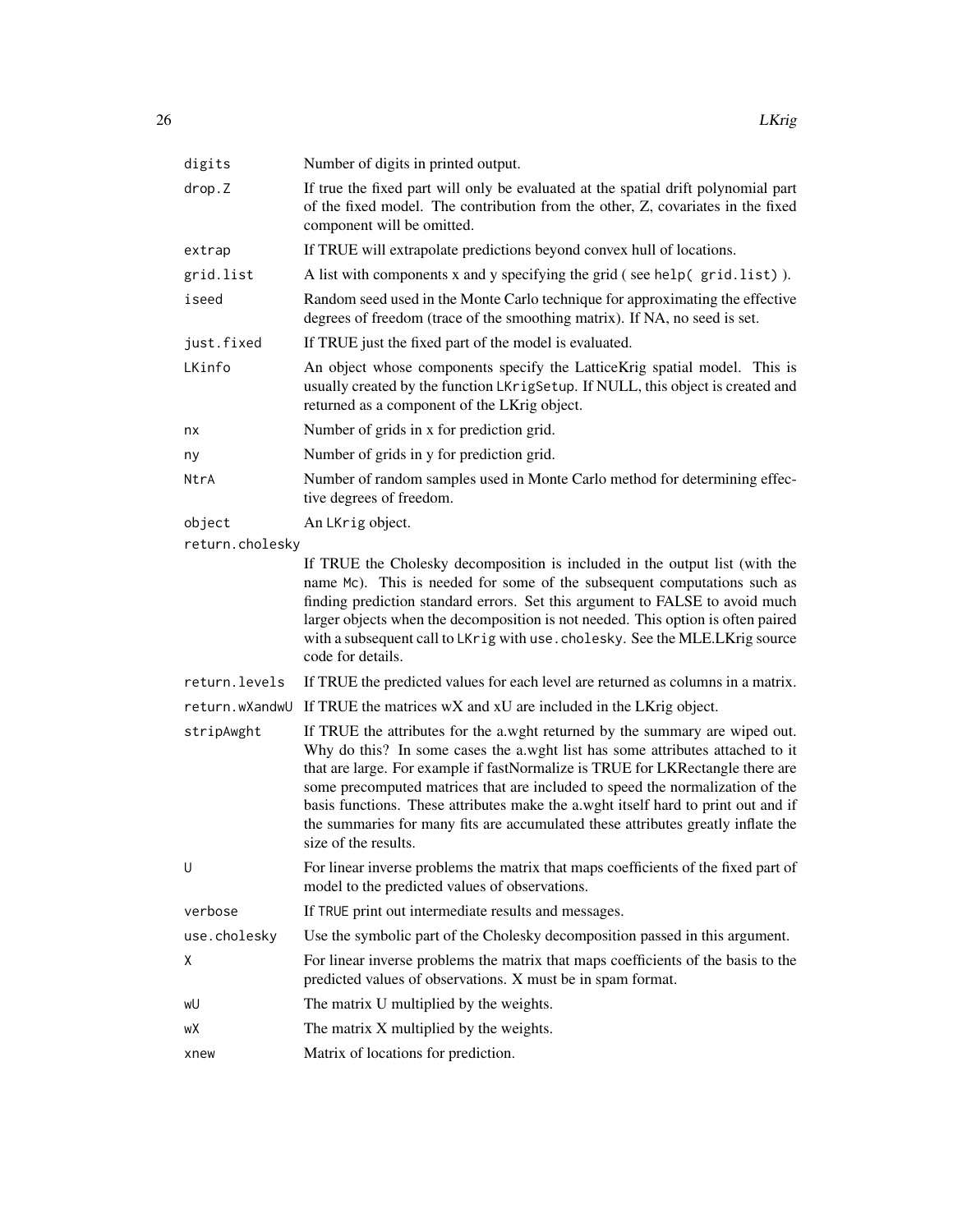- xy Order of evaluating surface coordinates. This would be used if for example a lon-lat surface needed to be transposed as a "lat-lon" object. Usually not needed.
- Znew Values of covariates, distinct from the spatial drift for predictions of data locations.
- ZGrid An array or list form of covariates to use for prediction. This must match the grid.list argument. e.g. ZGrid and grid.list describe same grid. If ZGrid is an array then the first two indices are the x and y locations in the grid. The third index, if present, indexes the covariates. e.g. For evaluation on a 10X15 grid and with 2 covariates. dim( $ZGrid$ ) ==  $c(10, 15, 2)$ . If ZGrid is a list then the components x and y should match those of grid.list and the z component follows the shape described above for the no list case.
- ... For the methods additional arguments to pass to generic methods.

For LKrig these extra arguments are interpreted as appropriate for the LKrigSetup function and in fact they are just passed through to this function to create an LKinfo object. Of particular use is resetting the size of the memory allocation for the sparse decompositions in spam. This is done by the argument choleskyMemory. This is a list in the format of the spam memory argument for the sparse cholesky function. For example if a warning is printed that nnzR needs to be at least 2e5 in size, passing choleskyMemory= list(nnzR= 2e5) will avoid this warning.

See the help on LKrigSetup for explanation of the options. Typically one would setup the LKinfo object outside of this call and just pass a few arguments that are being varied. In particular to use LKrig with different lambda values lambda = 1e-3 in the call would reset the lambda value to 1e-3. The minimal set of arguments for a 2-d rectangular domain, however, are alpha, nlevel, NC, and a.wght.

alpha The sequence of positive weights for each level of the multiresolution process. Usually these sum to one and are interpreted as the variance of the process at each level.

a.wght The weight given to the central lattice point in the spatial autoregression (see details below).

nlevel Number of levels for the multiresolution basis. Each level increases the number of basis functions by roughly a factor of 4.

NC Number of lattice points in first level and along the largest dimension. e.g. if NC=5 and the domain is square the domain will contain 25 lattice points at the first level. Note that there may be additional lattice points added as buffers outside the spatial domain (default is 5 on each side).

Some additional arguments are V that defines a linear scaling of the coordinates before the LatticeModel is applied. See details below.

#### Details

This method combines compactly supported basis functions and a Markov random field covariance model to provide spatial analysis for large data sets. The model for the spatial field (or spatial process) is

 $f(x) = N(x) + Z d + \text{ sum Phi}.j(x) c.j.$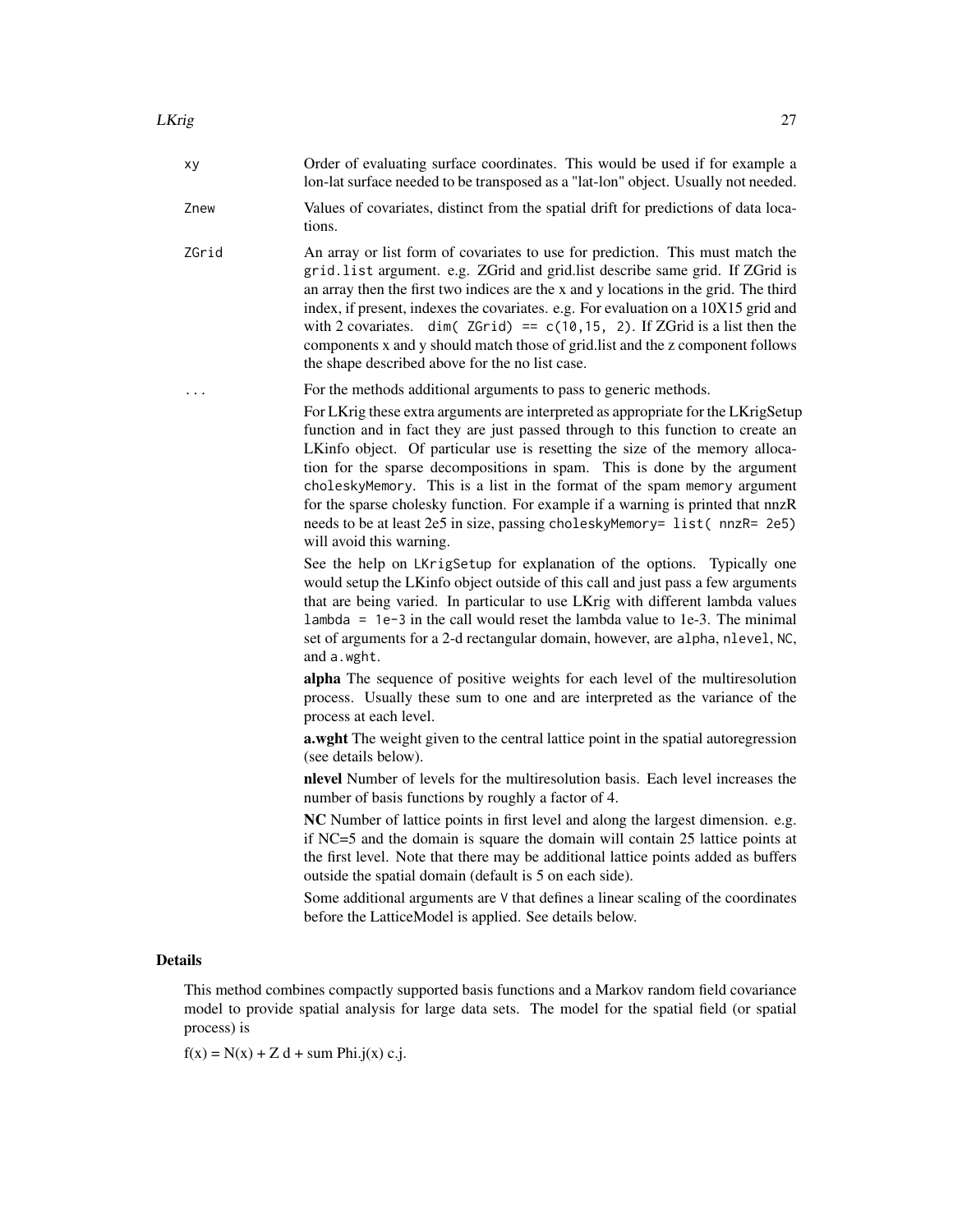x is a location in two dimensions,  $N(x)$  is a low order (linear) polynomial, Z is a matrix of spatial covariates and d a coefficient vector. Phi.j for  $1 \le i \le m$  is a set of fixed basis functions and c.j the coefficients. The variance of  $f(x)$  is given by the parameter rho throughout this package. As explained below the process f is a sum of nlevel independent processes that have different scales of spatial dependence. The alpha gives the relative weighting between these processes. Thus, the minimum set of parameters needed to describe the covariance of f are the integer NC, two scalars rho and a.wght, and a vector alpha. alpha has a length of the number of multiresolution levels but we recommend that it be constrained sum to one. The parameter rho is the marginal variance of the process and this multiples alpha. Thus in total there are a  $1 + 2 +$  (nlevel - 1) parameters for a minimal specification of the covariance. Note that this parsimonious specification results in a covariance that is close to being stationary and isotropic when normalize is TRUE. An additional constraint on alpha is to make the weights alpha[j] proportional to  $exp(-2 \times j \times nu)$  where nu controls decay of the alpha weights. There is some theory to suggest that nu is analogous to the smoothness parameter from the Matern family (e.g. nu=.5 approximates the exponential). In this case the covariance model requires just four parameters, NC, rho, a.wght,nu.

The data model is

 $Y.k = f(x.k) + e.k$ 

Y.k are (scalar) observations made at spatial locations x.k with e.k uncorrelated normal errors with variance sigma^2/weights. Thus there is a minimum of one new parameter from the data model: sigma. Note that prediction only depends on the ratio lambda =  $signa^2/$  rho and not surprisingly lambda plays a key role in specifying and fitting a spatial model. Also taken with the model for f the minimum parameters needed for a spatial prediction are still four NC, a. wght, nu and lambda. For fixed lambda there are closed form expressions for the MLEs for sigma and rho. LKrig exploits this feature by depending on lambda and then computing the MLEs for sigma and rho.

The data model can also be written in vector form as

 $Y = T d + PHI c + e$ 

Where T is a matrix that combines the low order polynomial with other possible covariates and PHI is the matrix basis functions evaluated at the observations. A simple extension is considering a linear inverse problem form. This is an experimental of LatticeKrig that is intended for solving large linear inverse problems. In this case one supplies to the LKrig function two matrices (in spam sparse format) such that

 $Y = U d + X c + e$ .

This features allows for observations that are linear functionals of f and not necessarily the function evaluated at the observation locations. This model is useful for working with demographic or tomographic problems where the observations are expressed as particular integrals of f over different regions or different projections. See the last example on how to use this option. If U and X are not supplied the default is to consider a model with observations made at evaluating f at the observation locations.

About dense matrix computations: The value of this package is to handle larger spatial data sets by exploiting sparse matrix methods using the spam package. However, for small problems, checking, or timing it is useful to do the computations using the usual dense matrix decompositions. If the component dense in the LKinfo object is TRUE then dense (i.e. standard) methods will be used. Set this switch from the LKrigSetup function.

Spatial prediction: The basis functions are assumed to be fixed and the coefficients follow a multivariate Gaussian distribution. Given this spatial model for f, it is possible to compute the conditional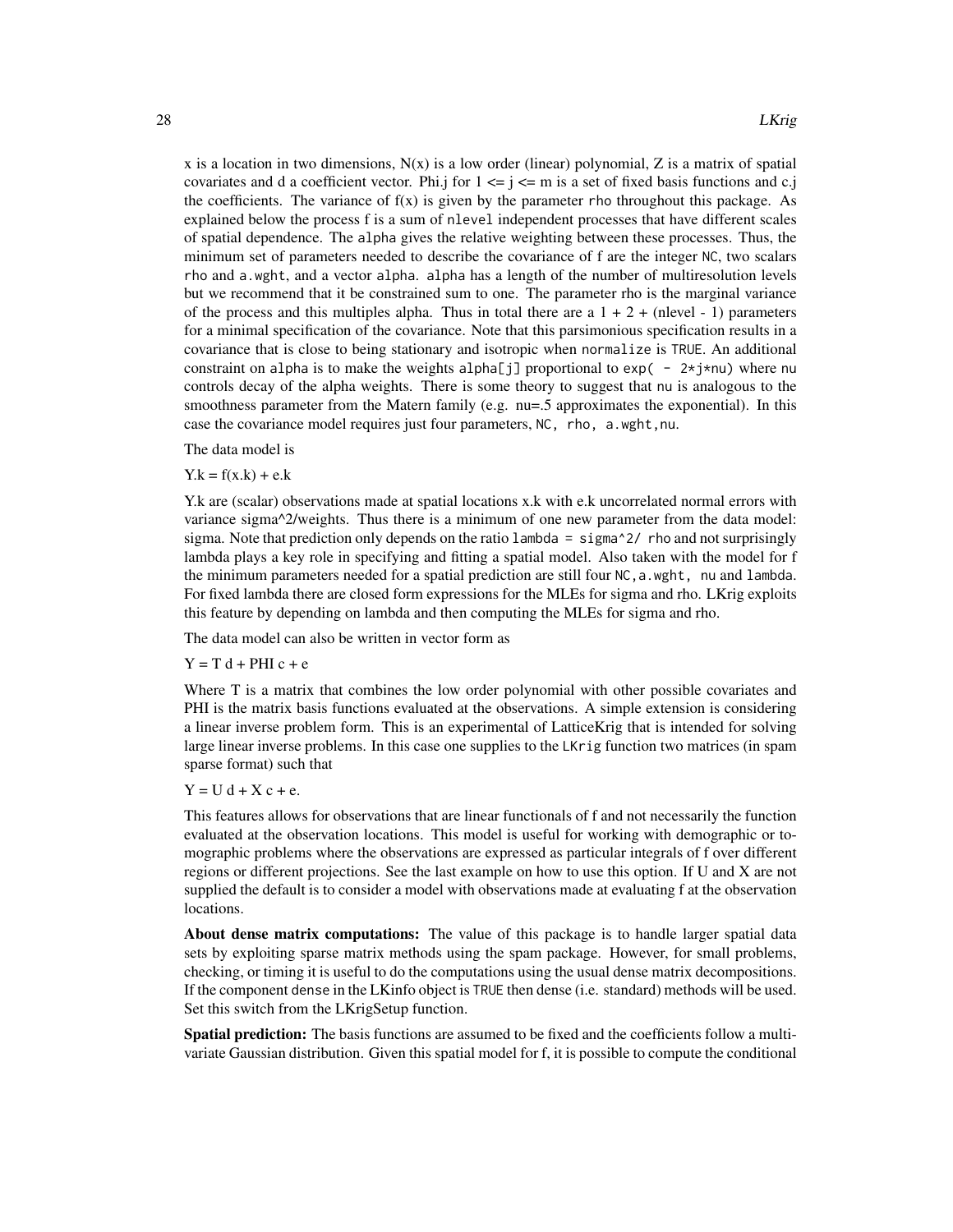#### LKrig 29

expectation of f given Y and also maximize the likelihood for the model parameters, lambda, alpha, and a.wght. This setting is known as fixed rank Kriging and is a common strategy for formulating a spatial model. Typically fixed rank Kriging is used to reduce the dimension of the problem by limiting the number of basis functions. We take a different approach in allowing for models that might even have more basis functions than observations. This provides a spatial model that can come close to interpolating the observations and the spatial process is represented with many degrees of freedom. The key is to make sure the model ingredients result in sparse matrices where linear algebra is required for the computations. By doing so in this package it is possible to compute the estimates and likelihood for large numbers of spatial locations. This model has an advantage over covariance tapering or compactly supported covariance functions (e.g. fastTps from fields), because the implied covariance functions can have longer range correlations.

**Radial basis functions ( Phi.j ) :** The basis functions are two-dimensional radial basis functions (RBFs) that are derived from scaling and translations of a single covariance function. The default in LatticeKrig is to use the Wendland compactly supported stationary covariance (order 2 for 2 dimensions) that is scaled to be zero beyond a distance of 1. For d the distance between spatial locations, this Wendland function has the standard form:

 $(1 - d)^6$  \*  $(35 \times d^2 + 18 \times d + 3)$ )/3 for d in [0,1]

0 otherwise.

For a single level the RBFs are centered at a regular grid of points and with radial support delta\*overlap where delta is the spacing between grid points. We will also refer to this grid of centers as a lattice and the centers are also referred to as "nodes" in the RBF literature. The overlap for the Wendland has the default value of 2.5 and this represents a compromise between the number of nonzero matrix elements for computation and the shape of the covariance functions.

To create a multi-resolution basis, each subsequent level is based on a grid with delta divided by 2. See the example below and help(LKrig.basis) for more details. For multiple levels the basis functions can be grouped according to the resolution levels and the coefficients can be grouped in a similar manner. There is one important difference in the basis construction – a normalization – and this aspect makes it different from a simple radial basis function specification and is described below.

Markov random field  $(GMRF)$  for the coefficients  $(c,j)$ : Because the coefficients are identified with locations on a lattice it is easy to formulate a Markov random field for their distribution based on the relationship to neighboring lattice points. The distribution on the basis function coefficients is a multivariate normal, with a mean of zero and the the precision matrix,  $Q$ , (inverse of  $Q$  is the covariance matrix). Q is partitioned in a block diagonal format corresponding to the organization of the basis functions and coefficients into levels of resolution. Moreover, coefficients at different levels are assumed to be independent and so Q will be block diagonal. If nlevels are specified, the ith block has a precision matrix based on a spatial autoregression with a wght[i] being related to the spatial autoregressive parameter(s). Schematically in the simplest case the weighting for an interior lattice point with its four neighbors is

| -1 | a.wght | - 1 |  |
|----|--------|-----|--|
|    |        |     |  |
|    |        |     |  |
|    |        |     |  |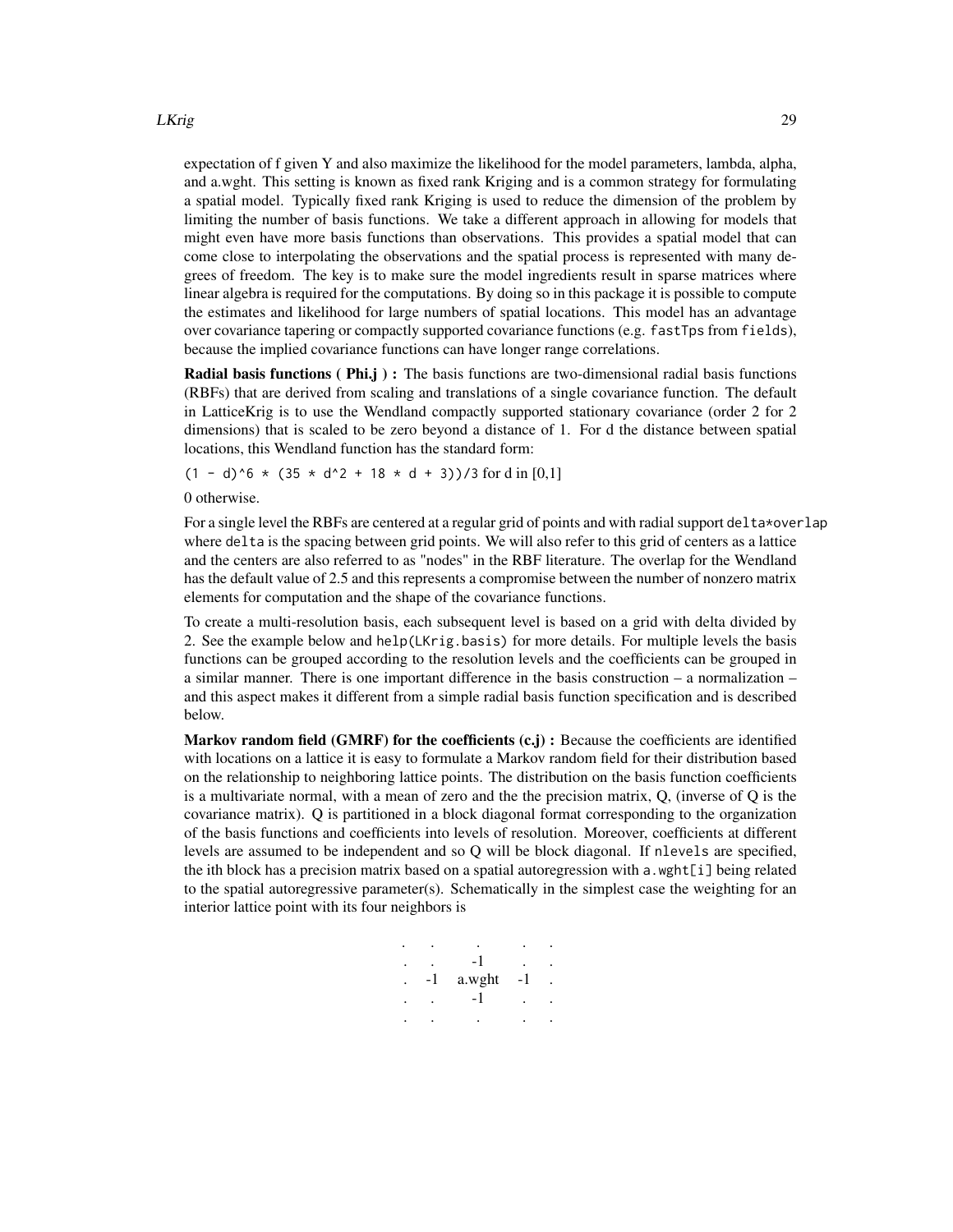The fundamental idea is that these weights applied to each point in the lattice will result in a lattice of random variables that are independent. The specific precision matrix for each block (level), Q.i, is implemented by LKrig.MRF.precision. In the case when alpha is a scalar, let C.i be the vector of basis coefficients at the ith level then we assume that B %\*% C.i will be independent N(0,1) random variables. By elementary properties of the covariance it follows that the precision matrix for C.i is  $Q$ .i= t(B)%\*%B. Thus, given B one can determine the precision matrix and hence the covariance matrix. Each row of B, corresponding to a point in the lattice in the interior, is "a" (a.wght[i]) on the diagonal and -1 at each of the four nearest neighbors of the lattice points. Points on the edges and corners just have less neighbors but get the same weights.

This description is a spatial autoregressive model (SAR). The matrix Q will of course have more nonzero values than B and the entries in Q can be identified as the weights for a conditional autoregressive model (CAR). Moreover, the CAR specification defines the neighborhood such that the Markov property holds. Values for a.wght[i] that are greater than 4 give reasonable covariance models. Moreover setting a.wght[i] to 4 and normalize to FALSE in the call to LKrig will give a thin-plate spline type model that does not have a range parameter. An approximate strategy, however, is to set a.wght close to 4 and get some benefit from the normalization to reduce edge effects.

Multiresolution process Given basis functions and coefficients at each level we have defined a spatial process g.i that can be evaluated at any location in the domain. These processes are weighted by the parameter vector alpha and then added together to give the full process. It is also assumed that the coefficients at different resolution levels are independent and so the processes at each level are also independent. The block diagonal structure for Q does not appear to limit how well this model can approximate standard spatial models and simplifies the computations. If the each g.i is normalized to have a marginal variance of one then g will have a variance that is the sum of the alpha parameters. Usually it is useful to constrain the alpha parameters to sum to one and then include an additional variance parameter, rho, to be the marginal variance for g. So the full model for the spatial process used in LatticeKrig is

 $g(x) =$ sqrt(rho) \* sum.i sqrt(alpha[i]) \* g.i(x)

The specification of the basis and GMRF is through the components of the object LKinfo, a required component for many LatticeKrig functions. High level functions such as LKrig only require a minimal amount of information and combined with default choices create the LKinfo list. One direct way to create the complete list is to use LKrigSetup as in the example below. For nlevel==1 one needs to specify a.wght, NC, and also lambda related to the measurement error variance. For a multiresolution setup, besides these parameters, one should consider different values of alpha keeping in mind that if this vector is not constrained in some way  $(e.g.,\text{ sum}(alpha)=1)$  it will not be identifiable from lambda.

The covariance derived from the GMRF and basis functions: An important part of this method is that the GMRF describes the coefficients of the basis functions rather than the field itself. Thus in order to determine the covariance for the observed data one needs to take into account both the GMRF covariance and the expansion using the basis functions. The reader is referred to the function LKrig.cov for an explicit code that computes the implied covariance function for the process f. Formally, if P is the covariance matrix (the inverse of Q) for the coefficients then the covariance between the field at two locations x1 and x2, will be

#### sum\_ij P\_ij Phi.i(x1) Phi.j(x2)

Moreover, under the assumption that coefficients at different levels are independent this sum can be decomposed into sums over the separate levels. The function LKrig.cov evaluates this formula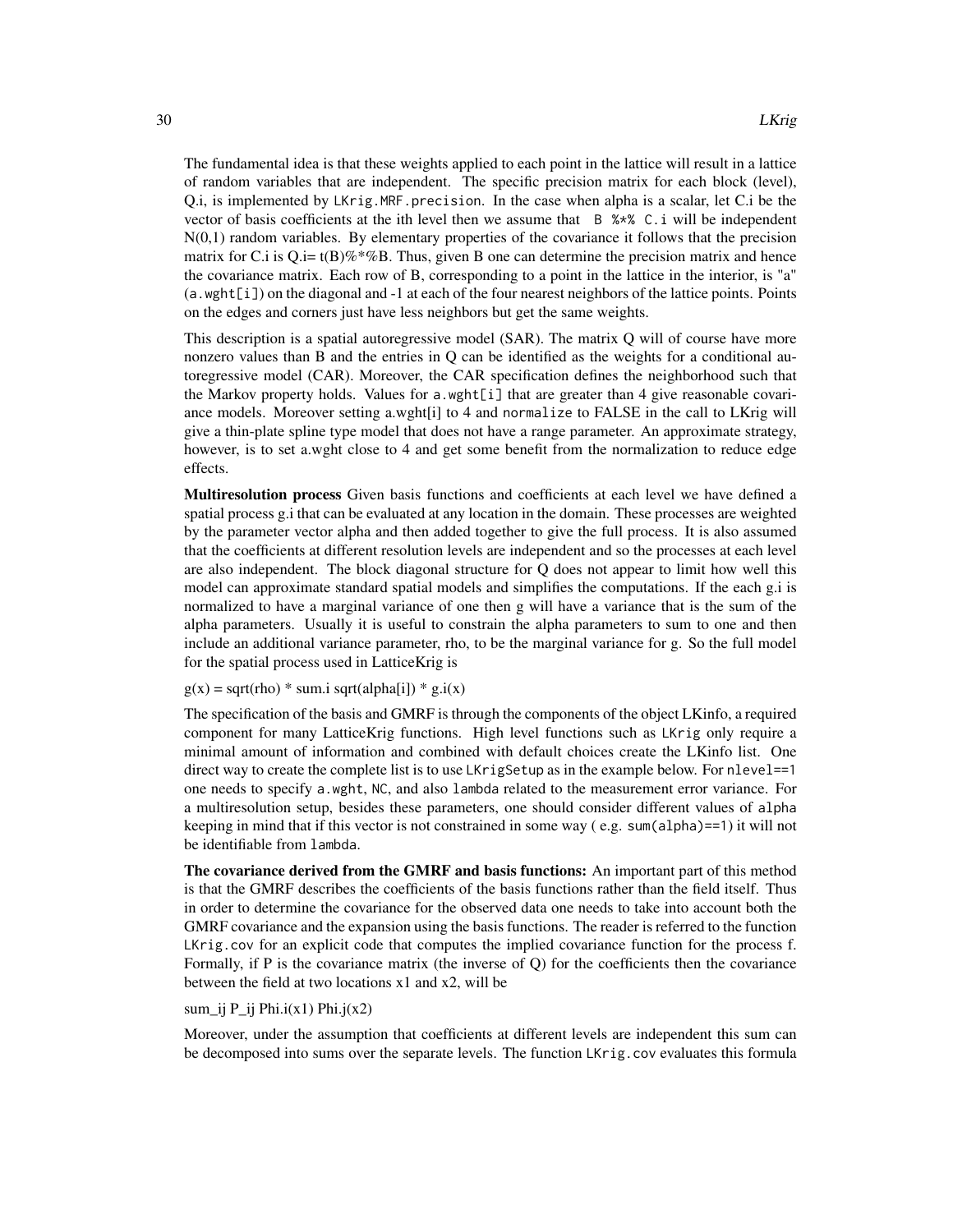#### LKrig 31

based on the LKrig object (LKinfo) at arbitrary groups of locations returning a cross covariance matrix. LKrig.cov.plot is a handy function for evaluating the covariance in the x and y directions to examine its shape. The function LKrig.cov is also in the form to be used with conventional Kriging codes in the fields package (loaded by LatticeKrig) mKrig or Krig and can be used for checking and examining the implied covariance function.

Normalizing the basis functions The unnormalized basis functions result in a covariance that has some non-stationary artifacts (see example below). For a covariance matrix P and for any location x one can evaluate the marginal variance of the process using unnormalized basis functions for each multiresolution level. Based this computation there is a weighting function, say  $w.i(x)$ , so that when the normalized basis  $w_i(x)$  Phi.i(x) is used the marginal variance for the multiresolution process at each level will be one. This makes the basis functions dependent on the choice of Q and results in some extra overhead for computation. But we believe it is useful to avoid obvious artifacts resulting from the use of a finite spatial domain (edge effects) and the discretization used in the basis function model. This is an explicit way to make the model stationary in the marginal variance with the result that the covariance also tends to be closer to a stationary model. In this way the discretization and edges effects associated with the GMRF can be significantly diminished.

The default in LKrig is normalize = TRUE. It is an open question as to whether all levels of the multi-resolution need this kind of explicit normalization. There is the opportunity within the LKrig.basis function to only normalize specific levels with the normalize being extended from a single logical to a vector of logicals for the different levels. To examine what these edge effect artifacts are like the marginal variances for a 6 by 6 basis is included at the end of the Examples Section.

Nonstationary and anisotropic modifications to the covariance The simplest way to build in departures from isotopy is to scale the coordinates. The device to specify this transformation is including the V argument in setting up the LKinfo object or passed in the . . . for this function. V should be a matrix that represents the transposed, inverse transformation applied to the raw coordinates. For example if  $x1$  are locations d- dimensions (i.e.  $x1$  has d columns) and V is a dXd matrix then the transformed coordinates are

x1Transformed <- x1 %  $\%$  t(solve(V))

and all subsequent computations will use the transformed coordinates for evaluating the basis functions. This also means that the lattice centers are locations in the transformed scale. The following example might be helpful:

```
set.seed(123)
x<- matrix( runif( 200),100,2)
V<- cbind( c( 2,1), c( -1,1) )
y \leftarrow x[, 1] + x[, 2]LKinfo<- LKrigSetup( x, V=V, nlevel=1, a.wght=5, NC=20)
gridCenters<- LKrigLatticeCenters( LKinfo, Level=1)
# grid in transformed space:
plot( make.surface.grid( gridCenters))
# transformed data:
points( x%*%solve(t(V)), col="red", pch=16)
# the model is fit to these locations.
```
Keep in mind that a practical use of this argument is just to scale a variable(s) that is V, a diagonal matrix with diagonal elements being the values to scale the individual coordinates.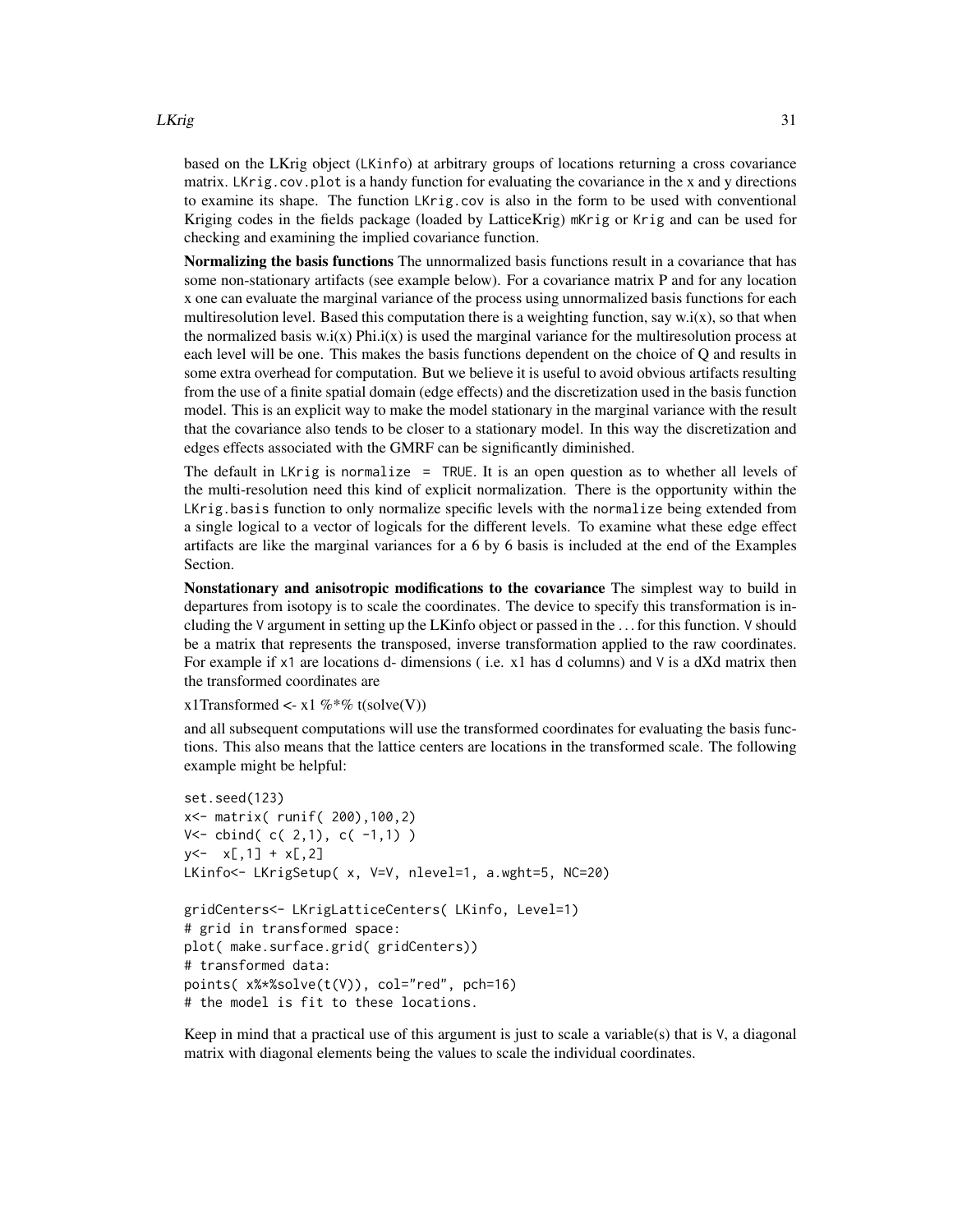Given that the process at each level has been normalized to have marginal variance of one there are several other points where the variance can be modified. The variance at level i is scaled by the parameters alpha[i] and the marginal variance of the process is scaled by rho. Each of these can be extended to have some spatial variation and thus provide a model for nonstationarity.

An option in specifying the marginal variance is to prescribe a spatially varying multiplier. This component is specified by the object rho.object. By default this is not included (or assumed to be identically one) but, if used, the full specification for the marginal variance of the spatial process at location x is formally: rho  $\star$  predict(rho.object, x)  $\star$  sum(alpha) There is then a problem of identifiability between these and a good choice is to constrain sum(alpha) ==1 so that rho\* predict(rho.object, x) is associated with the marginal variance of the full spatial process.

A second option is to allow the alpha variance component parameters to vary across space and at each level. The model in this case could be

 $g(x) = sqrt(rho(x)) * sum.i sqrt(alpha(x).i) * g.i(x)$ 

To specifiy this case alpha should be a list with nlevel components and each component being a "predict" object that will evaluate the alpha variance at a given level at arbitrary spatial locations. Explicitly alpha should be set up so that predict (alpha $[1]$ ], x1) will return a vector of values for alpha at level l and at locations x1. This happens in LKrig.basis and the user is referred to this function to see how it is handled and possibly to make modifications to the model. Similar to the scalar alpha case we recommend that the alpha's across levels sum to one and it still may make sense to have the rho parameter vary across space as well. Here alpha would control a varying correlation range and rho the marginal variance.

LKrig also has the flexibility to handle more general weights in the GMRF. This is accomplished by a.wght being a list with as many components as levels. If each component is a vector of length nine then these are interpreted as the weights to be applied for the lattice point and its 8 nearest neighbors see the commented source code in LKrigSAR.LKRectangle for details. If each component is a matrix then these are interpreted as the (nonstationary) center weights for each lattice point. Finally if the component is an array with three dimensions this specifies the center and 8 nearest neighhors for every point in the lattice. At this point the choice of these weights beyond a stationary model is experimental and we will defer further documentation of these features to a future version of this package.

The smoothing parameter lambda and effective degrees of freedom Consistent with other fields package functions, the two main parameters in the model, sigma^2 and rho are parameterized as lambda = sigma $\alpha$ 2/rho and rho. The MLEs for rho and sigma can be written in closed form as a function of lambda and these estimates can be substituted into the full likelihood to give a concentrated version that can numerically be maximized over lambda. The smoothing parameter lambda is best varied on a log scale and is sometimes difficult to interpret independent of the particular set of locations, sample size, and covariance. A more useful interpretation of lambda is through the effective degrees of freedom and an approximate value is found by default using a Monte Carlo technique. The effective degrees of freedom will vary with the dimension of the fixed regression part of the spatial model ( typical  $3 = constant + linear terms$ ) and the total number of observations. It can be interpreted as the approximate number of "parameters" needed to represent the spatial prediction surface. For a fixed covariance model the spatial estimate at the observation locations can be represented as  $f$  hat  $= A$ (lambda) y where A is a matrix that does not depend on observations. The effective number of degrees of freedom is the trace of A(lambda) in analogy to the least squares regression "hat" matrix and has an inverse, monotonic relationship to lambda. The Monte Carlo method uses the fact that if e are iid  $N(0,1)$  E( t(e) A(lambda) e) = trace( A(lambda)).

Descriptions of specific functions and objects: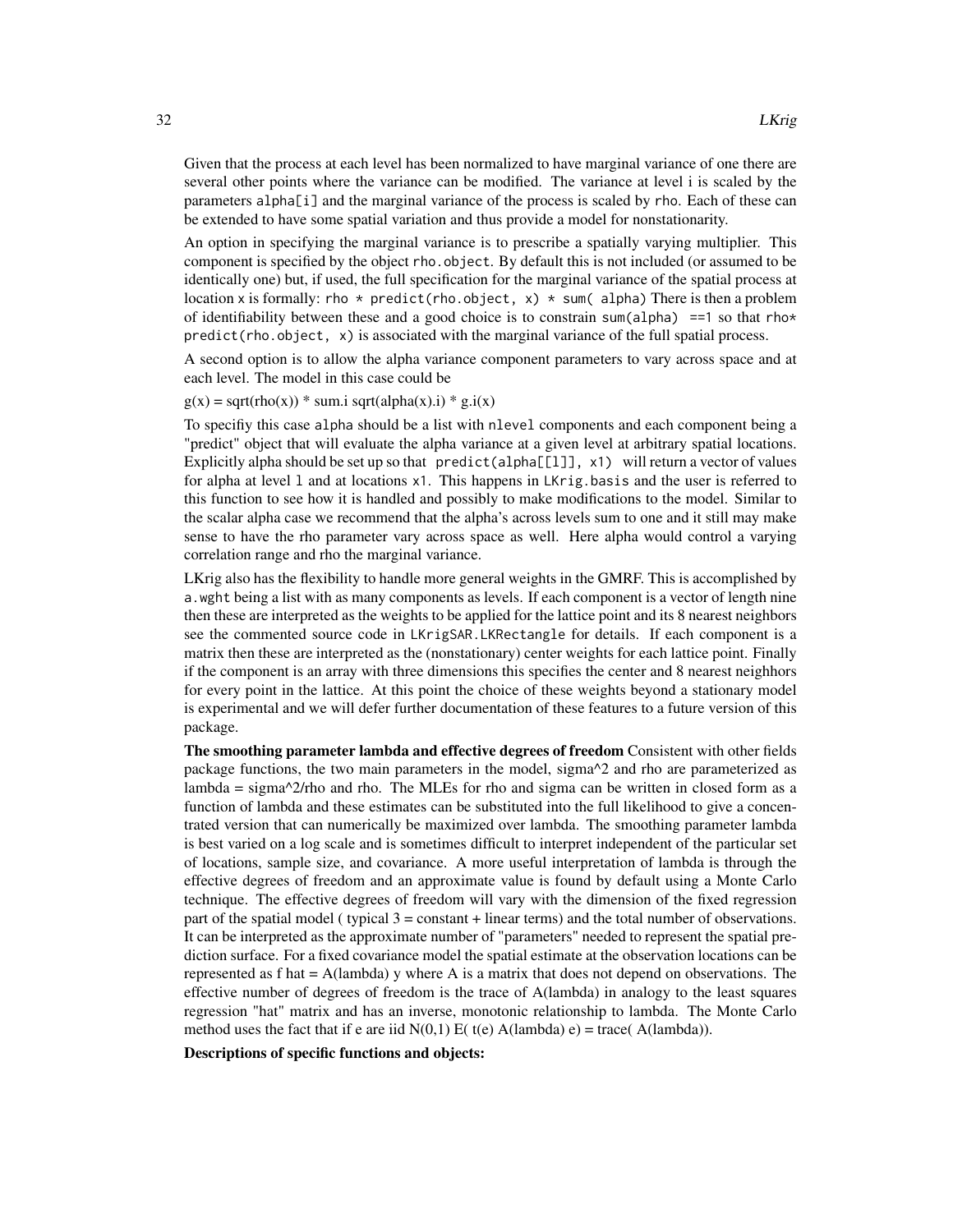#### LKrig 33

LKrig: Find spatial process estimate for fixed covariance specificed by nlevel, alpha, a.wght, NC, and lambda or this information in an LKinfo list.

predict.LKrig, predictSE.LKrig: These functions evaluate the model at the the data locations or at xnew if it is included. Note the use of the drop.Z argument to either include the covariates or just restrict the computation to the spatial drift and the smooth component. If drop.Z is FALSE then then Znew needs to be included for predictions off of the observation locations. The standard errors are computed under the assumption that the covariance is known, that it is the TRUE covariance for the process, and both the process and measurement errors are multivariate normal. The formula that is used involves some recondite shortcuts for efficiency but has been checked against the standard errors found from an alternative formula in the fields Krig function. (See the script Lkrig.se.tests.R in the tests subdirectory for details.)

#### Value

LKrig: A LKrig class object with components for evaluating the estimate at arbitrary locations, describing the fit and as an option (with Mc.return=TRUE) the Cholesky decomposition to allow for fast updating with new values of lambda, alpha, and a.wght. The "symbolic" first step in the sparse Cholesky decomposition can also be used to compute the sparse Cholesky decomposition for a different positive definite matrix that has the same pattern of zeroes. This option is useful in computing the likelihood under different covariance parameters. For the LKrig covariance the sparsity pattern will be the same if NC, level, overlap and the data locations x are kept the same. The returned component LKinfo has class LKinfo and is a list with the information that describes the layout of the multiresolution basis functions and the covariance parameters for the GMRF. (See help(LKinfo) and also LK.basis as an example.)

predict.LKrig, predictSE.LKrig: A vector of predictions or standard errors.

**predictSurface.LKrig:** A list in image format (i.e. having components  $x, y, z$ ) of the surface evaluated on a regular grid. This surface can then be plotted using several different R base package and fields functions e.g. image, image.plotcontour, persp, drape.plot. The surface method just calls this function and then a combination of the image and contour plotting functions.

#### Author(s)

Doug Nychka

#### See Also

LatticeKrig, LKrig.sim.conditional, LKrig.MLE, mKrig, Krig, fastTps, Wendland, LKrig.coef, Lkrig.lnPlike, LKrig.MRF.precision, LKrig.precision

## Examples

- # NOTE: CRAN requires that the "run" examples execute within 5 seconds.
- # so to meet this constraint many of these have been
- # severely limited to be quick, typically making NC and nlevel
- # very small.

```
# Load ozone data set
 data(ozone2)
 x<-ozone2$lon.lat
```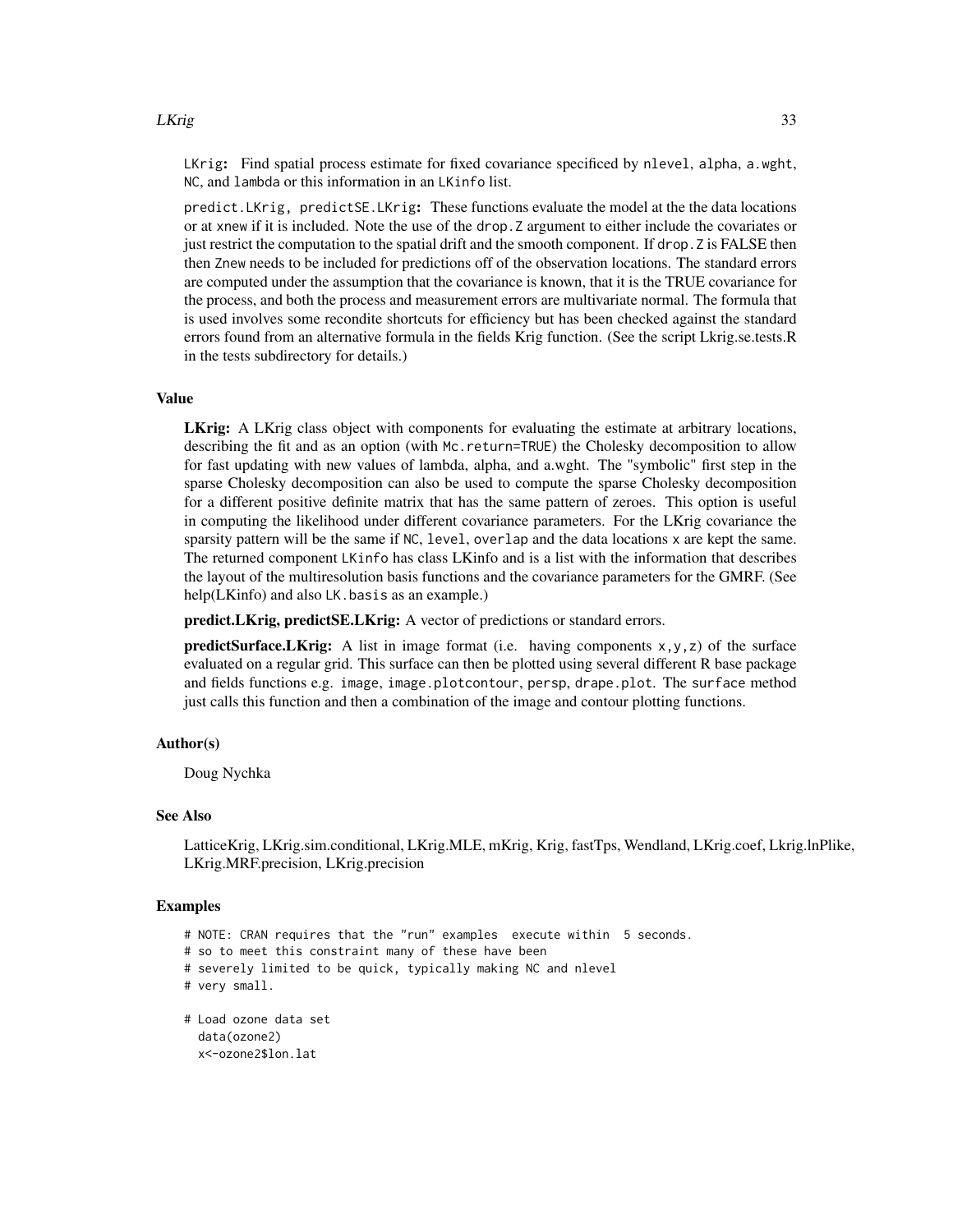```
y<- ozone2$y[16,]
# Find location that are not 'NA'.
# (LKrig is not set up to handle missing observations.)
 good \leftarrow !is.na( y)
 x < -x[good, ]y<- y[good]
# fairly arbitrary choices for covariance parameters and lambda
# just to show a basic level call
 obj1<- LKrig( x,y, a.wght=5, nlevel=3, nu=1.0, NC=10, lambda=.1)
 print(obj1)
#
# this is the same as:
# LKinfoEX<- LKrigSetup( x, a.wght=5, nlevel=3, nu=1.0, NC=4)
# obj1<- LKrig( x,y, LKinfo= LKinfoEX, lambda=.1)
# thin plate spline-like model with the lambda parameter estimated by
# maximum likelihood. Default choices are made for a.wght, nlevel, NC
# and alpha.
## Not run:
 obj<- LatticeKrig( x, y)
# summary of fit and a plot of fitted surface
 print( obj)
 surface( obj )
 US(add=TRUE)
 points(x)
# prediction standard errors
 out.se<- predictSE( obj, xnew= x)
## End(Not run)
# breaking down the LatticeKrig function into several steps.
# also use a different covariance model that has fewer basis functions
# (to make the example run more quickly)
## Not run:
 LKinfo<- LKrigSetup( x, nlevel=3, nu=1, NC=5, a.wght=5,
                        lambda=.01)
# maximize likelihood over lambda see help( LKrig.MLE) for details
# this assumes the value of 5 for a.wght. In many cases the fit is not
# very sensitive to the range parameter such as a.wght in this case --
# but very sensitive to lambda when varied on a log scale.
 MLE.fit<- LKrig.MLE(x,y, LKinfo=LKinfo)
 MLE.fit$summary # summary of optimization over lambda.
# fit using MLE for lambda MLE function has added MLE value of lambda to
# the LKinfo object.
 obj<- LKrig( x,y, LKinfo=MLE.fit$LKinfo.MLE)
 print( obj)
# find prediction standard errors at locations based on fixing covariance
# at MLE's
 out.se<- predictSE( obj, xnew= x)
# one could evaluate the SE on a grid to get the surface of predicted SE's
```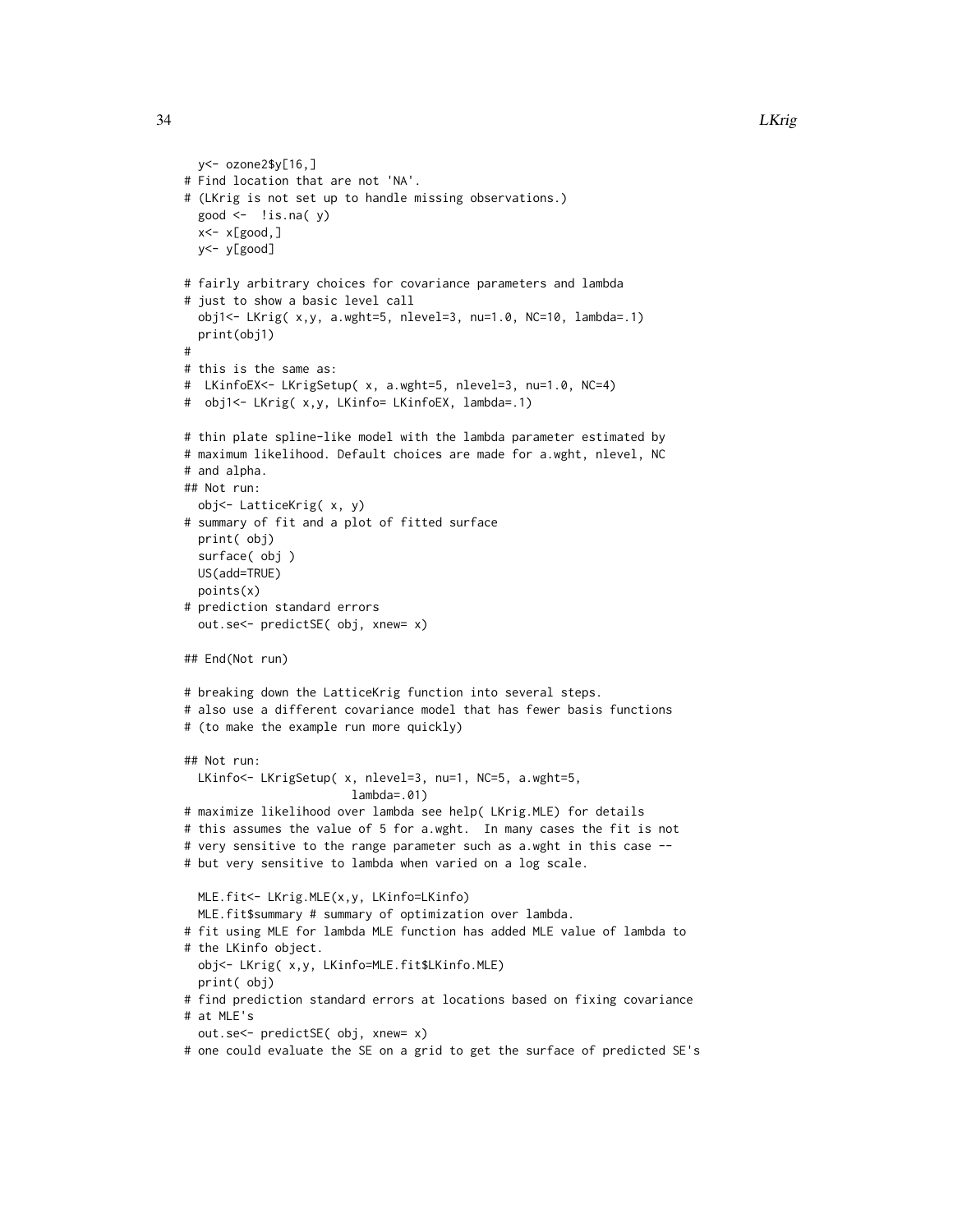#### LKrig 35

```
# for large grids it is better to use LKrig.sim.conditional to estimate
# the variances by Monte Carlo
## End(Not run)
##########################################################################
# Use multiresolution model that approximates an exponential covariance
# Note that a.wght, related to a range/scale parameter
# is specified at a (seemingly) arbitrary value.
##########################################################################
 LKinfo<- LKrigSetup( x, NC=4, nu=1, nlevel=2, a.wght= 5)
# take a look at the implied covariance function solid=along x
# and dashed=along y
 check.cov<- LKrig.cov.plot( LKinfo)
 matplot( check.cov$d, check.cov$cov, type="l", lty=c(1,2))
############################################################################
# Search over lambda to find MLE for ozone data with approximate exponential
# covariance
###########################################################################
## Not run:
 LKinfo.temp<- LKrigSetup( x, NC=6, nu=1, nlevel=3, a.wght= 5, lambda=.5)
# starting value for lambda optimization
 MLE.search<- LKrig.MLE(x,y, LKinfo=LKinfo.temp)
# this function returns an LKinfo object with the MLE for lambda included.
 MLE.ozone.fit<- LKrig( x,y, LKinfo= MLE.search$LKinfo.MLE)
## End(Not run)
###########################################################################
# Including a covariate (linear fixed part in spatial model)
##########################################################################
 data(COmonthlyMet)
 y.CO<- CO.tmin.MAM.climate
 good<- !is.na( y.CO)
 y.CO<-y.CO[good]
 x.CO<- as.matrix(CO.loc[good,])
  Z.CO<- CO.elev[good]
# single level with large range parameter -- similar to a thin plate spline
# lambda specified
# fit with elevation
# note how for convenience the LKrig parameters are
# just included here and not passed as a separate LKinfo object.
 obj.CO.elev<- LKrig( x.CO,y.CO,Z=Z.CO, nlevel=1, NC=50, alpha=1, lambda=.005,
                          a.wght=4.1)
# BTW the coefficient for the linear term for elevation is obj.CO$d.coef[4]
# fitted surface without the elevation term
## Not run:
  LKinfo<- LKrigSetup( x.CO, nlevel=1, NC=20,alpha=1, a.wght=4.1, lambda=1.0)
# lambda given here is just the starting value for MLE optimization
 CO.MLE<- LKrig.MLE( x.CO,y.CO,Z=Z.CO, LKinfo=LKinfo)
```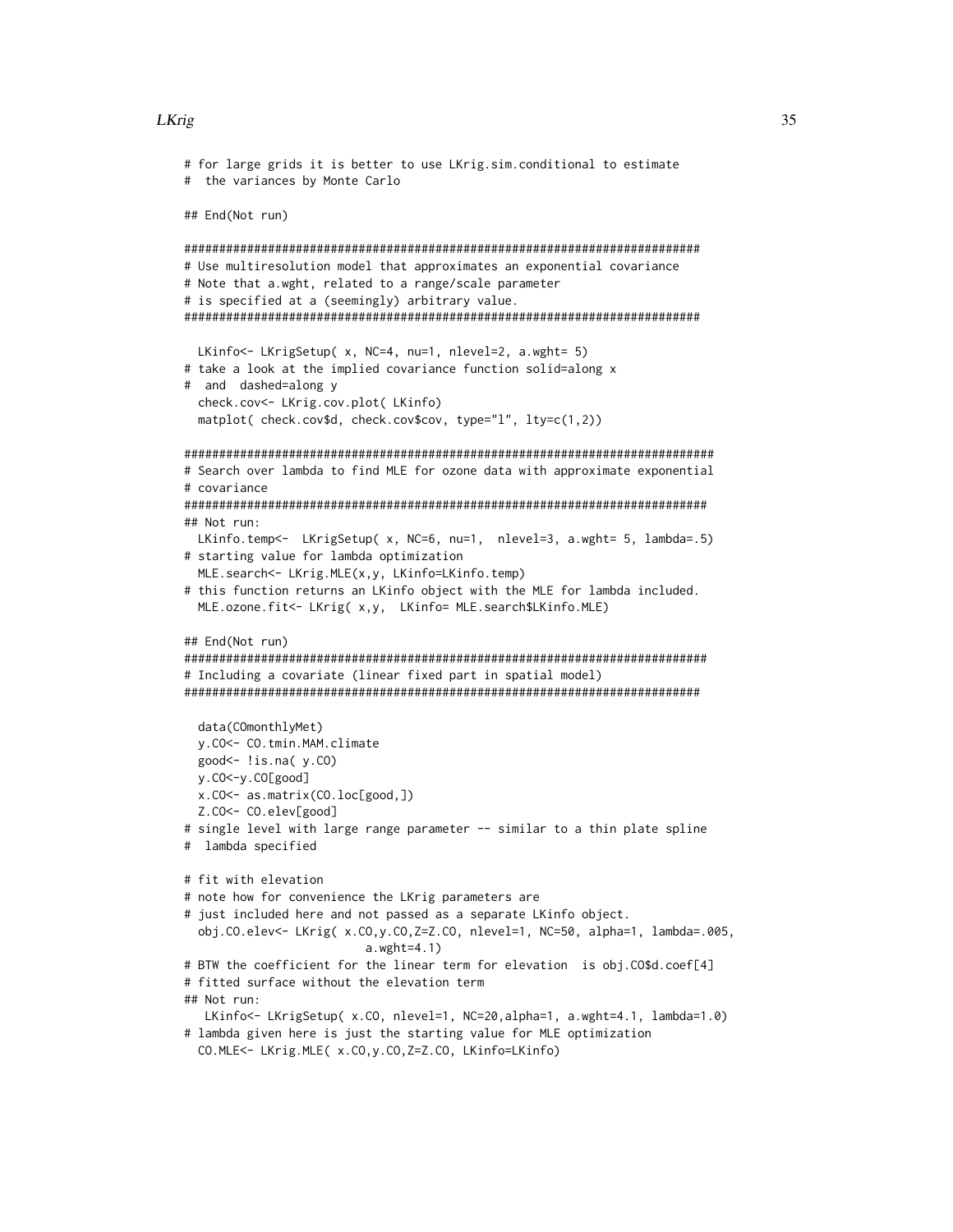```
obj.CO.elev<- LKrig( x.CO,y.CO,Z=Z.CO, LKinfo= CO.MLE$LKinfo.MLE)
  CO.surface2<- predictSurface( obj.CO.elev, drop.Z=TRUE, nx=50, ny=50)
# pull off CO elevations at same locations on grid as the surface
  data( RMelevation)
# a superset of elevations at 4km resolution
  elev.surface<- interp.surface.grid( RMelevation, CO.surface2)
   CO.full<- predictSurface( obj.CO.elev, ZGrid= elev.surface, nx=50, ny=50)
# for comparison fit without elevation as a linear covariate:
  CO.MLE2<- LKrig.MLE( x.CO,y.CO, LKinfo=LKinfo)
  obj.CO<- LKrig( x.CO,y.CO, LKinfo= CO.MLE2$LKinfo.MLE)
# surface estimate
  CO.surface<- predictSurface( obj.CO, nx=50, ny=50)
  set.panel( 2,1)
  coltab<- topo.colors(256)
  zr<- range( c( CO.full$z), na.rm=TRUE)
  image.plot( CO.surface, col=coltab, zlim =zr)
    US( add=TRUE, lwd=2)
    title( "MAM min temperatures without elevation")
  image.plot( CO.full, col=coltab, zlim=zr)
    title( "Including elevation")
    US( add=TRUE, lwd=2)
## End(Not run)
## Not run:
#### a 3-d example using alternative geometry
set.seed( 123)
N<- 500
x<- matrix( runif(3* N,-1,1), ncol=3, nrow=N)
y<- 10*exp( -rdist( x, rbind( c(.5,.5,.6) ) )/.5)
LKinfo<- LKrigSetup( x,
                 LKGeometry = "LKBox",
                     nlevel = 1,
                     a.wyht = 6.01,
                         NC = 5,
                  NC.buffer = 2,
                  normalize = TRUE,
             choleskyMemory = list(nnzR= 2e6),
                    lambda = .1,
                    mean.neighbor=200
                   )
# NOTE: memory for the spam routines has been increased to
# avoid warnings
  out1<- LKrig( x,y, LKinfo=LKinfo)
## End(Not run)
## Not run:
# MLE search over lambda and a bigger problem
# but no normalization
N<- 5e4
x < - matrix( runif(3 * N, -1, 1), ncol=3, nrow=N)
y<- 10*exp( -rdist( x, rbind( c(.5,.5,.6) ) )/.5)
```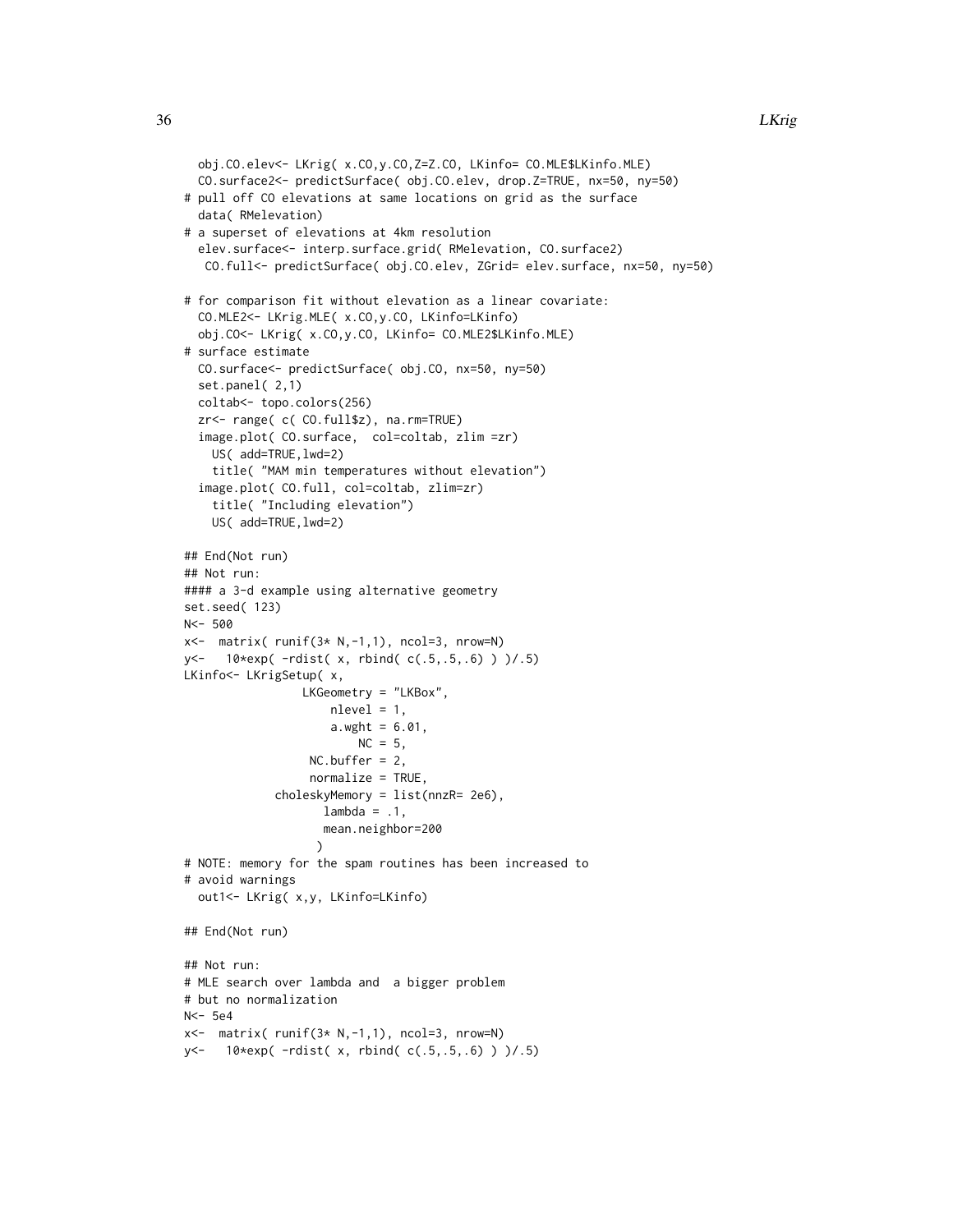```
LKinfo<- LKrigSetup( x,
                 LKGeometry = "LKBox",
                    nlevel = 1,
                     a.wyht = 6.01,NC = 20,
                  NC.buffer = 2,
                  normalize = FALSE,
             choleskyMemory = list(nnzR= 25e6),
                   lambda = .1,
                   mean.neighbor=200
                   )
# add in timing
 system.time( out1<- LKrig( x,y, LKinfo=LKinfo) ) # about 25 seconds
# LKinfo$normalize<- TRUE
# system.time( out2<- LatticeKrig( x,y, LKinfo=LKinfo) )# ~250 seconds
## End(Not run)
########################################################################
# for a more elaborate search over a.wght, alpha and lambda to find
# joint MLEs see help(LKrig.MLE)
########################################################################
########################################################################
# A bigger problem: 26K observations and 4.6K basis functions
# fitting takes about 15 seconds on a laptop for a fixed covariance
# LKrig.MLE to find the MLE (not included) for lambda takes abou
# 8 minutes
#######################################################################
## Not run:
 data(CO2)
 # the Ring geometry will be periodic in the first dimension and rectagular on
 # second. A useful approximation for spherical data omitting the polar caps.
 LKinfo.CO2<- LKrigSetup(CO2$lon.lat, NC=100,nlevel=1, lambda=.2,
                       a.wght=5, alpha=1,
                       LKGeometry="LKRing", choleskyMemory = list(nnzR=2e6) )
 print(LKinfo.CO2)
 obj1<- LKrig( CO2$lon.lat,CO2$y,LKinfo=LKinfo.CO2)
# 5700+ basis functions 101X57 lattice (number of basis functions
# reduced in y direction because of a rectangular domain
 obj1$trA.est # about 2900+ effective degrees of freedom
#
 glist<- list( x= seq( -180,180,,200),y=seq( -80,80,,100) )
 fhat<- predictSurface( obj1,grid.list=glist)
#Plot data and gap-filled estimate
 set.panel(2,1)
 quilt.plot(CO2$lon.lat,CO2$y,zlim=c(373,381))
 title("Simulated CO2 satellite observations")
 world(add=TRUE,col="magenta")
 image.plot( fhat,zlim=c(373,381))
 world( add=TRUE, col="magenta")
  title("Gap-filled global predictions")
```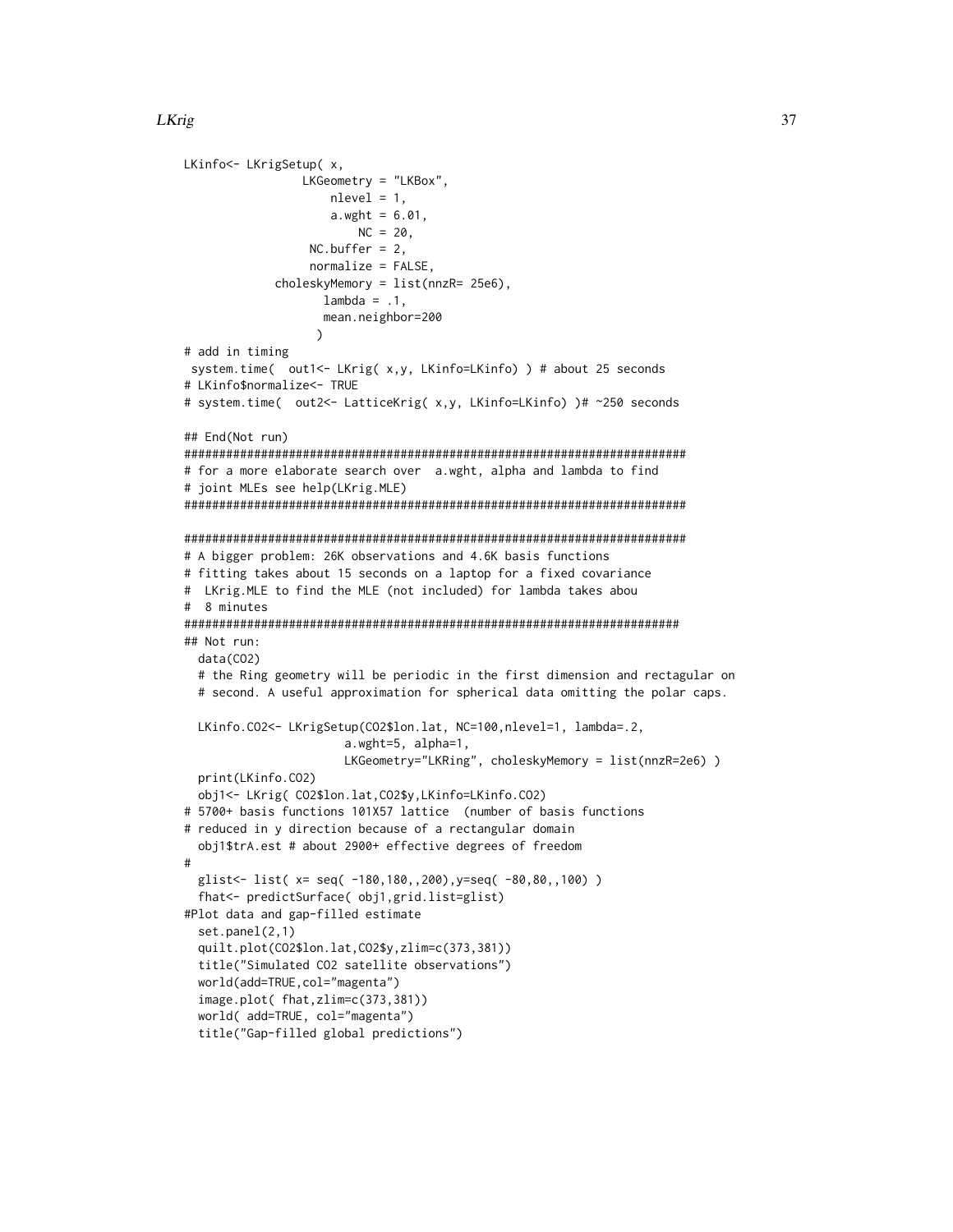```
## End(Not run)
set.panel()
#########################################################################
# Comparing LKrig to ordinary Kriging
########################################################################
# Here is an illustration of using the fields function mKrig with the
# LKrig covariance to reproduce the computations of LKrig. The
# difference is that mKrig can not take advantage of any sparsity in
# the precision matrix because its inverse, the covariance matrix, is
# not sparse. This example reinforces the concept that LKrig finds the
# the standard geostatistical estimate but just uses a particular
# covariance function defined via basis functions and the precision
# matrix.
# Load ozone data set (AGAIN)
## Not run:
 data(ozone2)
 x<-ozone2$lon.lat
 y<- ozone2$y[16,]
# Find location that are not 'NA'.
# (LKrig is not set up to handle missing observations.)
 good \leftarrow !is.na(v)
 x<- x[good,]
 y<- y[good]
 a.wght<- 5
 lambda \leftarrow 1.5
 obj1<- LKrig( x,y,NC=16,nlevel=1, alpha=1, lambda=lambda, a.wght=5,
                NtrA=20,iseed=122)
# in both calls iseed is set the same so we can compare
# Monte Carlo estimates of effective degrees of freedom
 obj1$trA.est
# The covariance "parameters" are all in the list LKinfo
# to create this special list outside of a call to LKrig use
 LKinfo.test <- LKrigSetup( x, NC=16, nlevel=1, alpha=1.0, a.wght=5)
# this call to mKrig should be identical to the LKrig results
# because it uses the LKrig.cov covariance with all the right parameters.
 obj2<- mKrig( x,y, lambda=lambda, m=2, cov.function="LKrig.cov",
                      cov.args=list( LKinfo=LKinfo.test), NtrA=20, iseed=122)
# compare the two results this is also an
# example of how tests are automated in fields
# set flag to have tests print results
 test.for.zero.flag<- TRUE
 test.for.zero( obj1$fitted.values, obj2$fitted.values,
                  tag="comparing predicted values LKrig and mKrig")
# compare standard errors.
 se1<- predictSE.LKrig( obj1)
 se2<- predictSE.mKrig(obj2)
 test.for.zero( se1, se2,
                  tag="comparing standard errors for LKrig and mKrig")
## End(Not run)
```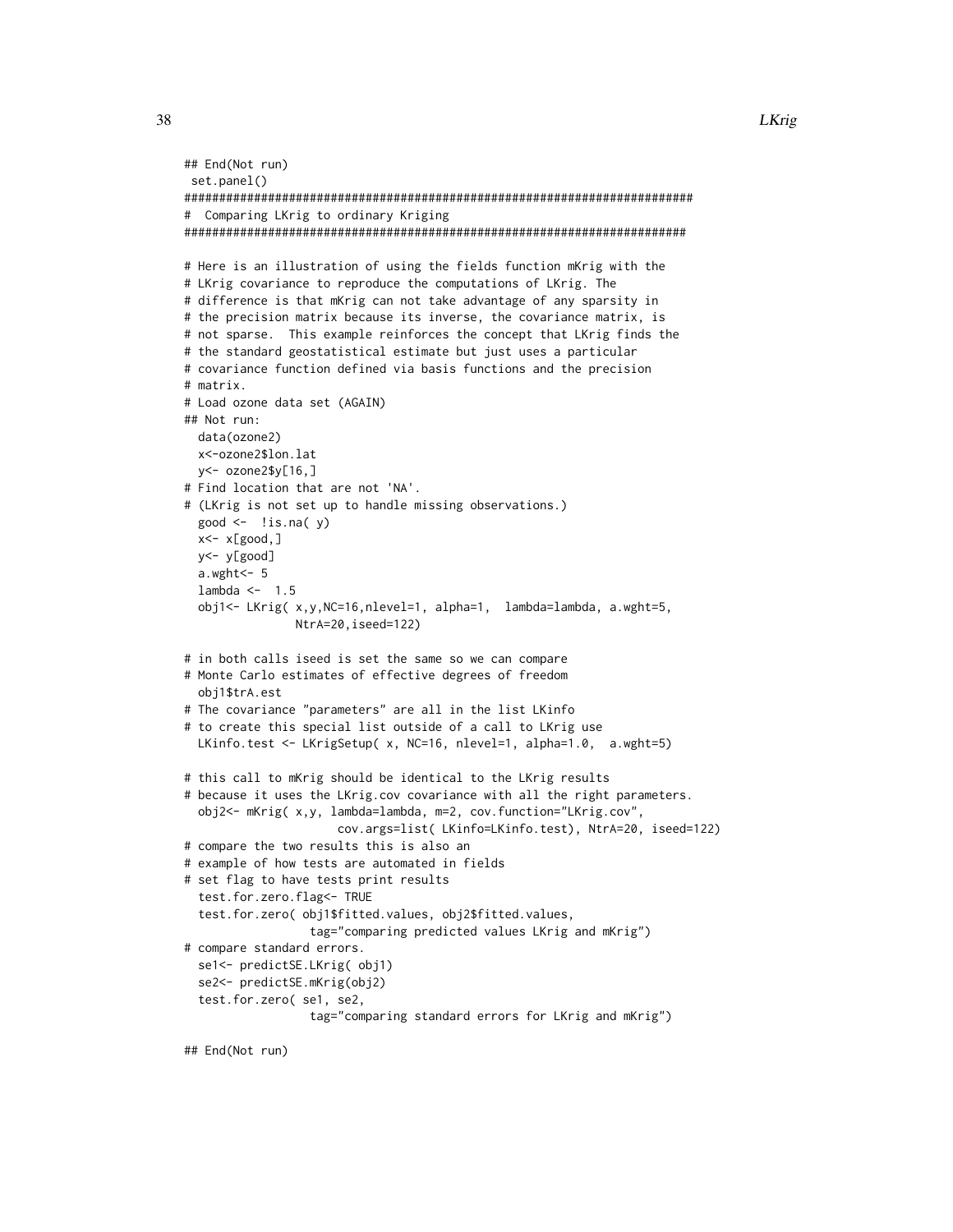```
## Not run:
##################################################################
# a linear inverse problem
##################################################################
# NOTE the settings in the model are small to make for a fast example
#
data(ozone2)
x<- ozone2$lon.lat
y<- ozone2$y[16,]
good<- !is.na(y)
x < -x[good,]
y<- y[good]
LKinfo<- LKrigSetup(x, a.wght=4.5, nlevel=3, nu=1, NC=4, lambda=.01)
# now observe a linear combination
  NNDist<- LKDist(x,x, delta=1.5)
  A<- NNDist
 A$ra<- exp(-NNDist$ra)
# A is a weight matrix based on neighbors close by and
# in spind sparse matrix format
# now convert to spam format
 A<- spind2spam(A)
TMatrix <- get(LKinfo$fixedFunction)(x = x)
# Tmatrix is a 3 column matrix of constant and the two spatial coordinates
# i.e. a linear function of the spatial variables
PHI<- LKrig.basis(x, LKinfo)
X<- A%*% PHI
U<- A%*%TMatrix
yIndirect<- A%*%y
#
# X<- A
out0<- LatticeKrig(x,y, LKinfo=LKinfo)
out1<- LatticeKrig(x,yIndirect, U=U, X=X, LKinfo=LKinfo)
# the predict function evaluates f in this case -- not the fitted values that
# are related to the
# observations
# partial agreement but not exact -- this is because the observational models
# assume different errors
#
plot( predict(out0,x), predict( out1,x))
out<- LKrig.sim.conditional( out1,M=5, nx=10, ny=10 )
## End(Not run)
```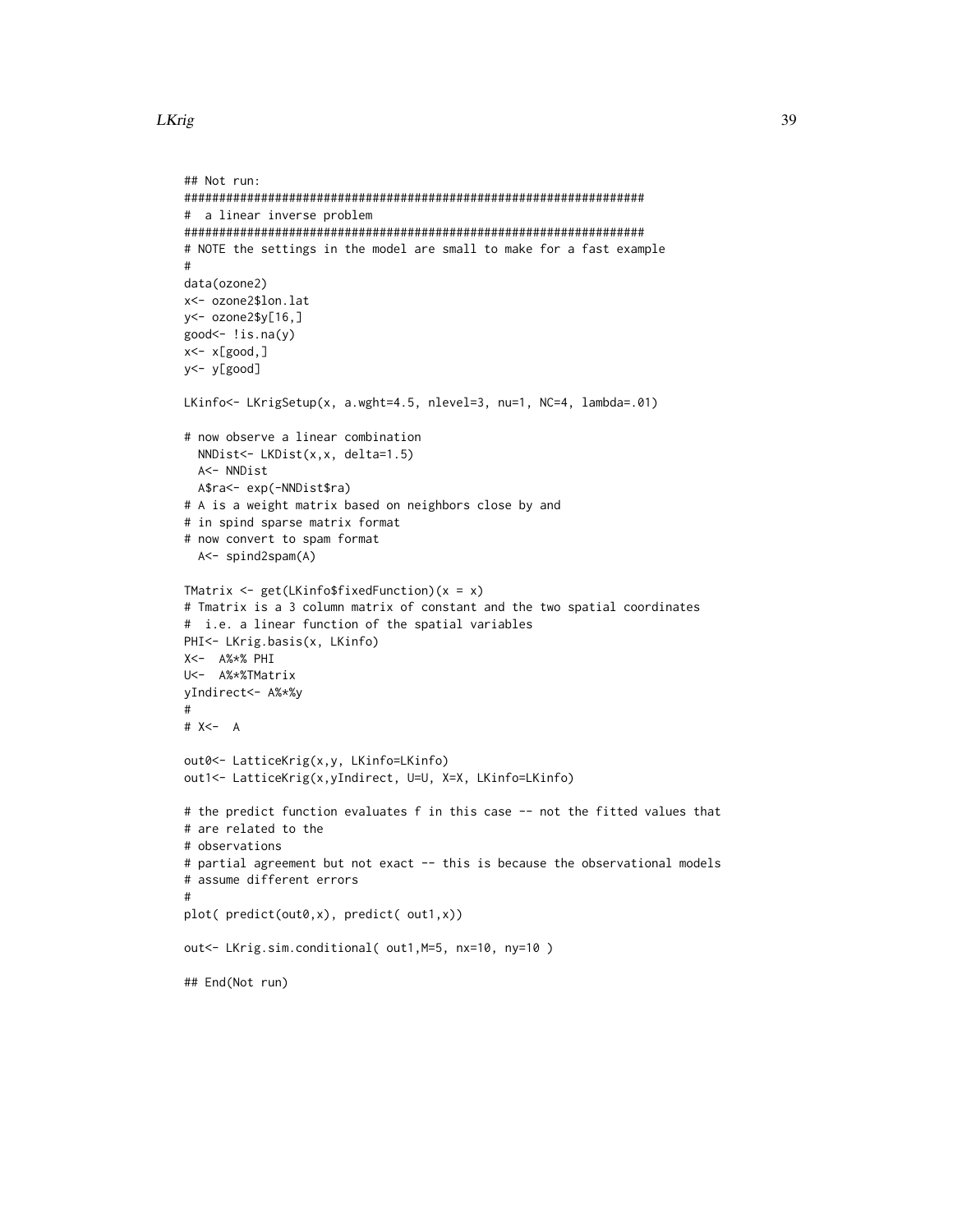### Description

Some internal functions for [LKrig](#page-23-0) that estimate the coefficients of the basis functions and compute the likelihood.

# Usage

```
createLKrigObject(x, y, weights = NULL, Z, X, U, LKinfo, verbose = FALSE)
LKrigMakewU(object, verbose = FALSE)
LKrigMakewX(object, verbose = FALSE)
LKrig.coef( GCholesky, wX, wU, wy, lambda,
collapseFixedEffect = FALSE, verbose = FALSE)
LKrig.lnPlike( GCholesky, Q, quad.form, nObs, nReps, weights, LKinfo)
LKrig.lnPlikeOLD(Mc, Q, wy, residuals, weights, LKinfo)
LKrig.traceA(GCholesky, wX, wU, lambda, weights, NtrA, iseed = NA)
LKrigUnrollZGrid( grid.list, ZGrid=NULL)
```
# Arguments

| collapseFixedEffect |                                                                                                                                               |
|---------------------|-----------------------------------------------------------------------------------------------------------------------------------------------|
|                     | If FALSE estimate fixed effects separately for each replicated data set.                                                                      |
| grid.list           | The grid for evaluating surface                                                                                                               |
| GCholesky           | SPAM cholesky decomposition of the "G" matrix.                                                                                                |
| iseed               | Random seed used to generate the Monte Carlo samples. Keep the same to<br>compare results with mKrig and also for multiple values of lambda.  |
| lambda              | The ratio of the nugget variance (sigma squared) to the parameter controlling<br>the marginal variance of the process (called rho in fields). |
| LKinfo              | The LKinfo object. See help(LKinfo)                                                                                                           |
| <b>Mc</b>           | Cholesky decomposition of regression matrix.                                                                                                  |
| NtrA                | Number of Monte Carlo samples to estimate trace. Default is 20 in LKrig.                                                                      |
| n0bs                | Number of observations.                                                                                                                       |
| nReps               | Number of replicate fields.                                                                                                                   |
| object              | The LKrig object.                                                                                                                             |
| Q                   | Precision matrix for coefficients.                                                                                                            |
| quad.form           | The part of the log likelihood that is a quadratic form. (This is typically found<br>in LKrig.coef.)                                          |
| residuals           | Residuals from fitting spatial process.                                                                                                       |
| U                   | The matrix that maps the d.coef coefficients of the fixed component (typically a<br>low order polynomial) part of the observation model.      |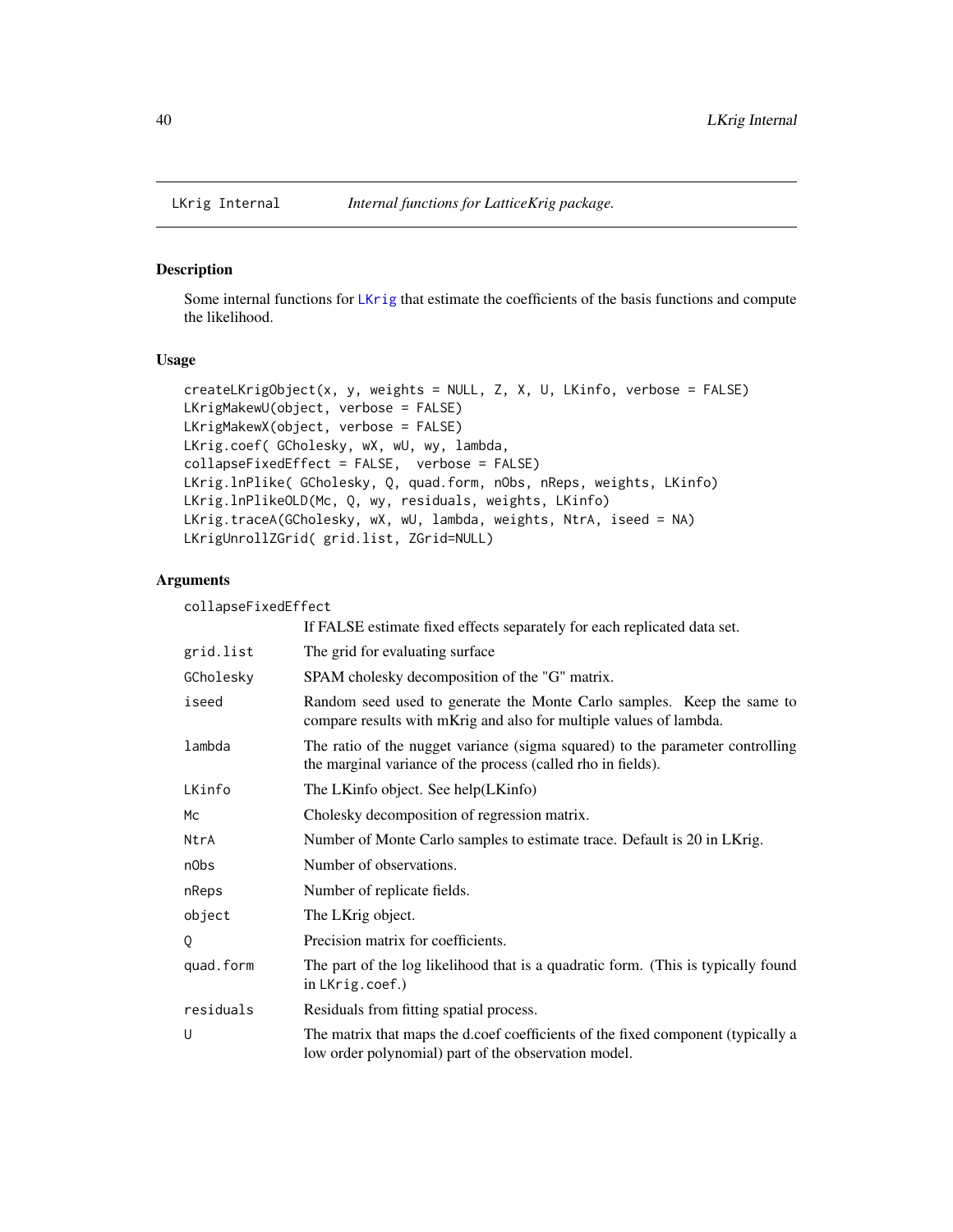| verbose | If TRUE intermediate debugging information is printed.                                                                                                 |
|---------|--------------------------------------------------------------------------------------------------------------------------------------------------------|
| weights | A vector that is proportional to the reciprocal variances of the errors. I.e. errors<br>are assumed to be uncorrelated with variances sigma^2/weights. |
| wU      | Weighted U matrix the fixed part of the model.                                                                                                         |
| wХ      | Weighted X matrix (in spam format) related to nonparametric (stochastic) part<br>of model. Here weights refer to the sqrt(weights).                    |
|         | NOTE: predicted values are $U\%^*\%d.coef + X\%^*\%c.coef$                                                                                             |
| wy      | Weighted observations.                                                                                                                                 |
| X       | The matrix that maps the c.coef coefficients into the nonparametric component<br>(spatial process) part of the observation model.                      |
| X       | Matrix of spatial locations passed to LKrig.                                                                                                           |
| У       | Vector or matrix of observations passed to LKrig.                                                                                                      |
| Z       | A matrix of covariates.                                                                                                                                |
| ZGrid   | A list or array with the covariates on the same grid as that specified by the<br>grid. list argument.                                                  |

### Details

The LatticeKrig article can be used as a reference for the matrix computations and the G matrix from those formulas figures prominently. The GCholesky object in these functions is the cholesky decompoistion of this matrix. For compatibility with older version of this package this object may also be named as Mc ( Cholesky of the M matrix) but the user should not identify this M with that in the article. Ideally all coding using Mc should be changed to GCholesky.

createLKrigObject Based on the arguments passed into LKrig forms the prototype LKrig object. This object is added to as one computes additional steps in the LKrig function.

LKrigMakewU and LKrigMakewX construct the weighted U and X matrices from what is passed. In the case of observations that are point locations wU is found the weights and using the fixedFunction and wX is found from the weights and the multiresolution basis functions. Note that X and wX are assumed to be in spam sparse matrix format.

LKrig.coef and LKrig.lnPlike are two low level functions to find the basis function coefficients and to evaluate the likelihood. The coefficients (c.mKrig) are also found because they provide for shortcut formulas for the standard errors and MLE estimates. These coefficients are identical to the basis coefficients (c.coef) found for usual Kriging in the mKrig function. LKrig.lnPlike also finds the profile MLE of sigma and rho given a fixed value for lambda (and alpha and a.wght). See the source for LKrig and also MLE.LKrig to see how these functions are used.

LKrig.traceA finds an estimate of the effective degrees of freedom of the smoothing matrix based a simple Monte Carlo scheme. The smoothing matrix A is the matrix for fixed covariance parameters so that y.hat  $= A y$ , where y.hat are the predicted values at the data locations. trace(A) is the effective degrees of freedom. If e are iid N(0,1) then the expected value of t(e)%  $*$  % A %  $*$  % e is equal to the trace of A. This is the basis for estimating the trace and the standard error for this estimate is based on NtrA independent samples.

dfind2d is a fast FORTRAN subroutine to find nearest neighbors within a fixed distance and is called by Wendland.basis. The function dfind3d is currently not used but is intended for future use to determine chordal distance between points on a sphere or cylinder.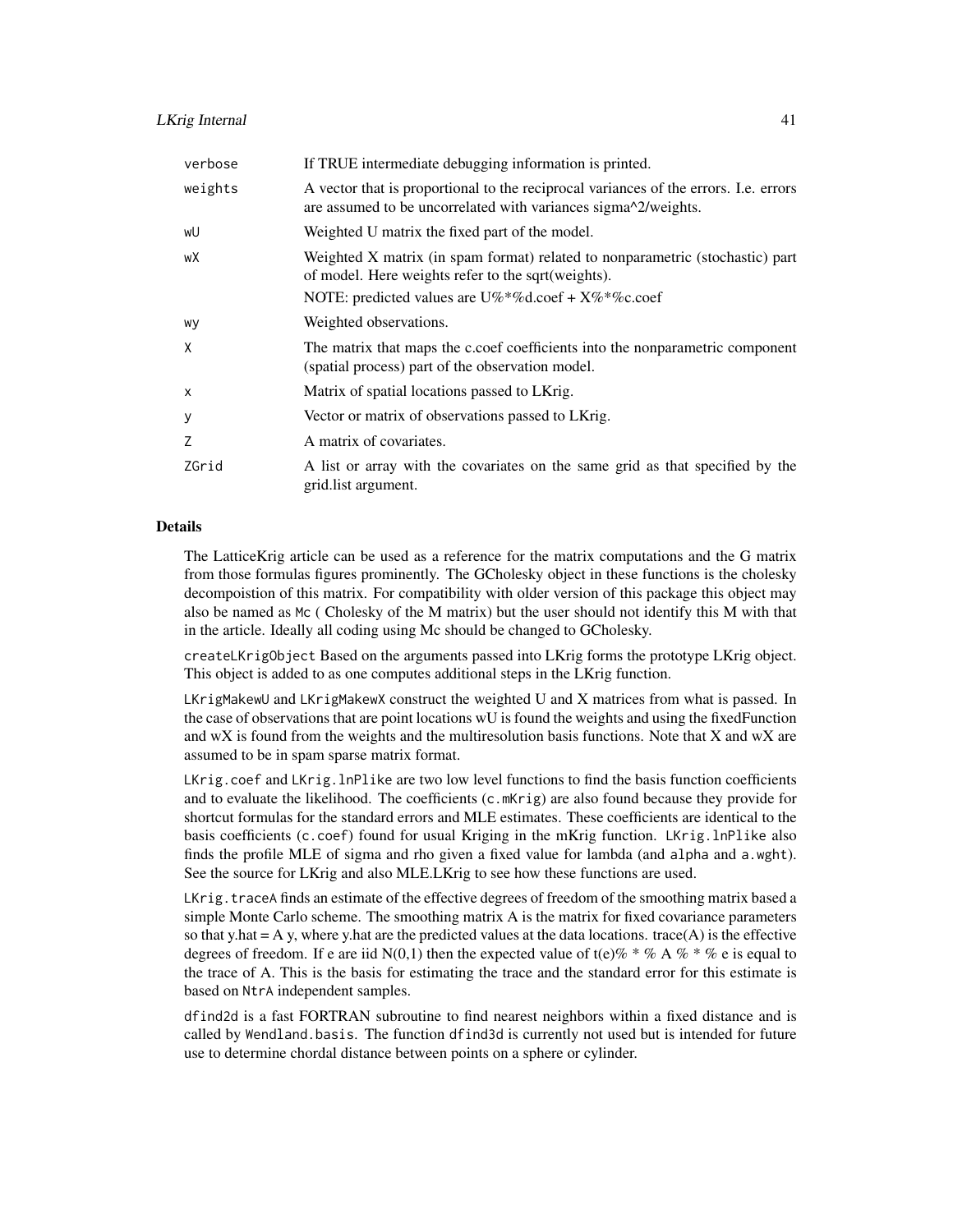LKrigDefaultFixedFunction Is called to construct the fixed part of the spatial model. The default is a polynomial of degree (m-1).

### Value

L**Krig.coef** a list with components d.coef the coefficients of the spatial dirft and for covariates (Z) and c.coef the basis function coefficients. The logical vector ind.drift from the LKrig object indicates with components of d.coef are associated with the polynomial spatial drift and which are other fixed spatial covariates.

LKrig.lnPlike has the components:

lnProfileLike the log likelihood profiled for lambda, alpha and a.wght

rho.MLE the MLE of rho given lambda, alpha and a.wght

shat.MLE the MLE of sigma given lambda, alpha and a.wght

quad.form the quadratic form in the exponent of the multivariate normal likelihood

lnDetCov the log determinant of the covariance matrix in the likelihood

**LKrigDefaultFixedFunction** A matrix with dimension  $now(x)$  and columns of the number of polynomial terms and the number of columns of Z if given.

#### Author(s)

Doug Nychka

# References

Nychka, D., Bandyopadhyay, S., Hammerling, D., Lindgren, F., & Sain, S. (2015). A multiresolution gaussian process model for the analysis of large spatial datasets.Journal of Computational and Graphical Statistics, 24(2), 579-599.

#### See Also

LKrig, LKrig.basis

LKrig Miscellaneous Matrix Functions *Miscellaneous internal functions for LatticeKrig package.*

# Description

Some utility functions used internally by higher level LKrig functions. Currently these are simple functions that perform shifts of a matrix and operations on indices for multidimensional arrays.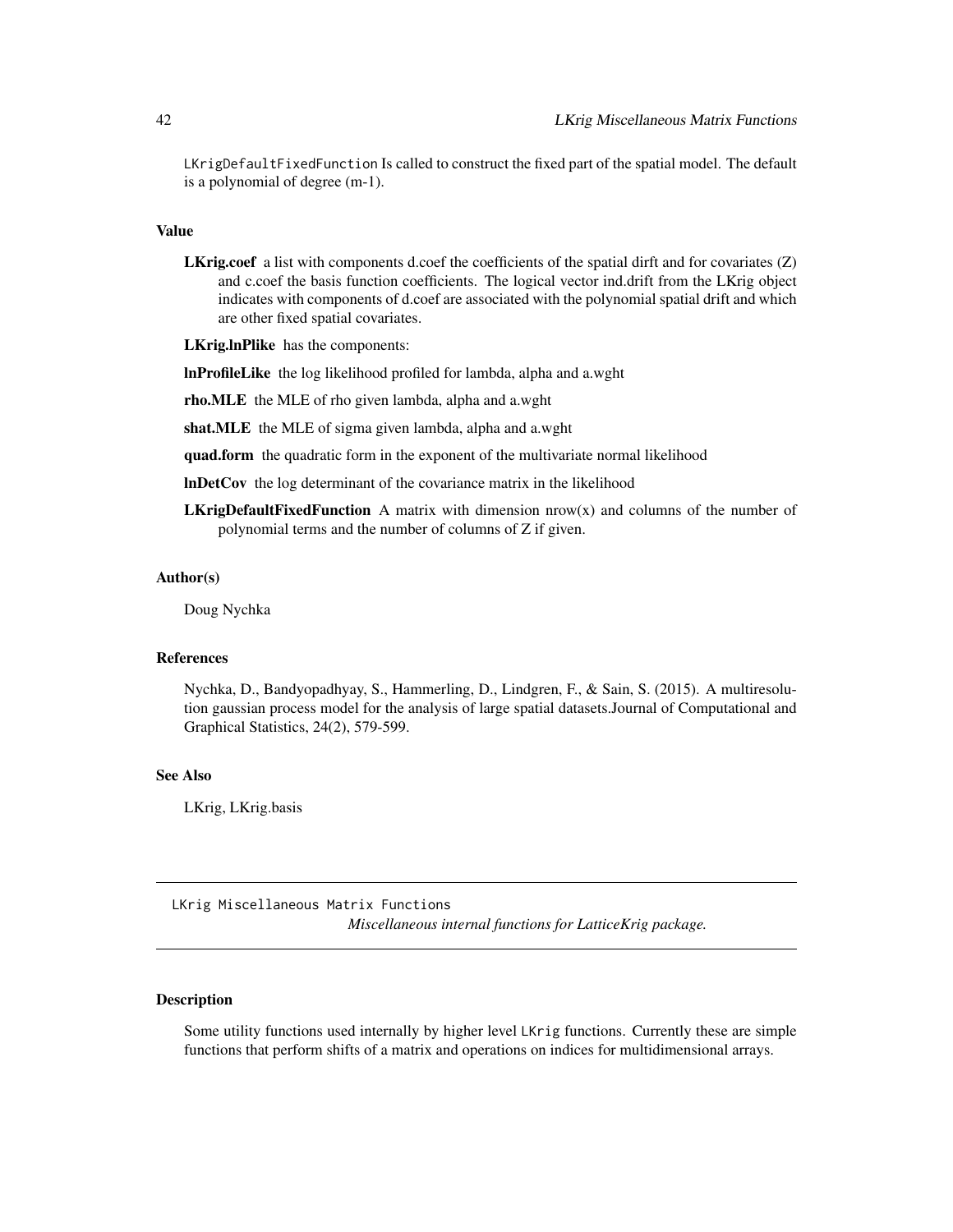# Usage

```
LKrig.shift.matrix( A, shift.row=0, shift.col=0, periodic=c(FALSE, FALSE))
LKrig.rowshift.periodic( A, shift.row)
LKrig.rowshift( A, shift.row, shift.col)
LKArrayShift(A, shift, periodic = FALSE)
```

```
expandMatrix0( A, B)
expandMatrix( ...)
expandMList( Mlist, byrow=TRUE)
```

```
convertIndexPeriodic(I, nGrid, nPad = NULL)
convertIndexArray(I, nGrid)
grid2Index(I, grid)
```
# Arguments

| A         | A matrix.                                                                                                                                                                                                                                                                                                     |
|-----------|---------------------------------------------------------------------------------------------------------------------------------------------------------------------------------------------------------------------------------------------------------------------------------------------------------------|
| byrow     | If TRUE matrices will be repeated row by row. If FALSE this will be done<br>column by column.                                                                                                                                                                                                                 |
| B         | Another matrix.                                                                                                                                                                                                                                                                                               |
| grid      | A vector giving the size of each dimension of array.                                                                                                                                                                                                                                                          |
| I         | A matrix of multidimensional indices where each row identifies an element of<br>the array. e.g. If $I[1] == c(3,4,2)$ this refers to A[3,4,2]                                                                                                                                                                 |
| Mlist     | A list where each component is a matrix.                                                                                                                                                                                                                                                                      |
| nGrid     | A array giving number of elements in each dimension.                                                                                                                                                                                                                                                          |
| nPad      | An array with the number of padding indices in each dimension.                                                                                                                                                                                                                                                |
| periodic  | A vector of logicals columns. TRUE indicates an index where the shift will be<br>periodic – entries shifted beyond the dimensions will be wrapped to the other<br>side. e.g. for the matrix version c(FALSE, TRUE) indicates the columns of the<br>matrix will be shifted in a periodic way but not the rows. |
| shift     | A integer vector that gives the shifts for each dimension of the array.                                                                                                                                                                                                                                       |
| shift.row | An integer that specifies the number of positions that the rows of the matrix are<br>shifted.                                                                                                                                                                                                                 |
| shift.col | An integer that specifies the number of positions that the columns of the matrix<br>are shifted.                                                                                                                                                                                                              |
| $\cdots$  | Matrices to be expanded.                                                                                                                                                                                                                                                                                      |
|           |                                                                                                                                                                                                                                                                                                               |

# Details

Shift related: These functions are used to create the nearest neighbor indices for the precision matrices.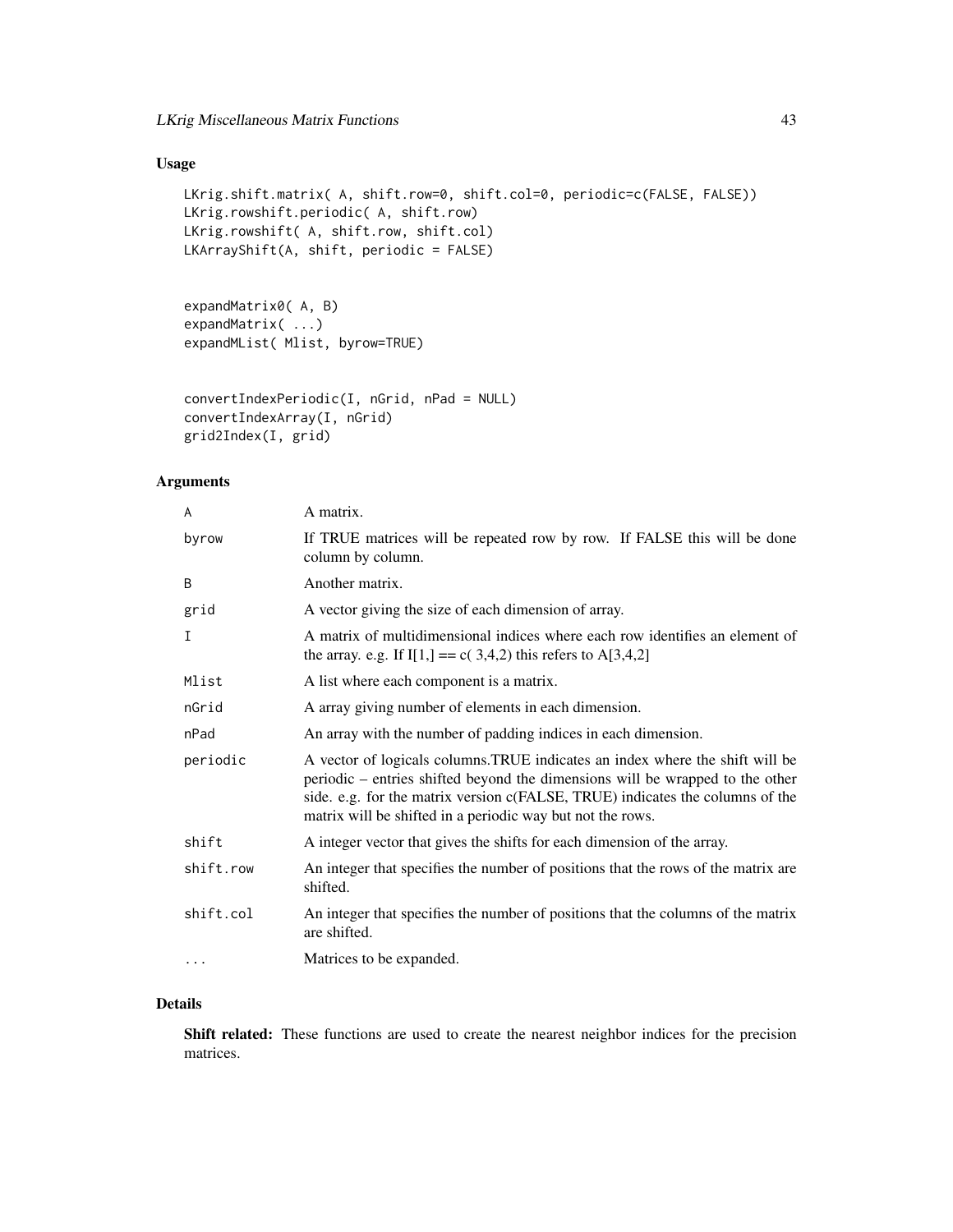Expand related: These functions are useful for creating a sets of covariance parameters that follow a factorial pattern. For example repeating the rows of the "alpha" parameters as the "a.wght" parameters are varied. expandMList is particularly useful for creating a factorial design of parameters to pass to LKrig.MLE for searching the likelihood.

Index related: The function convertIndexPeriodic converts a single index for a multidimensional array, into an index that reflects wrapping into a smaller grid to reflect the padding. This is used in the LKDistGrid function to handle distances when the grid has periodic dimensions. The other two functions are used for checking and debugging of going back and forth between the multidimensional and single indexes.

#### Value

Shift: A matrix of shifted values. Entries that are not defined due to the shift are set to NA. A column shift is done by a combination of transpose operations and a row shift.

```
A<- matrix( 1:12,3,4)
A
   [,1] [,2] [,3] [,4]
[1,] 1 4 7 10
[2,] 2 5 8 11
[3,] 3 6 9 12
#shift of 2 for rows:
LKrig.rowshift( A, 2)
   [,1] [,2] [,3] [,4]
[1,] NA NA NA NA
[2,] NA NA NA NA
[3,] 1 4 7 10
#periodic case
LKrig.rowshift.periodic( A, 2)
   [,1] [,2] [,3] [,4]
[1,] 2 5 8 11
[2,] 3 6 9 12
[3,] 1 4 7 10
```
Expand: ExpandMList Returns a list of matrices where the original matrices are repeated so that combinations of rows are represented. The example below illustrates. byrow=FALSE does the repetition by columns instead of rows.

> A [,1] [,2]  $[1,] 1 3$  $[2, 1 2 4$ > B [,1] [1,] 11 [2,] 12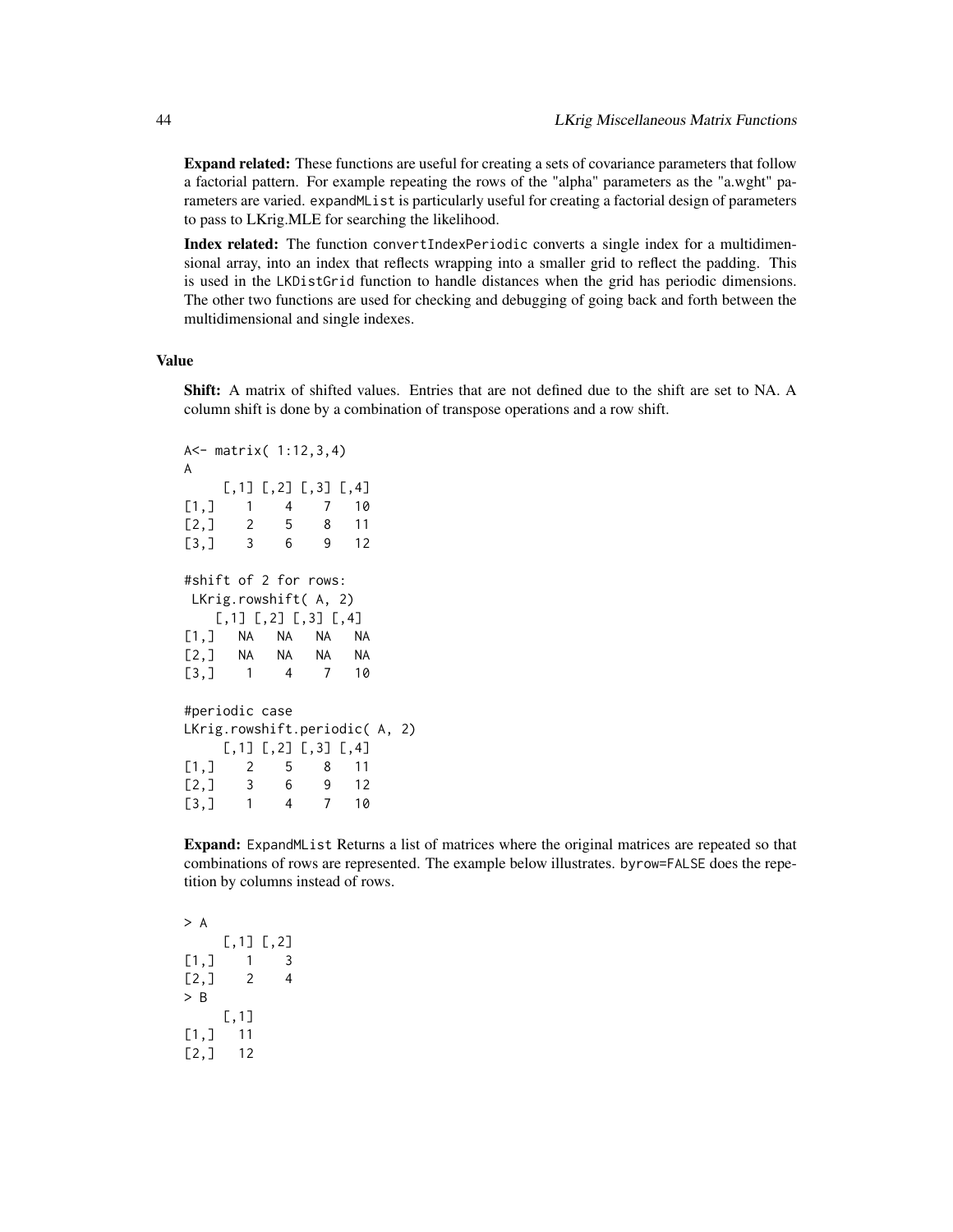LKrig Miscellaneous Matrix Functions 45

[3,] 13  $> C$ [1,] 100 > expandMList( list( A=A, B=B, C=C)) \$A [,1] [,2]  $[1,]$  1 3  $[2, 1 2 4$ [3,] 1 3  $[4,]$  2 4 [5,] 1 3 [6,] 2 4 \$B [,1] [1,] 11 [2,] 11 [3,] 12 [4,] 12 [5,] 13 [6,] 13 \$C [,1] [1,] 100 [2,] 100 [3,] 100 [4,] 100 [5,] 100 [6,] 100

# Author(s)

Doug Nychka

A<- array( 1:90, c( 4,5,3))

# Examples

```
LKArrayShift( A, c( -1,-1,0))
# welcome to the world of unrolling multiarray indices
A<- array( 1:60, c( 4,3,5))
I <- rbind(C(1,2,1), C(3,2,5))look<- grid2Index( I, c( 4,3,5) )
# A has been filled with the right unrolled index
print( look)
print(A[look])
```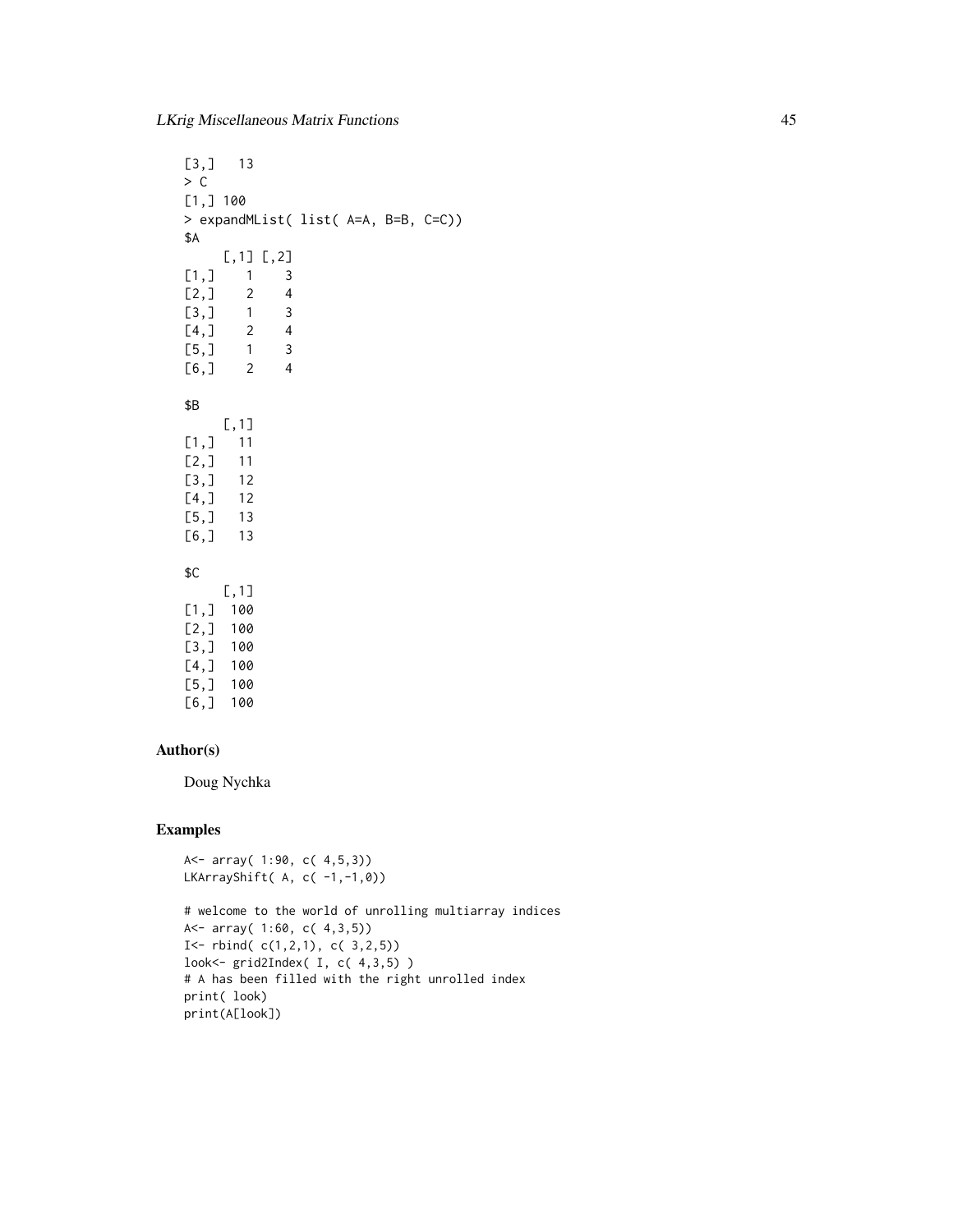<span id="page-45-0"></span>LKrig.basis *Functions for generating a multiresolution, compactly supported basis, multiresolution covariance functions and simulating from these processes.*

# <span id="page-45-1"></span>Description

These functions support the LKrig function. Their main function is to create and evaluate radial basis functions of varying support on a nested set of regular grids. This series of grids forms a multiresolution basis. The Gaussian process model is an expansion in these basis functions where the basis coefficients follow a Markov random field model for each resolution level. This family of functions generate the basis using sparse matrices, evaluate the covariance function of the process and also simulate realizations of the process. LKrig.cov.plot is a useful function to get a quick plot of the covariance function implied by a LatticeKrig specification.

# Usage

```
#
LKrig.cov(x1, x2 = NULL, LKinfo, C = NA, marginal = FALSE,
theta = NULL)
LKrig.cov.plot( LKinfo, NP=200, center = NULL, xlim = NULL, ylim = NULL)
LKrigCovWeightedObs(x1, wX, LKinfo)
LKrig.basis(x1, LKinfo, verbose = FALSE)
LKrig.precision(LKinfo, return.B = FALSE, verbose=FALSE)
LKrig.quadraticform( Q, PHI, choleskyMemory = NULL)
LKrig.spind2spam(obj, add.zero.rows=TRUE)
LKrigMarginalVariance(x1, LKinfo, verbose = FALSE)
```
### Arguments

| add.zero.rows  | If TRUE the conversion of the sparse matrix to spam format will have at least<br>one element in each row. If there are no elements explicitly given in obj then an<br>element with value zero is added. This technical detail is needed to accommo-<br>date the spam format for sparse matrices.                                   |
|----------------|------------------------------------------------------------------------------------------------------------------------------------------------------------------------------------------------------------------------------------------------------------------------------------------------------------------------------------|
| C              | If passed the covariance matrix will be multiplied by this vector or matrix.                                                                                                                                                                                                                                                       |
| center         | The point in the spatial domain that is used to evaluate the covariance function.<br>The evaluation is done on x and y transects through the spatial domain intersect-<br>ing at center and finding the covariance with respect to this point. If NULL<br>defaults to the center of the spatial domain.                            |
| choleskyMemory | A list giving the memory requirements for a sparse cholesky decomposition. See<br>chol. spam for details and also LKrig.                                                                                                                                                                                                           |
| LKinfo         | A list with components that give the information describing a multiresolution<br>basis with a Markov random field used for the covariance of the basis coeffi-<br>cients. This list is created in LKrig or by LKrig Setup and returned in the output<br>object. (See section on returned Value below for this list's description.) |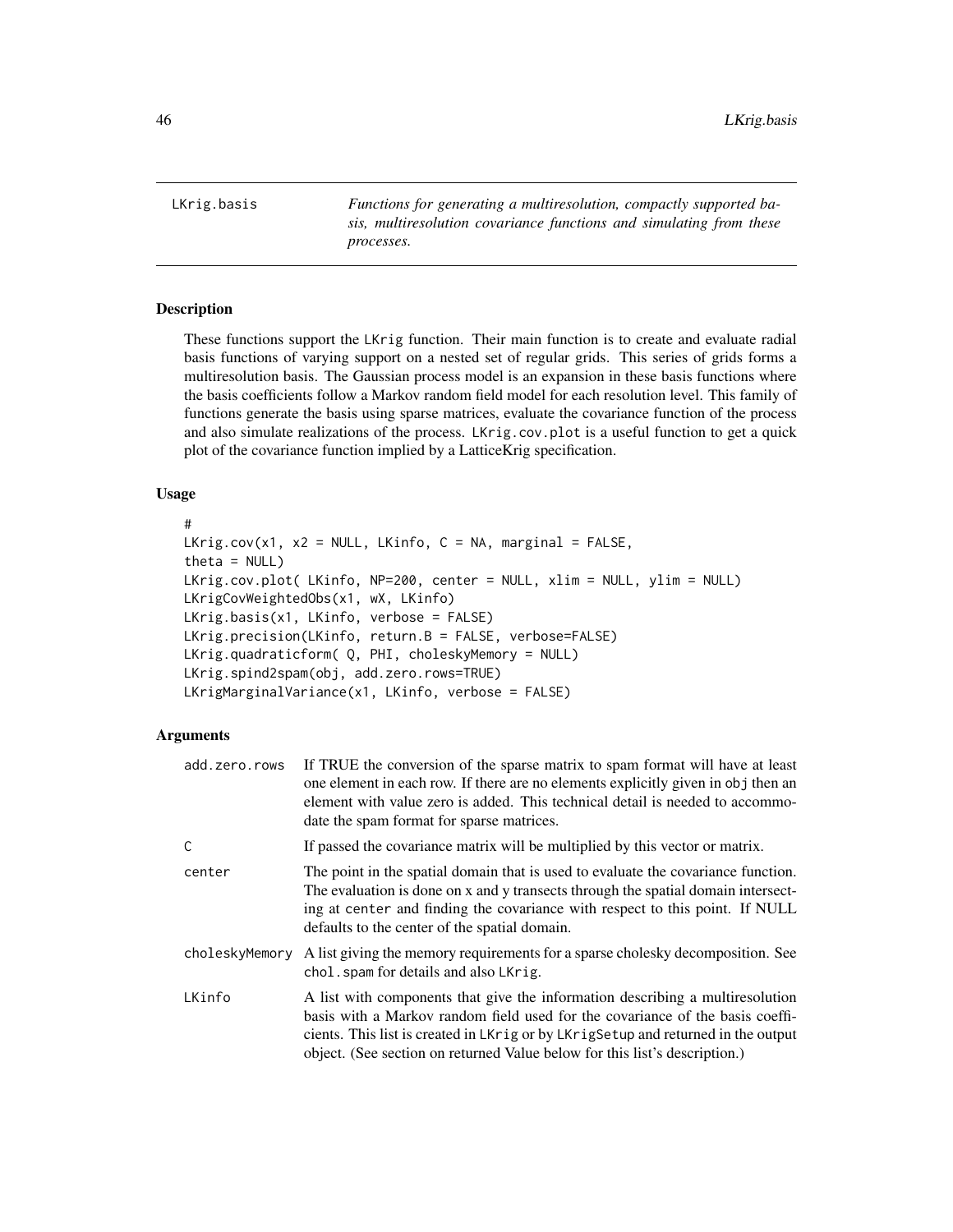| marginal       | If TRUE returns the marginal variance. Currently not implemented!                                                                                                                                                                                                                                                     |
|----------------|-----------------------------------------------------------------------------------------------------------------------------------------------------------------------------------------------------------------------------------------------------------------------------------------------------------------------|
| <b>NP</b>      | Number of points to evaluate the covariance function along each transect of the<br>spatial domain.                                                                                                                                                                                                                    |
| obj            | An object returned by LKrig or a sparse matrix in row/column format passed to<br>LKrig.spind2spam.                                                                                                                                                                                                                    |
| PHI            | A sparse matrix of basis functions (rows index points for evaluation, columns<br>index basis functions).                                                                                                                                                                                                              |
| return.B       | If TRUE B is returned instead of the precision matrix $t(B)\%*\%B$ .                                                                                                                                                                                                                                                  |
| Q              | A sparse (spam format) precision matrix.                                                                                                                                                                                                                                                                              |
| theta          | Currently theta is a place holder argument for future development.                                                                                                                                                                                                                                                    |
| wX             | The wX matrix constructed in the LKrig function.                                                                                                                                                                                                                                                                      |
| x1             | A two column matrix of 2-dimension locations to evaluate basis functions or the<br>first set of locations to evaluate the covariance function or the locations for the<br>simulated process. Rows index the different locations: to be precise $x1[i, 1:2]$<br>are the "x" and "y" coordinates for the i th location. |
| x <sub>2</sub> | Second set of locations to evaluate covariance function.                                                                                                                                                                                                                                                              |
| xlim           | Limits in x coordinate for evaluating the covariance model. Default is the spatial<br>domain.                                                                                                                                                                                                                         |
| ylim           | Limits in y coordinate for evaluating the covariance model. Default is the spatial<br>domain.                                                                                                                                                                                                                         |
| verbose        | If TRUE intermediate steps and other debugging information are printed.                                                                                                                                                                                                                                               |

# **Details**

The basis functions are two-dimensional radial basis functions based on the compactly supported stationary covariance function (Wendland covariance) and centered on regular grid points with the scaling tied to the grid spacing.

For a basis at the coarsest level, the grid centers are generated by expanding the two sequences

```
seq(grid.info$xmin,grid.info$xmax,grid.info$delta)
seq(grid.info$ymin,grid.info$ymax,grid.info$delta)
```
into a regular grid of center points. The same spacing delta is used in both directions. The unnormalized basis functions are evaluated at locations x1 by finding the pairwise, radial distances among centers and  $x1$ , scaling by grid.info\$delta  $*$  overlap and then evaluating with the function name passed as BasisFunction. By default this is the 2-d Wendland covariance of order 2. Perhaps the most important point about the LKrig.basis is that it is designed to return a matrix of all basis functions as a sequence of points. There is no need to have a function that evaluates basis functions individually. In R code for a set of locations x1 and a rectangular spatial domain with ranges xmin, xmax, ymin ,ymax:

```
centers<- expand.grid(seq(xmin,xmax,delta),
                      seq(ymin,ymax,delta) )
bigD<- rdist( x1, centers)/(delta*2.5)
PHI<- Wendland.function( bigD)
```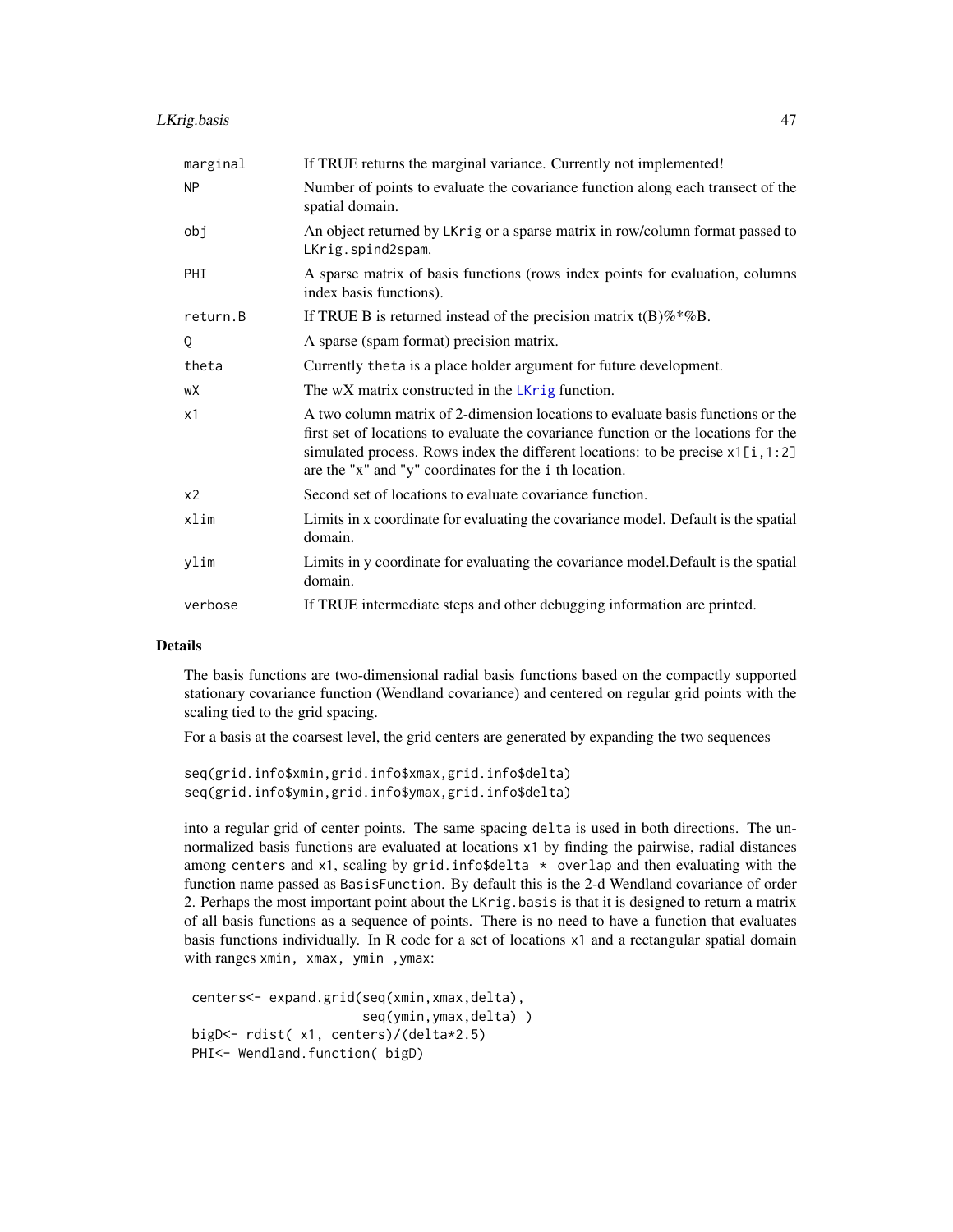Note that there will be nrow(centers) basis functions generated where the precise number depends on the range of the domain and the choice of delta. The basis functions are indexed by the columns in PHI and this is a convention throughout this package. There will be nrow( $x1$ ) rows in PHI as each basis function will be evaluated at each 2-d location.

The basis functions are then normalized by scaling the basis functions at each location so that resulting marginal variance of the process is 1. This is done to coax the covariance model closer to a stationary representation. It is easiest to express this normalization by pseudo R code:

If Q is the precision matrix of the basis coefficients then in R/LatticeKrig code:

```
Omega<- solve(Q)
process.variance <- diag(PHI%*% Omega %*%t(PHI) )
PHI.normalized <- diag(1/sqrt(process.variance)) %*% PHI
```
where Omega is the unnormalized covariance matrix of the basis function coefficients.

Although correct, the code above is not an efficient algorithm to compute the unnormalized process variance. First the normalization can be done level by level rather than dealing with the entire multiresolution process at once. Also it is important to work with the precision matrix rather than the covariance. The function LKrig.normalize.basis.slow takes advantage of the sparsity of the precision matrix for the coefficients. LKrig.normalize.basis.fast is even a more efficient version for an isotropic type model when a.wght is constant for a given level and takes advantage of the Kronecker structure on the precision matrix at each level.

The precision matrix for the basis coefficients at each resolution has the form  $t(B)$ % B. These matrices for the individual levels are assembled by LKrig.precision as the block diagonals of a larger precision matrix for the entire vector of coefficients. Note these matrices are created in a sparse format. The specific entries in B, the object created by LKrig.MRF.precision, are a first order Markov random field: without edge adjustments the diagonal elements have the value a.wght and the first order neighbors have the value -1.

Below we give more details on how the weights are determined. Following the notation in Lindgren and Rue a.wght=  $4 + k2$  with k2 greater than or equal to 0. Some schematics for filling in the B matrix are given below (values are weights for the SAR on the lattice with a period indicating zero weights).

| $\sim$ -1 $\sim$ $\sim$ | $1 -e$    | $\bullet$               | $ $ a.wght -e                                        |                  |
|-------------------------|-----------|-------------------------|------------------------------------------------------|------------------|
| $-1$ a.wght $-1$        | a.wght    | $-e$                    | $-e$                                                 | $\sim 100$ $\mu$ |
| $-1$ $-1$               | $1 - e$   | $\sim 100$ km s $^{-1}$ | $\Gamma$ , $\Gamma$ , $\Gamma$ , $\Gamma$ , $\Gamma$ |                  |
| Interior point          | Left edge |                         | Upper left corner                                    |                  |

To adjust for edges and corner lattice points we take two strategies. The first is add extra lattice points around the edges so the actual spatial domain has lattice points with the complete number of neighbors. The default for the LKR ectangle geometry is to add a buffer of 5 points ( $NC$  buffer = 5 ) around the edges. In addition the neighbor weights are inflated sum to a fixed value. For example in the case of LKRectangle and following the schematic above we want the neighbor weights to sum to -4. Thus "e" for the middle figure will be set to -4/3 and for the right figure -2. Empirically these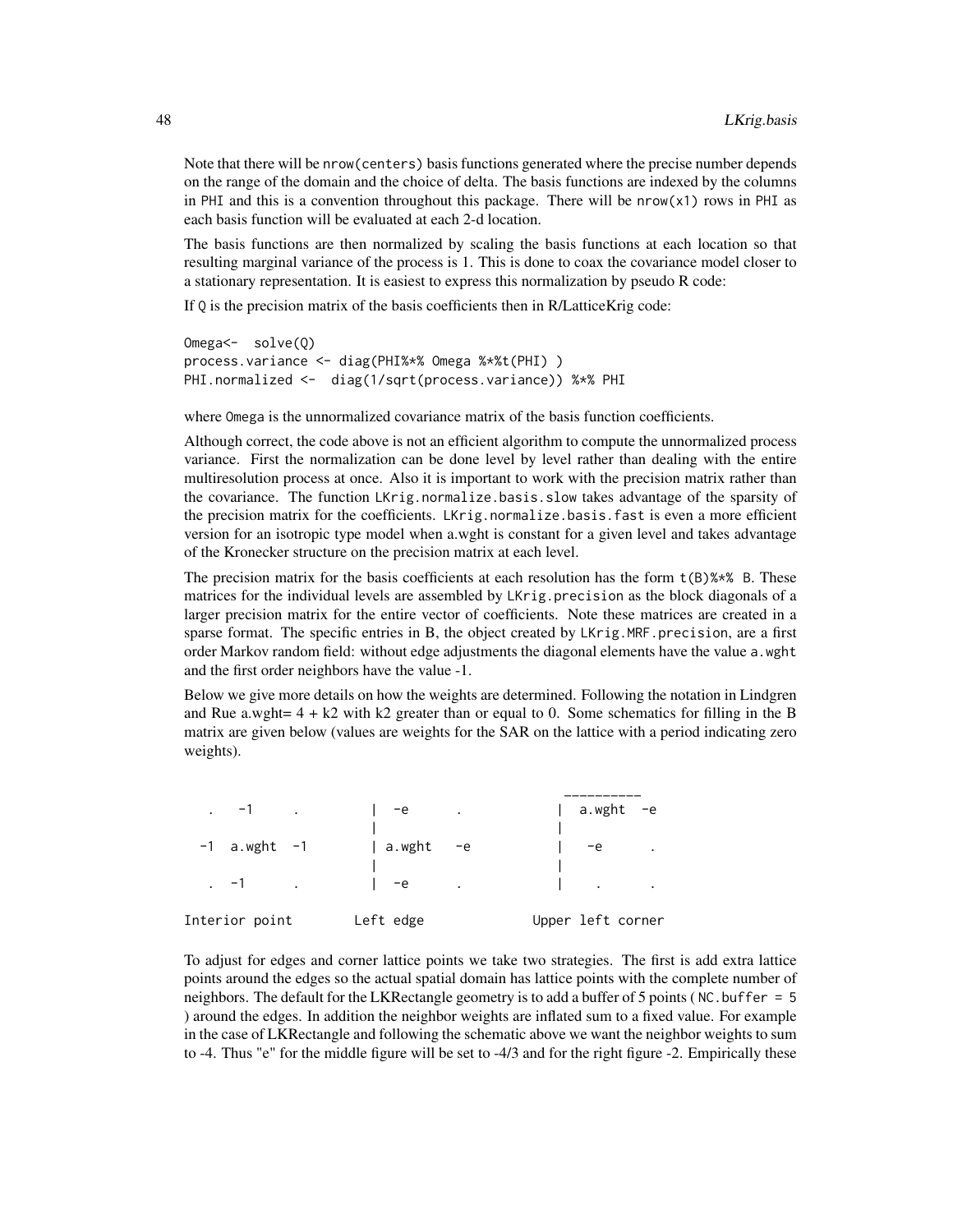# LKrig.basis 49

adjustments were found to improve how a.wght parameters chosen close to 4 could generate long range spatial correlations in the lattice coefficients. Note that these simple boundary adjustments happen to the buffer points and so are less likely to introduce artifacts into the spatial domain.

#### Value

LKrig.basis: A matrix with number of rows equal to the rows of x1 and columns equal to the number of basis functions (LKinfo\$m). Attached to the matrix is an info attribute that contains the list passed as LKinfo. Usually this value is in spam sparse matrix format.

**LKrig.precision:** For return. B ==FALSE a sparse, square matrix with dimensions of the number of basis functions. For return.B  $==$  TRUE the "B" SAR matrix is returned. This is useful for checking this function.

**LKrig.cov:** If C=NA a cross covariance matrix with dimensions  $nrow(x1)$  and  $nrow(x2)$  is used. If C is passed the result of multiplying the cross covariance matrix times C is used.

LKrigMarginalVariance: Gives the marginal variance of the LatticeKrig process at each level and at the locations in x1. Returned value is a matrix with nlevel columns indexing the levels and the number of rows equal to nrow( $x1$ ). If varLevels is a row of this matrix then sum(varLevels\* LKinfo\$alpha) is the marginal variance for the full process when the different levels are weighted by alpha. This is weighted sum is the marginal variance returned by LKrig.cov and marginal=TRUE ( Also assuming that LKinfo\$rho.object is NULL, which it usaully is.) .

**LKrig.sim:** A matrix with dimensions of  $nrow(x1)$  by M. Each column are vectors of simulated values at the locations x1.

LKrig.cov.plot: Evaluates the covariance specified in the list LKinfo with respect to the point center along a transects in the x and y directions intersecting this point. Note the rectangular extent of the spatial domain is part of the grid information in LKinfo. Returns components u, d and cov. Each of these are two column matrices with the first column being results in the x direction and second column in the y direction. d are the distances of the points from the center and u are the actual x or y spatial coordinates. cov are the values of the covariance function. If normalize is TRUE these will in fact be the correlation functions. To plot the returned list use

out<- LKrig.cov.plot(LKinfo) matplot( out\$d, out\$cov, type="l")

**LKrig.quadraticform:** Returns a vector that is diag(t(PHI)% $*$ % solve(Q) % $*$ % PHI)) closely related to the marginal variance of the process.

LKrig.normalize.basis, LKrig.normalize.basis.fast, LKrig.normalize.basis.slow: A vector of variances corresponding to the unnormalized process at the locations.

LKrig.spind2spam: This converts a matrix in spind sparse format to spam sparse format. Although useful for checking, LatticeKrig now uses the the spam function directly to do the conversion. If obj is a list in spind format then the

obj2<- LKrig.spind2spam(obj)

and

obj2<- spam(obj[c("ind","ra")], nrow=obj\$da[1], ncol=obj\$da[2])

give the same result.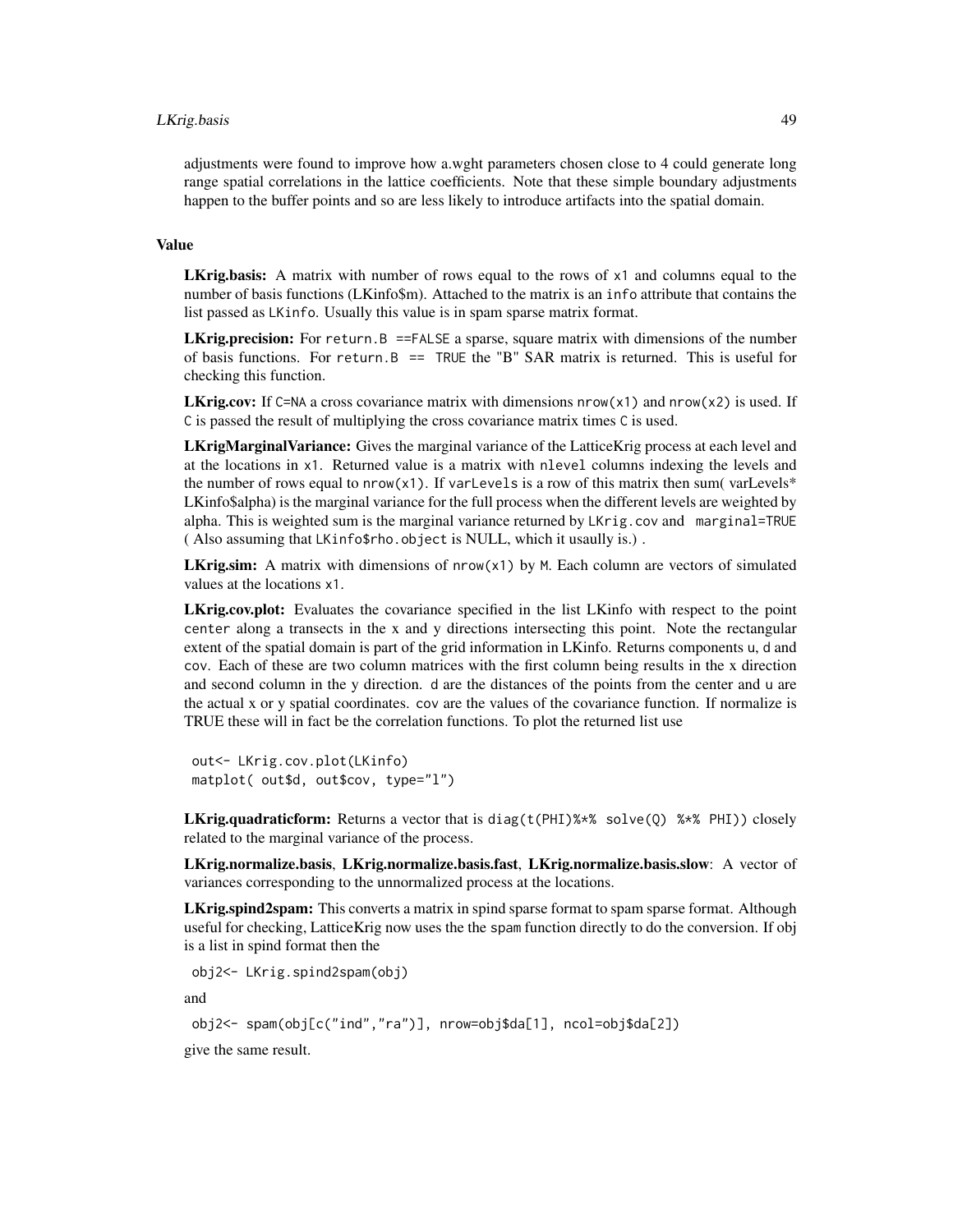### Author(s)

Doug Nychka

# See Also

LKrig, mKrig, Krig, fastTps, Wendland, LKrigSAR

# Examples

```
# Load ozone data set
 data(ozone2)
 x<-ozone2$lon.lat
 y<- ozone2$y[16,]
# Find location that are not 'NA'.
# (LKrig is not set up to handle missing observations.)
 good \leftarrow !is.na( y)
 x<- x[good,]
 y<- y[good]
 LKinfo<- LKrigSetup( x, NC=20, nlevel=1, alpha=1, lambda= .3, a.wght=5)
# BTW lambda is close to MLE
# What does the LatticeKrig covariance function look like?
# set up LKinfo object
# NC=10 sets the grid for the first level of basis functions
# NC^2 = 100 grid points in first level if square domain.
# given four levels the number of basis functions
\# = 10^2 + 19^2 + 37^2 + 73^2 = 5329# effective range scales as roughly kappa where a.wght = 4 + kappa2# or exponential decreasing marginal variances for the components.
   NC < - 10nlevel <- 4
   a.wght <- 4 + 1/(.5)^2alpha<- 1/2^(0:(nlevel-1))
   LKinfo2<- LKrigSetup( cbind( c( -1,1), c(-1,1)), NC=NC,
                   nlevel=nlevel, a.wght=a.wght,alpha=alpha)
# evaluate covariance along the horizontal line through
# midpoint of region -- (0,0) in this case.
    look<- LKrig.cov.plot( LKinfo2)
# a plot of the covariance function in x and y with respect to (0,0)
   set.panel(2,1)
   plot(look$u[,1], look$cov[,1], type="l")
   title("X transect")
   plot(look$u[,2], look$cov[,2], type="l")
   title("Y transect")
    set.panel(1,1)
#
#
## Not run:
# full 2-d view of the covariance (this example follows the code
# in LKrig.cov.plot)
x2 < - cbind( 0, 0)
x1<- make.surface.grid( list(x=seq( -1,1,,40), y=seq( -1,1,,40)))
```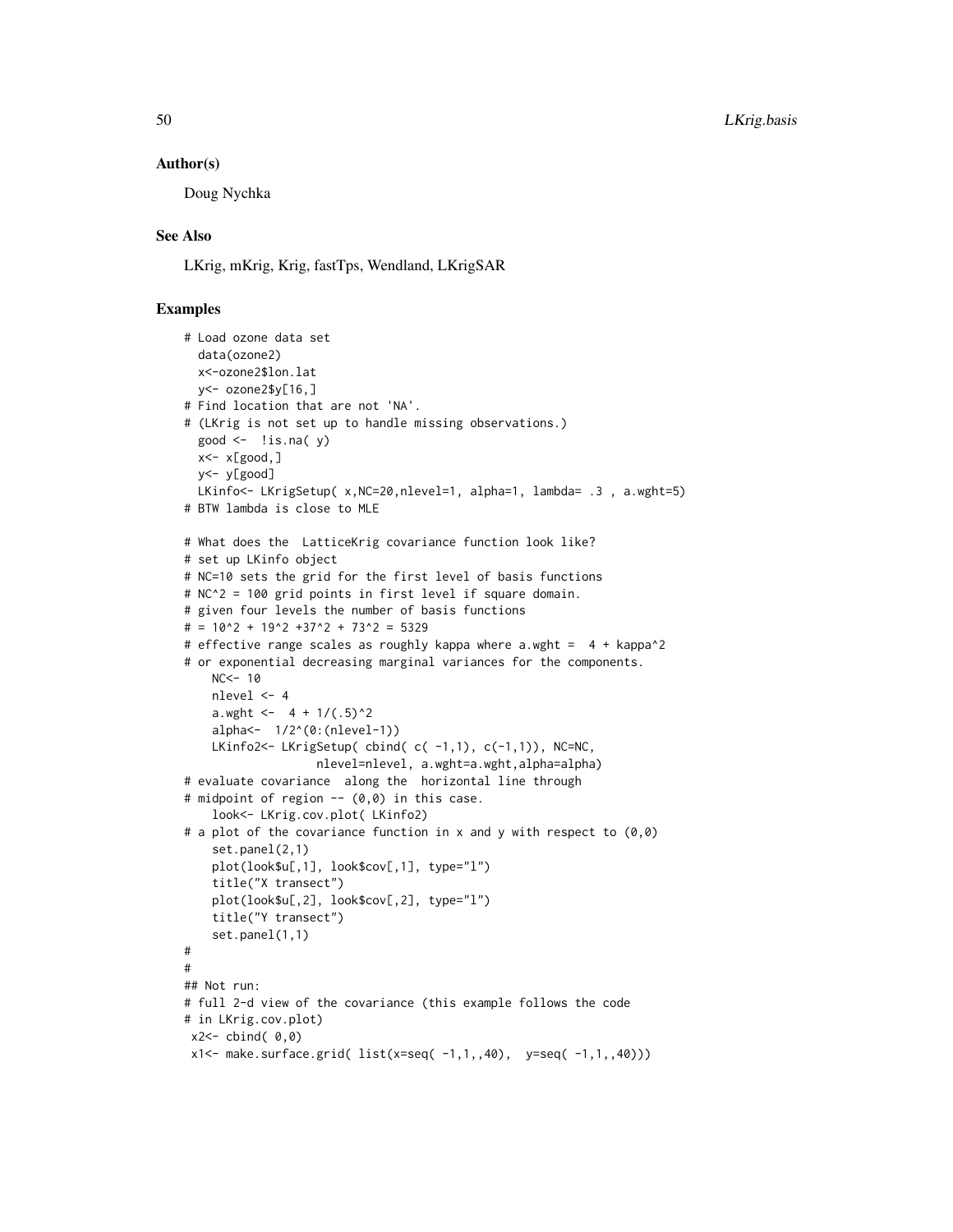```
look<- LKrig.cov( x1,x2, LKinfo2)
contour( as.surface( x1, look))
# Note nearly circular contours.
# of course plot(look[,80/2]) should look like plot above.
#
## End(Not run)
## Not run:
#Some correlation functions from different models
set.panel(2,1)
# a selection of ranges:
 hold<- matrix( NA, nrow=150, ncol=4)
 kappa<- seq( .25,1,,4)
 x2 < - cbind( 0, 0)
 x1<- cbind( seq(-1,1,,150), rep( 0,150))
 for( k in 1:4){
   LKtemp<- LKrigSetup(cbind(c(-1,1),c(-1,1)),NC=NC,
                   nlevel=nlevel,
                   a.wght= 4 + 1/(kappa[<b>k</b>]<sup>2</sup>),alpha=alpha)
   hold[,k]<- LKrig.cov( x1,x2, LKinfo=LKtemp)
 }
 matplot(x1[,1], hold, type="l", lty=1, col=rainbow(5), pch=16)
# a selection of smoothness parameters
 ktemp<- .5 # fix range
 alpha.power<-seq(1,4,4)LKtemp<- LKinfo2
 for( k in 1:4){
  LKtemp<- LKrigSetup( cbind( c( -1,1), c(-1,1)), NC=NC,
                  nlevel=nlevel,
                   a.wght= 4 + 1/(ktemp^2),
                   alpha=alpha^alpha.power[k])
   hold[,k]<- LKrig.cov( x1,x2, LKinfo=LKtemp)
 }
 matplot( x1[,1], hold, type="l", lty=1, col=rainbow(5) )
 set.panel()
## End(Not run)
## Not run:
# generating a basis on the domain [-1,1] by [-1,1] with 1 level
# Default number of buffer points are added to each side.
 LKinfo<- LKrigSetup(cbind( c(-1,1), c(-1,1)), NC=6,
                                 nlevel=1, a.wght=4.5,alpha=1, NC.buffer=0 )
# evaluate the basis functions on a grid to look at them
 xg<- make.surface.grid( list(x=seq(-1,1,,50), y= seq(-1,1,,50)))
 PHI<- LKrig.basis( xg,LKinfo)
 dim(PHI) # should be 2500=50^2 by 36=6^2
# plot the 9th basis function as.surface is a handy function to
# reformat the vector as an image object
# using the grid information in an attribute of the grid points
 set.panel(1,3)
```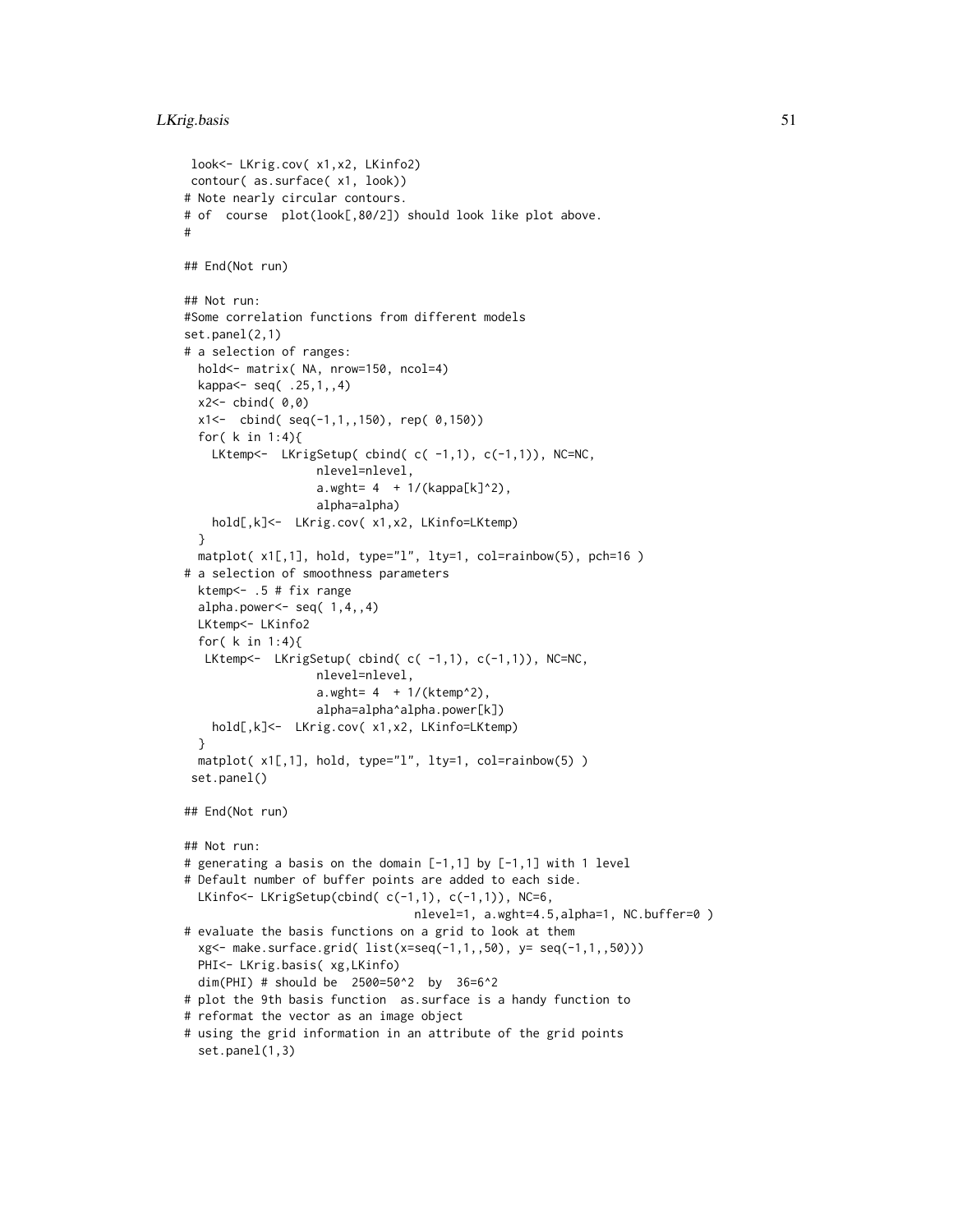```
image.plot(as.surface(xg, PHI[,9]))
  points( make.surface.grid( LKrigLatticeCenters(LKinfo, 1)) , col="grey", cex=.5)
  title("A radial basis function")
# compare to the tensor product basis type
  LKinfo2<- LKrigSetup(cbind( c(-1,1), c(-1,1)), NC=6,
                                 nlevel=1, a.wght=4.5,alpha=1, NC.buffer=0,
                                 BasisType="Tensor" )
  PHI2<- LKrig.basis( xg,LKinfo2)
  image.plot(as.surface(xg, PHI2[,9]))
  points( make.surface.grid( LKrigLatticeCenters(LKinfo, 1)), col="grey", cex=.5)
  title("Tensor product basis function")
  image.plot(as.surface(xg, PHI[,9] - PHI2[,9]))
  points( make.surface.grid( LKrigLatticeCenters(LKinfo, 1)), col="grey", cex=.5)
  title(" Radial - Tensor for 9th basis function")
set.panel()
## End(Not run)
#
# example of basis function indexing
#
## Not run:
# generating a basis on the domain [-1,1]X[-1,1] with 3 levels
# note that there are no buffering grid points.
  set.panel(3,2)
  LKinfo<-LKrigSetup(cbind( c(-1,1), c(-1,1)), NC=6,
                    a.wght=5, alpha=c(1,.5,.25), nlevel=3,
                    NC.buffer=0)
# evaluate the basis functions on a grid to look at them
  xtemp<- seq(-1,1,,40)
  xg<- make.surface.grid( list(x=xtemp, y= xtemp) )
  PHI<- LKrig.basis( xg,LKinfo)
# coerce to dense matrix format to make plotting easier.
  PHI<- spam2full(PHI)
# first tenth, and last basis function in each resolution level
# basis functions centers are added
 set.panel(3,3)
    for( j in 1:3){
      id1<- LKinfo$latticeInfo$offset[j]+ 1
      id2<- LKinfo$latticeInfo$offset[j]+ 10
      idlast<- LKinfo$latticeInfo$offset[j] +
                  LKinfo$latticeInfo$mx[j,1]*LKinfo$latticeInfo$mx[j,2]
      centers<- make.surface.grid(LKrigLatticeCenters(LKinfo, j) )
      image.plot( as.surface(xg, PHI[,id1]))
      points( centers, cex=.2, col="grey")
      image.plot(as.surface(xg, PHI[,id2]))
      points( centers, cex=.2, col="grey")
      image.plot( as.surface(xg, PHI[,idlast]))
      points( centers, cex=.2, col="grey")
}
  set.panel()
```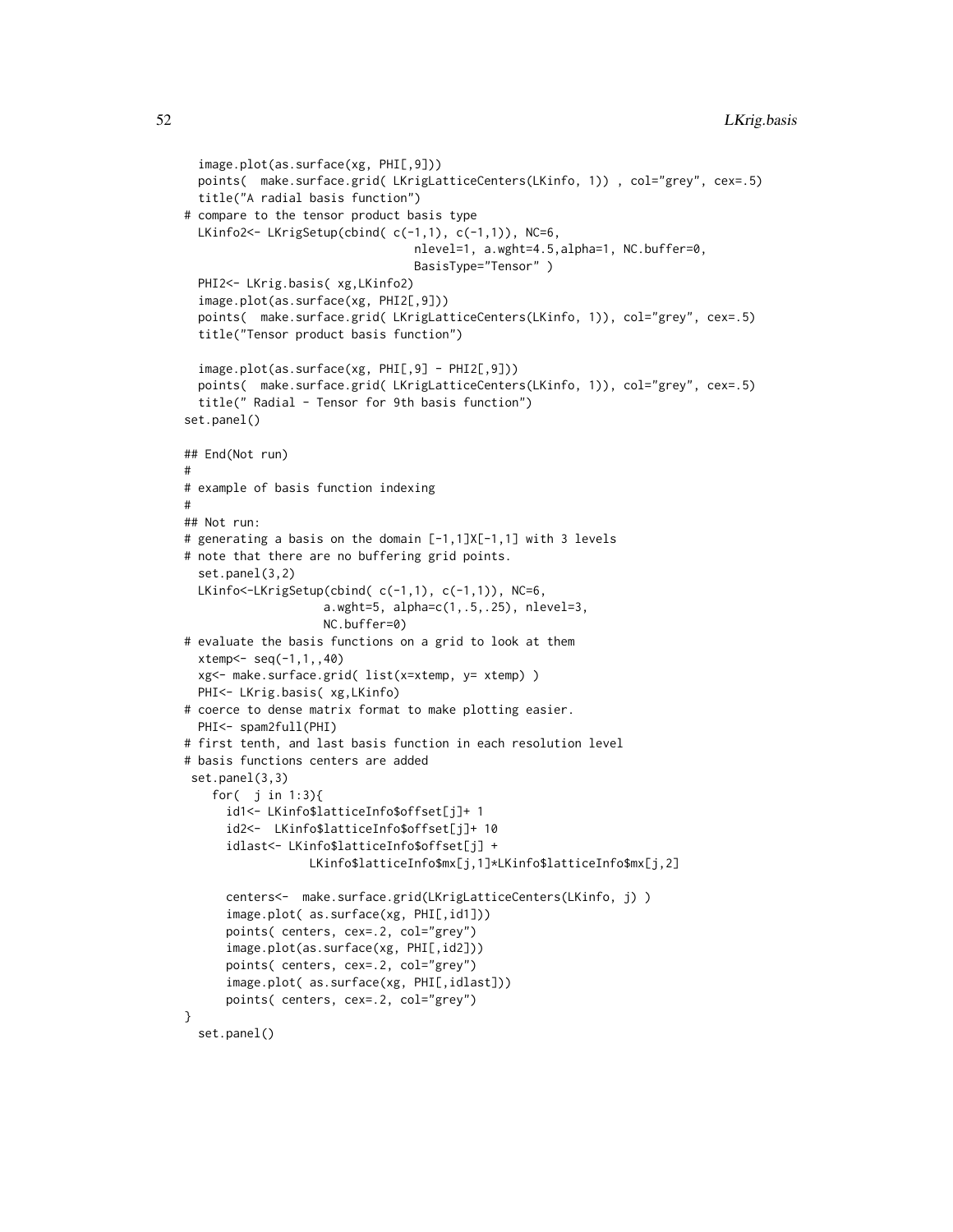```
## End(Not run)
## Not run:
# examining the stationarity of covariance model
 temp.fun<-
     function( NC.buffer=0, NC=4, a.wght=4.01){
        LKinfo<- LKrigSetup(cbind( c(-1,1), c(-1,1)),nlevel=1, alpha=1,
                                  a.wght=a.wght, NC=NC,
                                  NC.buffer=NC.buffer,
                                   choleskyMemory=list(nnzR=2e6))
        cov1y<- cov1x<- cov0x<- cov0y<- matrix( NA, nrow=200, ncol=20)
        cov1dx<- cov1dy<- cov0dx<- cov0dy<- matrix( NA, nrow=200, ncol=20)
        cgrid<- seq( 0,1,,20)
        for( k in 1:20){
            hold<- LKrig.cov.plot( LKinfo,
                             center=rbind( c(cgrid[k], cgrid[k])), NP=200)
            cov1x[,k] <- hold$cov[,1]cov1y[, k] \leftarrow holdScov[, 2]cov1dx[, k] \leftarrow hold\d[, 1]cov1dy[, k] < - \text{hold}$d[, 2]hold<- LKrig.cov.plot( LKinfo,
                              center=rbind( c(cgrid[k],0) ), NP=200)
            cov@x[, k] \le - \text{hold}scov[, 1]cov0y[,k] <- hold$cov[,2]
            cov0dx[, k] < - \text{hold}d([0, 1])cov@dy[, k] < - \text{hold}$d[, 2]}
         matplot( cov1dx, cov1x, type="l", col= rainbow(20),
                         xlab="", ylab="correlation")
         mtext( side=1, line=-1, text="diagonal X")
         title( paste( " buffer=",NC.buffer), cex=.5)
         matplot(cov1dy, cov1y, type="l", col= rainbow(20),
                        xlab="", ylab="")
         mtext( side=1, line=-1, text="diagonal Y")
         matplot(cov0dx, cov0x, type="l", col= rainbow(20),
                        xlab="", ylab="")
         mtext( side=1, line=-1, text="middle X")
         matplot(cov0dy, cov0y, type="l", col= rainbow(20),
                          xlab="", ylab="")
         mtext( side=1, line=-1, text="middle Y")
         title( paste( NC, a.wght), cex=.5)
}
set.panel(3,4)
par(mar=c(3,4,1,0), oma=c(1,1,1,1))
temp.fun( NC.buffer=5, NC=4, a.wght=4.05)
temp.fun( NC.buffer=5, NC=16, a.wght=4.05)
temp.fun( NC.buffer=5, NC=64, a.wght=4.05)
set.panel(4,4)
par(mar=c(3,4,1,0), oma=c(1,1,1,1))
temp.fun( NC.buffer=0, NC=8)
```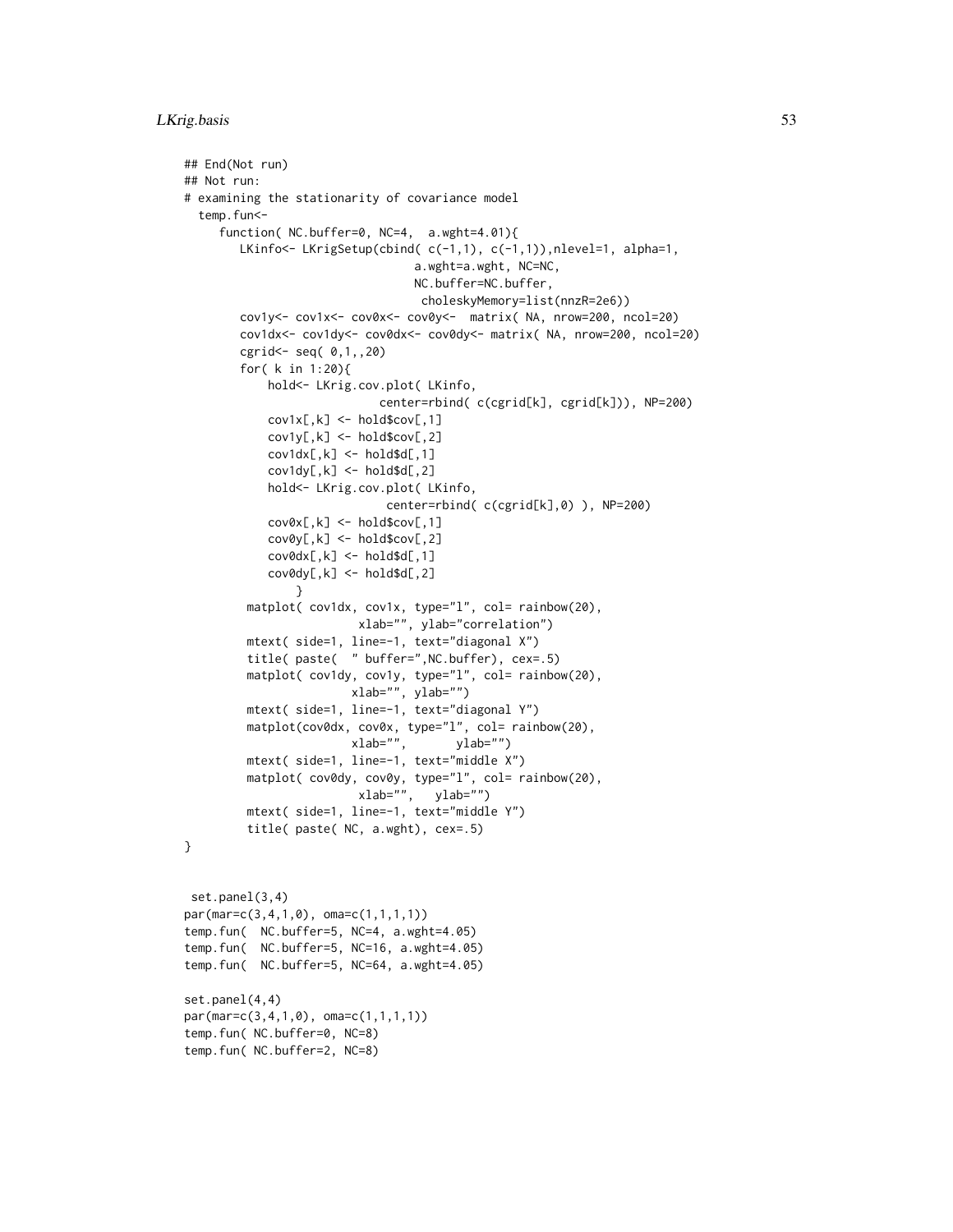```
temp.fun( NC.buffer=4, NC=8)
# this next one takes a while
temp.fun( NC.buffer=8, NC=8)
# stationary == curves should all line up!
```
## End(Not run)

LKrig.MLE *Simple function to search over covariance parameters for Lattice Krig.*

## Description

Given a list of different covariance parameters for the Lattice Krig covariance model this function computes the likelihood or a profiled version (over lambda) and approximates a generalized crossvalidation function at each of the parameter settings. This is an experimental function that has been productively used with a Latin hypercube design package to efficiently search through the LatticeKrig covariance parameter space.

### Usage

```
LKrigFindLambda(x, y, ..., LKinfo,
                            use.cholesky=NULL,
                            lambda.profile=TRUE,
                            lowerBoundLogLambda=-16, tol = 0.005,verbose=FALSE)
LKrigFindLambdaAwght(x, y, ..., LKinfo, use.cholesky = NULL,
                 lowerBoundLogLambda = -16, upperBoundLogLambda = 4,
                 lowerBoundOmega = -3, upperBoundOmega = 0.75, factr =
                 1e+07, pgtol=1e-1, maxit = 15, verbose = FALSE)
LambdaAwghtObjectiveFunction(PARS, LKrigArgs, capture.env, verbose=FALSE)
LKrig.MLE( x,y,..., LKinfo, use.cholesky = NULL,
                    par.grid=NULL,
                    lambda.profile=TRUE,
                    verbose=FALSE,
                    lowerBoundLogLambda = -16,
                    nTasks = 1, taskID = 1,
                    tol = 0.005LKrig.make.par.grid(par.grid=NULL, LKinfo = NULL)
omega2Awght (omega, LKinfo)
```

```
Awght2Omega (Awght, LKinfo)
```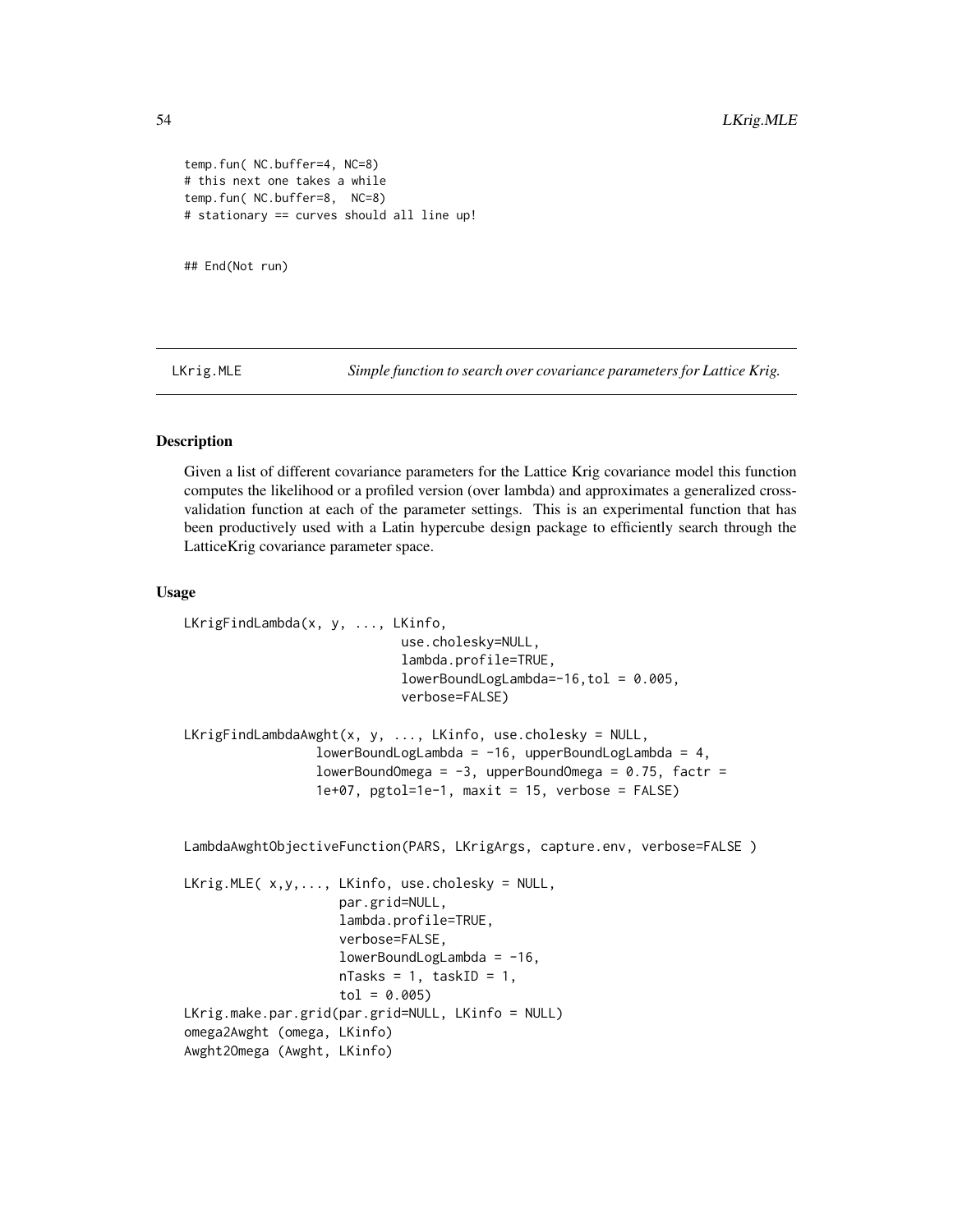# LKrig.MLE 55

# Arguments

| Awght               | Value of Awght parameter to convert to omega form                                                                                                                                                                                                                                                                                                                                                                                                                                                                                                                                                                                                                                                                                                                                                                                                                                                                                                                                    |
|---------------------|--------------------------------------------------------------------------------------------------------------------------------------------------------------------------------------------------------------------------------------------------------------------------------------------------------------------------------------------------------------------------------------------------------------------------------------------------------------------------------------------------------------------------------------------------------------------------------------------------------------------------------------------------------------------------------------------------------------------------------------------------------------------------------------------------------------------------------------------------------------------------------------------------------------------------------------------------------------------------------------|
| capture.env         | The enviornment to save to the likelihood evaluation to the object capture . evaluations.                                                                                                                                                                                                                                                                                                                                                                                                                                                                                                                                                                                                                                                                                                                                                                                                                                                                                            |
|                     | lambda.profile A logical value controlling whether the likelihood is maximized over lambda.<br>For LKrigFindLambda if TRUE the likelihood is maximized over lambda at<br>the covariance values in LKinfo and if FALSE the likelihood is just evaluated<br>at LKinfo including the lambda value in this list. For LKrig.MLE if TRUE<br>for each set of parameters in par.grid the value of lambda is found that max-<br>imizes the likelihood. In this case the llambda value is the starting value for<br>the optimizer. If llammbda[k] is NA then the lambda value found from the k-1<br>maximization is used as a starting value for the k step. (In the source code this<br>is 11ambda.opt.) Of course this only makes sense if the other parameters are<br>ordered so that the results for k-1 make sense as a lambda starting value for k.<br>If FALSE the likelihood is evaluated for the covariance parameters at the kth<br>positions in the par.grid list including lambda. |
| LKinfo              | An LKinfo object that specifies the LatticeKrig covariance. Usually this is ob-<br>tained by a call to LKrigSetup or as the component LKinfo from the LKrig<br>object. The search sequentially replaces the alpha and a.wght arguments in this<br>list by the values in par.grid but leaves everything else the same. If par.grid is<br>not passed the parameter values in LKinfo are used to evaluate the likelihood.<br>This option is most useful if one has fixed values of alpha and a.wght and the<br>goal is to maximize the likelihood over lambda.                                                                                                                                                                                                                                                                                                                                                                                                                          |
| LKrigArgs           | Argument list to call LKrig.                                                                                                                                                                                                                                                                                                                                                                                                                                                                                                                                                                                                                                                                                                                                                                                                                                                                                                                                                         |
| lowerBoundLogLambda |                                                                                                                                                                                                                                                                                                                                                                                                                                                                                                                                                                                                                                                                                                                                                                                                                                                                                                                                                                                      |
|                     | Lower limit for lambda in searching for MLE.                                                                                                                                                                                                                                                                                                                                                                                                                                                                                                                                                                                                                                                                                                                                                                                                                                                                                                                                         |
| lowerBoundOmega     | Lower limit for omega in searching for MLE.                                                                                                                                                                                                                                                                                                                                                                                                                                                                                                                                                                                                                                                                                                                                                                                                                                                                                                                                          |
| maxit               | Maximum number of iterations (passed to optim function)                                                                                                                                                                                                                                                                                                                                                                                                                                                                                                                                                                                                                                                                                                                                                                                                                                                                                                                              |
| nTasks              | If using Rmpi the number of slaves available.                                                                                                                                                                                                                                                                                                                                                                                                                                                                                                                                                                                                                                                                                                                                                                                                                                                                                                                                        |
| omega               | Value of the omega parameter to convert to the a.wght format.                                                                                                                                                                                                                                                                                                                                                                                                                                                                                                                                                                                                                                                                                                                                                                                                                                                                                                                        |
| PARS                | PAR[1]= $log(lambda)$ and PAR[2]= .5* $log(a. wght-4)$ (also referred to as omega).<br>For the LKRectangle geometry.                                                                                                                                                                                                                                                                                                                                                                                                                                                                                                                                                                                                                                                                                                                                                                                                                                                                 |
| par.grid            | A list with components llambda, alpha, a.wght giving the different sets of pa-<br>rameters to evaluate. If M is the number of parameter setting to evaluate llambda<br>is a vector length M and alpha and a.wght are matrices with M rows and nlevel<br>columns. Thus, the kth trial has parameters par.grid\\$llambda[k], par.grid\\$alpha[k,]<br>and par.grid\\$a.wght[k,]. Currently this function does not support passing a non-<br>stationary spatial parameterization for alpha. The LKinfo object details the other<br>parts of the covariance specification (e.g. number of levels, grid sizes) that do<br>not change. Note that par.grid assumes ln lambda not lambda. See details below<br>for some other features of the par.grid arguments.                                                                                                                                                                                                                             |
| factr               | Controls convergence for the BFGS-L method. (passed to optim).                                                                                                                                                                                                                                                                                                                                                                                                                                                                                                                                                                                                                                                                                                                                                                                                                                                                                                                       |
| pgtol               | Mysterious tolerance for gradient converenge in L-BFGS. This seems to influ-<br>ence the number of iterations the most.                                                                                                                                                                                                                                                                                                                                                                                                                                                                                                                                                                                                                                                                                                                                                                                                                                                              |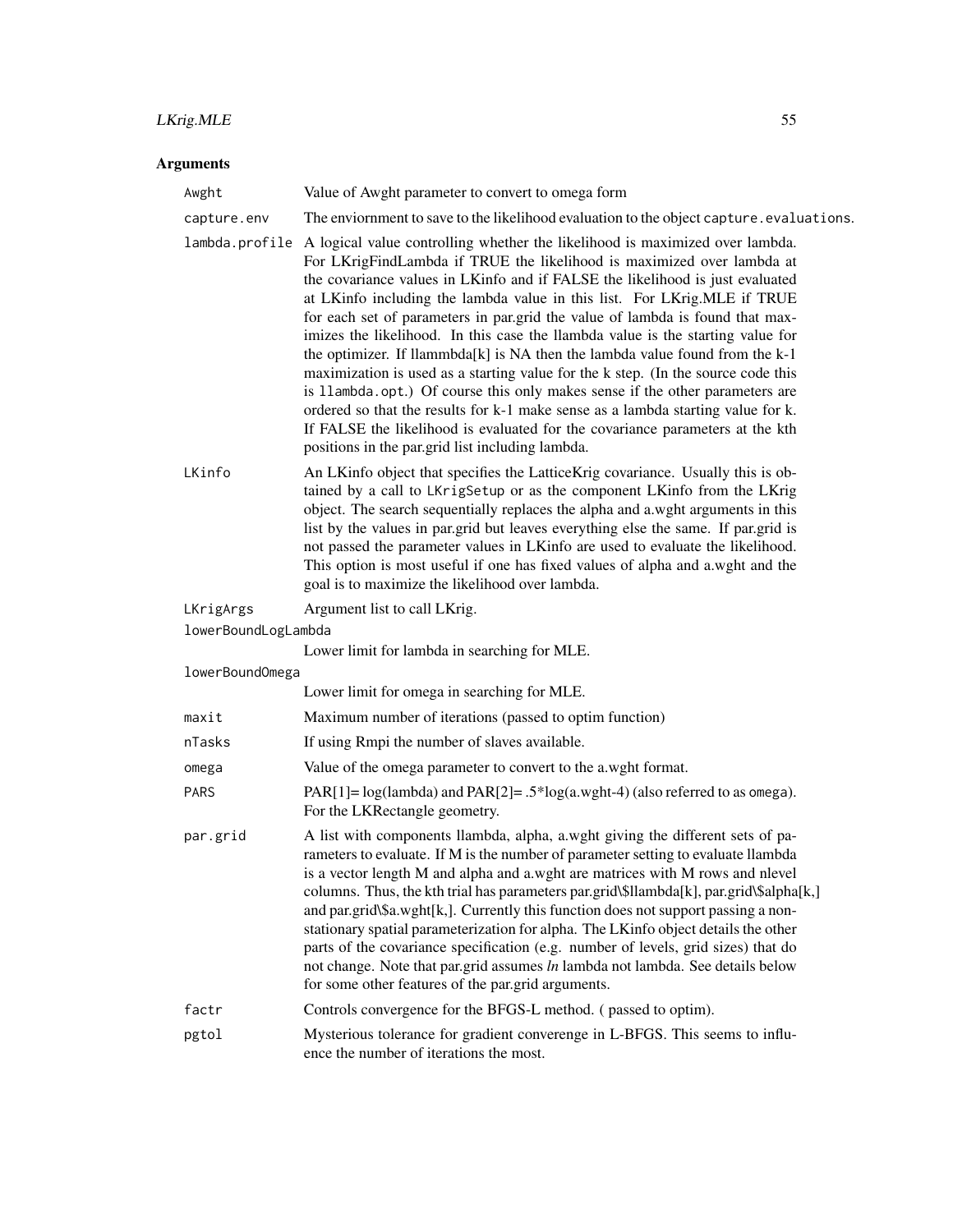| tol                 | Tolerance on log likelihood use to determine convergence.                                                                             |  |
|---------------------|---------------------------------------------------------------------------------------------------------------------------------------|--|
| taskID              | If using Rmpi the slave id.                                                                                                           |  |
| verbose             | If TRUE prints out intermediate results.                                                                                              |  |
| upperBoundOmega     |                                                                                                                                       |  |
|                     | Upper limit for omega in searching for MLE.                                                                                           |  |
| upperBoundLogLambda |                                                                                                                                       |  |
|                     | Upper limit for log lambda in searching for MLE.                                                                                      |  |
| use.cholesky        | If not NULL then this object is used as the symbolic cholesky decomposition of<br>the covariance matrix for computing the likelihood. |  |
| x                   | The spatial locations.                                                                                                                |  |
| У                   | The observations.                                                                                                                     |  |
| $\cdots$            | Any arguments to be passed to LKrig. E.g. x, y, Z a covariate or weights.                                                             |  |

# Details

LKrigFindLambda: Uses a simple one dimensional optimizer optimize. To maximize the log likelihood for log lambda over the range: llambda.start  $+$  [-8,5]. This function is used to determine lambda in LatticeKrig.

LKrigFindLambdaAwght: Uses a simple optimizer optim. To maximize the log likelihood for lambda and a.wght over the range.

LKrig.MLE: This is a simple wrapper function to accomplish repeated calls to the LKrig function to evaluate the profile likelihood and/or to optimize the likelihood over the lambda parameters. The main point is that maximization over the lambda parameter (or equivalently for sigma and rho) is the most important and should be done before considering variation of other parameters. If lambda is specified then one has closed form expressions for sigma, rho that can then be substituted back into the log full likelihood. This operation that is the default throughout LatticeKrig (and fields) can concentrate the likelihood on a reduced set of parameters. The further refinement when lambda.profile==TRUE is to maximize the concentrated likelihood over lambda and report this result. This will be a profile likelihood over the remaining parameters of the covariance.

The covariance/model parameters are alpha, a.wght, and log lambda and are separate matrix or vector components of the par.grid list. The cleanest version of this function would just require the par.grid list, however, to be easier to use there are several options to give partial information and let the function itself create the master parameter list. For example, just a search over lambda should be easy and not require creating par.grid outside the function. To follow this option one can just give an LKinfo object. The value for the lambda component in this object will be the starting value with the default starting value being lambda =1.0.

In the second example below most of the coding is getting the grid of parameters to search in the right form. It is useful to normalize the alpha parameters to sum to one so that the marginal variance of the process is only parameterized by rho. To make this easy to implement there is the option to specify the alpha parameters in the form of a mixture model so that the components are positive and add to one (the gamma variable below). If a component gamma is passed as a component of par.grid then this is assumed to be in the mixture model form and the alpha weights are computed from this. Note that gamma will be a matrix with (nlevel - 1) columns while alpha has nlevel columns.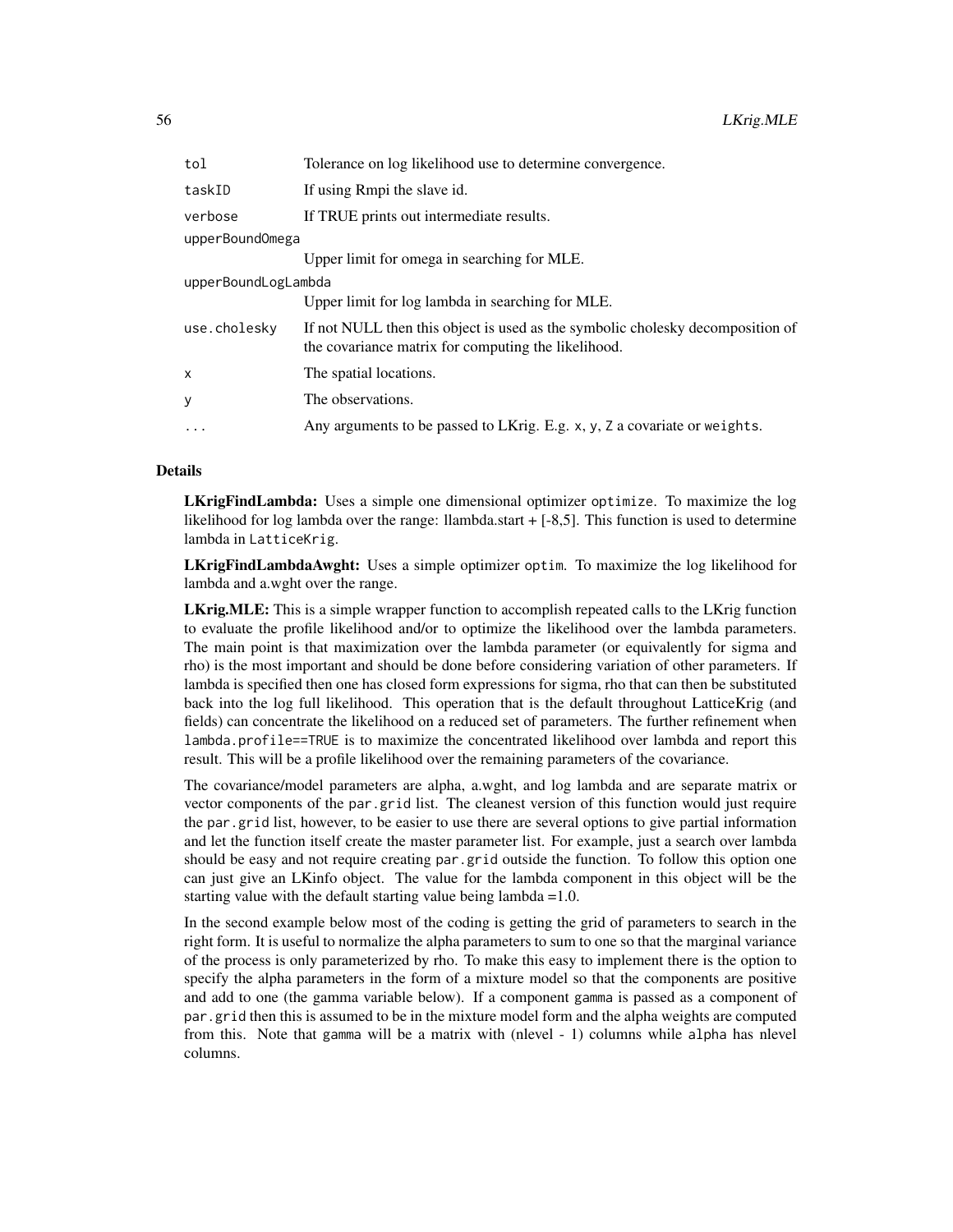# LKrig.MLE 57

For those readers that use which.max these functions are natural extensions and are handy for looking at interpolated surfaces of the likelihood function.

which.max.matrix: Finds the maximum value in a matrix and returns the row/column index.

which.max.image Finds the maximum value in an image matrix and returns the index and the corresponding grid values.

LKrig.make.par.grid: This is usually used as an internal function that converts the list of parameters in par.grid and the LKinfo object into an more complex data structure used by LKrig.MLE. Its returned value is a "list of lists" to make the search over different parameters combinations simple.

**omega2Awght, Awght2omega** Converts between the Awght parameter (the diagonal elements of the SAR matrix) and the omega parameter that provides an unconstrained range for optimization. The link is Awght  $\leq$  LKinfo\$floorAwght + exp(omega)  $\star$  (xDimension). Note that LKinfo supplied the lower bound on the Awght becasue this is geometry/problem specific. For the 2-d rectangle this is 4.

### Value

### LKrigFindLambda

| summary                   | Giving information on the optimization over lambda.          |
|---------------------------|--------------------------------------------------------------|
| LKinfo                    | Covariance information object.                               |
| llambda.start, lambda.MLE |                                                              |
|                           | Initial and final values for lambda.                         |
| lnLike.eval               | Matrix with all values of log likelihood that were evaluated |
| call                      | Calling arguments.                                           |
| Mc                        | Cholesky decomposition.                                      |

# LKrig.MLE

| summary    | A matrix with columns: effective degrees of freedom, In Profile likelihood, Gen-<br>eralized cross-validation function, MLE sigma, MLE rho, full likelihood and<br>number of parameter evaluations. The rows correspond to the different parame-<br>ters in the rows of the par grid components. |
|------------|--------------------------------------------------------------------------------------------------------------------------------------------------------------------------------------------------------------------------------------------------------------------------------------------------|
| par.grid   | List of parameters used in search. Some parameters might be filled in from the<br>initial par.grid list passed and also from LKinfo.                                                                                                                                                             |
| LKinfo     | LKinfo list that was either passed or created.                                                                                                                                                                                                                                                   |
| index.MLE  | Index for case that has largest Likelihood value.                                                                                                                                                                                                                                                |
| index.GCV  | Index for case that has largest GCV value.                                                                                                                                                                                                                                                       |
| LKinfo.MLE | LKinfo list at the parameters with largest profile likelihood.                                                                                                                                                                                                                                   |
| lambda.MLE | Value of lambda from grid with largest profile likelihood.                                                                                                                                                                                                                                       |
| call       | Calling sequence for this function.                                                                                                                                                                                                                                                              |
|            |                                                                                                                                                                                                                                                                                                  |

which.max.matrix Returns a 2 column matrix with row and column index of maximum.

which.max.image For an object in image format returns components x,y,z giving the location and the maximum value for the image. Also included is the component ind that is the row and column indices for the maximum in the image matrix.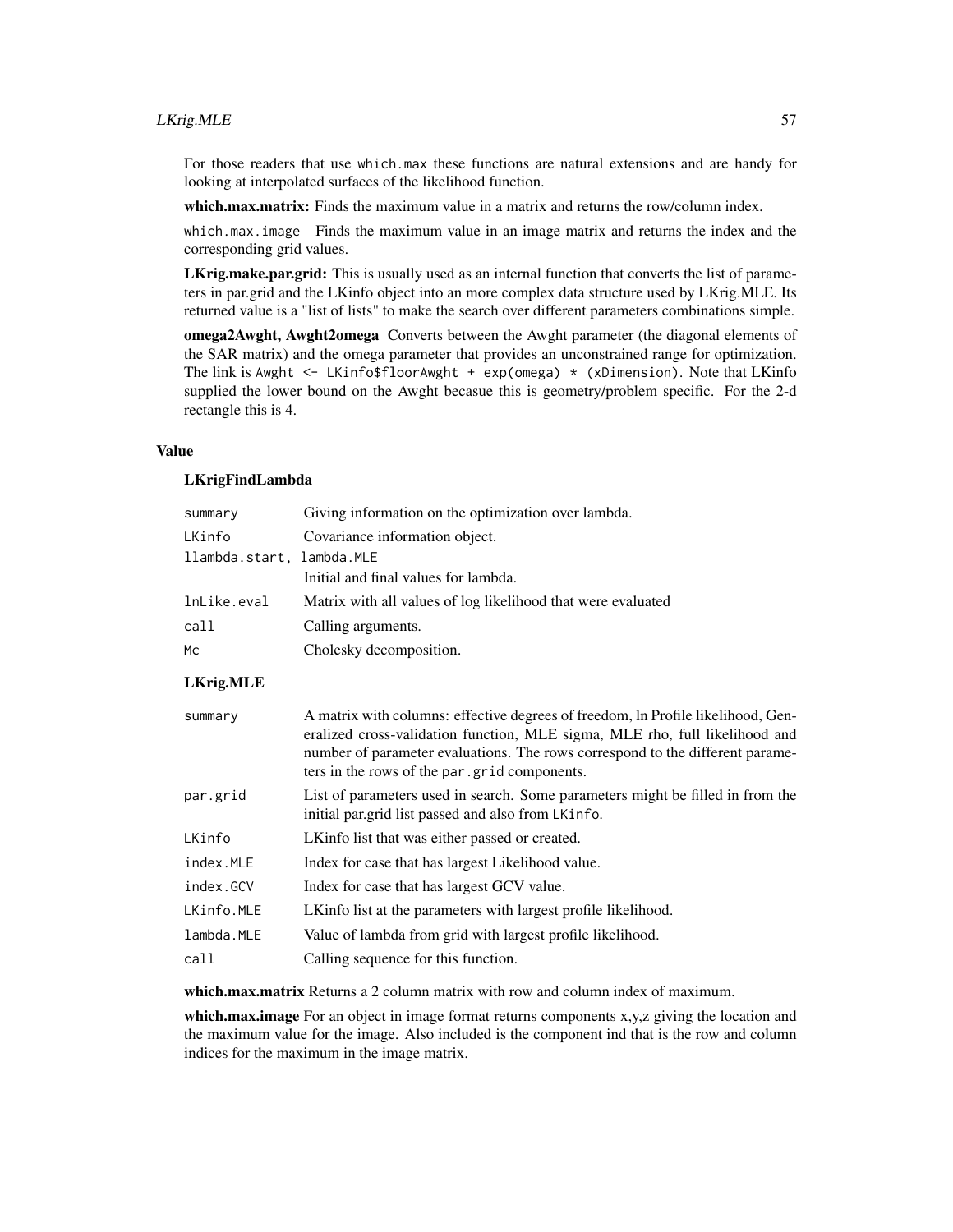LKrig.make.par.grid Returns a list with components, alpha, a.wght. Each component is a list where each component of the list is a separate set of parameters. This more general format is useful for the nonstationary case when the parameters alpha might be a list of nlevel matrices.

### Author(s)

Douglas Nychka

### See Also

[LKrig](#page-23-0) [LatticeKrig](#page-6-0)

# Examples

```
#
# fitting summer precip for sub region of North America (Florida)
# (tiny subregion is just to make this run under 5 seconds).
# total precip in 1/10 mm for JJA
  data(NorthAmericanRainfall)
# rename for less typing
  x<- cbind( NorthAmericanRainfall$longitude, NorthAmericanRainfall$latitude)
  y<- log10(NorthAmericanRainfall$precip)
# cut down the size of this data set so examples run quickly
  ind <- x[,1] > -90 & x[,2] < 35 #
  x<- x[ind,]
  y<- y[ind]
# This is a single level smoother
  LKinfo<- LKrigSetup(x,NC=4, nlevel=1, a.wght=5, alpha=1.0)
  lambdaFit<- LKrigFindLambda( x,y,LKinfo=LKinfo)
  lambdaFit$summary
## Not run:
# grid search over parameters
  NG < -15par.grid<- list( a.wght= rep( 4.05,NG),alpha= rep(1, NG),
                      llambda= seq(-8,-2,,NG))
  lambda.search.results<-LKrig.MLE( x,y,LKinfo=LKinfo,
                                    par.grid=par.grid,
                                    lambda.profile=FALSE)
  lambda.search.results$summary
# profile likelihood
  plot( lambda.search.results$summary[,1:2],
         xlab="effective degrees freedom",
         ylab="ln profile likelihood")
# fit at largest likelihood value:
  lambda.MLE.fit<- LKrig( x,y,
                    LKinfo=lambda.search.results$LKinfo.MLE)
```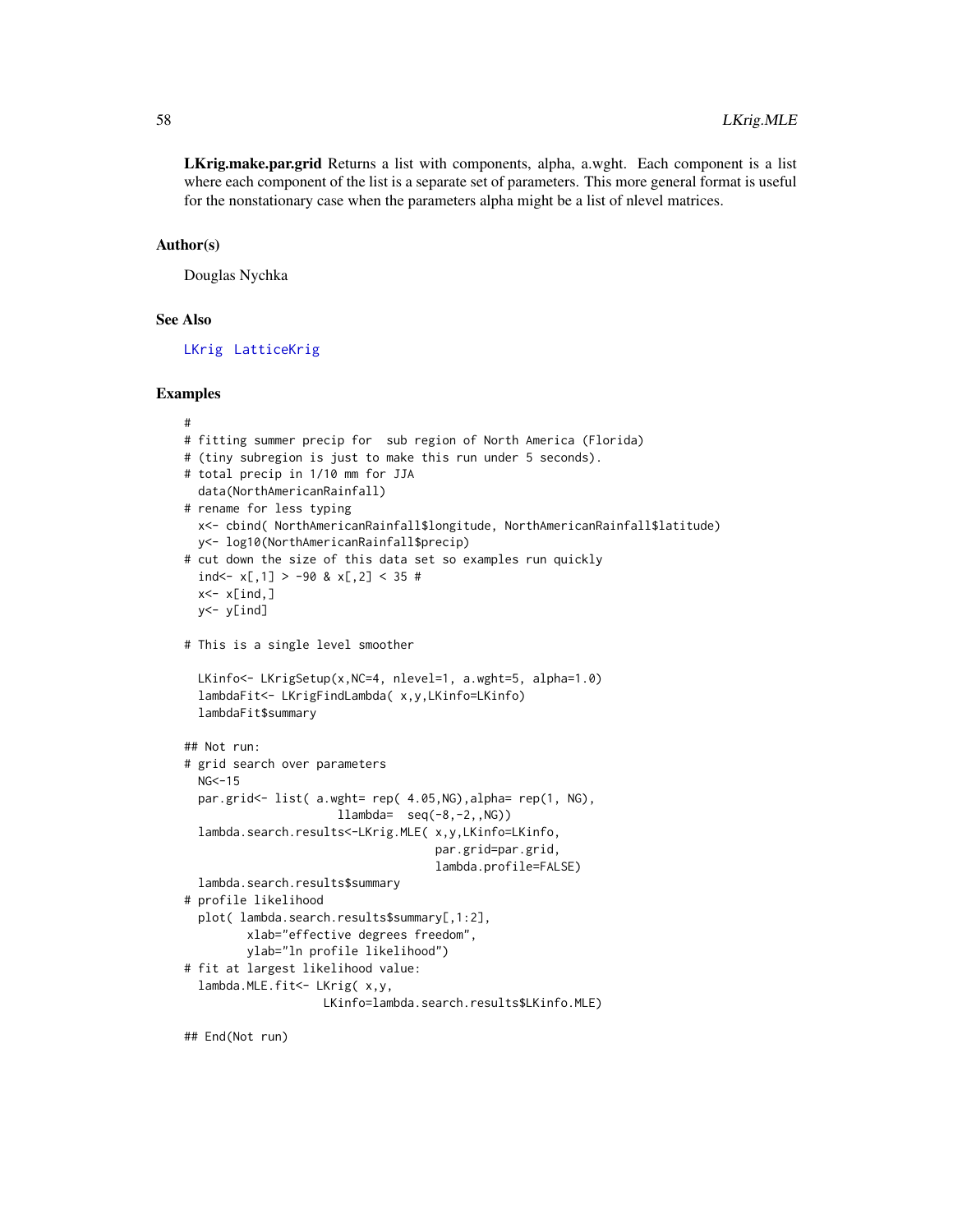# LKrig.MLE 59

```
## Not run:
# optimizing Profile likelihood over lambda using optim
# consider 3 values for a.wght (range parameter)
# in this case the log lambdas passed are the starting values for optim.
 NG < -3par.grid<- list( a.wght= c( 4.05,4.1,5) ,alpha= rep(1, NG),
                      llambda = c(-5, NA, NA))# NOTE: NAs in llambda mean use the previous MLE for llambda as the
# current starting value.
 LKinfo<- LKrigSetup(x,NC=12,nlevel=1, a.wght=5, alpha=1.0)
 lambda.search.results<-LKrig.MLE(
                              x,y,LKinfo=LKinfo, par.grid=par.grid,
                              lambda.profile=TRUE)
 print(lambda.search.results$summary)
# note first result a.wght = 4.05 is the optimized result for the grid
# search given above.
## End(Not run)
########################################################################
# search over two multi-resolution levels varying the levels of alpha's
########################################################################
## Not run:
# NOTE: search ranges found largely by trial and error to make this
# example work also the grid is quite coarse ( and NC is small) to
# be quick as a help file example
 data(NorthAmericanRainfall)
# rename for less typing
 x<- cbind( NorthAmericanRainfall$longitude, NorthAmericanRainfall$latitude)
# total precip in 1/10 mm for JJA
y<- log10(NorthAmericanRainfall$precip)
# cut down the size of this data set so examples run quickly
# examples also work with the full data set. Also try NC= 100 for a
# nontrivial model.
 ind <- x[,1] > -90 & x[,2] < 35 #
 x < -x[ind,]
 y<- y[ind]
 Ndes<- 10
# NOTE: this is set to be very small just to make this
# example run fast
 set.seed(124)
 par.grid<- list()
# create grid of alphas to sum to 1 use a mixture model parametrization
# alpha1 = (1/(1 + exp(gamma1)) ,
# alpha2 = exp( gamma1) / ( 1 + exp( gamma1))
#
 par.grid$gamma<- cbind(runif( Ndes, -3,2), runif( Ndes, -3,2))
 par.grid$a.wght<- rep( 4.5, Ndes)
# log lambda grid search values
 par.grid$llambda<- runif( Ndes,-5,-3)
 LKinfo1<- LKrigSetup( x, NC=5, nlevel=3, a.wght=5, alpha=c(1.0,.5,.25))
# NOTE: a.wght in call is not used. Also a better search is to profile over
# llambda
```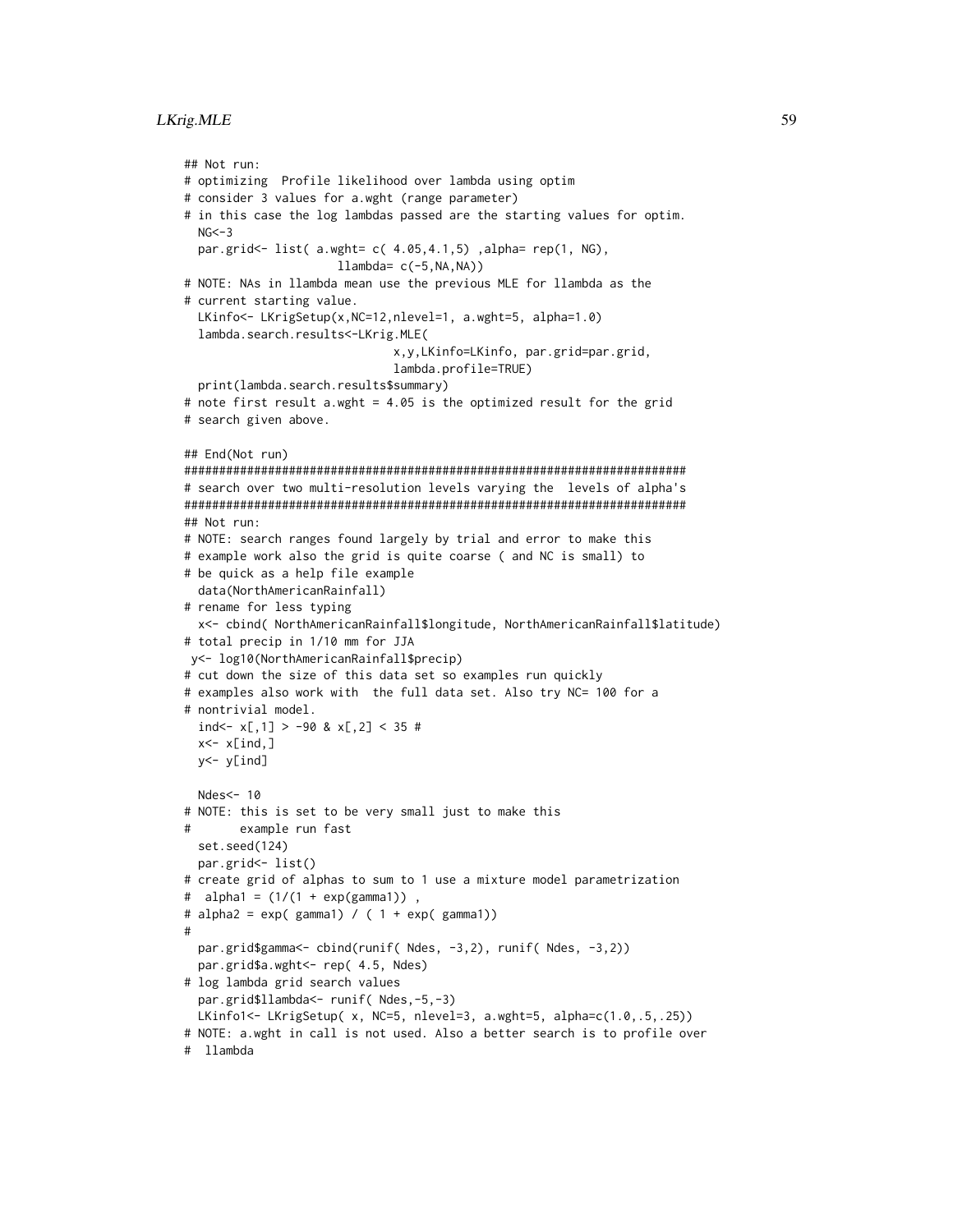```
alpha.search.results<- LKrig.MLE( x,y,LKinfo=LKinfo1, par.grid=par.grid,
                                    lambda.profile=FALSE)
########################################################################
# Viewing the search results
########################################################################
# this scatterplot is good for a quick look because effective degrees
# of freedom is a useful summary of fit.
 plot( alpha.search.results$summary[,1:2],
        xlab="effective degrees freedom",
        ylab="ln profile likelihood")
#
## End(Not run)
## Not run:
# a two level model search
# with profiling over lambda.
data(NorthAmericanRainfall)
# rename for less typing
 x<- cbind( NorthAmericanRainfall$longitude,
            NorthAmericanRainfall$latitude)
# mean total precip in 1/10 mm for JJA
 y<- log10(NorthAmericanRainfall$precip)
# This takes a few minutes
 Ndes<- 40
 nlevel<-2
 par.grid<- list()
## create grid of alphas to sum to 1 use a mixture model parametrization:
# alpha1 = (1/(1 + exp(gamma1)),
# alpha2 = exp( gamma1) / ( 1 + exp( gamma1))
 set.seed(123)
 par.grid$gamma<- runif( Ndes,-3,4)
## values for range (a.wght)
 par.grid$a.wght <- 4 + 1/exp(seq( 0,4,,Ndes))
# log lambda grid search values (these are the starting values)
 par.grid$llambda<- rep(-4, Ndes)
 LKinfo1<- LKrigSetup( x, NC=15, nlevel=nlevel,
                          a.wght=5, alpha=rep( NA,2) )
##
## the search over the parameter list in par.grid maximizing over lambda
 search.results<- LKrig.MLE( x,y,LKinfo=LKinfo1, par.grid=par.grid,
                                 lambda.profile=TRUE)
# plotting results of likelihood search
set.panel(1,2)
plot( search.results$summary[,1:2],
        xlab="effective degrees freedom",
         ylab="ln profile likelihood")
 xtemp<- matrix(NA, ncol=2, nrow=Ndes)
```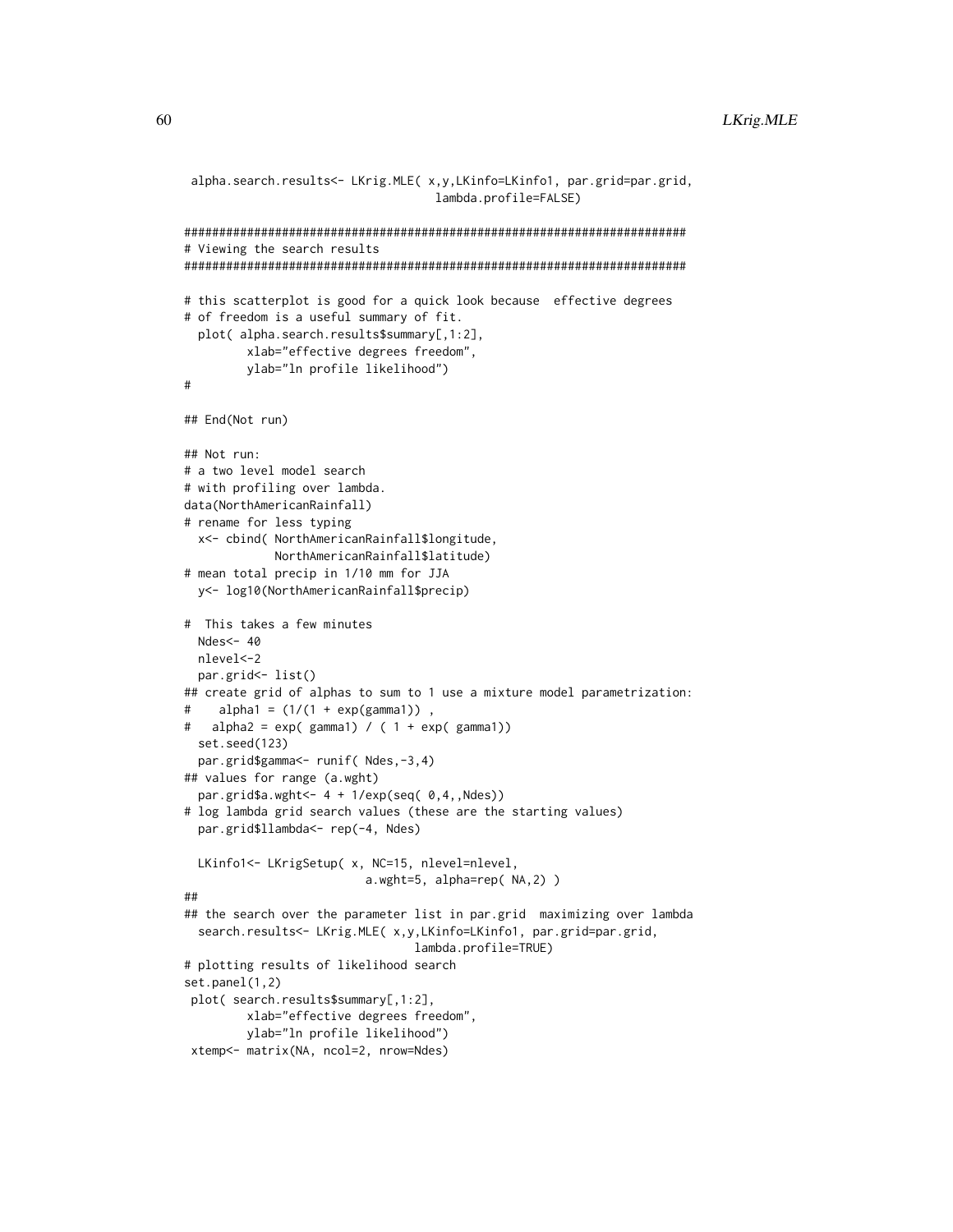# LKrig.MLE 61

```
for( k in 1:Ndes){
   xtemp[k,] <- c( (search.results$par.grid$alpha[[k]])[1],
                  (search.results$par.grid$a.wght[[k]])[1] )
}
 quilt.plot( xtemp,search.results$summary[,2])
# fit using Tps
 tps.out<- Tps( xtemp,search.results$summary[,2], lambda=0)
 contour( predictSurface(tps.out), lwd=3,add=TRUE)
 set.panel()
## End(Not run)
## Not run:
# searching over nu
data(ozone2)
x<- ozone2$lon.lat
y<- ozone2$y[16,]
good<- !is.na(y)
y<- y[good]
x<- x[good,]
par.grid<- expand.grid( nu = c(.5,1.0, 1.5), a.wght= list(4.1,4.5,5) )
par.grid$llambda<- rep( NA, length(par.grid$nu))
LKinfo<- LKrigSetup(x, nlevel=3, nu=.5, NC=5, a.wght=4.5)
out<- LKrig.MLE( x,y, LKinfo=LKinfo, par.grid=par.grid)
# take a look
cbind( par.grid, out$summary[,1:5])
## End(Not run)
## Not run:
# an MLE fit taking advantage of replicated fields
# check based on simulated data
N < - 200M<-50 # number of independent replicated fields
sigma<sup><-</sup> sqrt(.01)
set.seed(123)
x<- matrix( runif(N*2), N,2)
LKinfo<- LKrigSetup( x, NC=16, nlevel=1,
                 a.wght=4.5, lambda=.01,
                fixed.Function=NULL,
                normalize=TRUE)
# the replicate fields
truef<- LKrig.sim(x,LKinfo=LKinfo, M=M )
set.seed(222)
error<- sigma*matrix( rnorm(N*M), N,M)
y<- truef + error
# with correct lambda
obj<- LKrig( x,y, LKinfo=LKinfo, lambda=.01, )
print( obj$sigma.MLE.FULL)
print( obj$rho.MLE.FULL)
fitMLE1<- LKrigFindLambda( x,y, LKinfo=LKinfo)
```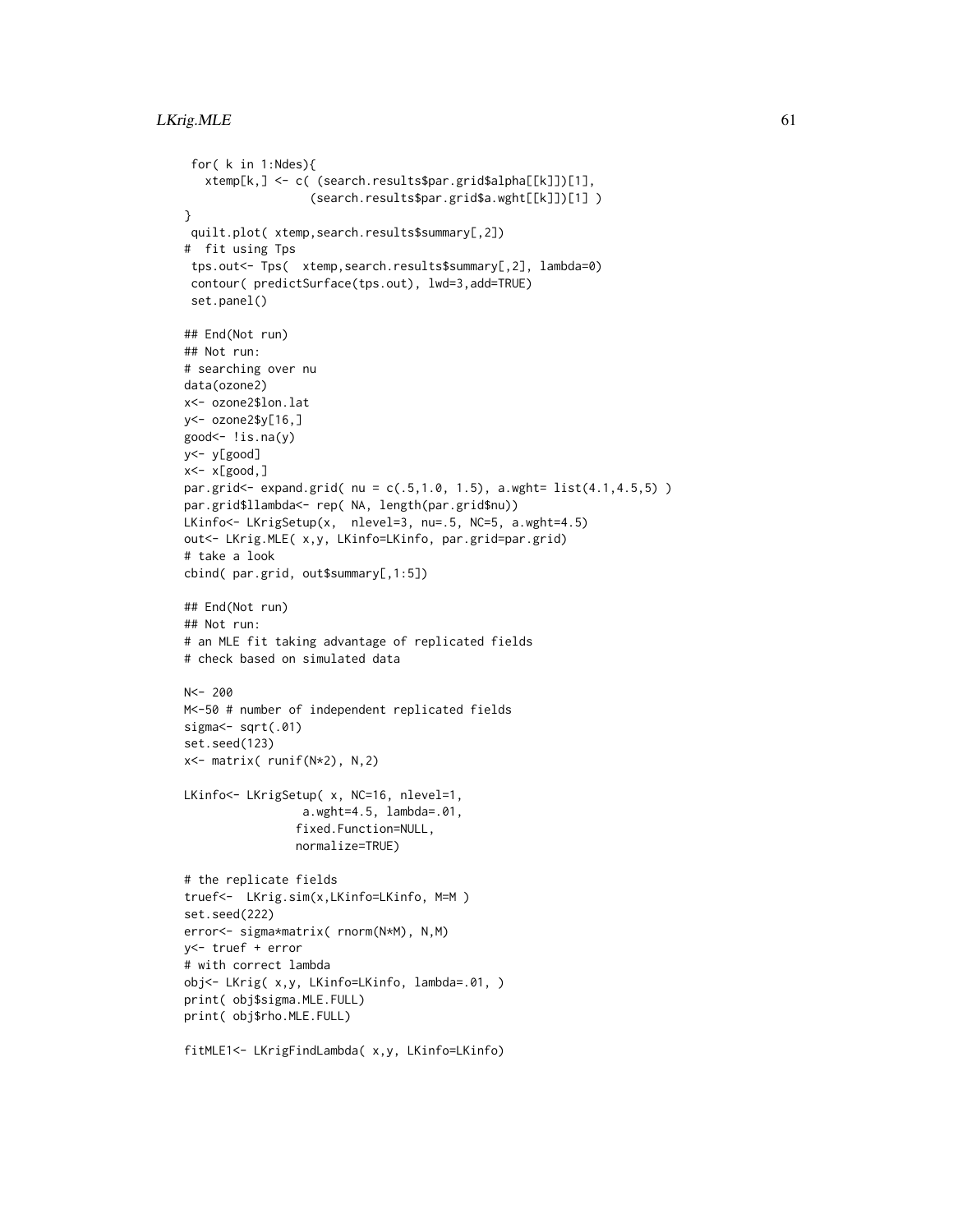```
fitMLE1$summary
aWghtGrid<- c( 4.01, 4.05, 4.1, 4.2, 4.5, 4.6, 4.7, 5, 8, 16)
par.grid<- list( a.wght = aWghtGrid)
fitMLE2<- LKrig.MLE( x,y, LKinfo=LKinfo,
                      par.grid= par.grid )
fitMLE2$summary
LKinfo1<- LKinfoUpdate( LKinfo, lambda=.1, a.wght= 4.2)
fitMLE4<- LKrigFindLambdaAwght( x,y, LKinfo=LKinfo1)
fitMLE4$summary
plot( log( aWghtGrid -4)/2, fitMLE2$summary[,2], type="b",
  xlab="log( a.wight - 4)/2",ylab= "log Profile likelihood" )
points( log(fitMLE4$summary["a.wght.MLE"] -4)/2,
     fitMLE4$summary["lnProfLike"], pch="+", col="red" )
xline( log(fitMLE4$summary["a.wght.MLE"] -4)/2, col="red", lty=2)
## End(Not run)
```

| LKrig.sim | Functions for simulating a multiresolution process following the Lat- |
|-----------|-----------------------------------------------------------------------|
|           | tice Krig covariance model.                                           |

# Description

The fields are Gaussian and can be either simulated unconditionally or conditional on the field values and a set of irregular locations.

# Usage

```
#
LKrig.sim(x1, LKinfo, M=1,just.coefficients = FALSE)
LKrig.sim.conditional( LKrigObj, M=1, x.grid= NULL, grid.list=NULL,
                          nx=80, ny=80,...,Z.grid=NULL, seed=42, verbose=FALSE)
simConditionalDraw(index = 1, LKrigObj, ghat, x.grid, Z.grid, PHIGrid,
                 seeds = 123, verbose = FALSE)
```
#### **Arguments**

grid.list Specifies a grid of spatial locations using the grid.list format ( help(grid.list)). These are the locations used to evaluate the fields generated from conditional simulation. The default is to generate an 80X80 grid based on range of the observations.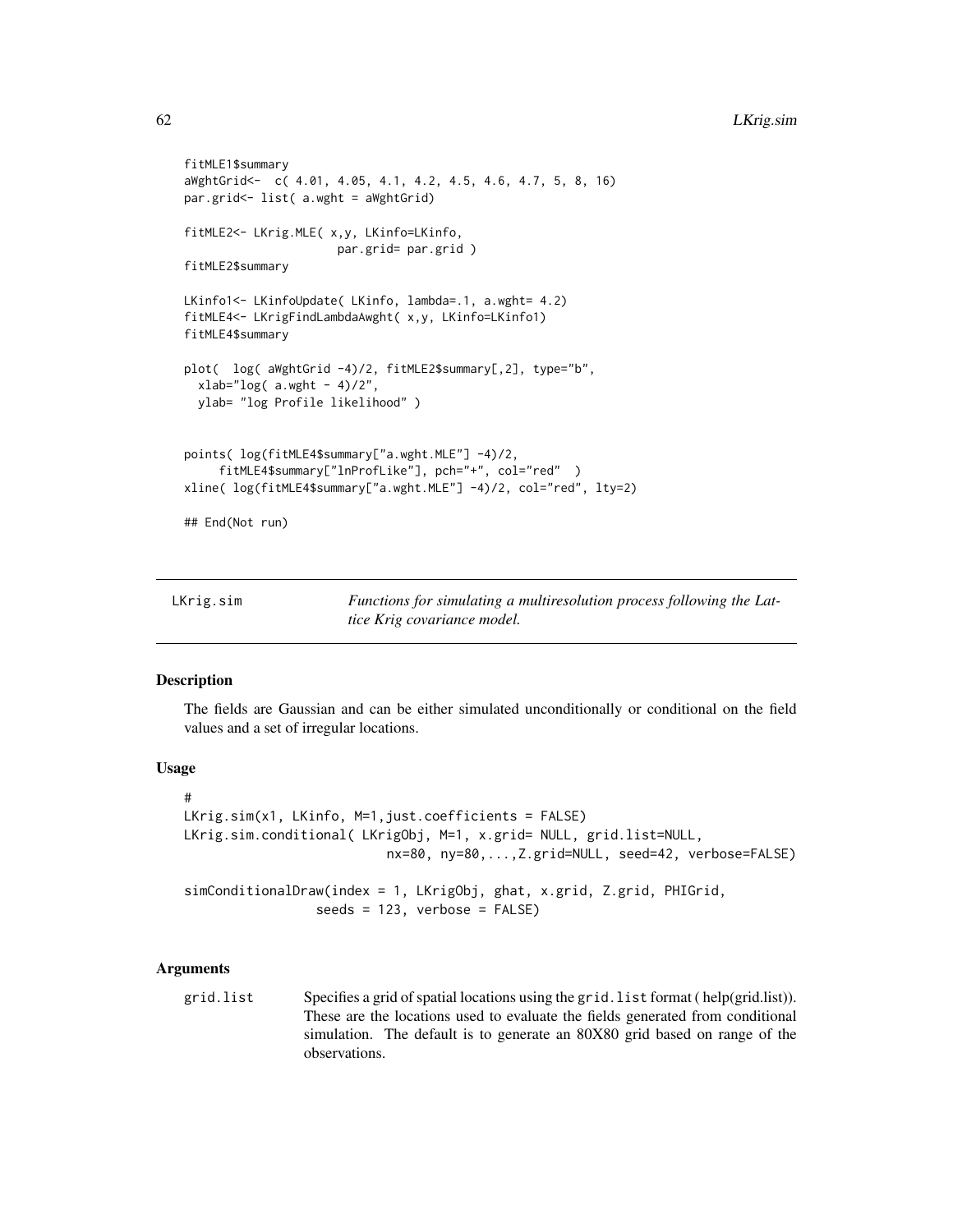# LKrig.sim 63

#### just.coefficients

|          | If TRUE just simulates the coefficients from the Markov Random field.                                                                                                                                                                                                                                                                                                                |
|----------|--------------------------------------------------------------------------------------------------------------------------------------------------------------------------------------------------------------------------------------------------------------------------------------------------------------------------------------------------------------------------------------|
| LKinfo   | A list with components that give the information describing a multiresolution<br>basis with a Markov random field used for the covariance of the basis coeffi-<br>cients. This list is created in LKrig and is returned as part of the output object or<br>in a more hands on manner directly using LKrigSetup (See section on returned<br>value below for this list's description.) |
| M        | Number of independent simulated fields.                                                                                                                                                                                                                                                                                                                                              |
| nx       | Number of grid points in x coordinate for output grid.                                                                                                                                                                                                                                                                                                                               |
| ny       | Number of grid points in y coordinate for output grid.                                                                                                                                                                                                                                                                                                                               |
| LKrigObj | An LKrig object, i.e. the output list returned by LKrig.                                                                                                                                                                                                                                                                                                                             |
| seed     | Seed to set random number generator.                                                                                                                                                                                                                                                                                                                                                 |
| x1       | A two column matrix of 2-dimension locations to evaluate basis functions or the<br>first set of locations to evaluate the covariance function or the locations for the<br>simulated process. Rows index the different locations: to be precise $x1[i, 1:2]$<br>are the "x" and "y" coordinates for the i th location.                                                                |
| x.grid   | Locations to evaluate conditional fields. This is in the form of a two column<br>matrix where each row is a spatial location.                                                                                                                                                                                                                                                        |
| Z.grid   | The covariates that are associated with the x grid values. This is useful for con-<br>ditional simulation where the fields are evaluated at x.grid locations and using<br>covariate values Z.grid. Z.grid is matrix with columns indexing the different<br>covariates and rows indexed by the x.grid locations.                                                                      |
|          | Arguments to be passed to the LKrig function to specify the spatial estimate.<br>These are components in addition to what is in the LKinfo list returned by LKrig.                                                                                                                                                                                                                   |
| verbose  | If TRUE prints out debugging information.                                                                                                                                                                                                                                                                                                                                            |
| ghat     | The predicted surface at the grid.                                                                                                                                                                                                                                                                                                                                                   |
| index    | The index for the random seed to use in the vector seeds.                                                                                                                                                                                                                                                                                                                            |
| PHIGrid  | Basis function matrix at grid points.                                                                                                                                                                                                                                                                                                                                                |
| seeds    | A vector of random seeds.                                                                                                                                                                                                                                                                                                                                                            |

# Details

The simulation of the unconditional random field is done by generating a draw from the multiresolution coefficients using a Cholesky decomposition and then multiplying by the basis functions to evaluate the field at arbitrary points. Currently, there is no provision to exploit the case when one wants to simulate the field on a regular grid. The conditional distribution is a draw from the multivariate normal for the random fields conditioned on the observations and also conditioned on covariance model and covariance parameters. If the nugget/measurement error variance is zero then any draw from the conditional distribution will be equal to the observations at the observation locations. In the past conditional simulation was known to be notoriously compute intensive, but the major numerical problems are finessed here by exploiting sparsity of the coefficient precision matrix.

The conditional field is found using a simple trick based on the linear statistics for the multivariate normal. One generates an unconditional field that includes the field values at the observations. From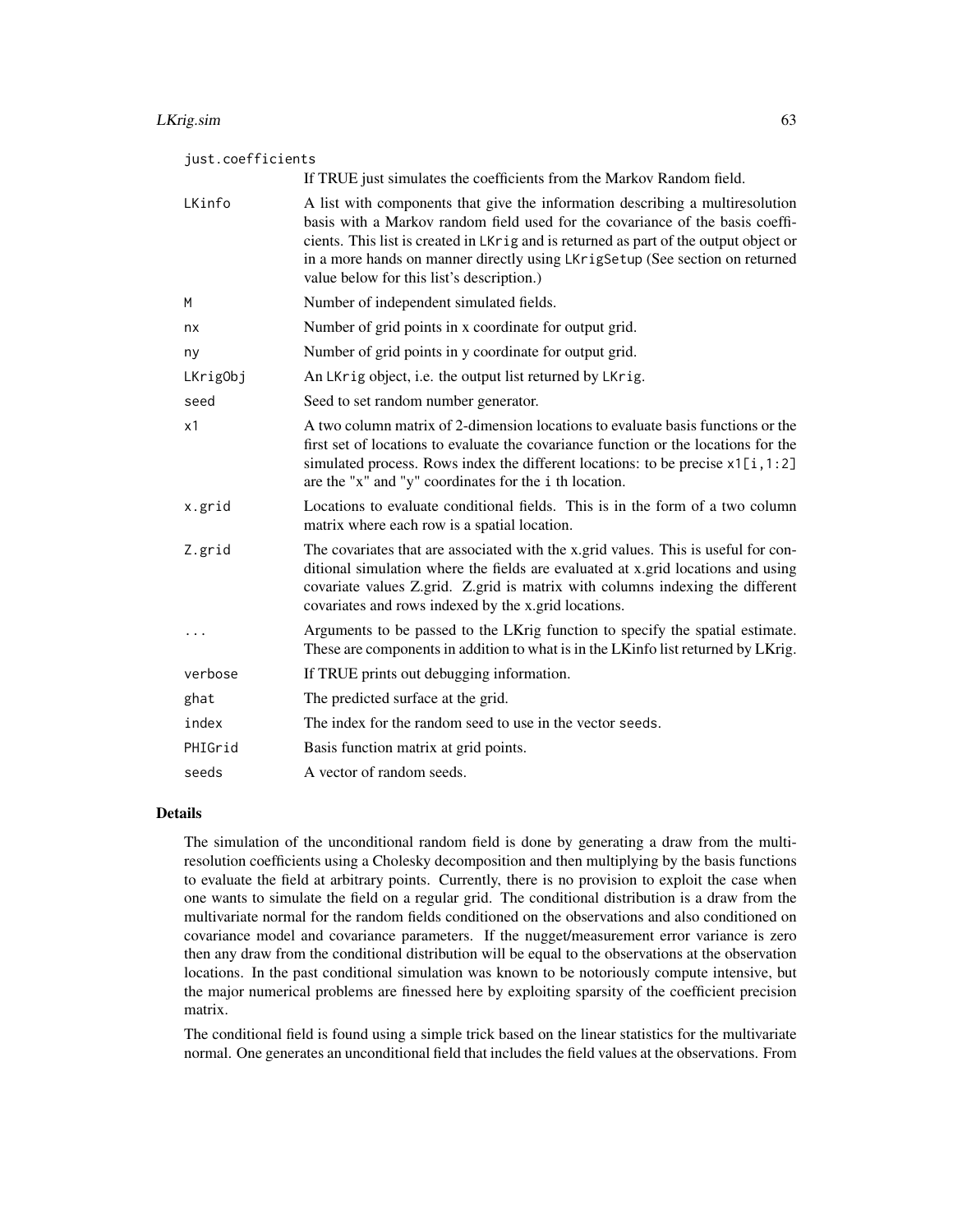this realization one forms a synthetic data set and uses LKrig to predict the remaining field based on the synthetic observations. The difference between the predicted field and the realization (i.e. the true field) is a draw from the conditional distribution with the right covariance matrix. Adding the conditional mean to this result one obtains a draw from the full conditional distribution. This algorithm can also be interpreted as a variant on the bootstrap to determine the estimator uncertainty. The fixed part of the model is also handled correctly in this algorithm. See the commented source for LKrig.sim.conditional for the details of this algorithm.

simConditionalDraw is low level function that is called to generate each ensemble member i.e. each draw from the conditional distribution. The large number of arguments is to avoid recomputing many common elements during the loop in generating these draws. In particular passing the basis function matrices avoid having to recompute the normalization at each step, often an intensive computation for a large grid.

# Value

**LKrig.sim:** A matrix with dimensions of  $nrow(x1)$  by M of simulated values at the locations  $x1$ .

LKrig.sim.conditional: A list with the components.

**xgrid** The locations where the simulated field(s) are evaluated.

ghat The conditional mean at the xgrid locations.

**g.draw** A matrix with dimensions of  $nrow(x,grid)$  by M with each column being an independent draw from the conditional distribution.

#### Author(s)

Doug Nychka

### See Also

LKrig, mKrig, Krig, fastTps, Wendland

### Examples

```
# Load ozone data set
 data(ozone2)
 x<-ozone2$lon.lat
 y <- ozone2$y[16,]
# Find location that are not 'NA'.
# (LKrig is not set up to handle missing observations.)
 good \leftarrow !is.na(y)
 x<- x[good,]
 y<- y[good]
 LKinfo<- LKrigSetup( x, NC=20, nlevel=1, alpha=1, lambda= .3, a.wght=5)
# BTW lambda is close to MLE
# Simulating this LKrig process
# simulate 4 realizations of process and plot them
# (these have unit marginal variance)
 xg<- make.surface.grid(list( x=seq( -87,-83,,40), y=seq(36.5, 44.5,,40)))
 out<- LKrig.sim(xg, LKinfo,M=4)
## Not run:
```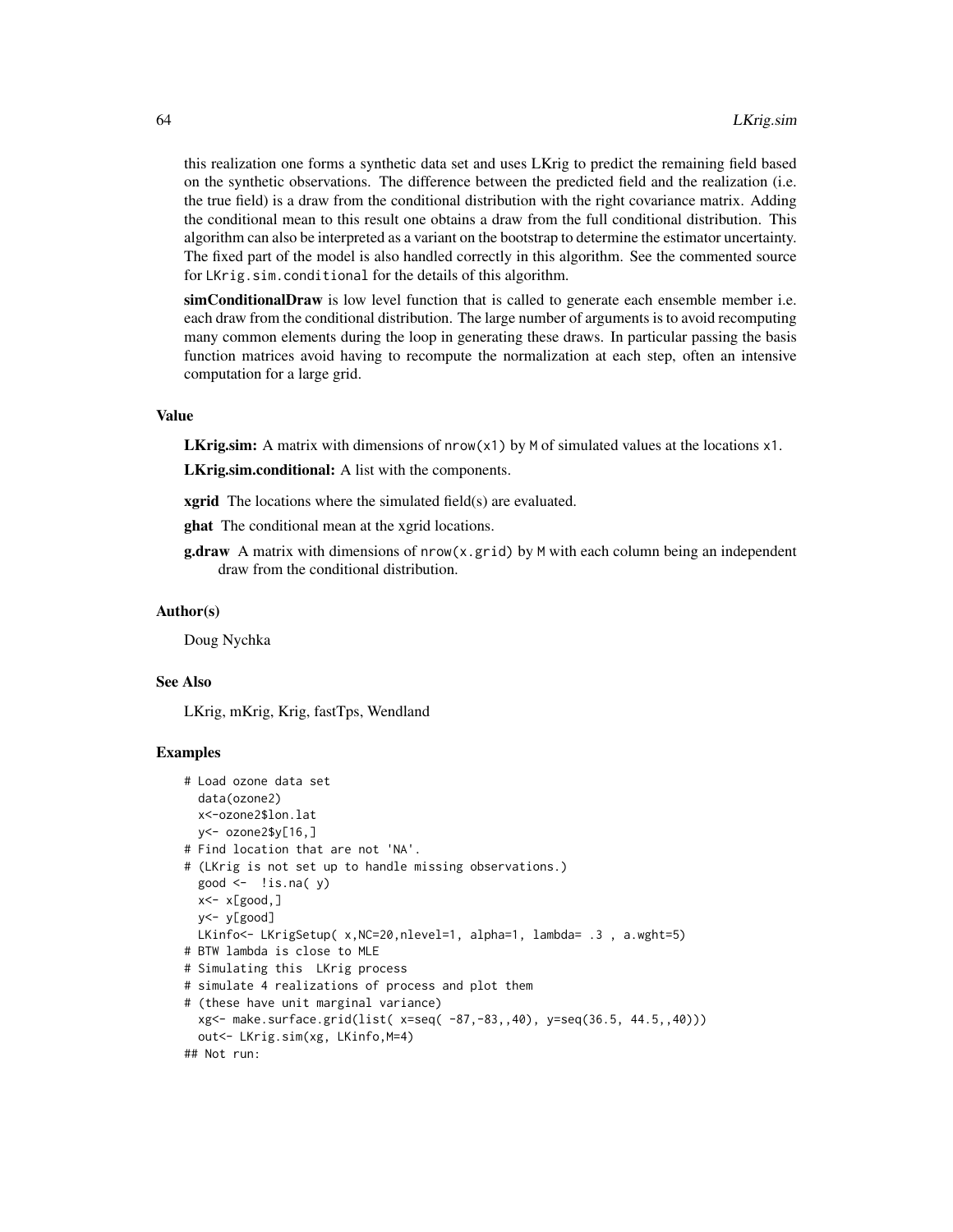```
set.panel(2,2)
 for( k in 1:4){
   image.plot( as.surface( xg, out[,k]), axes=FALSE) }
## End(Not run)
 obj<- LKrig(x,y,LKinfo=LKinfo)
 O3.cond.sim<- LKrig.sim.conditional( obj, M=3,nx=40,ny=40)
## Not run:
 set.panel( 2,2)
 zr<- range( c( O3.cond.sim$draw, O3.cond.sim$ghat), na.rm=TRUE)
 coltab<- tim.colors()
 image.plot( as.surface( O3.cond.sim$x.grid, O3.cond.sim$ghat), zlim=zr)
 title("Conditional mean")
 US( add=TRUE)
 for( k in 1:3){
    image( as.surface( O3.cond.sim$x.grid, O3.cond.sim$g.draw[,k]),
              zlim=zr, col=coltab)
   points( obj$x, cex=.5)
   US( add=TRUE)
 }
 set.panel()
## End(Not run)
```

```
LKrigDefaultFixedFunction
```

```
Creates fixed part of spatial model.
```
# Description

Creates matrix of low order polynomial in the spatial coordinates and adds any other spatial covariates that are part of the linear model.

### Usage

```
LKrigDefaultFixedFunction(x, Z = NULL, m=2, distance.type="Euclidean")
LKrigPeriodicFixedFunction(x, Z = NULL, m = 2, distance.type = "Euclidean")
predictLKrigFixedFunction(object, xnew, Znew = NULL, drop.Z = FALSE,
collapseFixedEffect = FALSE)
```
# Arguments

| collapseFixedEffect |                                                                                                                                             |
|---------------------|---------------------------------------------------------------------------------------------------------------------------------------------|
|                     | If FALSE the fixed part of the model is found seperately for each replicated data<br>set. If TRUE the estimate is polled across replicates. |
| drop.Z              | If TRUE only spatial drift is evaluated the contribution for covariates is omitted.                                                         |
| distance.type       | The distance metric. See the entry in LKrig for details.                                                                                    |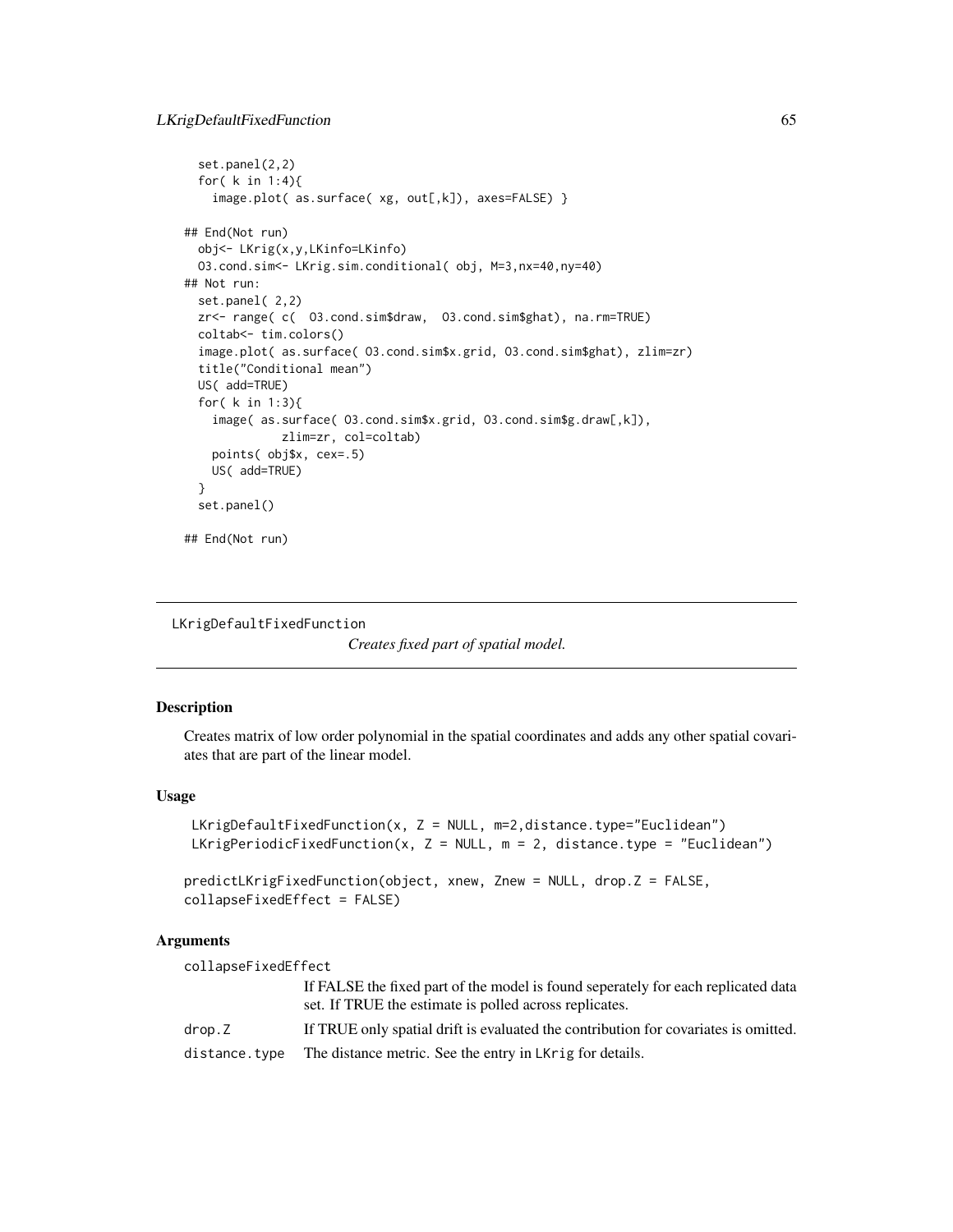| m            | The order of the polynomial. Following the convention for splines the polyno-<br>mial will have maximum order (m-1). Throughout LKrig $m == 2$ is the default<br>giving a linear polynomial. |
|--------------|----------------------------------------------------------------------------------------------------------------------------------------------------------------------------------------------|
| object       | A LKrig object.                                                                                                                                                                              |
| $\mathsf{x}$ | A 2 column matrix of 2-d locations to evaluate the polynomial.                                                                                                                               |
| xnew         | Locations for predictions.                                                                                                                                                                   |
| Z            | A matrix specifying additional spatial covariates.                                                                                                                                           |
| Znew         | Same as Z.                                                                                                                                                                                   |

### Details

LKrigDefaultFixedFunction This function creates the regression matrix for the fixed part of the spatial model. The default is a low order polynomial regression matrix of degree m-1. To this matrix are bound as columns any covariates passed as Z. Typically one would not need to modify this function. For more exotic fixed part models one can specify create and then specify a different function. See LKrig.setup and LKrig. NOTE: If the argument for this function is passed as NULL then the subsequent computations do not include a fixed part in the model.

LKrigDefaultFixedFunction This is same as LKrigDefaultFixedFunction except the first coordinate is ignored. i.e. it is assumed to be periodic so adding a polynomial does not make sense.

predictLKrigFixedFunction This function is simple, but is introduced to make the code modular and to handle the case for cylindrical geometry where only latitude should have a spatial term (to preserve periodicity in longitude).

### Value

A matrix where rows index the locations and columns are the different spatial polynomial and covariates.

# Author(s)

Doug Nychka

# See Also

LKrig.basis, LKrig

### Examples

```
x<- matrix( runif(100), nrow=50)
# linear polynomial
T.matrix<- LKrigDefaultFixedFunction(x, m=2)
# quadratic polynomial
T.matrix<- LKrigDefaultFixedFunction(x, m=3)
```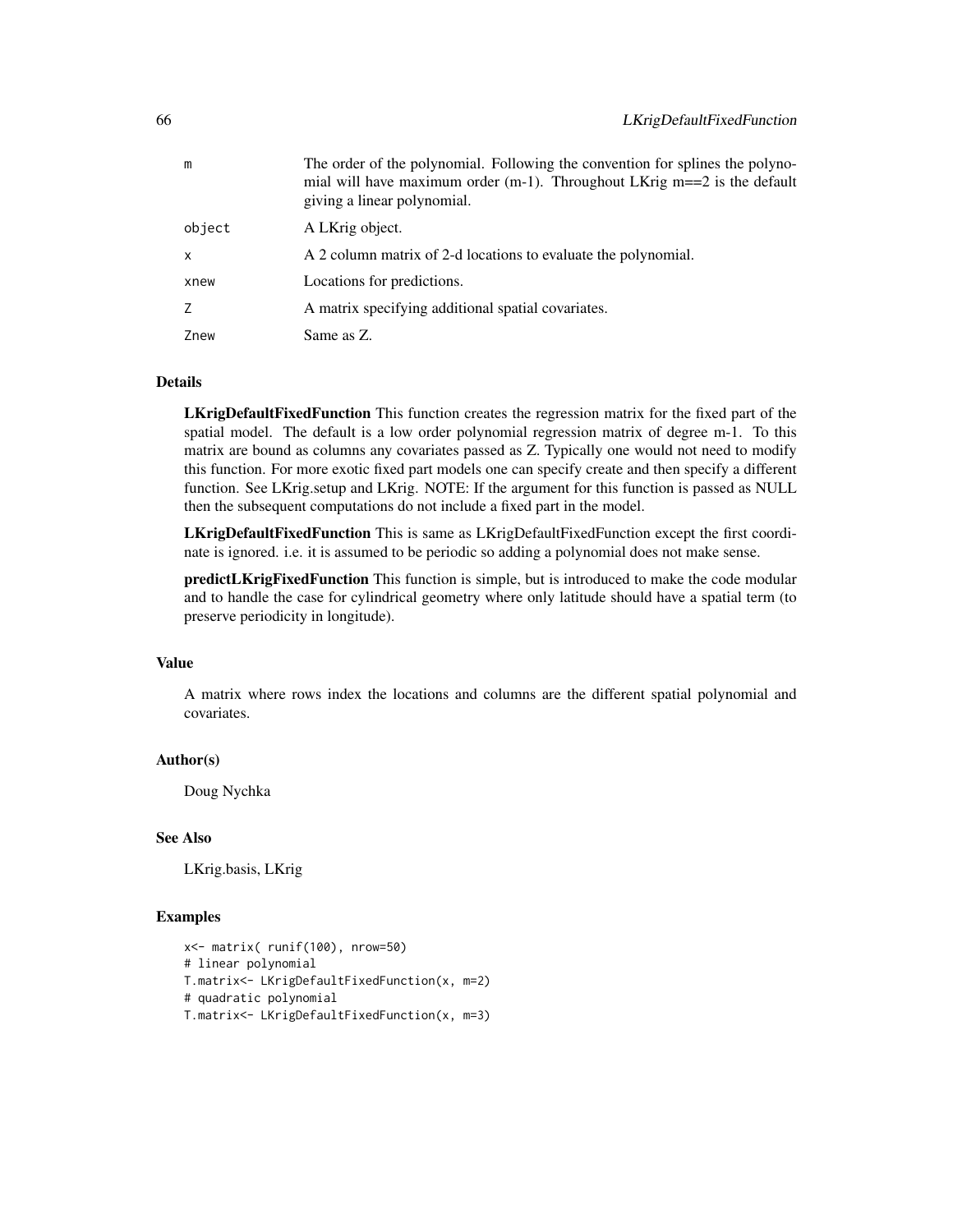LKrigDistance-methods *Distance function methods for* LKrigDistance *in Package* LatticeKrig *~~*

### Description

Distance function for distances within a limited radius and creating a sparse matrix. Supports either coordinates or locations specified by a grid. This method allows for finding pairwise distances among locations where one set can  $\sim$  Methods for function LKrigDistance in package LatticeKrig ~~

### Methods

- signature(x1 = "matrix", x2 = "gridList", delta = "numeric") Finds pairwise distances within the radius delta between all locations x1 and all grid points. Will call either LKDistGrid or LKDistGridComponents. The function is particularly efficient when at least one set of locations is a regular grid and this is the main reason for this "overloading".
- signature(x1 = "matrix", x2 = "matrix", delta = "numeric") Finds pairwise distances within the radius delta between all locations x1 and x2. Will call either LKdist or LKDistComponents.

LKrigLatticeCenters *Methods to report the locations or scales associated with the lattice points.*

### Description

These method takes the lattice information for a particular geometry from an LKinfo object and finds the locations or scales at each lattice points. These locations are the "nodes" or centers of the basis functions. The "scales" scales that distance function when the basis functions are evaluated and combine the spacing of lattice and the specificed overlap.

#### Usage

```
LKrigLatticeCenters(object, ...)
## Default S3 method:
LKrigLatticeCenters(object, ...)
## S3 method for class 'LKInterval'
LKrigLatticeCenters(object, Level, ...)
## S3 method for class 'LKRectangle'
LKrigLatticeCenters(object, Level, ...)
## S3 method for class 'LKBox'
LKrigLatticeCenters(object, Level, ...)
## S3 method for class 'LKCylinder'
LKrigLatticeCenters(object, Level = 1, physicalCoordinates = FALSE, ...)
## S3 method for class 'LKRing'
```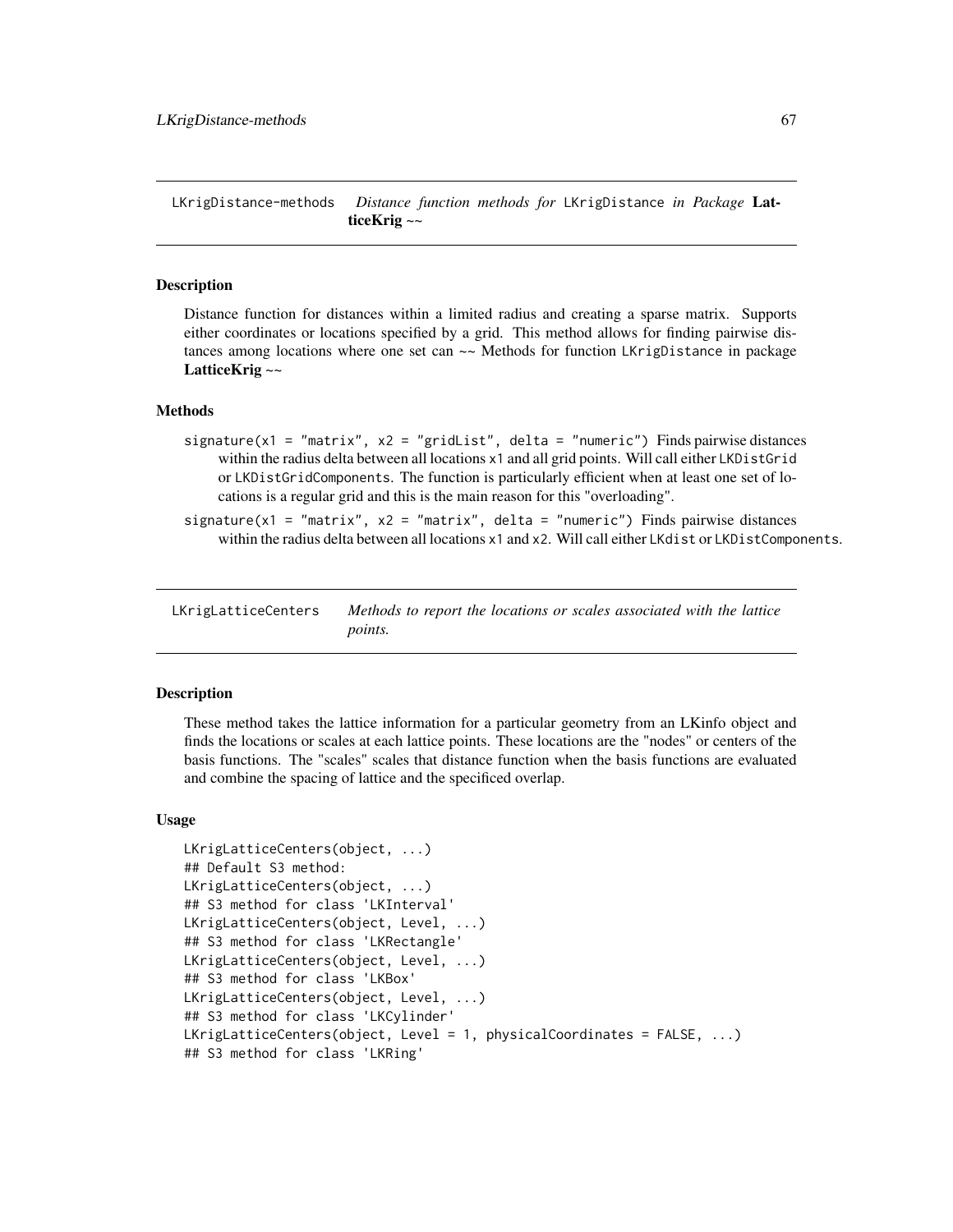```
LKrigLatticeCenters(object, Level = 1,
                    physicalCoordinates = FALSE, ...)
## S3 method for class 'LKSphere'
LKrigLatticeCenters(object, Level, ...)
## Default S3 method:
LKrigLatticeScales(object, ...)
LKrigLatticeScales(object, ...)
```
# Arguments

| object              | An LKinfo object.                                                                                                                                                                                                                                                     |
|---------------------|-----------------------------------------------------------------------------------------------------------------------------------------------------------------------------------------------------------------------------------------------------------------------|
| Level               | The multiresolution level.                                                                                                                                                                                                                                            |
| physicalCoordinates |                                                                                                                                                                                                                                                                       |
|                     | If TRUE the centers are returned in the untransformed scale. See the explanation<br>of the V matrix in LKrigSetup. This is useful to relate the lattice points to other<br>physical components of the problem.                                                        |
|                     | For example with the LKRing geometry representing the equatorial slice of the<br>solar atmosphere one observes a line of sight integral through the domain. This<br>integral is obvious found with respect to the physical coordinates and not the<br>lattice points. |
| $\ddots$            | Any additional arguments for this method.                                                                                                                                                                                                                             |

### Details

This method is of course geometry dependent and the default version just gives an error warning that a version based on the geometry is required. Typically generating these lattice points from the information in LKinfo should be easy as the grid points are already determined.

The scales reported are in the simplest form delta\*overlap where delta is a vector of the lattice spacings and overlap (default is 2.5) is the amount of overlap between basis functions.

See the source for the function [LKrig.basis](#page-45-0) for how each of these is used to evaluate the basis functions.

# Value

Centers A matrix where the rows index the points and columns index dimension. In the case of the LKRectangle geometry attribute is added to indicate the grid points used to generate the lattice. For LKSphere the centers are in lon/lat degrees. ( Use directionCosines to convert to 3-d coordinates from lon/lat.)

Scales The default method returns the vector delta\*offset with length being the number of multiresolution levels.

### Author(s)

Doug Nychka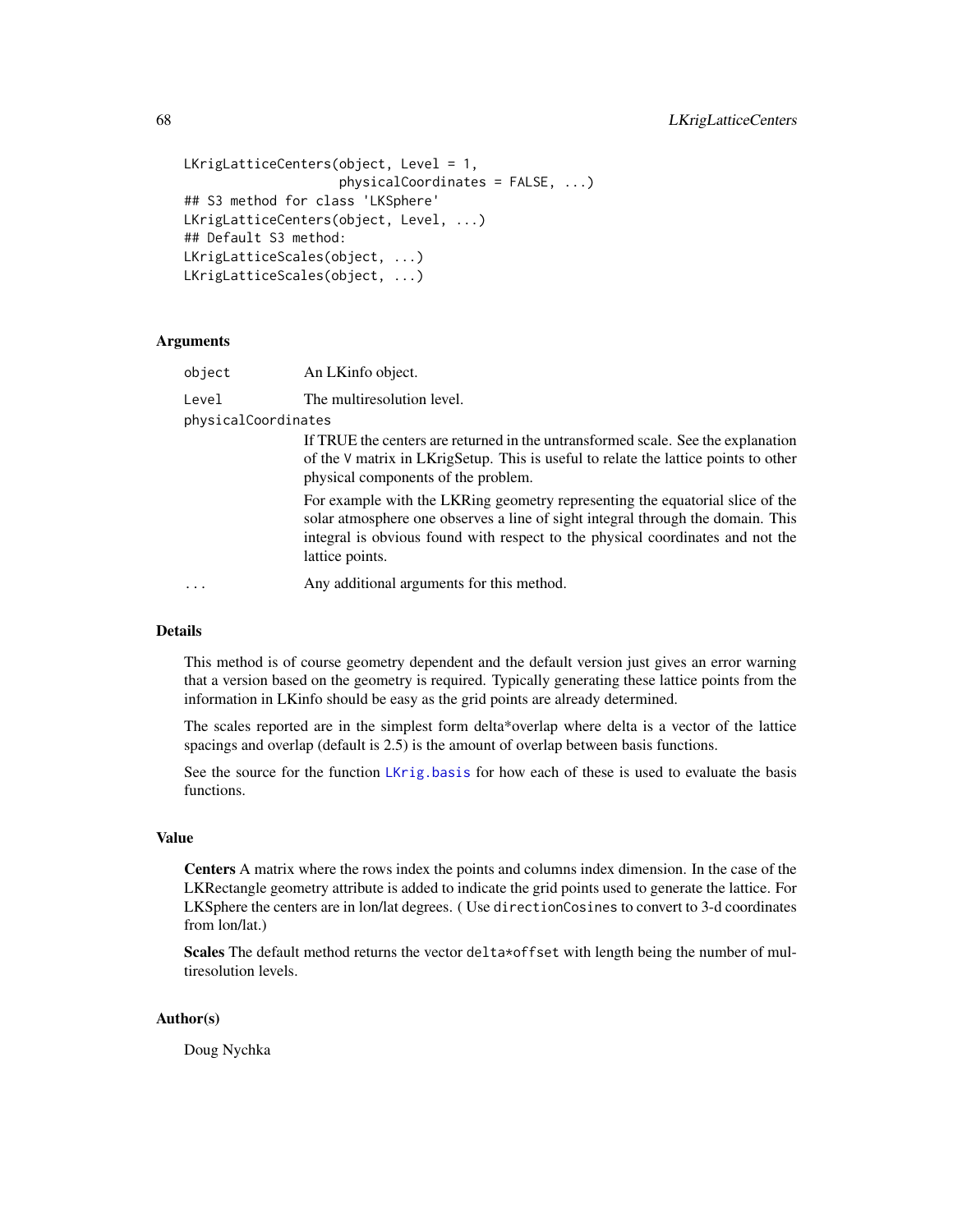# LKrigNormalizeBasis 69

# See Also

[LKrig.basis](#page-45-0) [LKrigSetup](#page-71-0), [LKrigSetupAwght](#page-77-0), [LKrigSAR](#page-70-0), [LKrig](#page-23-0)

### Examples

```
x < - cbind( c(-1,2), c(-1,2))
 LKinfo<- LKrigSetup( x, alpha=c( 1, .2,.01),
                   nlevel=3, a.wght=4.5, NC= 10)
# lattice centers for the second level
# not points added for buffer outside of spatial domain
  look<- LKrigLatticeCenters(LKinfo, Level=2)
# convert grid format (gridList) to just locations
  look<- make.surface.grid( look)
  plot( look, cex=.5)
  rect( -1,-1,2,2, border="red4")
    x<- cbind( c(0, 360), c( 1,3))
   LKinfo<- LKrigSetup( x, LKGeometry="LKRing",
                   nlevel=1, a.wght=4.5, NC= 10, V= diag(c( 1,.01) ) )
    polar2xy<- function(x){
x[,2]*cbind( cos(pi*x[,1]/180), sin(pi*x[,1]/180))}
    look1<- LKrigLatticeCenters( LKinfo, Level=1)
    look2<- LKrigLatticeCenters( LKinfo, Level=1, physicalCoordinates=TRUE )
    look3<- polar2xy( look2$Locations )
# Basis scales:
     LKrigLatticeScales( LKinfo)
    set.panel(3,1)
    plot( make.surface.grid( look1))
   plot( look2$Locations)
   plot( look3)
```
LKrigNormalizeBasis *Methods and functions to support normalizing to marginal variance of one.*

#### **Description**

The basis functions can be normalized so that the marginal variance of the process at each level and at all locations is one. A generic function LKrigNormalizeBasis computes this for any LatticeKrig model. However, in special cases the normalization can be accelerated taking advantage of the geometry and the model for the lattice weights. This alternative is the method LKrigNormalizeBasisFast.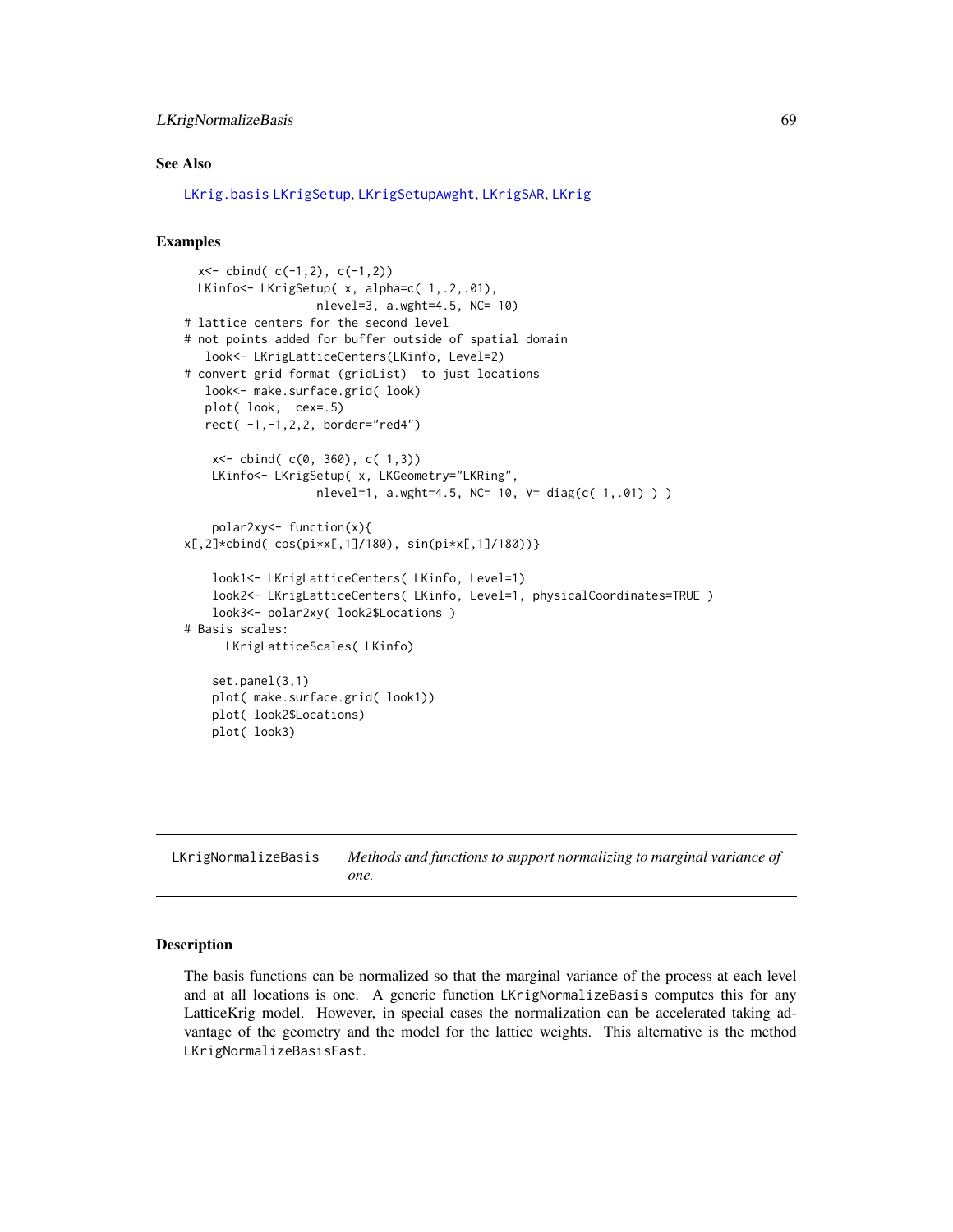# Usage

```
LKrigNormalizeBasis( LKinfo, Level, PHI, ...)
LKrigNormalizeBasisFast(LKinfo, ...)
## Default S3 method:
LKrigNormalizeBasisFast(LKinfo, ...)
## S3 method for class 'LKRectangle'
LKrigNormalizeBasisFast(LKinfo, Level, x, ...)
LKRectangleSetupNormalization(mx, a.wght)
```
## **Arguments**

| a.wght    | A.wght parameters.                                                                                                                                                                     |
|-----------|----------------------------------------------------------------------------------------------------------------------------------------------------------------------------------------|
| LKinfo    | An LKinfo object. NOTE: Here choleskyMemory, a Spam memory argument,<br>can be a component of LKinfo and is subsequently passed through to the (spam)<br>sparse cholesky decomposition |
| Level     | The multiresolution level.                                                                                                                                                             |
| mx        | Matrix of lattice sizes.                                                                                                                                                               |
| PHT       | Unnormalized basis functions evaluated at the locations to find the normalization<br>weights.                                                                                          |
| x         | Locations to find normalization weights.                                                                                                                                               |
| $\ddotsc$ | Additional arguments for method.                                                                                                                                                       |
|           |                                                                                                                                                                                        |

### Details

Normalization to unit variance is useful for reducing the artifacts of the lattice points and creates a model that is closer to being stationary. The computation must be done for every point evaluated with the basis functions The basic calculation is

```
tempB <- LKrigSAR(LKinfo, Level = Level)
   tempB <- LKrig.spind2spam(tempB)
   wght <- LKrig.quadraticform(t(tempB)
       choleskyMemory = choleskyMemory)
```
This generic method uses the low level utility LKrig.quadraticform that evaluates diag( t(PHI) solve( Q.l) PHI ) where PHI are the basis functions evaluated at the locations and Q.l is the precision matrix for the lattice coefficients at level l.

For constant a.wght and for the rectangular geometry one can use an eigendecomposition of the Kronecker product of the SAR matrix.

#### Value

A vector of weights. The basis are normalized by dividing by the square root of the weights.

# Author(s)

Doug Nychka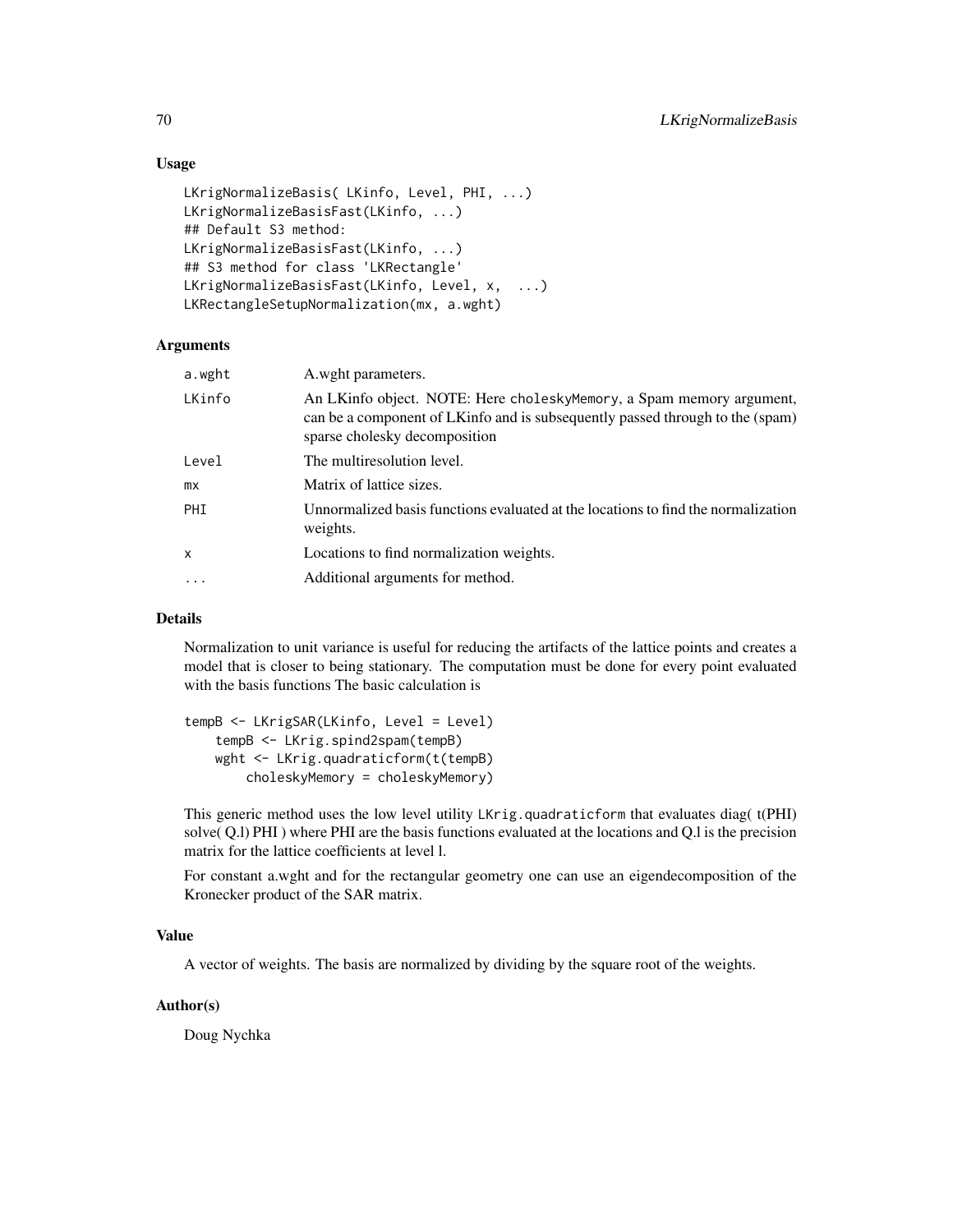<span id="page-70-0"></span>

### Description

Using the information in LKinfo create the SAR matrix for a given level of the multiresolution.

# Usage

```
LKrigSAR(object, ...)
  ## Default S3 method:
LKrigSAR(object, ...)
  ## S3 method for class 'LKInterval'
LKrigSAR(object, Level, ...)
  ## S3 method for class 'LKRectangle'
LKrigSAR(object, Level, ...)
  ## S3 method for class 'LKBox'
LKrigSAR(object, Level, ...)
  ## S3 method for class 'LKRing'
LKrigSAR(object, Level, ...)
  ## S3 method for class 'LKCylinder'
LKrigSAR(object, Level, ...)
   ## S3 method for class 'LKSphere'
LKrigSAR(object, Level, ...)
```
### Arguments

| object  | An LKinfo object.                                |
|---------|--------------------------------------------------|
| Level   | The level of the multiresolution.                |
| $\cdot$ | Any additional arguments to pass to this method. |

#### Details

The model for the Gaussian Markov Random field, c, at a given level is

 $B \nc = e$ ,

where B is the SAR matrix computed by this method, and e are uncorrelated  $N(0,1)$ . The precision matrix for this level is

 $Q = t(B)\% * \% B$ 

and so the covariance matrix for c is the inverse of Q:

solve( $Q$ )= solve( $B$ )%\*% t( solve( $B$ ))

# Value

A matrix in the sparse matrix format, spind, with dimensions given by the number of lattice points at Level. Because this construction is geometry dependent the default version of this method just returns an error message.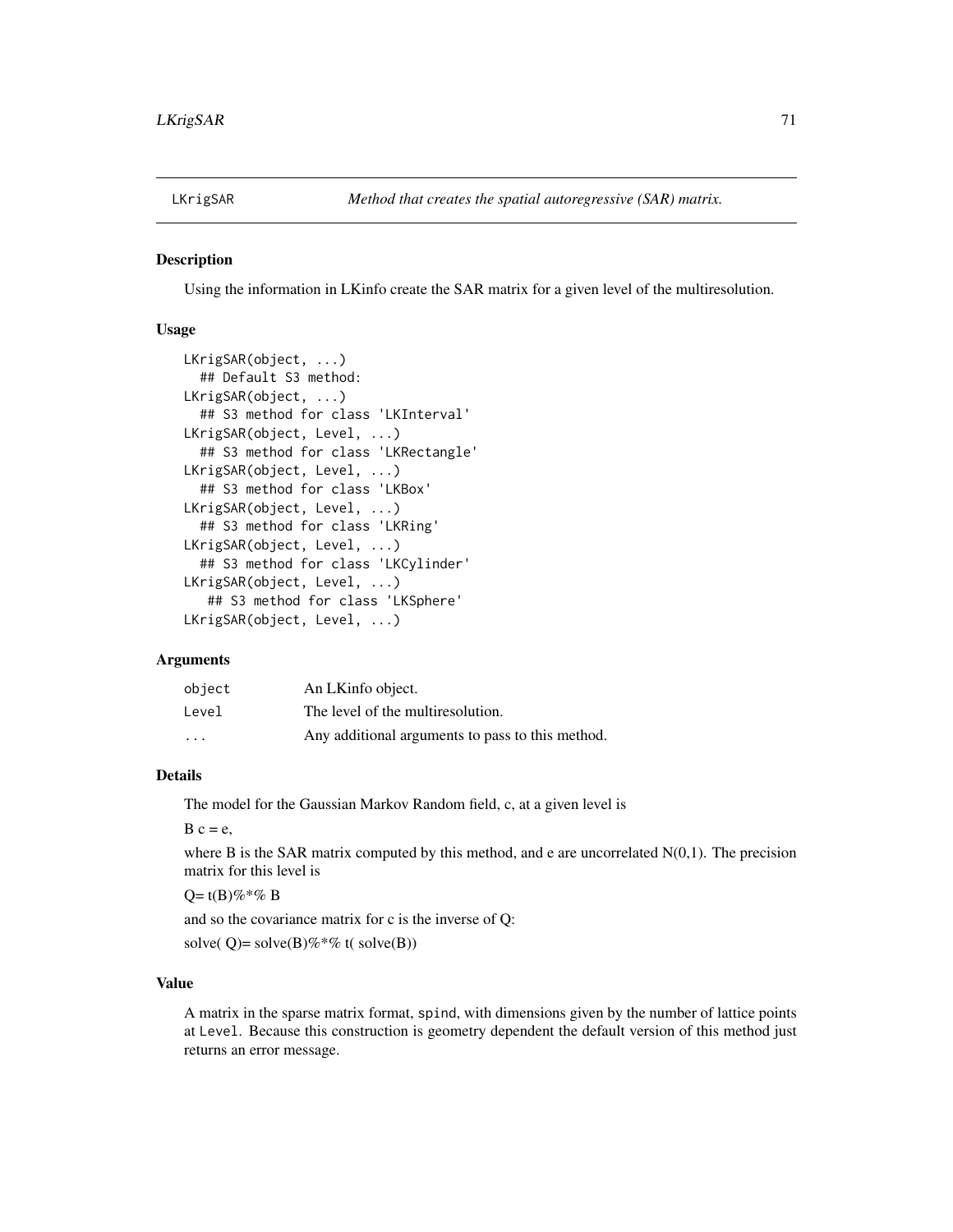#### Author(s)

Doug Nychka

## See Also

[LKrig.precision](#page-45-1) [spind2full](#page-0-0)

# Examples

```
x < - cbind( c(0,1))
LKinfo<- LKrigSetup(x,LKGeometry="LKInterval",
               nlevel=3, NC=3, a.wght=5, alpha=c(1,.5,.2) )
B<- LKrigSAR( LKinfo, Level=2)
B<-spind2full(B)
image.plot( B)
LKinfo<- LKrigSetup(cbind( c(0,360), c(0,1)) , LKGeometry="LKRing",
               nlevel=1, NC=3, a.wght=5, alpha=1)
B<- LKrigSAR( LKinfo, Level=1)
B<-spind2full(B)
image.plot( B)
```
<span id="page-71-0"></span>

| LKrigSetup |  |
|------------|--|
|------------|--|

Create or update the LatticeKrig model object (LKinfo) for spatial *fitting.*

# Description

This function combines some input arguments with defaults for other to create a list describing the LatticeKrig spatial model.

### Usage

```
LKrigSetup(
x = NULL, nlevel = NULL, alpha = NA, alphaObject =
                 NULL, nu = NULL, a.wght = NA, a.wghtObject = NULL,
                 normalize = TRUE, lambda = NA, sigma = NA, rho = NA,
                 rho.object = NULL, latticeInfo = NULL, basisInfo =
                 NULL, LKGeometry = "LKRectangle", distance.type =
                 "Euclidean", BasisFunction = "WendlandFunction",
                 overlap = 2.5, V = NULL, BasisType = "Radial",
                 fixedFunction = "LKrigDefaultFixedFunction",
                 fixedFunctionArgs = list(m = 2), collapseFixedEffect =
                 FALSE, max.points = NULL, mean.neighbor = 50,
                 choleskyMemory = NULL, verbose = FALSE, noCheck =
                 FALSE, returnCall = FALSE, dense = FALSE, \ldots)
```
LatticeKrigEasyDefaults(argList, nlevel, x)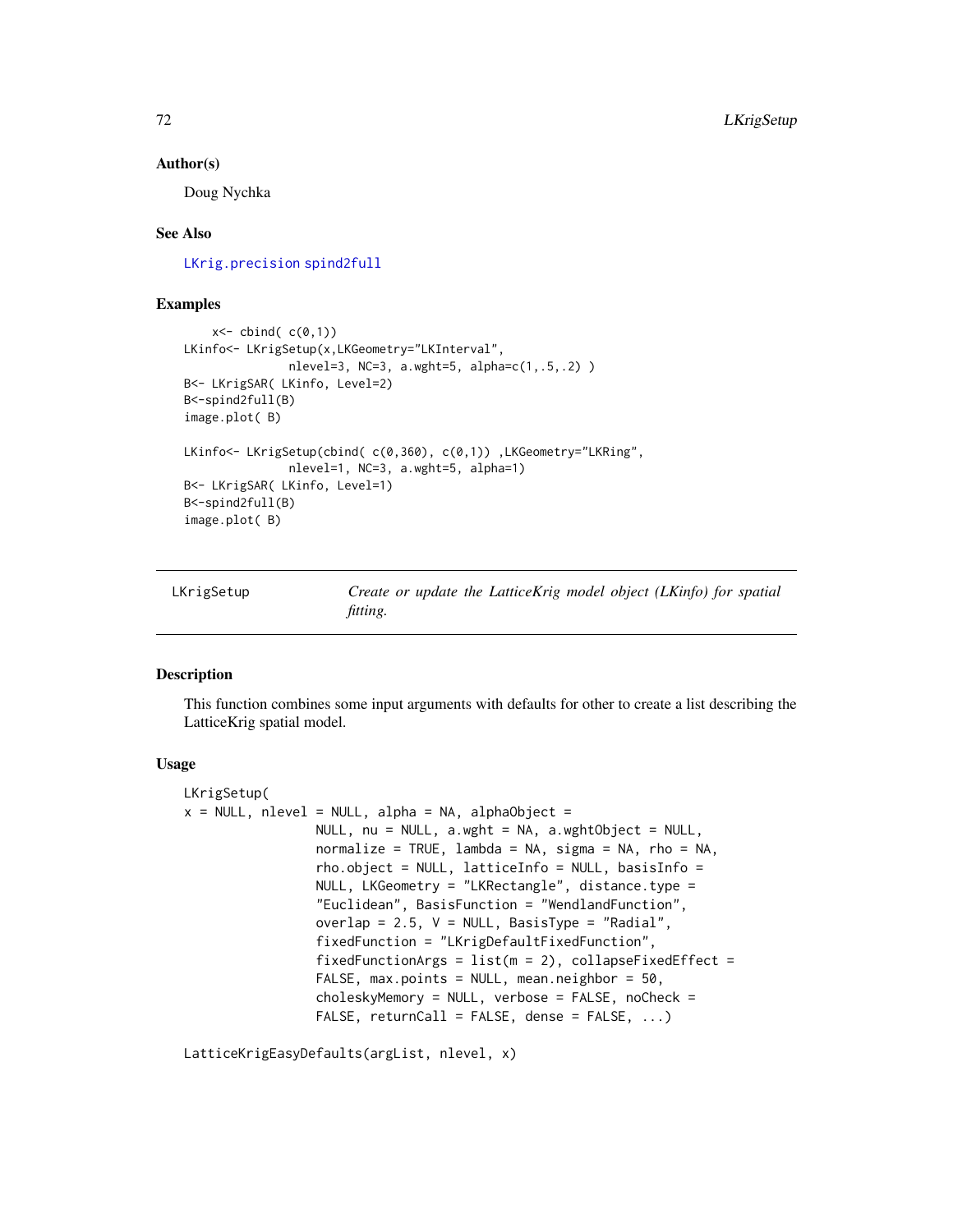# <span id="page-72-0"></span>LKrigSetup 73

LKinfoUpdate(LKinfo, ... )

# Arguments

| argList             | Argument supplied to the top level LatticeKrig function.                                                                                                                                                                                                                                                                                                                                                                                                                                                                                                                                          |
|---------------------|---------------------------------------------------------------------------------------------------------------------------------------------------------------------------------------------------------------------------------------------------------------------------------------------------------------------------------------------------------------------------------------------------------------------------------------------------------------------------------------------------------------------------------------------------------------------------------------------------|
| alpha               | A vector of length nlevel with the relative variances for the different multires-<br>olution levels.                                                                                                                                                                                                                                                                                                                                                                                                                                                                                              |
| alphaObject         | For nonstationary models an object to be used with the predict function to give<br>the alpha values at the process locations. Typically this is a list of "predict"<br>objects. See nonstationaryModels for examples how to use this option.                                                                                                                                                                                                                                                                                                                                                      |
| a.wght              | This parameter controls the correlation range in the SAR model. In most cases,<br>a scalar value and for the 2-d model by default greater than 4. If a vector this<br>can specify an anisotropic set of weights. To specify a wght parameters that are<br>different for each level they should be in the form of a list of length nlevel. E.g.<br>a.wght = list( $4.5$ , $5$ , $10$ ) will specify different a.wghts for 3 different<br>levels. The setup function will check that the values are in a valid range for a<br>geometry and the length of the list agrees with the number of levels. |
|                     | The details of how this is connected to the covariance function varies based on<br>the geometry. However, qualitatively this is related to a range parameter. For<br>the LKRectangle geometry and a stationary model, at level k the center point<br>has weight 1 with the 4 nearest neighbors given weight -1/a.wght[k]. In this<br>case a wght must be greater than 4 for the fields to be stationary and following<br>Lindgren and Rue the range parameter is approximately 1/sqrt(a.wght-4).                                                                                                  |
| a.wghtObject        | For nonstationary models an object to be used with the predict function to give<br>the a.wght values at the lattice locations. See nonstationaryModels for examples<br>how to used option.                                                                                                                                                                                                                                                                                                                                                                                                        |
| basisInfo           | A list with extra components the object used to describe the multiresolution<br>basis. Usually this will not be needed for standard models.                                                                                                                                                                                                                                                                                                                                                                                                                                                       |
| BasisType           | A character string indicating the type of basis function. Currently this is either<br>"Radial" or "Tensor".                                                                                                                                                                                                                                                                                                                                                                                                                                                                                       |
| choleskyMemory      | A list that will be used in the spam call to do the Cholesky decomposition. See<br>the memory argument in chol. spam.                                                                                                                                                                                                                                                                                                                                                                                                                                                                             |
| collapseFixedEffect |                                                                                                                                                                                                                                                                                                                                                                                                                                                                                                                                                                                                   |
|                     | If FALSE the fixed part of the model is found seperately for each replicated data<br>set. If TRUE the estimate is polled across replicates. This is largely a modeling<br>decision whether variation among the replicate fields is due to the spatial com-<br>ponent or also include variation in the fixed effects across replicates - guess they<br>are not really fixed then!                                                                                                                                                                                                                  |
| dense               | If FALSE sparse linear algebra is used for the computations . If TRUE the ma-<br>trices are made "dense" (zeroes are filled in) and the ordinary Lapack functions<br>are used for the linear algebra. This option is primarily for testing and timing<br>sparse verses standard algorithms.                                                                                                                                                                                                                                                                                                       |
| distance.type       | A text string indicate type distance to use between spatial locations when evalu-<br>ating the basis functions. Default is "Euclidean". Other choices when locations                                                                                                                                                                                                                                                                                                                                                                                                                              |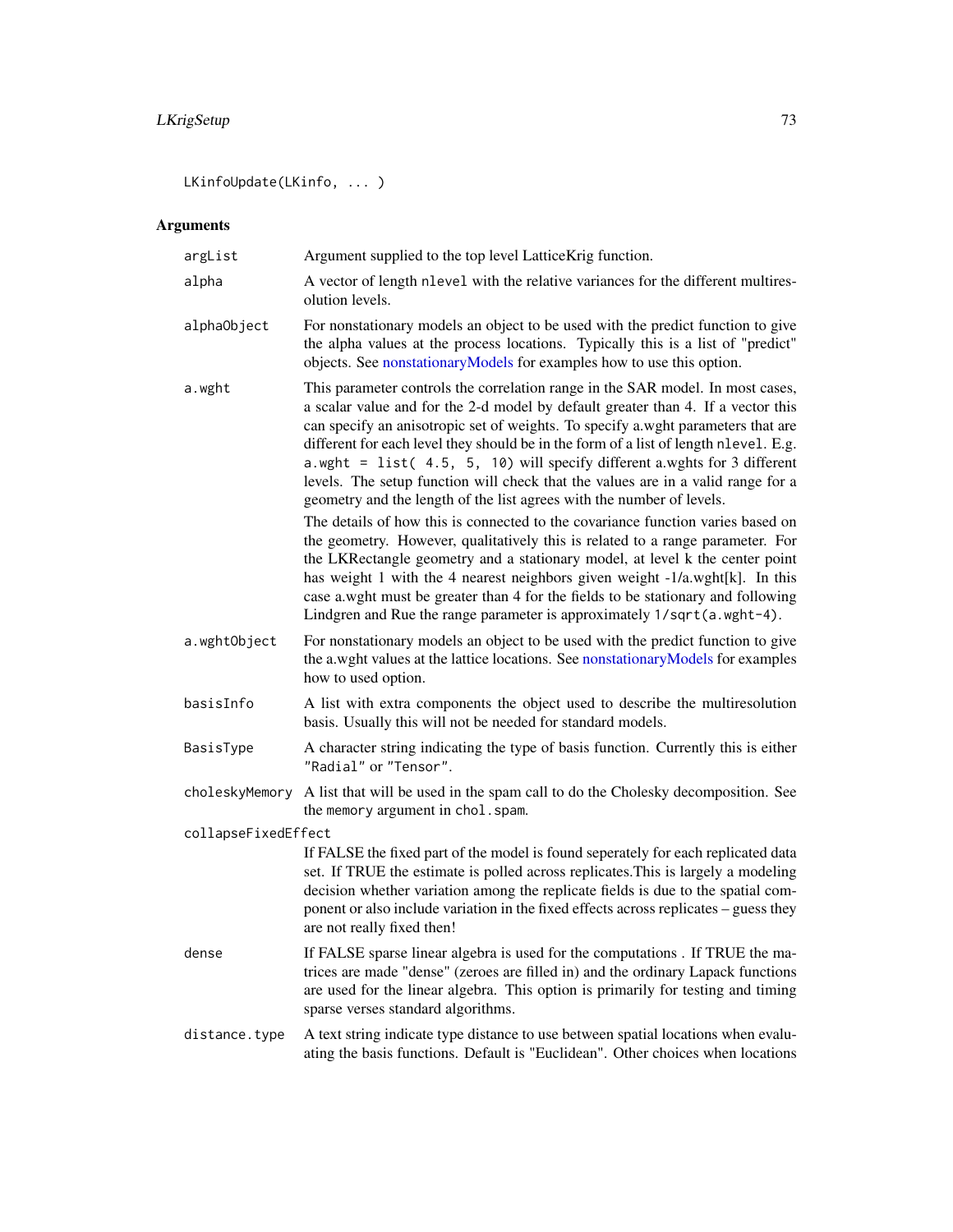are in degrees longitude and latitude are "Chordal" and "GreatCircle". The default radius is in miles (3963.34) but can be reset using the "Radius" attribute to the text string.

e.g. dtype<- "Chordal"; attr( dtype, which="Radius") <- 6371 will set radius to kilometers.

- fixedFunction A text string that is the name of the function used to find the fixed part of the spatial model based on the locations. The default is a linear (m=2) polynomial in the spatial coordinates.
- fixedFunctionArgs

A list containing arguments to supply when evaluating the fixed function.

- lambda The "noise to signal ratio" or also known as the smoothing parameter it is the parameter lambda = sigma^2/rho. If specified then sigma and rho typically are estimated in LKrig by maximum likelihood. If lambda is not specified then it is set as lambda =  $signa^2$ / rho. Note that to evaluate the spatial process model, e.g. using the function LKrig.cov, a value of lambda is not needed and this argument can default to NA.
- latticeInfo Part or all of the object used to describe the Markov random field lattice. In the standard cases this list is created in the setup function and need not be specified. See LKrigSetupLattice for details. Note that the contents of this list is concatenated to any additional components supplied by LKrigSetupLattice.
- LKGeometry A text string that gives the names of the model geometry. The default is "LKrectangle" assuming the spatial domain is a rectangle. Other common choices are "LKInterval" (1 d problem ) and "LKBox" (3 d problem)
- LKinfo A list that has class "LKinfo".
- mean.neighbor The average number of nonzero points when each basis function is evaluated at a set of points points in the spatial domain.
- max.points This is a parameter for the nearest neighbor distance function that sets the maximum array size for the nonzero distances among points. e.g. with 100 points each with 20 nonzero neighbors max.points needs to be  $2000 = 100*20$ . Specifically if the total number of nonzero values when each basis function is evaluated at all the spatial locations. The easier way to specify space is by using the mean.neighbor argument.
- nlevel Number of levels in multiresolution. Note that each subsequent level increases the number of basis functions within the spatial domain size by a factor of roughly 4.
- noCheck If FALSE do not make any checks on the consistency of the different parts of the final LKinfo object. e.q. values of a.wght within the range of a stationary Markov random field.
- normalize If TRUE the basis functions will be normalized to give a marginal variance of one for each level of multiresolution. (Normalizing by levels makes it easier to interpret the alpha weights.)
- nu A smoothness parameter that controls relative sizes of alpha. Currently this parameter only makes sense for the 2D rectangular domain (LKRectangle)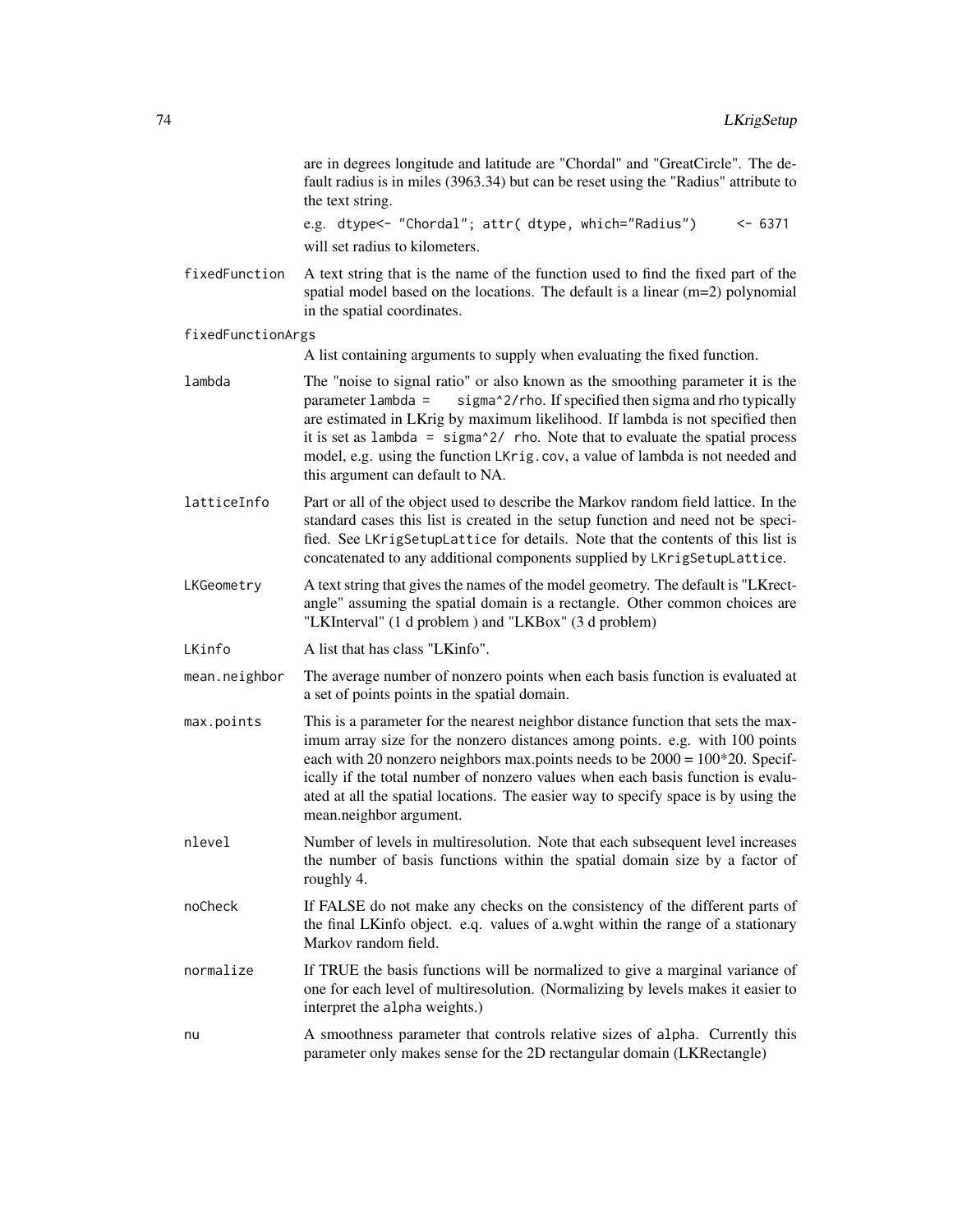# LKrigSetup 75

| overlap       | Controls the overlap among the radial basis functions and should be in units<br>of the lattice spacing. For the rectangular case the default of 2.5 means that<br>the support of the Wenland basis function will overlap 2.5 lattice units in each<br>direction. See LKrig. basis for how overlap adjusts scaling in the basis function<br>formula.      |
|---------------|----------------------------------------------------------------------------------------------------------------------------------------------------------------------------------------------------------------------------------------------------------------------------------------------------------------------------------------------------------|
| rho           | A scalar, the sill or marginal variance of the process.                                                                                                                                                                                                                                                                                                  |
| BasisFunction | Text string giving the 1-d form for basis function.                                                                                                                                                                                                                                                                                                      |
| rho.object    | A prediction object to specify part of the marginal variance for the process.<br>Specifically the form is $VAR(g(x1)) = rho * h(x1)$ Calling predict (rho. object, x1)<br>should return a vector with the values of h at the (arbitrary) spatial locations in<br>x1. If omitted assumed to be the constant one – the usual case.                         |
| returnCall    | If TRUE the call to LKrigSetup is also included as part of the LKinfo object.                                                                                                                                                                                                                                                                            |
| sigma         | The measurement error standard deviation. Also called the nugget variance in<br>geostatistics.                                                                                                                                                                                                                                                           |
| $\vee$        | See entry in LKrig.                                                                                                                                                                                                                                                                                                                                      |
| verbose       | If TRUE print out intermediate information.                                                                                                                                                                                                                                                                                                              |
| X             | Spatial locations that define the spatial domain for prediction. This is only used<br>to determine ranges of the grid for the basis functions so, for example, for a<br>rectangular domain only two points are required that bound the rest of the data<br>locations. E.g. $x = \text{rbind}(c(0,0), c(1,1))$ will set the domain to be the unit square. |
|               | Specific arguments that will be included in the setupArgs list and also passed<br>to LKrigSetupLattice. For LKinfoUpdate these specify the components of<br>LKinfo to update.                                                                                                                                                                            |

# Details

Many of the functions within LKrigSetup are overloaded to adapt to the LKGeometry class. This makes it easy to add new geometries or other models to the LatticeKrig framework. The required components of this object (see below) outline how the latticeKrig model is structured and what should be common features independent of the geometry. The key components are latticeInfo that contains the information used to generate the spatial autoregressive matrix on the lattice (see LKrigSAR) and the lattice centers (see LKrigCenters). The component basisInfo used to generate the radial basis function (see LKrig.basis)

The function LKrigEasyDefaults is used in the top level function LattticeKrig to make the logic of different default choices more readable and reduces the clutter in this function. Its main purpose is to find a reasonable choice for NC when this is not specified.

The function LKinfoUpdate is more of a utility used for clarity that allows one to update the LKinfo object with particular components without having to recreate the entire object. This function is used in the MLE search when just values of alpha or a.wght are being varied.

# Value

An object with class "LKinfo" and also the additional class given by LKGeometry. The required components are:

nlevel Number of levels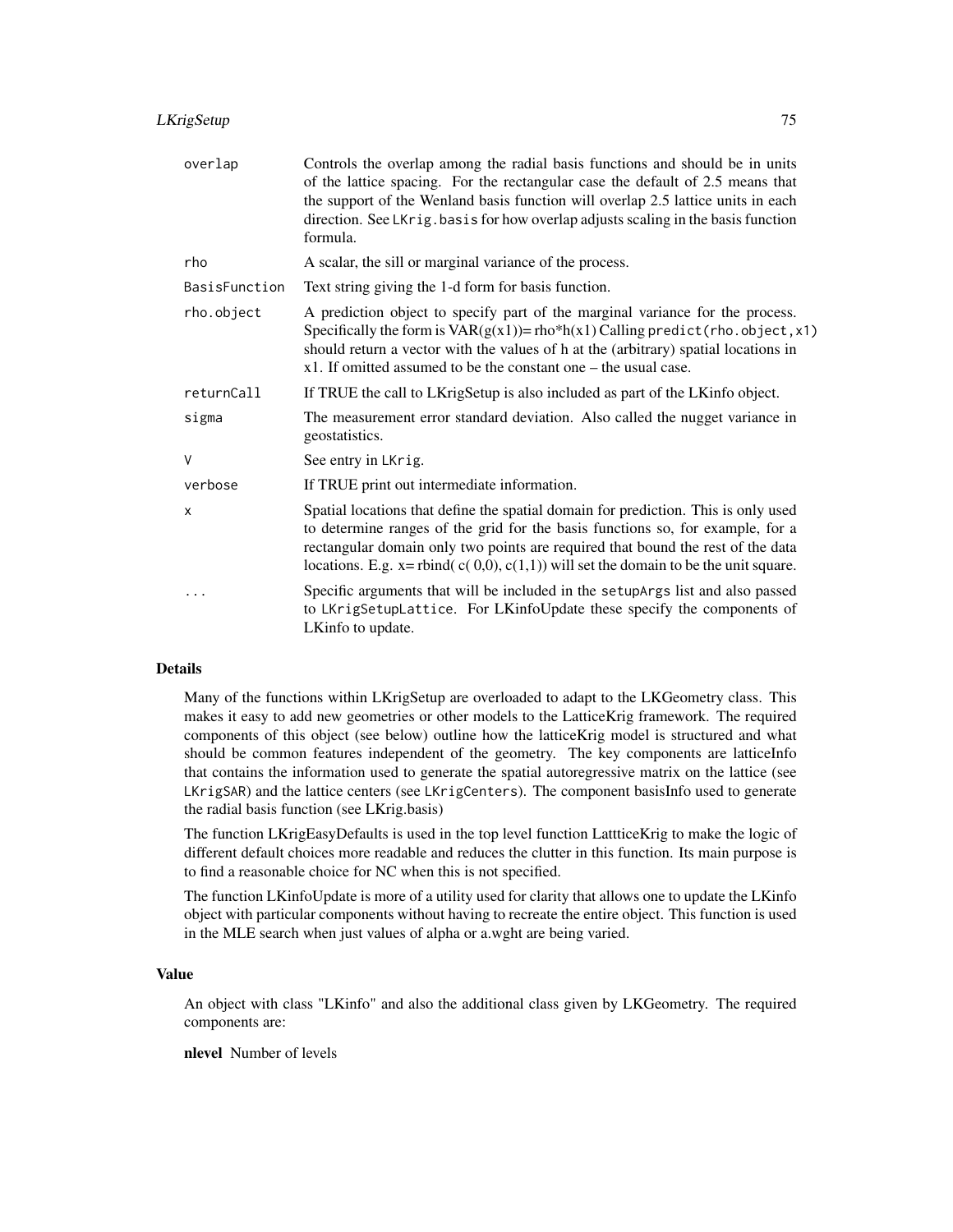<span id="page-75-1"></span>alpha alpha parameters as a list that has nlevel components and possibly some attributes.

a.wght a.wght parameters as a list that has nlevel components and possibly some attributes.

nu nu parameter

normalize A logical indicating whether to normalize.

lambda Value of lambda.

sigma Value of sigma.

rho Value for rho.

rho.object Value for rho.object.

latticeInfo A list with specific multiresolution lattice information

setupArgs All arguments passed in the call and any in in ...

basisInfo A list with basis information.

call The actual call used to create this object.

# Author(s)

Doug Nychka

# Examples

```
data(ozone2)
 # find the ranges of the data, this is the same as passing
 # the entire set of observation locations and is more compact
 sDomain<-apply( ozone2$lon.lat, 2,"range")
 LKinfo<- LKrigSetup( sDomain, NC=10, nlevel=2, alpha=c(1,.5),
                      a.wyht = 5)print( LKinfo)
 LKinfo2<- LKinfoUpdate( LKinfo, a.wght=4.1, NC=12)
 LKinfo3<- LKrigSetup( sDomain, NC=12, nlevel=2, alpha=c(1,.5),
                       a.wght=4.1)
# LKinfo2 and LKinfo3 should be the same.
```
<span id="page-75-0"></span>LKrigSetupAlpha *Creates the alpha parameter list in LatticeKrig covariance.*

#### Description

This function is called by LKrigSetup and creates the list for the alpha parameters based on the information from the call to LKrigSetup and additional information and conditions related to the geometry.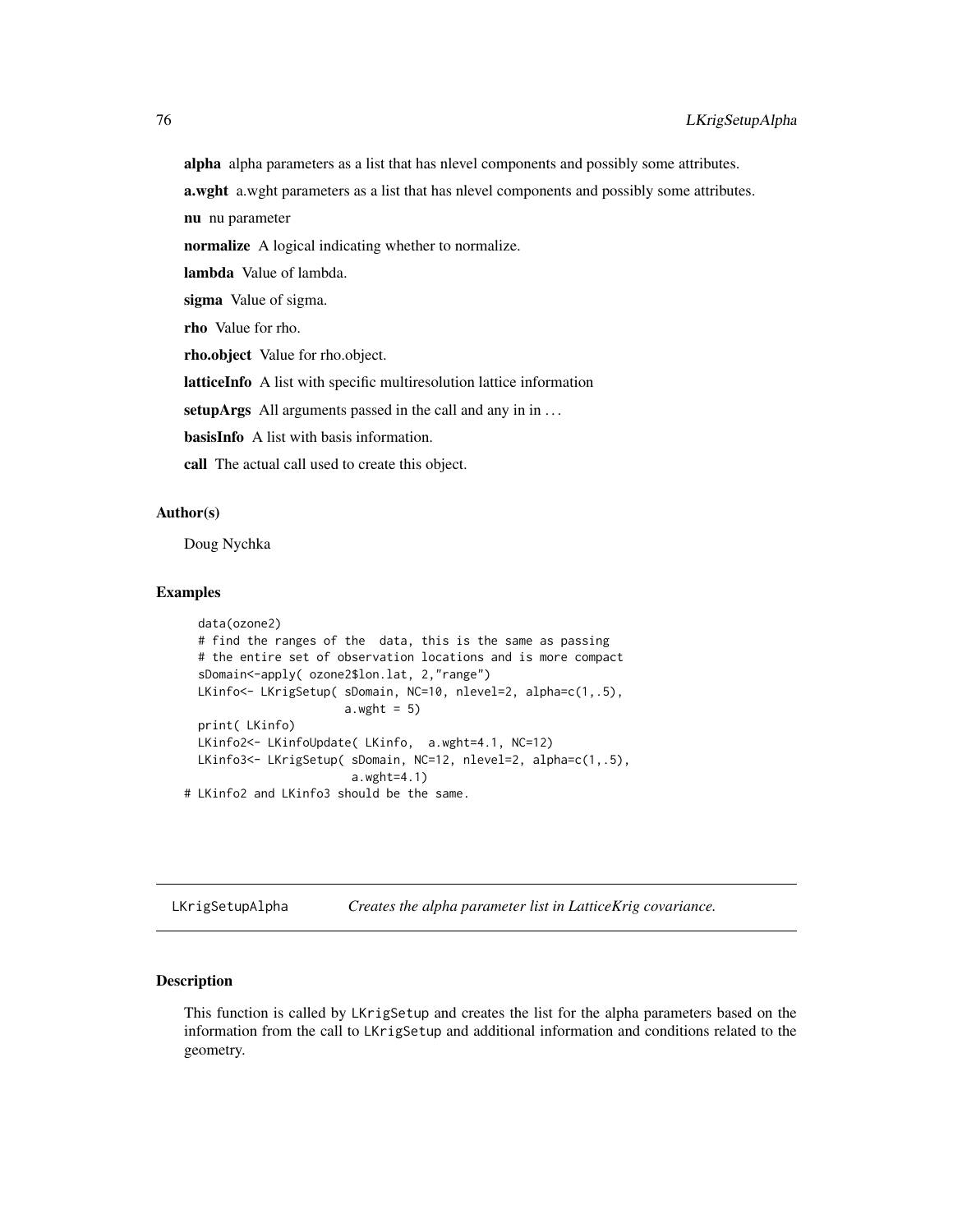# <span id="page-76-0"></span>LKrigSetupAlpha 77

# Usage

```
LKrigSetupAlpha(object, ...)
## Default S3 method:
LKrigSetupAlpha(object, ...)
```
# Arguments

| object  | The partial LKinfo object created within LKrigSetup |
|---------|-----------------------------------------------------|
| $\cdot$ | Any additional arguments to this method             |

# Details

The main function of this method is to fill in the sequence of alpha values for a parametric model and convert those values to a list instead of a vector. In the case that the scalar nu is supplied it is used to create the list according to:

alpha  $\leq -\exp(-2 \times (1:nlevel) \times nu)$ alpha <- alpha/sum(alpha) as.list( alpha)

# Value

A list with nlevel components each representing the alpha values at that level. In the simplest case a vector of alpha values is converted to a list.

```
LKinfo<- LKrigSetup( x, alpha=c( 1, .2,.01),
                   nlevel=3, a.wght=4.5, NC= 3)
 LKrigSetupAlpha( LKinfo)
[[1]]
[1] 1
[[2]]
[1] 0.2
[[3]]
[1] 0.01
```
# Author(s)

Doug Nychka

# See Also

[LKrigSetup](#page-71-0), [LKrigSetupAwght](#page-77-0), [LKrigSAR](#page-70-0), [LKrig](#page-23-0)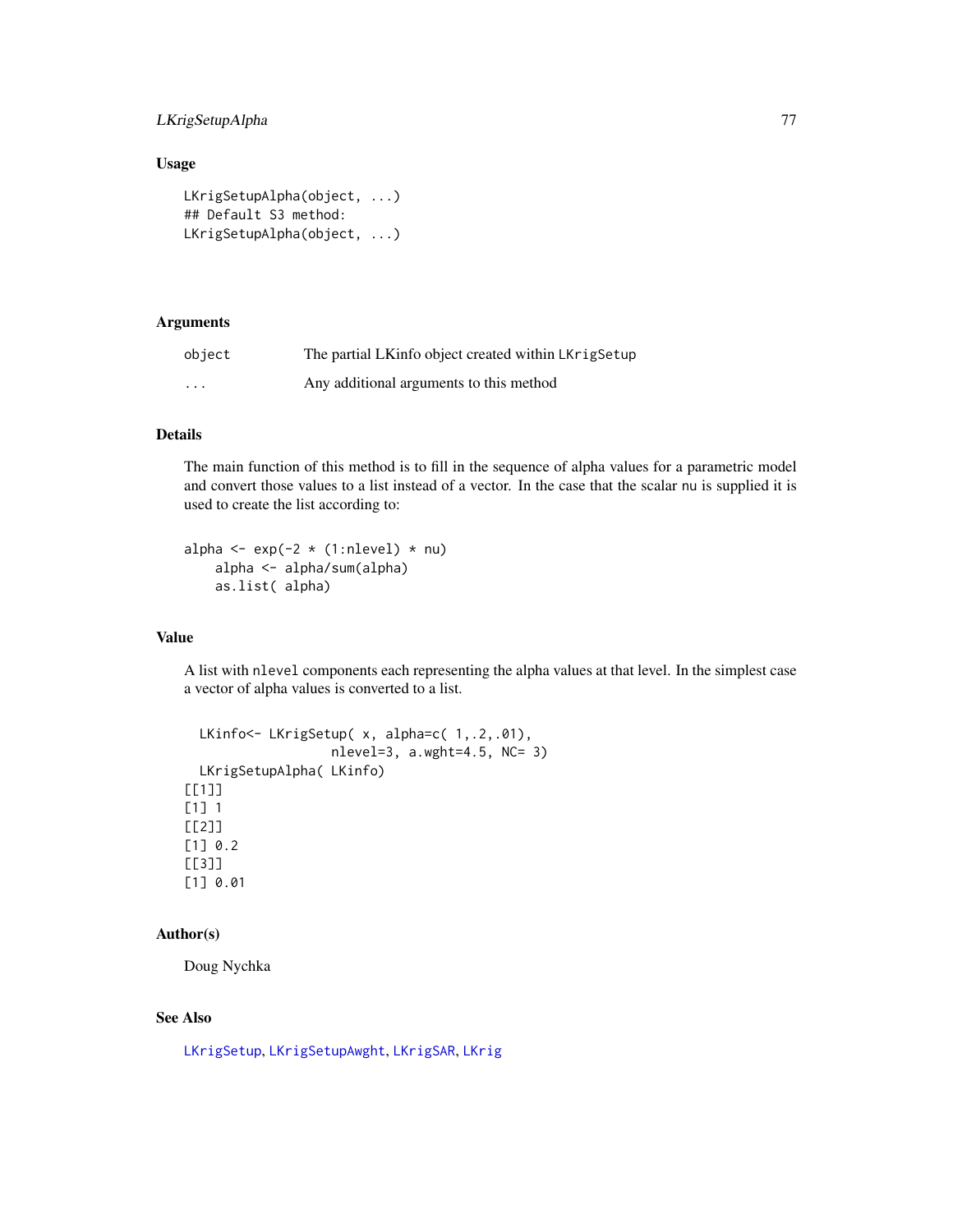# Examples

```
# an x that is just the limits of the domain
 x < - cbind( c(0,1), c(0,1))
 LKinfo<- LKrigSetup( x, alpha=c( 1,.2,.01),
                   nlevel=3, a.wght=4.5, NC= 3)
 alphaList<- LKrigSetupAlpha( LKinfo)
 LKinfo<- LKrigSetup( x, nu=1, nlevel=4, a.wght=4.5, NC= 4)
 alphaList<- LKrigSetupAlpha( LKinfo)
```
<span id="page-77-0"></span>LKrigSetupAwght *Method to create a.wght component from the* LKinfo *object.*

# **Description**

This method takes a vector or more complicated object and based on the geometry creates a list with the a.wght information.

# Usage

```
LKrigSetupAwght(object, ...)
## Default S3 method:
LKrigSetupAwght(object, ...)
## S3 method for class 'LKRectangle'
LKrigSetupAwght(object, ...)
LKrigSetupAwghtObject(object)
```
# Arguments

| object   | The partial or complete LKinfo object created within LKrigSetup. |
|----------|------------------------------------------------------------------|
| $\cdots$ | Any additional arguments to this method.                         |

# Details

The simplest function of this method is to convert the a.wght value into a list that has the length of the number of levels. If only a scalar a.wght value is supplied then the default method just repeats this for each level.

The function LKrigSetupAwghtObject uses the a.wghtObject component in the LKinfo object to fill in a.wght parameters for the different levels. This is convenient because the lattice locations are different at each level. The parameters are filled in at level, Level according to

```
latticeLocations<- make.surface.grid(
                         object$latticeInfo$grid[[Level]])
a.wght<- predict( object$a.wghtObject, latticeLocations )
```
<span id="page-77-1"></span>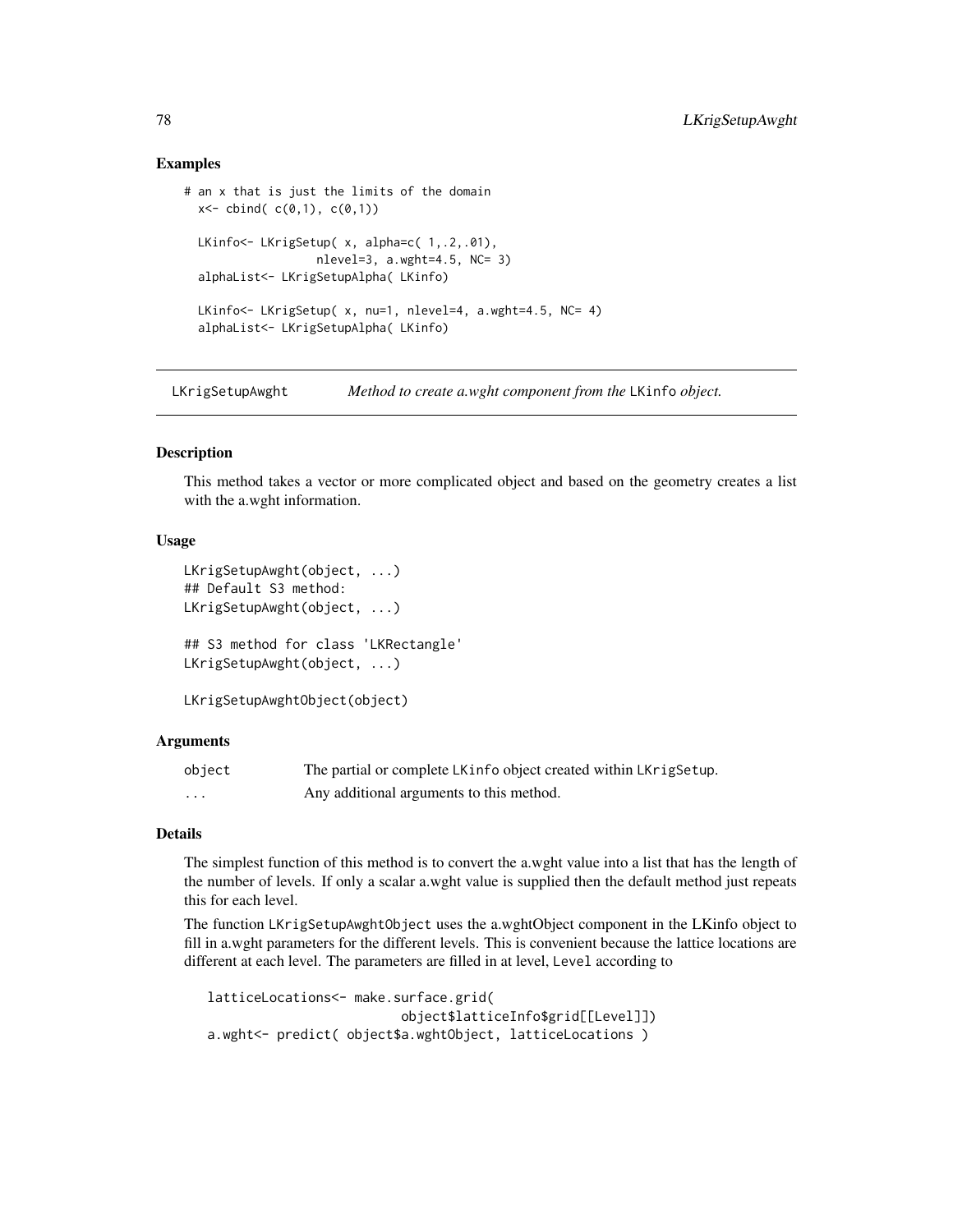# <span id="page-78-0"></span>LKrigSetupAwght 79

here the predict function is whatever is supplied according to the class for a.wghtObject. Note that since the returned set of parameters will be in the format used internally a.wght here will be a list with each component being a matrix. Number of rows are each to the number of lattice points (or basis functions) at that level. This is easier implement that it may seem and see the examples in [nonstationaryModels.](#page-81-0)

The attribute fastNormalize (either TRUE or FALSE) is attached to this list to indicate how the marginal variance of the process should be found.

```
LKinfo<- LKrigSetup( x,LKGeometry="LKInterval", alpha=c( 1,.2,.01),
                   nlevel=3, a.wght=4.5, NC= 3)
 LKrigSetupAwght( LKinfo)
[[1]]
[1] 4.5
[[2]]
[1] 4.5
[[]]][1] 4.5
attr(,"fastNormalize")
[1] FALSE
```
Currently the only geometry with fastNormalization being TRUE is for a rectangular domain.

For the LKRectangle geometry, however, more complicated anisotropic and nonstationary a.wght specifications are possible. See [LKrig](#page-23-0) for details. Also in the case that the fastNormalization is TRUE for rectangles several more attributes are added to the a.wght list that precompute some matrices of the SAR.

# Value

A list with nlevel components. The attribute fastNormalize is added to this list. In the case that the geometry is LKRectangle several more attributes are added indicating the type of covariance model and possibly an eigen decomposition of the SAR matrix exploiting Kronecker products.

# Author(s)

Doug Nychka

# See Also

[LKrigSetup](#page-71-0), [LKrigSetupAlpha](#page-75-0), [LKrigSAR](#page-70-0), [LKrig](#page-23-0)

# Examples

```
x < - cbind( c(0,1))
LKinfo<- LKrigSetup( x, LKGeometry="LKInterval", alpha=c( 1, .2, .01),
                 nlevel=3, a.wght=4.5, NC= 3)
```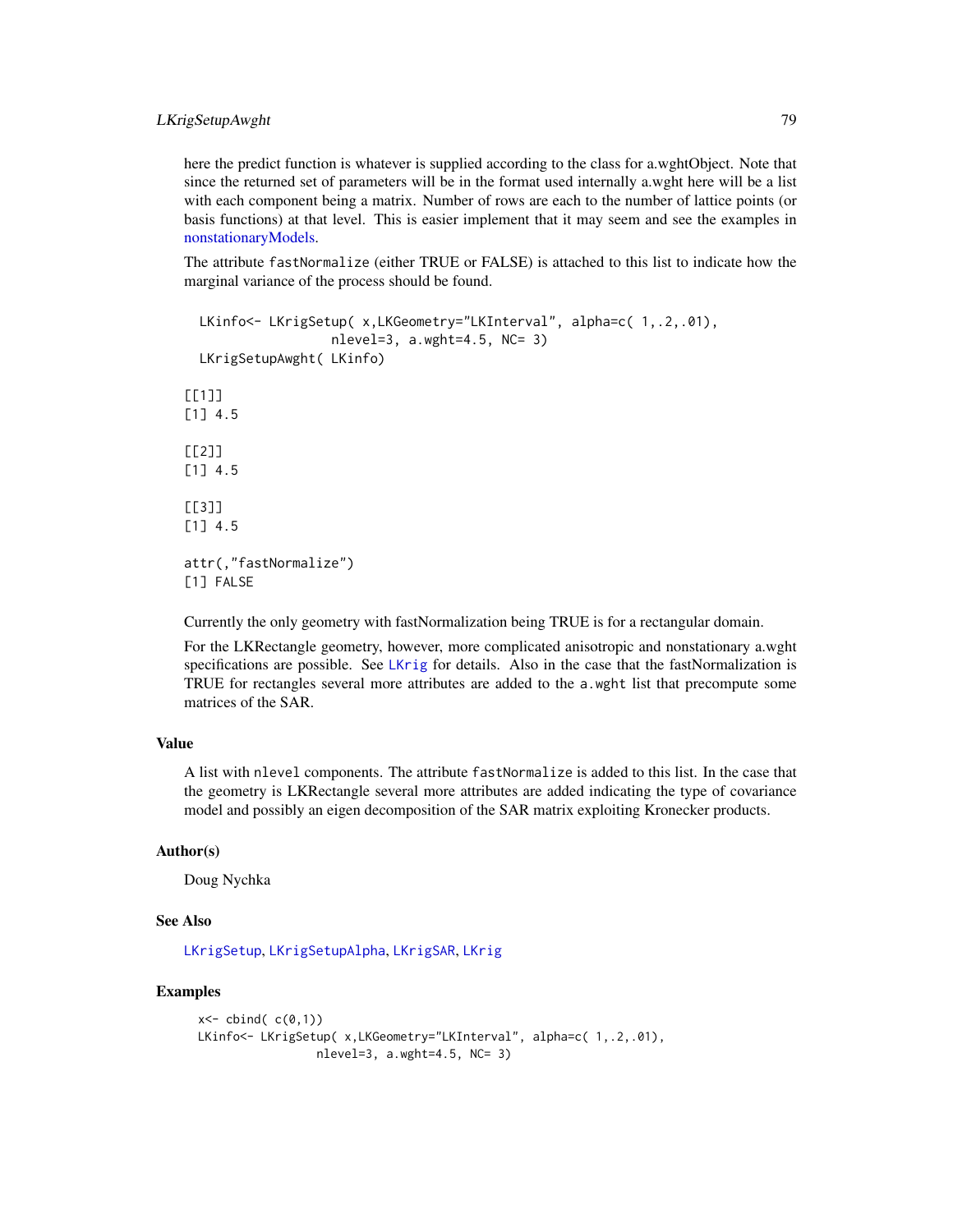```
a.wghtList<- LKrigSetupAwght( LKinfo)
 x < - cbind( c(0,1), c(0,1))
 LKinfo<- LKrigSetup( x, alpha=c( 1,.2,.01),
                   nlevel=3, a.wght=4.5, NC= 3)
 a.wghtList<- LKrigSetupAwght( LKinfo)
# see
 names(attributes( a.wghtList))
```
LKrigSetupLattice *Creates the lattice information for a specific geometry.*

# **Description**

Given a specific geometry and the initial information supplied in an LKinfo list create the information that is needed to define the lattice for a given model. This function is required for any new geometry added to LatticeKrig.

# Usage

```
LKrigSetupLattice(object, ...)
## Default S3 method:
LKrigSetupLattice(object, ...)
## S3 method for class 'LKBox'
LKrigSetupLattice(object, verbose, NC,
NC.buffer = 5, ...## S3 method for class 'LKRectangle'
LKrigSetupLattice(object, verbose, NC,
NC.buffer = 5, ...## S3 method for class 'LKInterval'
LKrigSetupLattice(object, verbose, NC,
NC.buffer = 5, ...)
 ## S3 method for class 'LKRing'
LKrigSetupLattice(object, verbose, NC,
NC.buffer = 5, ...)
## S3 method for class 'LKCylinder'
LKrigSetupLattice(object, verbose, NC,
NC.buffer = 5, ...## S3 method for class 'LKSphere'
LKrigSetupLattice(object, x = NULL, verbose, NC = 1,
    ...)
```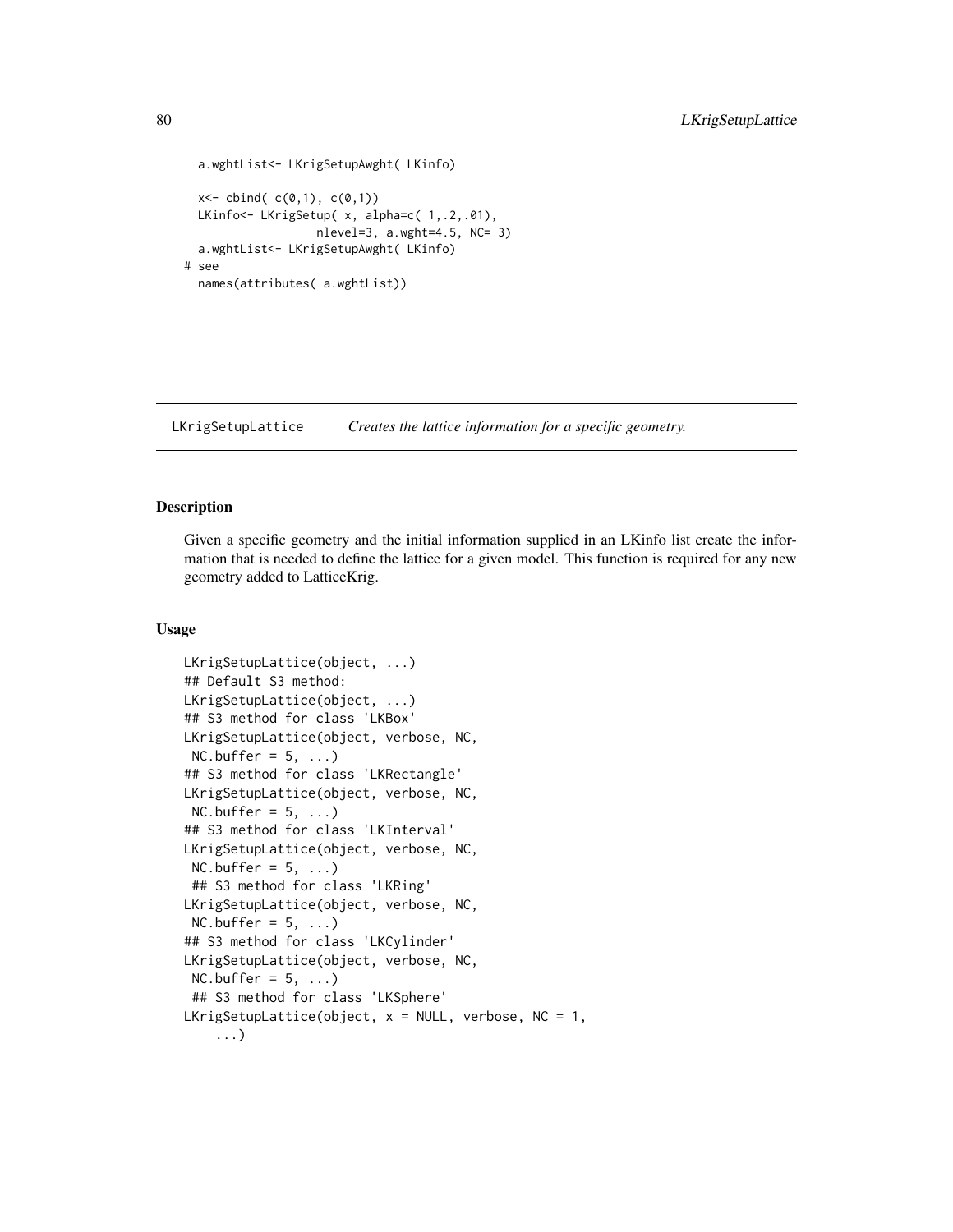# LKrigSetupLattice 81

#### Arguments

| object       | A list that is an LKinfo object.                                                                                                                                                                                                                                                                                                                                                                                                                                                                                                                     |
|--------------|------------------------------------------------------------------------------------------------------------------------------------------------------------------------------------------------------------------------------------------------------------------------------------------------------------------------------------------------------------------------------------------------------------------------------------------------------------------------------------------------------------------------------------------------------|
| <b>NC</b>    | For cartesian geometries a parameter to specify to number of the grid points<br>in the largest dimension of the spatial domain and for the coarsest lattice. For<br>LKInterval this is just of lattice points at the coarsest level. For LKRectangle<br>and LKBox if the spatial domain has the same size in all dimensions then the<br>number of lattice points within the spatial domain are NC^2 and NC^3 respec-<br>tively. Note that the total number of lattice points at a given level is also effected<br>the size of NC.buffer (see below). |
| NC.buffer    | The number of lattice points to add to the margins beyond the spatial domain.<br>Thus in the largest spatial dimension there are a total of $NC + NC$ . buffer*2 grid<br>points. This is the number of lattice points for LKInterval.                                                                                                                                                                                                                                                                                                                |
| verbose      | If TRUE print out intermediate information for debugging.                                                                                                                                                                                                                                                                                                                                                                                                                                                                                            |
| $\mathsf{x}$ | Locations of the observations that define spatial domain. For LKSphere loca-<br>tions are in lon/lat degrees.                                                                                                                                                                                                                                                                                                                                                                                                                                        |
|              | Any additional arguments.                                                                                                                                                                                                                                                                                                                                                                                                                                                                                                                            |

#### Details

This method takes the LKInfo object and the other arguments and computes the lattice information needed for a specific geometry. The functions are called from within LKrigSetup and the results are added as a component tolatticeInfo as part of the LKinfo object. The way to design what should be in latticeInfo is to keep in mind that creating the spatial AR matrix (LKrigSAR) and determining the multi-resolution lattice points (LKrigLatticeCenters) use the information in the LKinfo object.

Because the lattice must depend on the geometry the default method just prints out an error message.

#### Value

For the LKInterval, LKRectangle, LKBox geometries. A list with required components:

- m The total number of lattice points. i.e. the total number of basis functions.
- mx A matrix giving the number of lattice points in each coordinate (columns) and at each level (rows) of the multiresolution.
- offset When the lattice points are unrolled as a single array, a vector of indexes giving the start of each lattice level in the coefficient vector.
- delta A vector of the lattice point spacings for each level.

rangeLocations Limits of spatial domain.

mLevel A vector giving number of lattice points at each level.

In addition, the methods for cartesian and cartesian-like spatial domains ( LKInterval, LKRectangle, LKBox, LKRing, LKCylinder, LKSphere) include the additional components:

mx A matrix giving number of grid points at each level and for each dimension.

mLevelDomain Same as mLevel but restricted to lattice points within the spatial domain.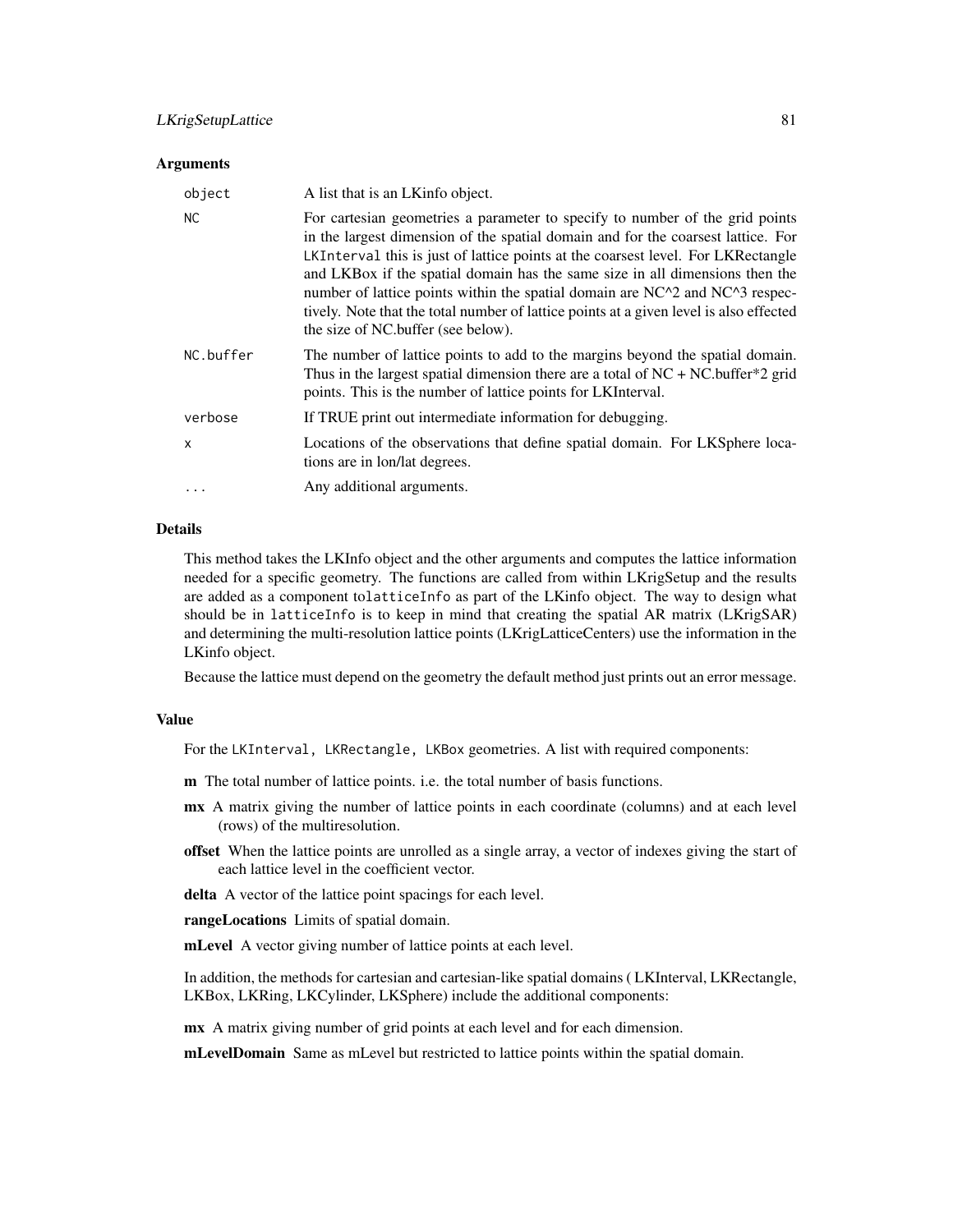<span id="page-81-1"></span>mxDomain Same as mx but restricted to the points within the spatial domain.

NC Passed value.

NC.buffer Passed value.

**grid** A list where each component is also list giving the grid points of the lattice in each coordinate.

LKSphere also returns the additional component grid3d – the direction Cosines of the grid points.

#### Author(s)

Doug Nychka

# See Also

[LKGeometry](#page-16-0) [LKrigSetup](#page-71-0), [LKrigSAR](#page-70-0), [LKrigLatticeCenters](#page-66-0)

<span id="page-81-0"></span>nonstationaryModels *Specifying a nonstationary model in alpha*

# **Description**

An overview of specifying nonstationary models with some specific 2-d examples.

# Details

The Lattice Krig model can be extended in a natural way to have a nonstationary covariance that has a multiscale structure.

The default and process model has the form

$$
g(x) = \sum_{l=1}^{L} g_l(x)
$$

where  $g_l(x)$  are processes defined by fixed basis functions and with coefficients that follow a mena zero multivariate normal distribution and with dependence described by a spatial autoregrssion (SAR).

Under the model with approximate stationary the SAR is parametrized by a set of a.wght values that are applied in the same way to every lattice point and its neighbors. When the process is normalized to have constant marginal variance, the variance of  $g_l(x)$  is given by rho\* alpha<sub>-</sub>l. We recommend that the alpha parameters sum to one and so the marginal variance of  $g(x)$  is given by rho. This package allows for the parameters a.wght, rho, and alpha to vary over the spatial domain. In this way the variance of  $g_l(x)$  is given by rho(x)alpha<sub> $_l(x)$ </sub> and  $g(x)$  by rho(x) provided alpha<sub>1</sub> sums to one. The a.wght parameters can different values at each lattice point and possibly at each level. Some preliminarly results suggest that having a.wght vary differently for different levels may be too much flexibility and may not needed.

We describe the formatting for these features in the LKinfo object below. Essentially they involve specifying one or more of the arguments: a.wghtObject, rho.object or alphaObject, in the call to LKrigSetup.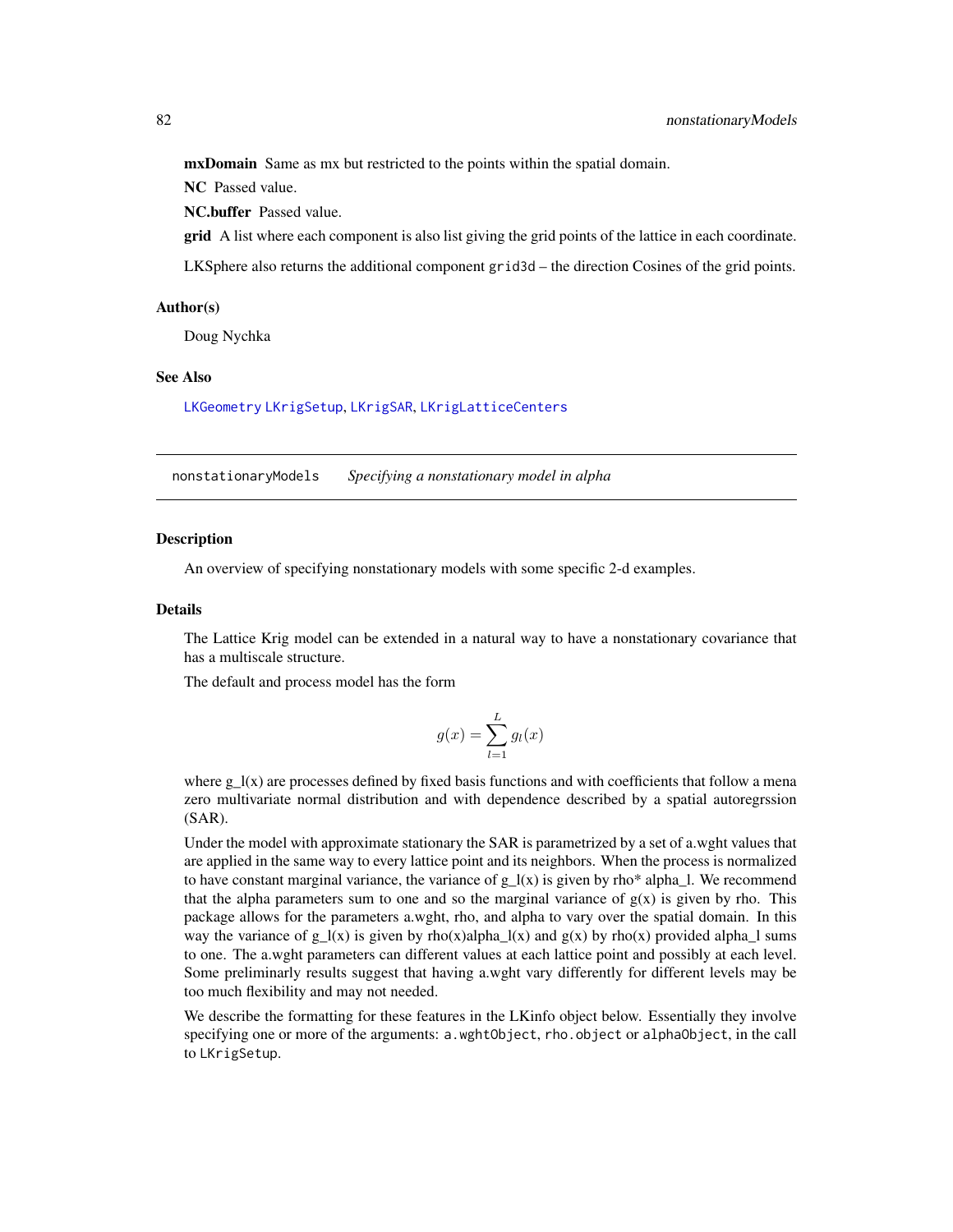**a.wght** The general form of this object is as a list of matrices. In this case length( $a.wight$ ) = nlevel and a.wght[[l]] is a matrix where the number of rows is equal to the number of lattice points at level \$1\$ and in the order that they are indexed for the SAR matrix. The number of columns depends on the particular geometry but we explain how this works for the rectangular spatial domain, LKRectangle. Here a.wght[[l]] has either 1 or 9 columns depending if anisotropy is specified. The weights for the LKRectangle anisotropy case are organized as

So an isotropic model with the center value as 4.5 looks like

0 -1 0  $-1$  4.5  $-1$  $0 -1 0$ 

and to encoded with the anisotropic extension the row in a.wght[[l]] corresponding to this lattice point would be

c( 0, -1, 0, -1, 4.5, -1, 0,-1, 0)

Specifying the matrices of a.wghts directly can be invovled because one needs to known the lattice information. An easier way to accomplish specifying these models is to use a function on the spatial domain to define the a.wght values based on the locations of the lattice points. In this case one would pass an object, a.wghtObject, that describes the function. This object needs to be defined so that predict(a.wghtObject, x) will evaluate the function at the locations x. (See example below.). With this object, LKrigSetupAwght will evalute the function at the lattice poiints and so create the correct list of matrices.

alpha. To specify spatial varying alpha parameters one specifies alphaObject as a list of objects where the predict function works:

```
predict(alphaObject[[l]], x)
```
The result should give the values for alpha $_l(x)$  with x a matrix of arbitrary locations.

One should also set the vector of usual alpha parameters equal to all ones so only the spatially varying values as used for the variance. E.g. alpha= rep( 1, nlevel)

**rho** The object rho.object is used define a spatially varying rho(x). Like alpha and a.wght this object must work with the predict function.

predict(rho.object, x)

# Examples

```
######################################################
##### This is an extended example showing how to define
##### spatially varying rho parameter
#######################################################
# Define a useful predict function.
#######################################################
 predict.surfaceGrid<- function(object,x){
```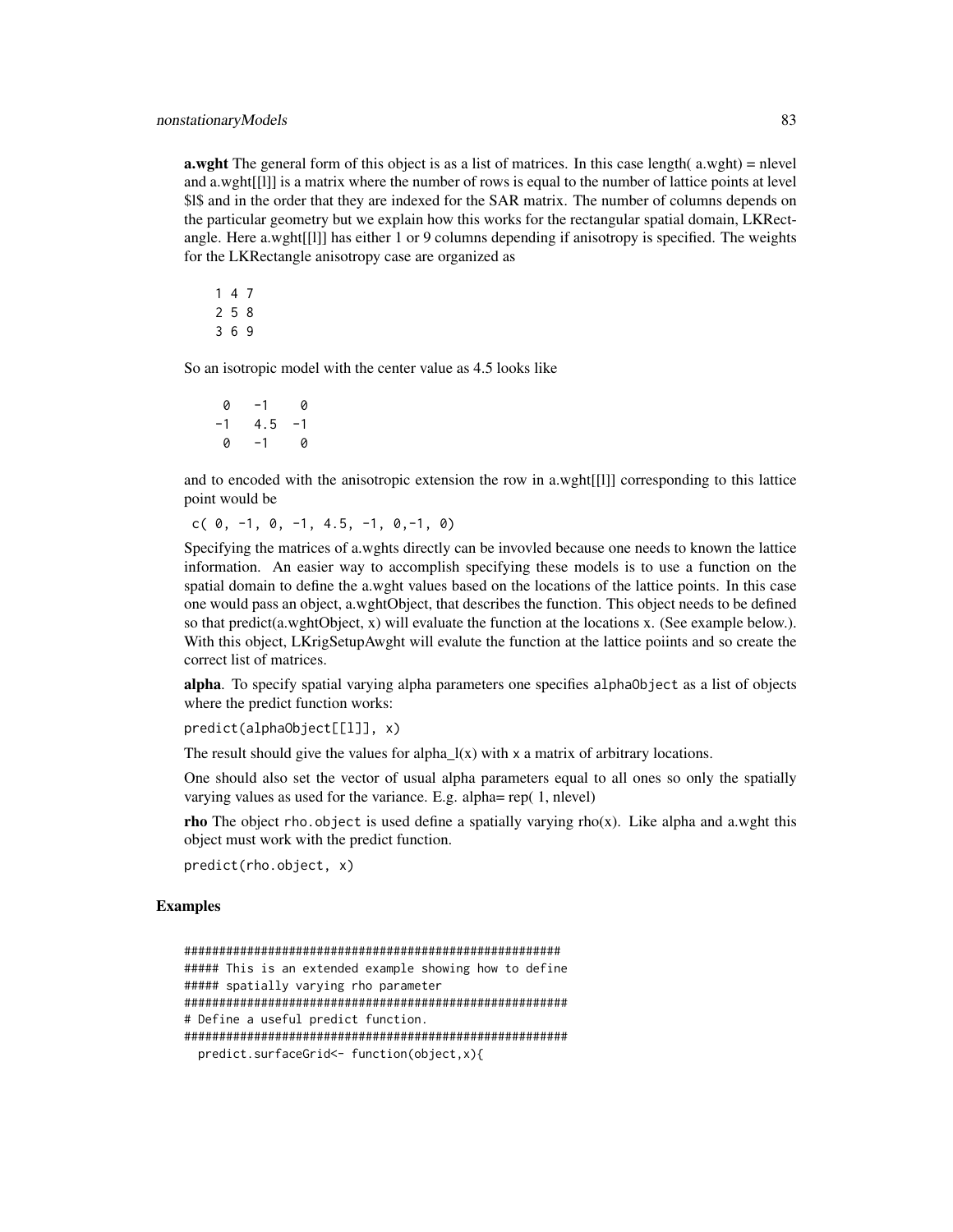```
interp.surface( object, x)
   }
################################################
##### Nonstationary examples
###############################################
# spatial domain
sDomain<- rbind( c(-1.2,-1.2),
                 c(1,1))
# we will use this coarse grid to define any
# surfaces of parameters
# (unrelated to the lattice grids and plotting grid!)
# this is larger than the sDomain to accomodate buffer points
# (with larger ranges when NC is small)
 gridList<-list( x = seq( -3, 3, 50),y = seq(-3, 3, 75)xPoints<- make.surface.grid( gridList)
 fineGrid<- make.surface.grid(
                 list(x = seq(-1, 1, 1, 45),y = seq(-1, 1, .60)\mathcal{L})
##################################################
### end of setup
#################################################
# rho increases across the domain as a function of first coordinate.
 rhoTemp<- .01 + 10* pnorm( xPoints[,1], mean=.25, sd =.3 )
 rho.object<- as.surface( xPoints, rhoTemp)
 class( rho.object)<- "surfaceGrid"
 LKinfo<- LKrigSetup( sDomain, NC= 4, nlevel = 3,
                 a.wght=4.5, nu=1, rho.object=rho.object)
# simulate a field from this model
 set.seed(123)
 look<- LKrig.sim( fineGrid, LKinfo)
 image.plot( as.surface( fineGrid, look))
 xline( .25, col="grey30")
# see also
# temp<- as.surface( fineGrid, look)
# I<- 20
# matplot(temp$x, temp$z, type="l", xlab="x", ylab="GP slice" )
######################################################
##### spatially varying alpha parameters
#######################################################
# the alpha surface at each level will just be the result of
# bilinear interpolation of values specified on a small grid.
# To keep things identified the alpha weights at
# any grid location are
```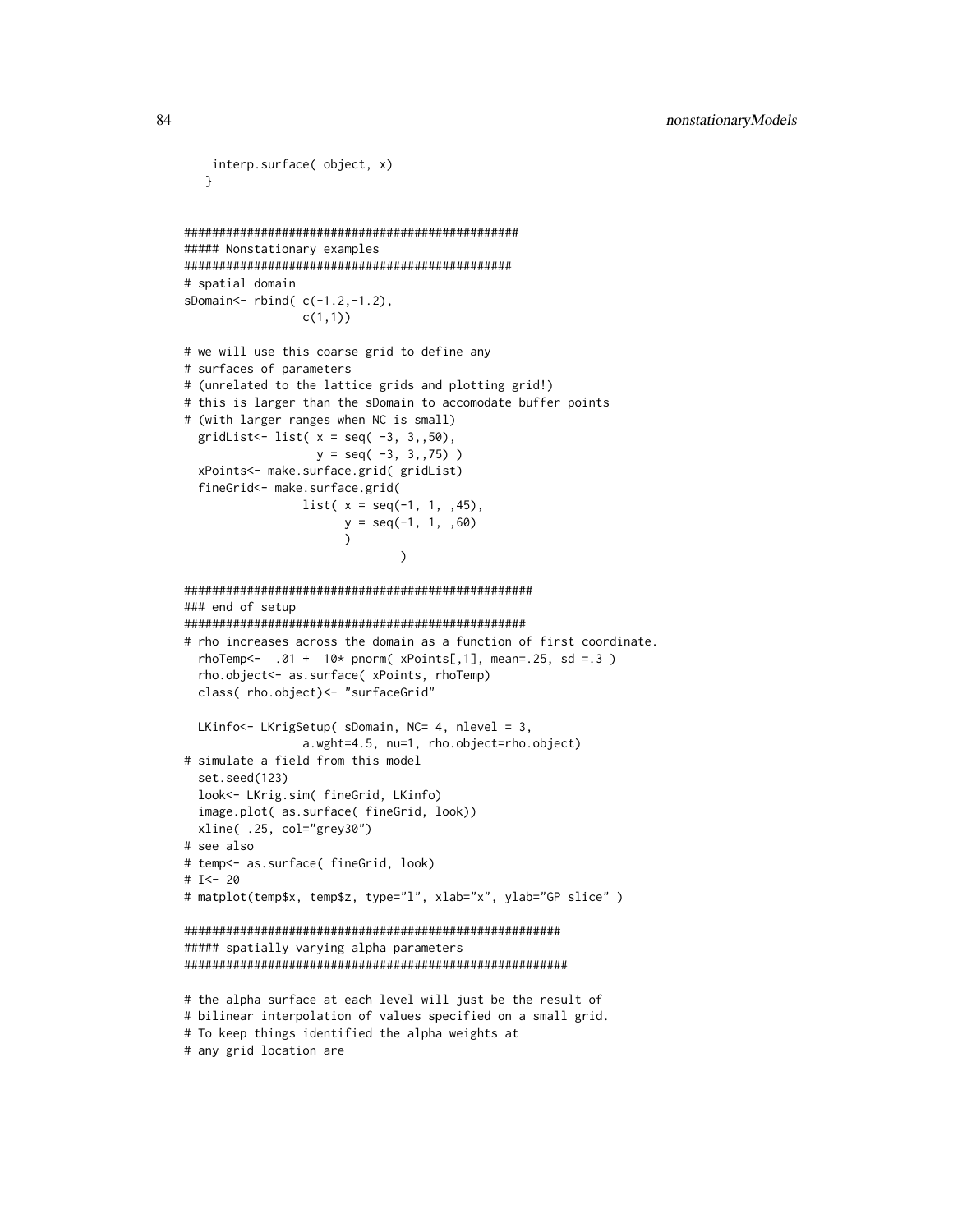```
# normalized to sum to 1.
#
# create a 3 column matrix with (proportional) alpha weights
# at each grid point
#
  taper <- pnorm(xPoints[, 1], mean = .4, sd=.02)alphaTemp<- cbind( taper,
        rep( 1, length( taper)),
                        1-taper)
# normalize to sum to one
  alphaTemp <- alphaTemp/rowSums(alphaTemp)
# pack as a list
# convert from a vector to the image/list format $x $y $z
# give this object a class so that predict.surfaceGrid is called.
# accumulate these objects in a list
# (yes this is a "list of lists")
  alphaObject<- list()
  for( k in 1:3){
     hold<- as.surface( xPoints, alphaTemp[,k])
     class( hold)<- "surfaceGrid"
     alphaObject<- c( alphaObject, list( hold))
  }
# define the 2-d LatticeKrig model
  LKinfo<- LKrigSetup(sDomain, NC = 4, a.wght=4.5,
              alpha = c(1,1,1), nlevel = 3,
              alphaObject = alphaObject )
# simulate a field
  set.seed(123)
  look<- LKrig.sim( fineGrid, LKinfo)
  image.plot( as.surface( fineGrid, look))
######################################################
##### spatially varying a.wght parameters
##### See above comments and setup
##### for steps that are the same
#######################################################
  taper<- pnorm( xPoints[,1] + xPoints[,1],
                    mean = 0, sd=.15)
  a.wghtTemp<- 4.001*taper + 10*(1-taper)
# pack up as a list
# convert from a vector to the image/list format $x $y $z
# give this object a class so that predict.surfaceGrid is called.
# accumulate these objects in a list (yes this is
# a "list of lists")
     a.wghtObjectA <- as.surface( xPoints, a.wghtTemp)
     class( a.wghtObjectA)<- "surfaceGrid"
```
# define the 2-d LatticeKrig model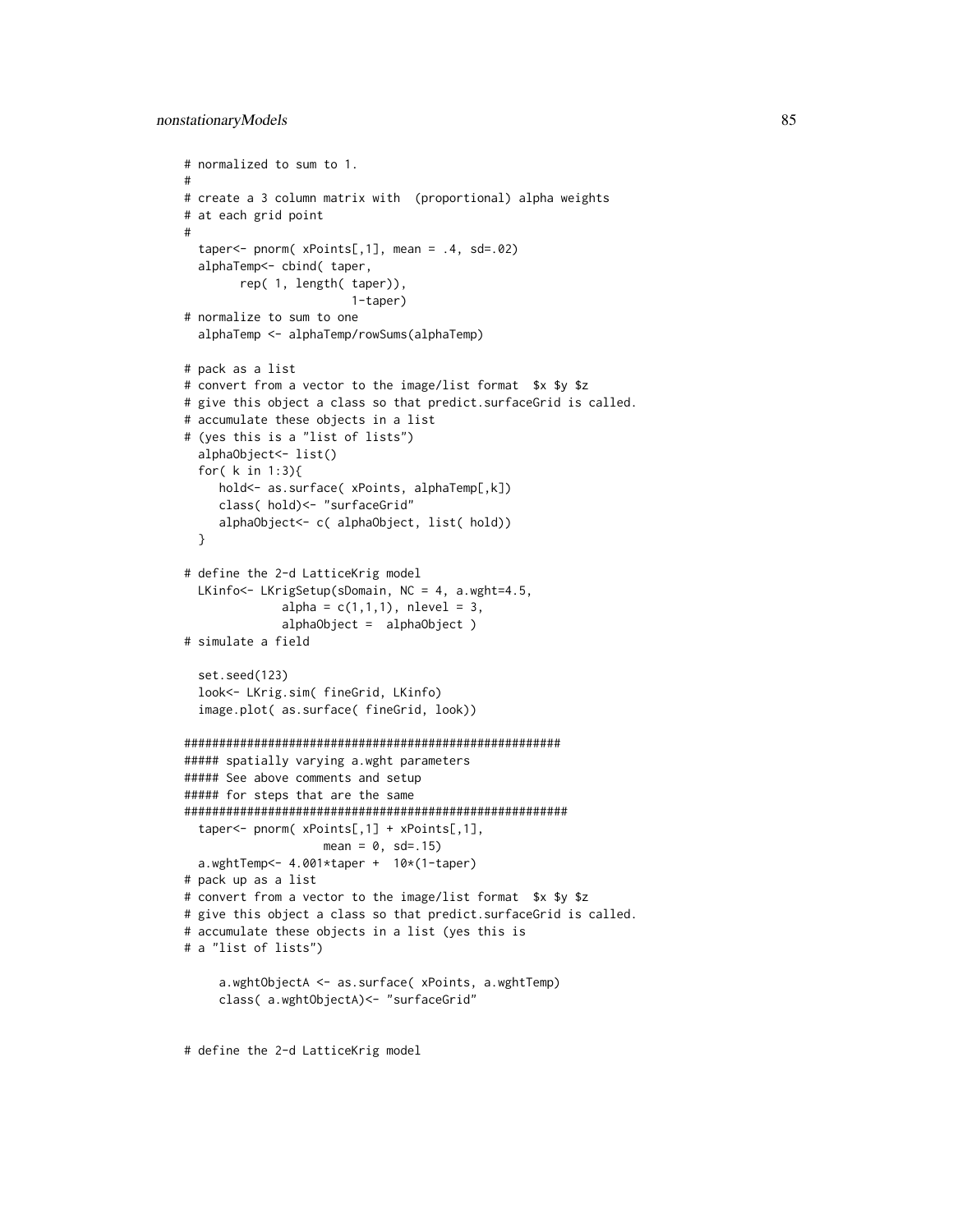```
LKinfo2<- LKrigSetup(sDomain, NC = 5, NC.buffer=0,
              alpha = c(1, .5, .125), nlevel = 3,
              a.wghtObject = a.wghtObjectA)
 set.seed(123)
 look<- LKrig.sim( fineGrid, LKinfo2)
  image.plot( as.surface( fineGrid, look))
##############################################
###### 1-d example
#############################################
 xCoarse1<- seq( -.5,1.5,, 40)
 y<- pnorm( xCoarse1, mean=.4, sd=.05)*5 + 2.2
 a.wghtObject<- Tps(xCoarse1, y, lambda=0)
 alphaTemp<-c(.5, .3, .2)
 LKinfoTEST<- LKrigSetup( rbind(0,1), NC=10,
                         LKGeometry="LKInterval",
                         nlevel=3, alpha=alphaTemp,
                          a.wghtObject = a.wghtObject,
                          NC.buffer=2
                          )
 xFine1<- cbind(seq( 0,1,length.out= 200))
 set.seed( 123)
 look<- LKrig.sim( xFine1, LKinfoTEST, M=5)
 matplot( xFine1, look, type="l", lty=1)
##################################################
######## Anisotropy in a.wght
##################################################
 a.wghtM2<- c( rbind( c( 0, 0, -1.5),
                      c(-.5, 4.5, -.5),
                      c(-1.5, 0, 0))
                   )
 LKinfo3<- LKrigSetup(sDomain, NC = 5,
     a.wght= list( a.wghtM2),
             alpha = c(1, .5, .125), nlevel = 3,
             a.wghtObject = NULL, normalize=TRUE )
 set.seed(123)
 look<- LKrig.sim( fineGrid, LKinfo3)
 image.plot( as.surface( fineGrid, look))
```
Radial.basis *Two dimensional radial and tensor basis functions based on a Wendland function.*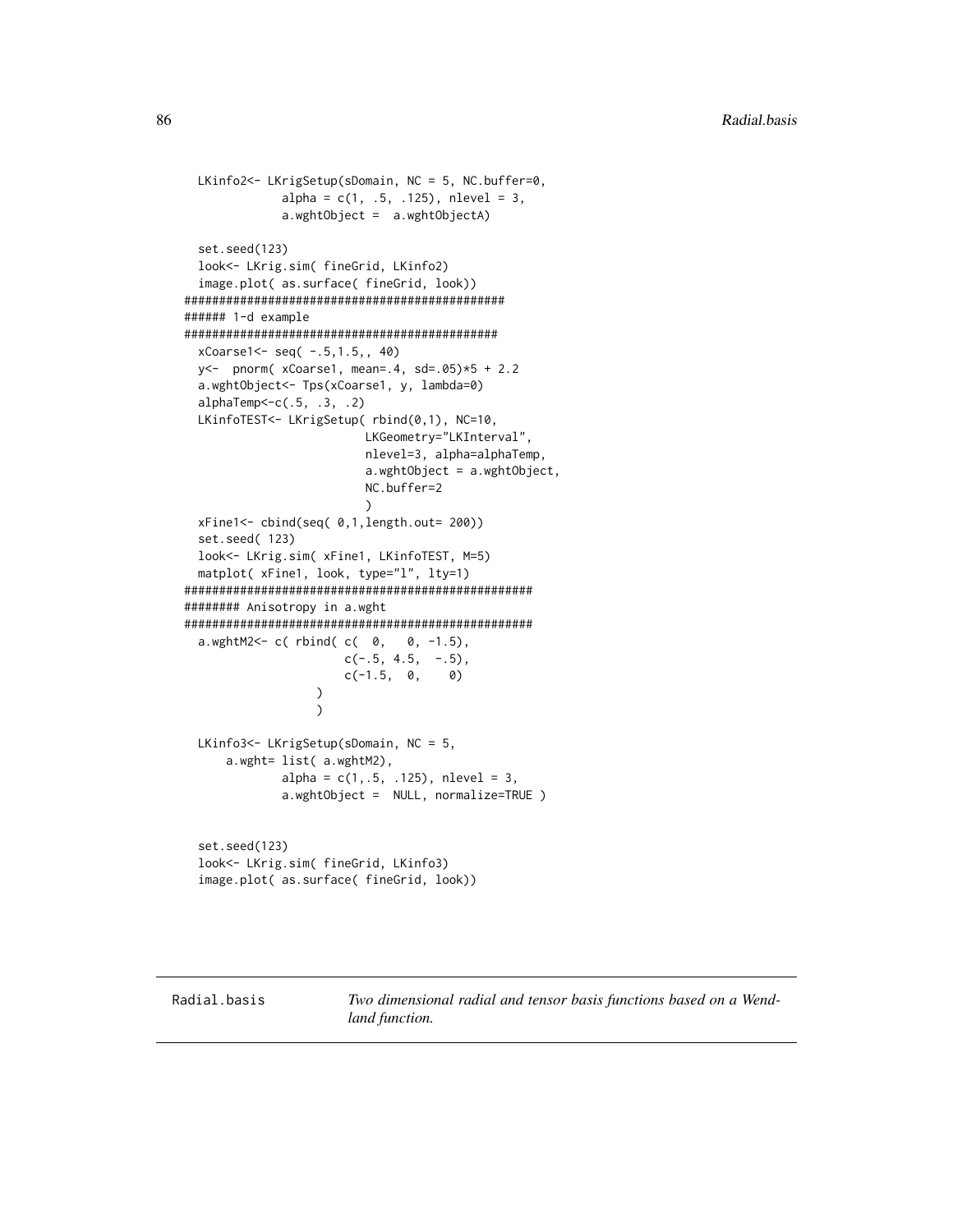#### Radial.basis 87

#### Description

Two dimensional radial basis and tensor functions based on a Wendland function and using sparse matrix format to reduce the storage.

# Usage

```
Radial.basis(x1, centers, basis.delta, max.points = NULL,
                  mean.neighbor = 50,
                  BasisFunction = "WendlandFunction",
                  distance.type = "Euclidean",
                        verbose = FALSE)
Tensor.basis(x1, centers, basis.delta, max.points = NULL, mean.neighbor = 50,
```

```
BasisFunction = "WendlandFunction", distance.type = "Euclidean")
```
WendlandFunction(d)

triWeight(d)

# Arguments

| x1            | A matrix of locations to evaluate the basis functions. Each row of x1 is a loca-<br>tion.                                                                                                                                                                 |
|---------------|-----------------------------------------------------------------------------------------------------------------------------------------------------------------------------------------------------------------------------------------------------------|
| centers       | A matrix specifying the basis function centers.                                                                                                                                                                                                           |
| d             | A vector of distances.                                                                                                                                                                                                                                    |
| basis.delta   | A vector of scale parameters for the basis functions.                                                                                                                                                                                                     |
| max.points    | Maximum number of nonzero entries expected for the returned matrix.                                                                                                                                                                                       |
| distance.type | The distance metric. See LKrigDistance for details.                                                                                                                                                                                                       |
| mean.neighbor | Average number of centers that are within delta of each x1 location. For centers<br>on a regular grid this is often easy to estimate.                                                                                                                     |
| BasisFunction | A function that will take a nonnegative argument and be zero outside $[0,1]$ . This<br>is applied to distance(s) to generate the basis functions. For tensor basis func-<br>tions, the function is applied to the distance components for each dimension. |
| verbose       | Print out debugging information if TRUE.                                                                                                                                                                                                                  |

#### Details

This function finds the pairwise distances between the points x1 and centers and evaluates the function RadialBasisFunction at these distances scaled by delta. In most applications delta is constant, but a variable delta could be useful for lon/lat regular grids. The Wendland function is for 2 dimensions and smoothness order 2. See WendlandFunction for the polynomial form. This code has a very similar function to the fields function wendland.cov.

In pseudo R code for delta a scalar Radial.basis evaluates as

BigD<- rdist( x1,centers) WendlandFunction(BigD/basis.delta)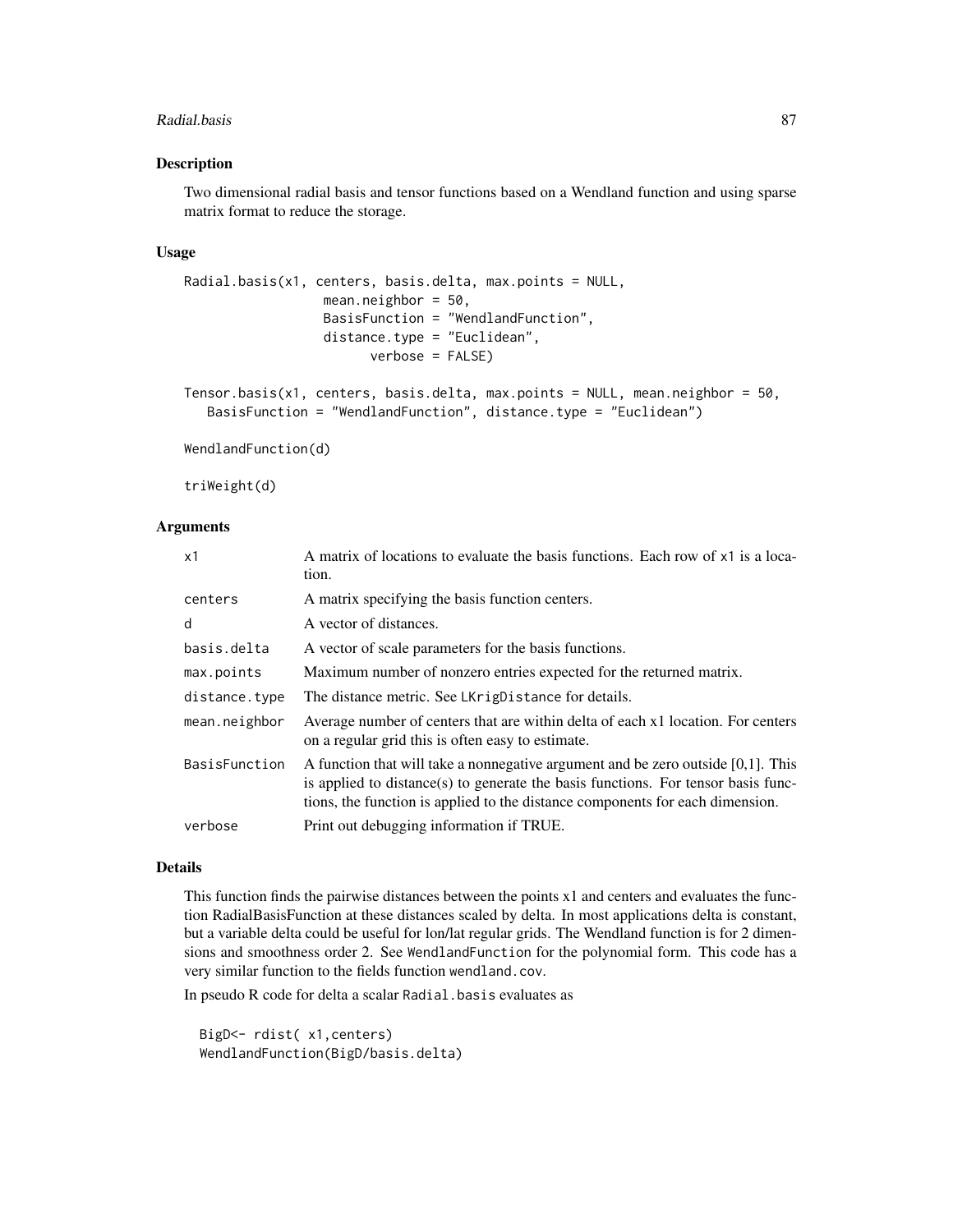The actual code uses a FORTRAN subroutine to search over distances less than delta and also returns the matrix in sparse format.

The function Tensor.basis has similar function as the radial option. The main difference is that a slightly different distance function is used to return the component distances for each dimension. In pseudo R code for delta a scalar and for just two dimensions Tensor.basis evaluates as

```
BigD1<- rdist( x1[,1],centers[,1])
BigD2<- rdist( x1[,2],centers[,2])
WendlandFunction(BigD1/basis.delta) *WendlandFunction(BigD1/basis.delta)
```
The function LKrig.cyl transforms coordinates on a cylinder, e.g. lon/lat when taken as a Mercator projection, and returns the 3-d coordinates. It is these 3-d coordinates that are used to find distances to define the radial basis functions. For points that are close this "chordal" type distance will be close to the geodesic distance on a cylinder but not identical.

#### Value

For Wendland. basis a matrix in sparse format with number of rows equal to  $\text{arrows}(x1)$  and columns equal to nrow(center).

#### Author(s)

Doug Nychka

#### See Also

LKrig.basis

#### Examples

```
set.seed(12)
x<- cbind( runif(100), runif(100))
center <- expand.grid( seq( 0,1,5), seq(0,1,5))
# coerce to matrix
center<- as.matrix(center)
 PHI1<- Radial.basis(x, center, basis.delta = .5)
 PHI2<- Tensor.basis( x, center, basis.delta = .5 )
# similarity of radial and tensor product forms
 plot( c(0,1.1), c(0,1.1), type="p")
 for( k in 1:25){
points( PHI1[,k], PHI2[,k])
}
# LKrig with a different radial basis function.
#
 data(ozone2)
 x<-ozone2$lon.lat
 y<- ozone2$y[16,]
# Find location that are not 'NA'.
# (LKrig is not set up to handle missing observations.)
```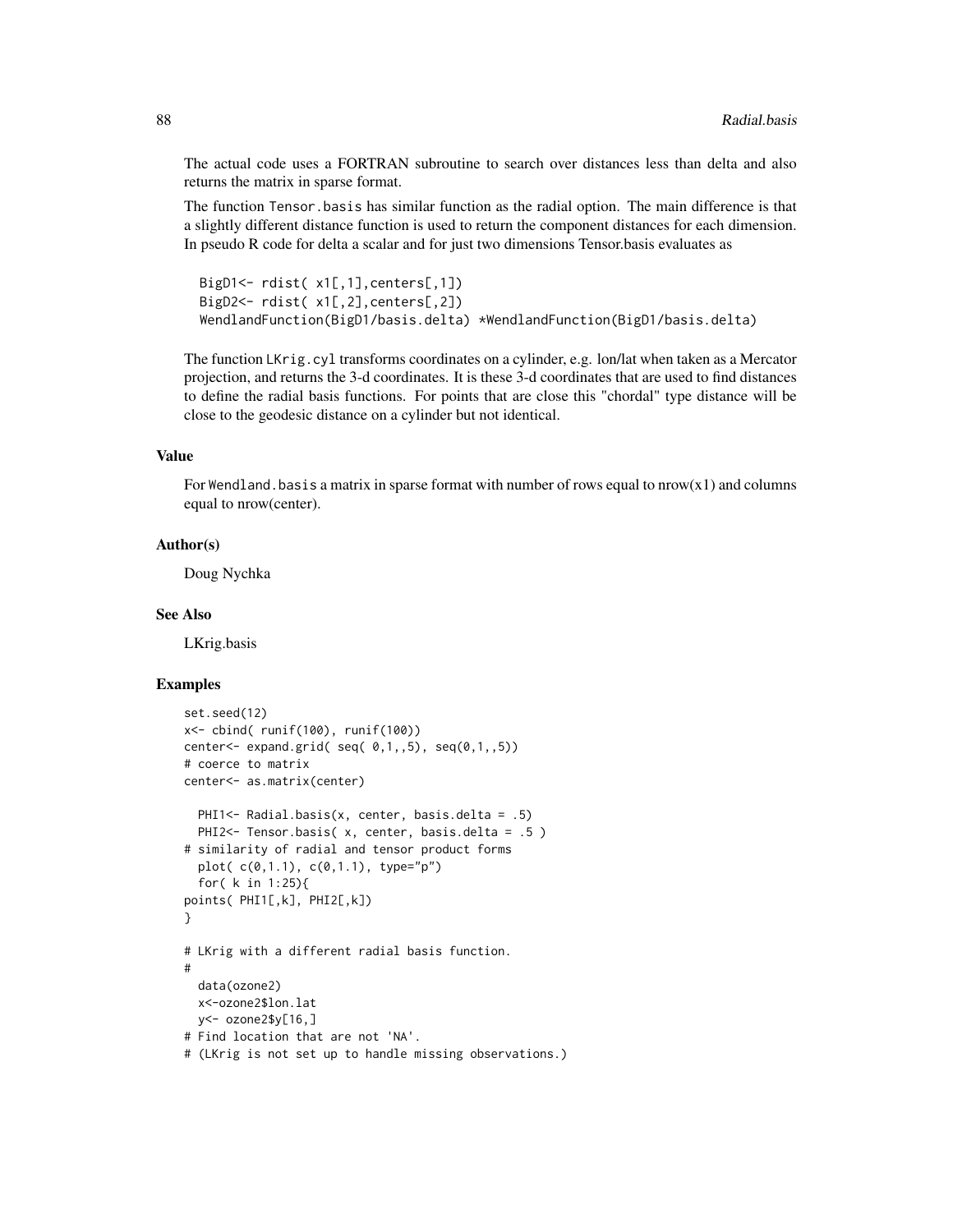# <span id="page-88-0"></span>registeredFORTRAN 89

```
good \leq - !is.na( y)
x < -x[good, ]y<- y[good]
obj<- LKrig(x,y,NC=30,nlevel=1, alpha=1, lambda=.01, a.wght=5)
obj1<- LKrig(x,y,NC=30,nlevel=1, alpha=1,
  lambda=.01, a.wght=5, BasisFunction="triWeight", overlap=1.8)
```
registeredFORTRAN *Internal FORTRAN routines for working with grids and finding distances.*

# Description

These are objects of class FortranRoutine and also [NativeSymbolInfo](#page-0-0) They provide information for compiledfunctions called with .Call, or .Fortran. Ordinarily one would not need to consult these and they are used to make the search among dynamically loaded libraries ( in particular the fields library ) have less ambiguity and also be faster. These are created when the package/library is loaded are have their definitions from the compliation of init.c in the package source (src) directory.

#### Format

The format is a list with components:

name The (registration ?) name of the C function.

address See [NativeSymbolInfo.](#page-0-0)

dll Dynamically linked library information.

numParameters Number of calling arguments in function.

#### Details

Registered routines are

- findnorm Finds marginal variance quickly for the case of a rectangular lattice, a specific Wendland basis, and constant a.wght at a given level. Called from LKRectangleFastNormalization
- lkdist Euclidean distance between two sets of coordinates but restricted to a maximum distance.Called from LKDist.
- lkdistcomp Same as lkdist but returns the component distances for each coordinate.Called by LKDistComponents
- lkdistgrid Finds all distances in x1 that are within delta of a set of grid points. Results are returned in the row, column, value sparse matrix format.called from LKDistGrid

lkdistgridcomp Same as lkdistgrid but the component distances are found for each coordinate.LKDistGridComponents

See package\_native\_routine\_registration\_skeleton for the utility used to create these data objects.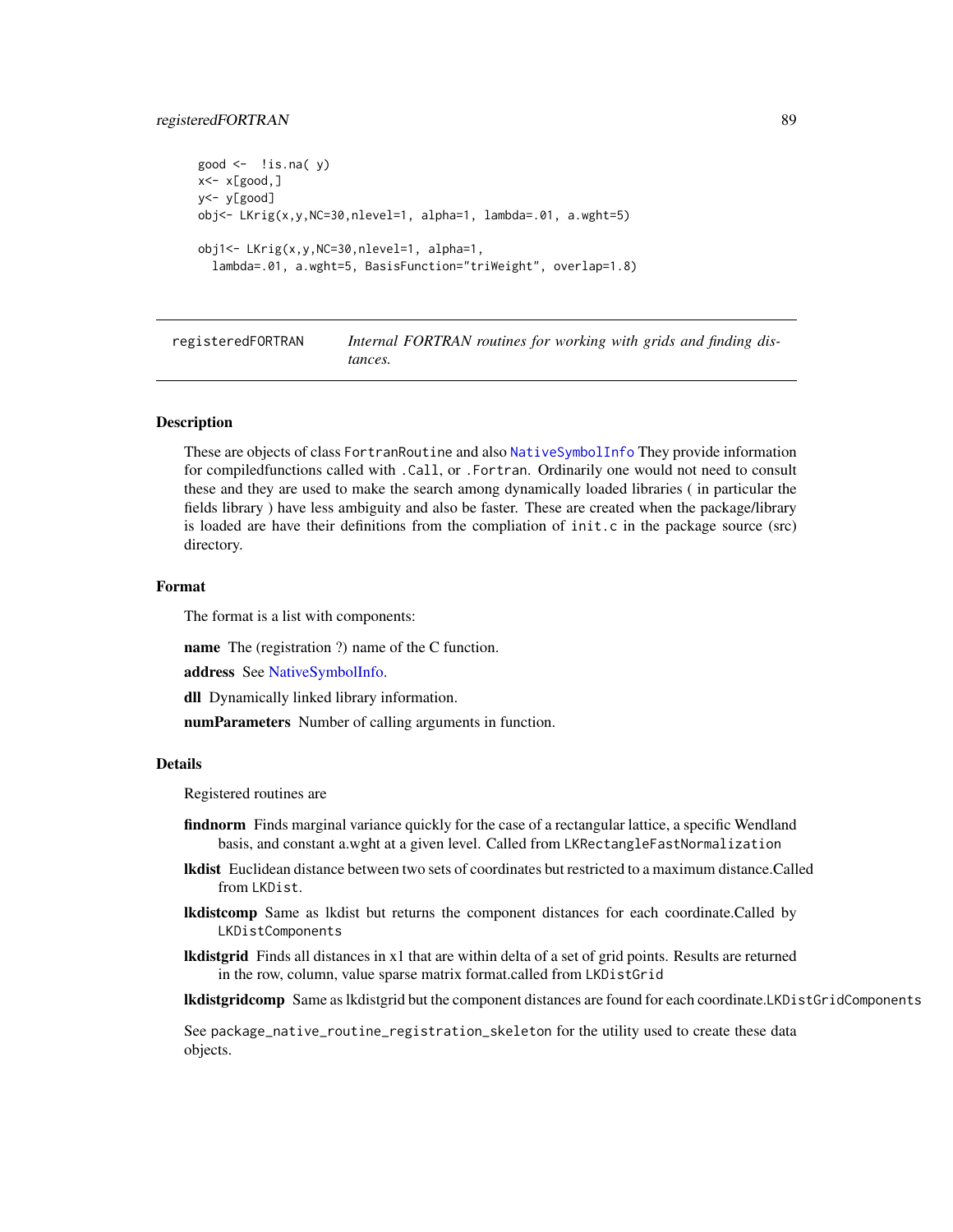#### <span id="page-89-0"></span>References

For background on registering C, C++ and Fortran functions see 5.4 of Writing R Extensions. See <http://r.789695.n4.nabble.com/Registration-of-native-routines-td4728874.html> for additional dicsussion of code registration.

## Examples

print(lkdistgridcomp)

setDefaultsLKinfo *Method for including default information in the LKinfo object.*

# Description

This method is used to define the various parts of the LatticeKrig model by including specific components in the LKinfo object. The specific instance of the function that is used depends on the geometry that has been specified. Typically one would would not need to use this method for a new geometry.

# Usage

```
setDefaultsLKinfo(object, ...)
## Default S3 method:
setDefaultsLKinfo(object, ...)
## S3 method for class 'LKRectangle'
setDefaultsLKinfo(object, ...)
## S3 method for class 'LKBox'
setDefaultsLKinfo(object, ...)
## S3 method for class 'LKRing'
setDefaultsLKinfo(object, ...)
## S3 method for class 'LKCylinder'
setDefaultsLKinfo(object, ...)
## S3 method for class 'LKInterval'
setDefaultsLKinfo(object, ...)
## S3 method for class 'LKSphere'
setDefaultsLKinfo(object,...)
```
#### Arguments

| object   | An object of class LKinfo.                 |
|----------|--------------------------------------------|
| $\cdots$ | Additional arguments to a specific method. |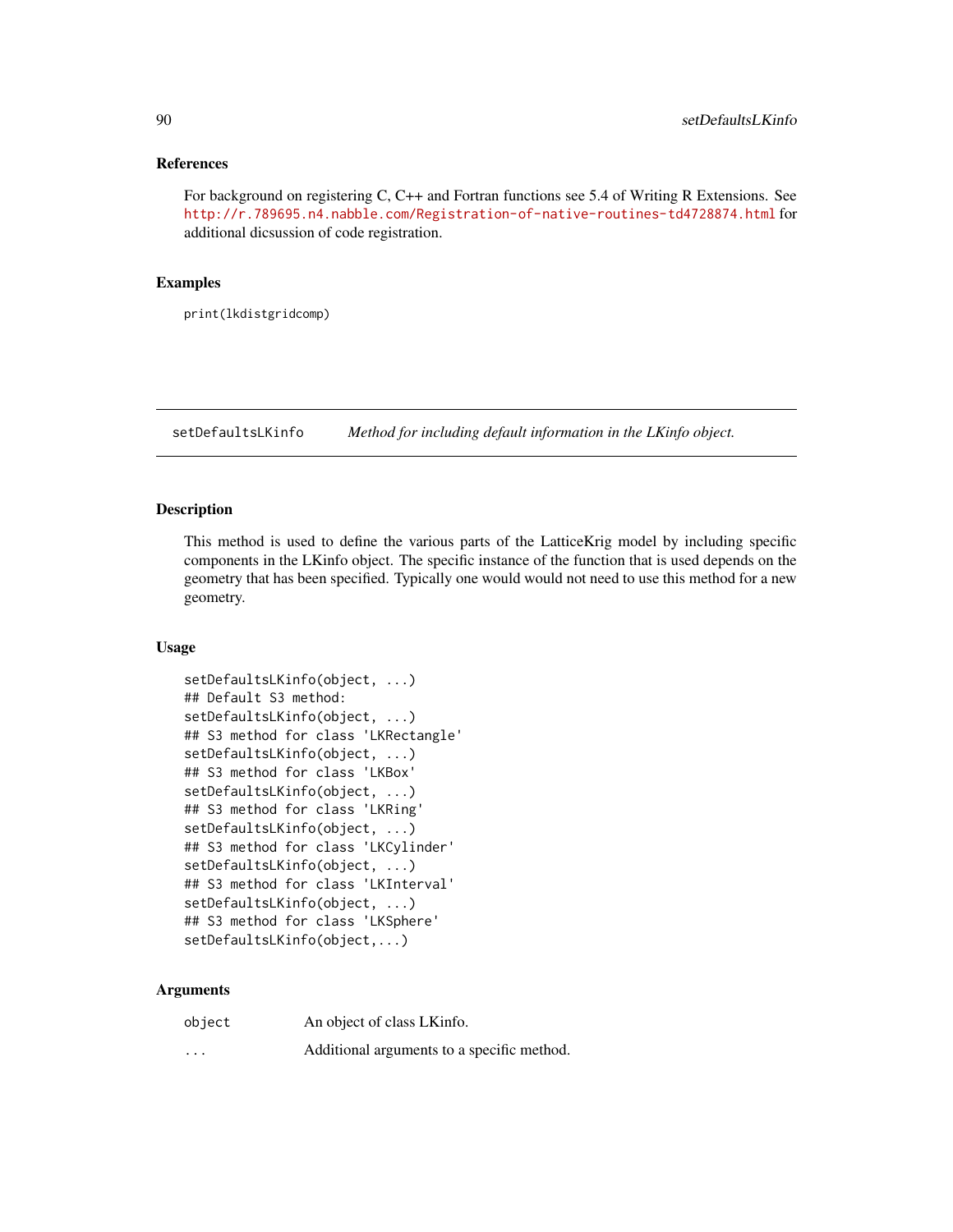#### <span id="page-90-0"></span>Details

This method is used to include some default settings or components in the LKinfo object and is called from LKrigSetup with the initial (or partial) LKinfo list that is formed from the information passed by the user to LKrigSetup.

In creating a new geometry this method is not required but can be used to include convenient default values and also some checks on the arguments passed to LKrigSetup. Often there are several arguments for a geometry that make sense to set to simplify the use or to avoid bad things ....

For the LKRing geometry the defaults values follow the logic:

- alpha set to 1.0 if not specified and nlevel is 1
- a.wght set to 4.01 if not specified.
- the fixed part of the model (fixedFunction) uses the function LKrigPeriodicFixedFunction which insures the first component is periodic.
- the transformation matrix, V has the default diag( $c(1,1)$ ). Also in this function if V[1,1] is not 1 then an error is given.

For the LKSphere geometry the defaults values follow the logic:

- alpha set to 1.0 if not specified and nlevel is 1
- a.wght set to 6.01 if not specified.
- the fixed part of the model (fixed Function) just includes a constant ( $m=1$ )
- Default distance function is great circle distance, with sphere radius of 1.0.

#### Author(s)

Doug Nychka

#### See Also

[LKrigSetup](#page-71-0)

Spatial models for data on spherical regions. *Geometries to represent 2-d and 3-d spherical data.*

# **Description**

These models include a completely sphericial geometry based on a nearly regular node layout on the sphere. Also a simpler and perhaps more efficient versions are implemented where the first coordinate is periodic in the interval [0,360] and the remaining coordinates are regular (Euclidean). This might be used to approximate a section of spherical data that excludes the polar caps. These approximations are useful because one can take advantage of faster methods based on rectangular grids rather the more complex grids on a sphere. The disadvantage is that the mapping from these coordinates to the sphere is distorted as one gets close to the poles.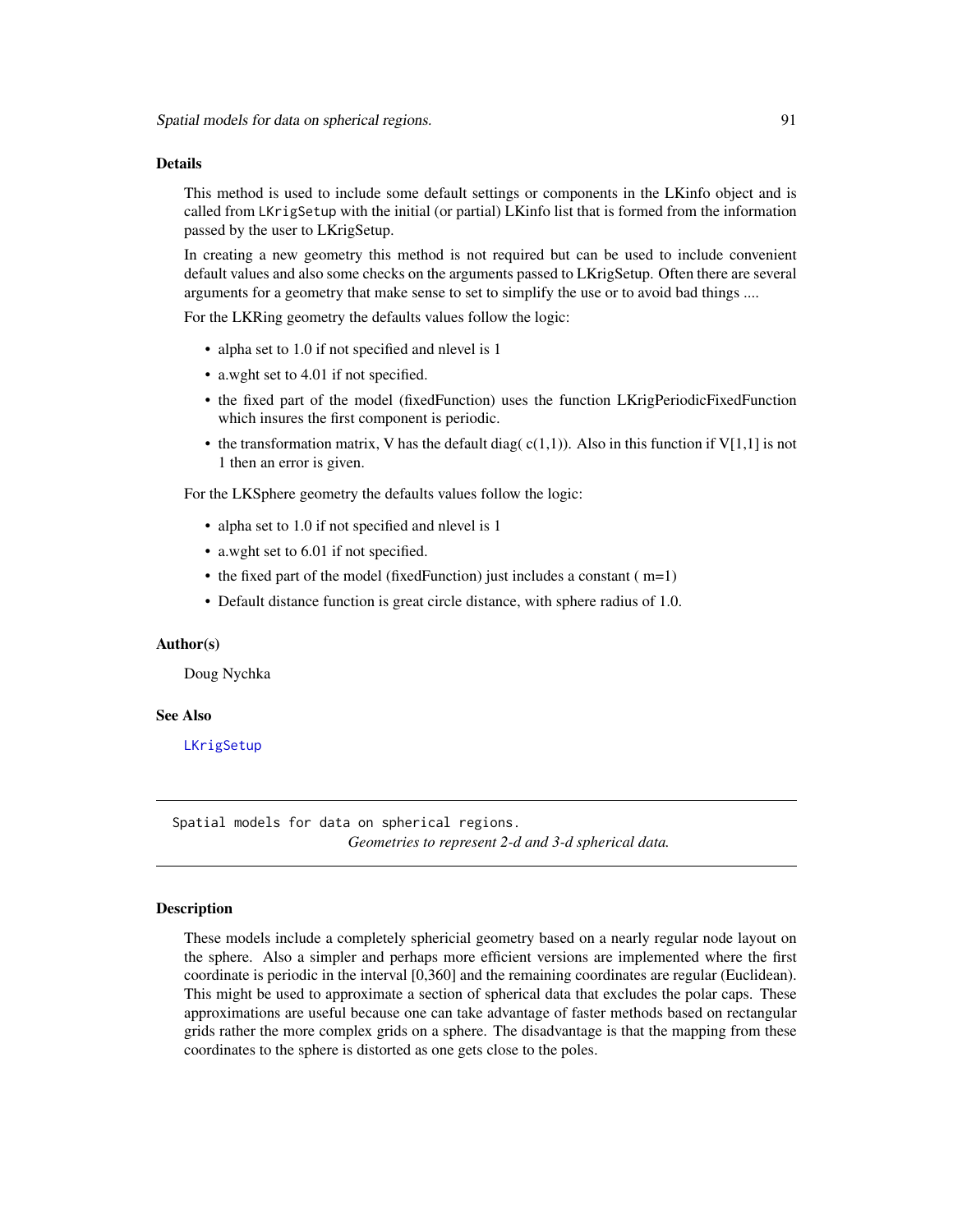#### <span id="page-91-0"></span>Details

These geometries are specified with the LKGeometry argument either in LKrigSetup or LatticeKrig. The first coordinate is longitude either from [0,360] or [-180,180] and the second is lattiude [-90, 90].

They each have the four specific methods: LKrigLatticeCenters, LKrigSAR, LKrigSetupLattice, setDefaultsLKinfo and the source code is consolidated in the source files ModelRing.R and ModelCylinder.R in the R subdirectory of this package source. For the spherical grid the a.wght is handled a but differently please read the note below.

LKSphere Recall that the core of the LatticeKrig model is the placement of the basis function centers and how the spatial autoregression is constructed from these node locations. Here the centers are generated according to a multiresolution based on the triangles from an Icsohedron. [IcosohedronGrid](#page-4-0) creates a grid by taking the first level as the 12 points from a regular icsohedron. The subsequent levels generate a finer set of points by subdividing each triangular face into 4 new triangles. The three new mid points from the subdivision are added to the previous nodes to give the new level of resolution. The triangles tend to roughly equilateral and so the nodes will tend to be roughly equally spaced . **NOTE:** Because the distances between nodes are not perfectly equally spaced and nearest neighbors can be either 5 or 6 some adjustment is made to the weights when forming the SAR matrix. The net result is that it makes more sense to have the off diagonal rows sum to 1 and so the a.wght must be greater than 1.0 for a stationary model.

See the help file on link{IcosohedronFaces} for code on visualzing these. The first 12 centers will have 5 close neighbors and remaining centers will have 6. Currently the SAR weights are equal among all the neighbors and the a.wght parameter is adjusted by a.wght  $\leq -$  (a.wght  $-$  6) + 5 for these locations. The basis functions have their default as using great circle distance to determine the values between the center and other points. Because the distances between centers are not equal some adjustment is made to the delta parameter for the basis function support. The NC parameter in this geometry is the beginning resolution level. Currently the number of basis functions in each level are

| Level                                                        |  |  | 1 2 3 4 5 6 7 8 |  |
|--------------------------------------------------------------|--|--|-----------------|--|
| Number Basis functions 12 42 162 642 2562 10242 40962 163842 |  |  |                 |  |

So if NC=2 and nlevel=3 there will be a total of  $42 + 162 + 642 = 846$  basis functions in the model.

LKRing This model follows the Mercator projection for a sphere where longitude and latitude are treated as Euclidean coordinates except that longitude is periodic. So the actual coordinates represent the surface of cylinder which is one way of visualizing the Mercator projection. To keep things simple the first coordinate is essentially hardwired to be in the scale of degrees (sorry for all you fans of radians) and wrapping 0 to 360 ( or periodic in [-180,180]). It is important to scale the second coordinate in this geometry to be comparable in spatial scale to degrees (use the V argument in LKrigSetup). However, if the second coordinate can be interpreted as a latitude it is often reasonable to assume the spatial scales are the same in these two coordinates.

Note this geometry can also be used to represent an equatorial section of a spherical volume. Here the first coordinate is longitude but the second can be interpreted as a radius from the sphere's center. This is a case where care needs to taken to scale the radial component to make sense with the degrees in the first.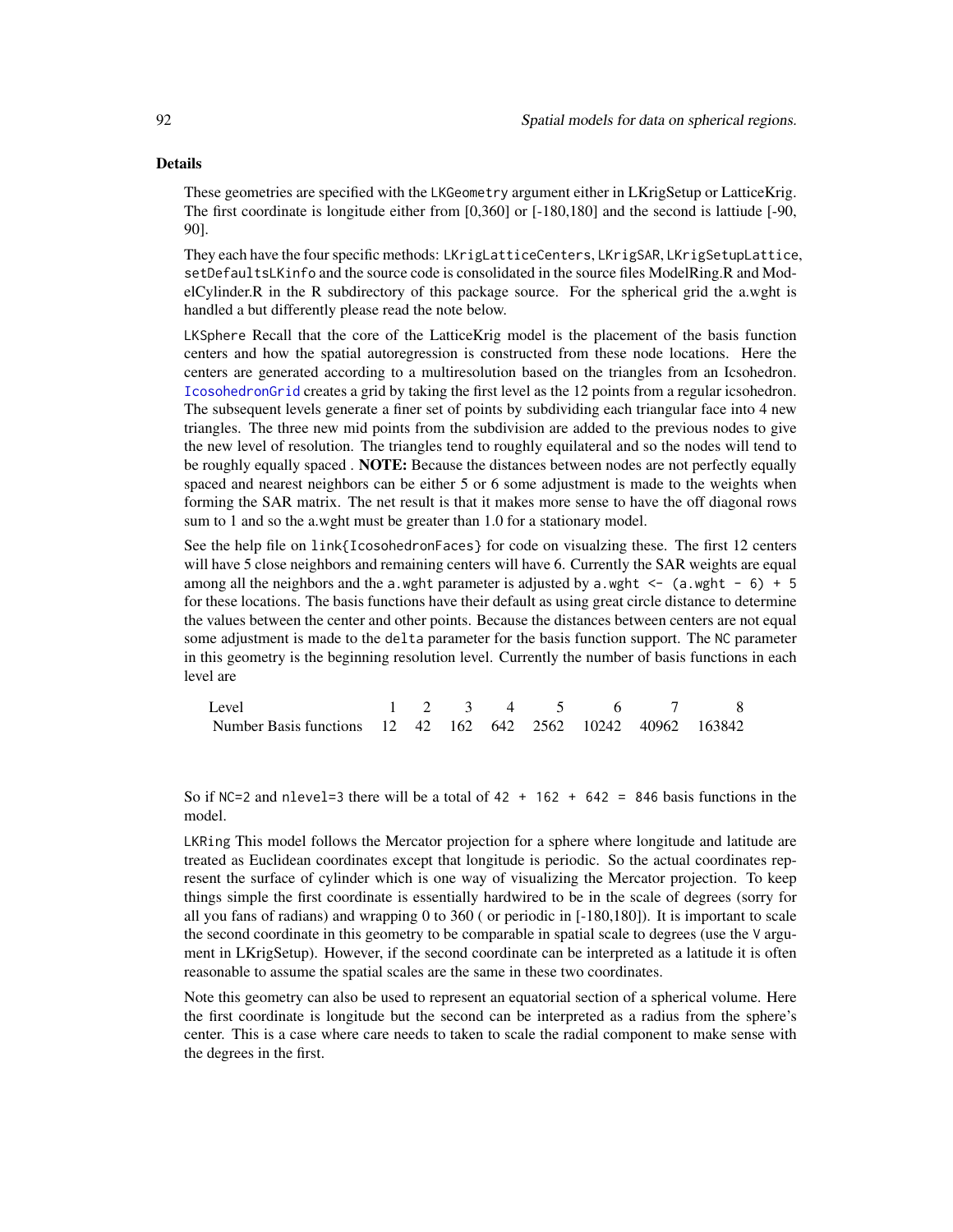<span id="page-92-0"></span>LKCylinder This is just the three dimensional extension of LKRing with the first coordinate being periodic in (0,360) and the remaining two treated as Euclidean

The periodicity in the first coordinate is implemented in two places. First in setting up the spatial autoregression (SAR) weights, the weights reflect the wrapping. Second in finding distances between coordinates the nodes in the lattice has the first coordinate tagged as being periodic. Specifically in LKrigSetupLattice the gridList for each lattice has an attribute vector that indicates which coordinates are periodic. This information is used in the distance function LKrigDistance when called with arguments of a matrix and a gridList.

Why is this so complicated? This structure is designed around the fact that one can find the pairwise distance matrix quickly between an arbitrary set of locations and a rectangular grid (a gridList object in this package). The grid points within a delta radius of an arbitrary point can be found by simple arithmetic and indexing. Because these two geometries have regular lattice spacings is it useful to exploit this. See [LKrigDistance](#page-66-1) for more details about the distance function.

Finally, we note that for just patches of the sphere one can use the usual LKRectangle geometry and change the distance function to either chordal or great circle distance. This gives a different approach to dealing with the inherent curvature but will be awkward as the domain is close to the poles.

# Author(s)

Doug Nychka and Zachary Thomas

#### See Also

[LatticeKrig](#page-6-0), [LKrigSetup](#page-71-0), [LKrigSAR](#page-70-0), [LKrigLatticeCenters](#page-66-0)

# Examples

```
#
# fit the CO2 satellite data with a fixed lambda
# (use a very small and unrealistic number of basis functions and levels so example
# runs quickly)
data(CO2)
# to look at raw data: quilt.plot(CO2$lon.lat, CO2$y, nx=288, ny=165)
# NOTE: NC=1 is related to how grid for sphere is set up.
 LKinfo0<- LKrigSetup( CO2$lon.lat, NC=1 ,nlevel=2,
                       a.wght=6.1, alpha=c(1,.25),
                       LKGeometry="LKSphere" )
 # Use MLE for lambda found below
 obj0<- LKrig( CO2$lon.lat,CO2$y,LKinfo=LKinfo0, lambda=0.01068)
 surface(obj0, nx=288, ny=165)
 world( add=TRUE)
## Not run:
# estimate lambda ( should be 0.01068)
obj0B<- LatticeKrig( CO2$lon.lat,CO2$y,LKinfo=LKinfo0)
# a more serious model this uses about 3300 basis functions
LKinfo0<- LKrigSetup( CO2$lon.lat, NC=3 ,nlevel=3,
                       a.wght=6.1, alpha=c(1, .5, .25),
                       LKGeometry="LKSphere" )
```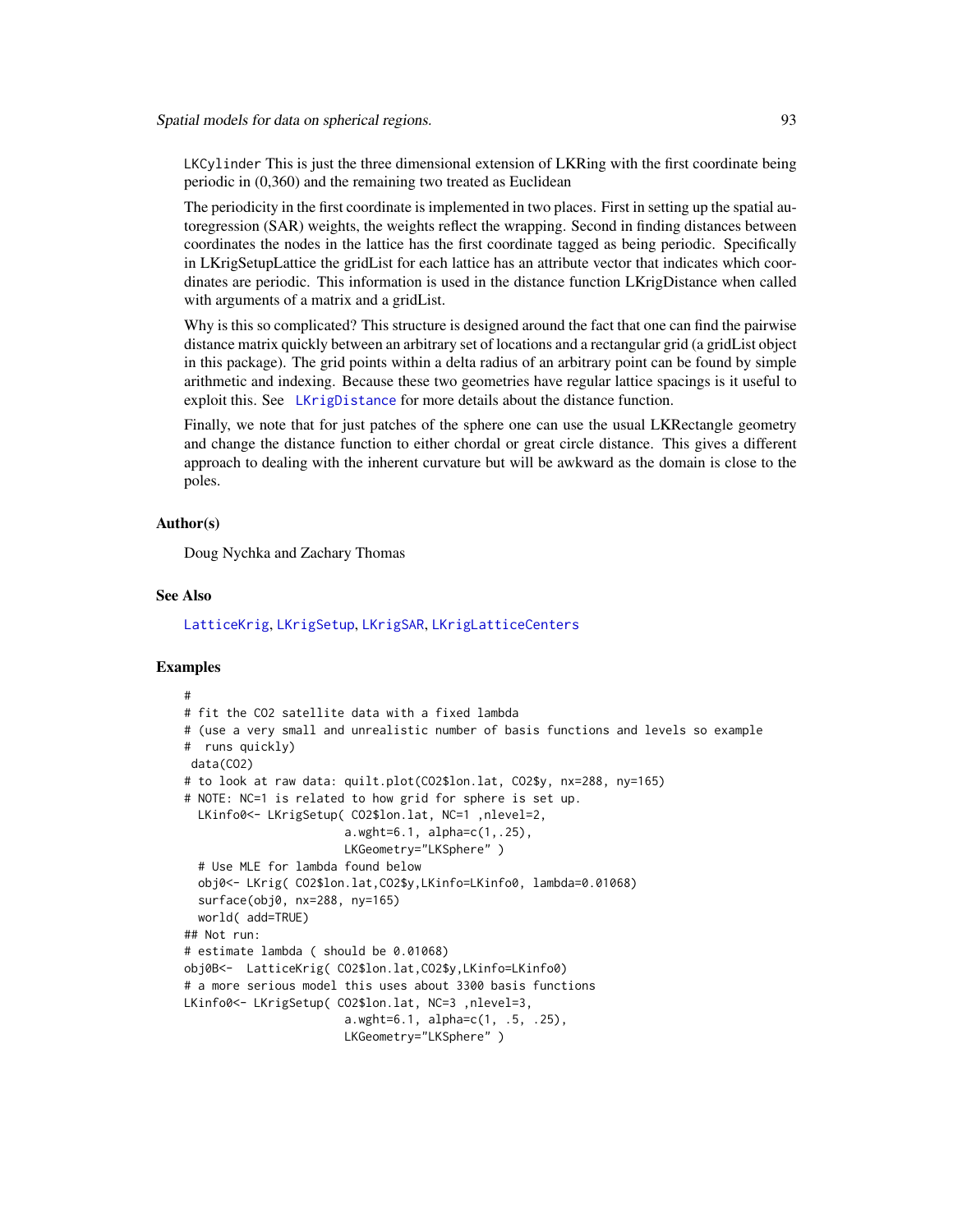```
obj0B<- LatticeKrig( CO2$lon.lat,CO2$y,LKinfo=LKinfo0)
# takes about 1 minute on a macbook air
# setting findAwght = TRUE takes about 8 minutes with
# lambda = 1.737 and a.wght = 15.8 (independence among basis coefficients)
## End(Not run)
# a more serious model
## Not run:
  LKinfo1<- LKrigSetup(CO2$lon.lat, NC=8 ,nlevel=1, lambda=.2,
                       a.wght=5, alpha=1,
                       LKGeometry="LKRing" )
  obj1<- LatticeKrig( CO2$lon.lat,CO2$y,LKinfo=LKinfo1)
# take a look:
surface( obj1)
world( add=TRUE)
## End(Not run)
# compare to fitting without wrapping
# LKinfo2<- LKrigSetup(CO2$lon.lat, NC=8 ,nlevel=1,
# lambda=.2, a.wght=5, alpha=1 )
# obj2<- LKrig( CO2$lon.lat,CO2$y,LKinfo=LKinfo2)
# not periodic in longitude:
# surface(obj2)
# a synthetic example and larger example
## Not run:
 set.seed(124)
 N<- 1e4
 NC < - 3x0<- matrix( rnorm(3*N), ncol=3)
 x0<- x0/ sqrt( rowSums( x0^2))
  x<- toSphere( x0 )
  # the true function for testing -- a bump at the direction alpha
  fun<- function(X){
   alpha<- c( .4,.2,1)
   alpha<- alpha/ sqrt( sum( alpha^2))
    4*( 1 + c(( X)%*%alpha) )^2
  }
  ytrue <- fun(x0)
  y<- ytrue + .05*rnorm( length(ytrue))
  xr=cbind( c(-180, 180), c(-90,90))
  # this defines about 3300 basis functions
  LKinfo1<- LKrigSetup( xr,
                       NC=NC, LKGeometry="LKSphere", a.wght=1.01,
                       nlevel=3, alpha = c(1.0, .5, .25)^2,
                        choleskyMemory=list(nnzR= 20E6),
                       normalize=FALSE)
  out<- LatticeKrig( x,y, LKinfo=LKinfo1)
surface( out)
```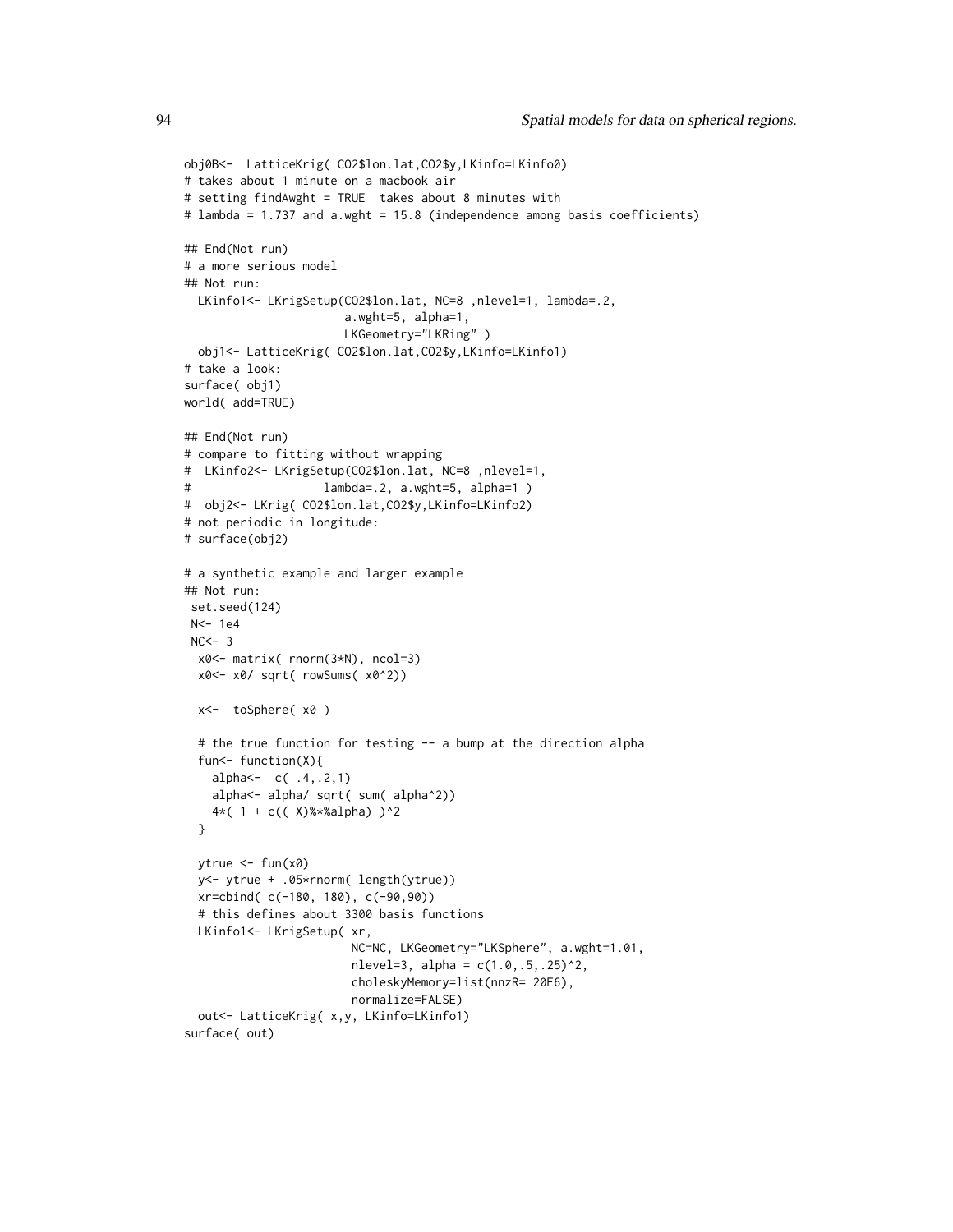Spatial models for data on spherical regions. 95

## End(Not run)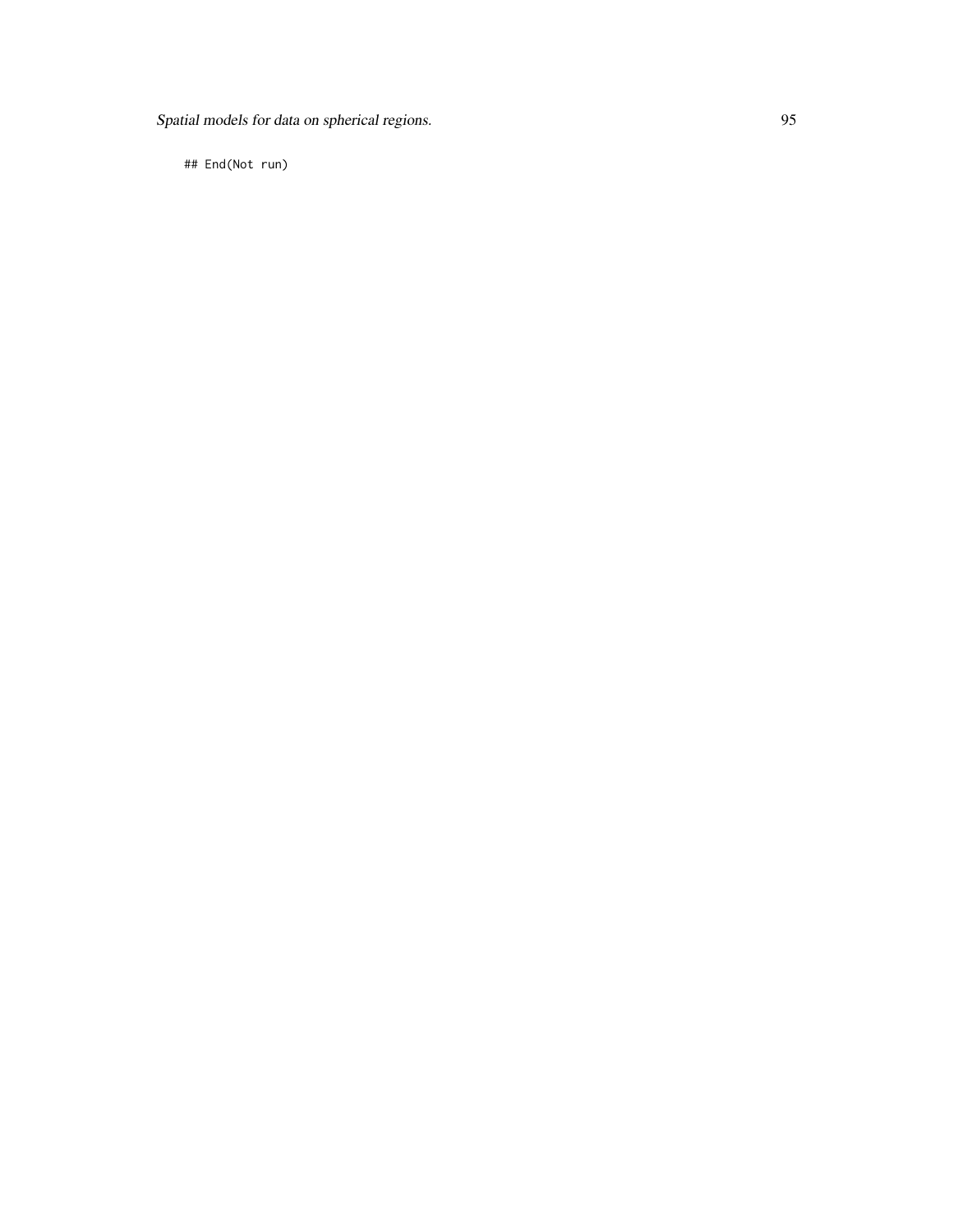# **Index**

∗Topic \textasciitildekwd1 directionCosines, [3](#page-2-0) ∗Topic \textasciitildekwd2 directionCosines, [3](#page-2-0) ∗Topic classes gridList-class, [4](#page-3-0) ∗Topic datasets registeredFORTRAN, [89](#page-88-0) ∗Topic methods LKrigDistance-methods, [67](#page-66-2) ∗Topic spatial IcosohedronGrid, [5](#page-4-1) LatticeKrig, [7](#page-6-1) LKDist, [15](#page-14-0) LKGeometry, [17](#page-16-1) LKinfoCheck, [20](#page-19-0) LKRectangle, [21](#page-20-0) LKrig, [24](#page-23-1) LKrig Internal, [40](#page-39-0) LKrig Miscellaneous Matrix Functions, [42](#page-41-0) LKrig.basis, [46](#page-45-0) LKrig.MLE, [54](#page-53-0) LKrig.sim, [62](#page-61-0) LKrigDefaultFixedFunction, [65](#page-64-0) LKrigDistance-methods, [67](#page-66-2) LKrigLatticeCenters, [67](#page-66-2) LKrigNormalizeBasis, [69](#page-68-0) LKrigSAR, [71](#page-70-1) LKrigSetup, [72](#page-71-1) LKrigSetupAlpha, [76](#page-75-1) LKrigSetupAwght, [78](#page-77-1) LKrigSetupLattice, [80](#page-79-0) Radial.basis, [86](#page-85-0) setDefaultsLKinfo, [90](#page-89-0) Spatial models for data on spherical regions., [91](#page-90-0)

choleskyMemory *(*LKrig*)*, [24](#page-23-1) convertIndexArray *(*LKrig Miscellaneous Matrix Functions*)*, [42](#page-41-0) convertIndexPeriodic *(*LKrig Miscellaneous Matrix Functions*)*, [42](#page-41-0) createLKrigObject *(*LKrig Internal*)*, [40](#page-39-0) dfind2d *(*LKrig Internal*)*, [40](#page-39-0) dfind3d *(*LKrig Internal*)*, [40](#page-39-0) directionCosines, [3](#page-2-0) expandMatrix *(*LKrig Miscellaneous Matrix Functions*)*, [42](#page-41-0) expandMatrix0 *(*LKrig Miscellaneous Matrix Functions*)*, [42](#page-41-0) expandMList *(*LKrig Miscellaneous Matrix Functions*)*, [42](#page-41-0) findnorm *(*registeredFORTRAN*)*, [89](#page-88-0) grid2Index *(*LKrig Miscellaneous Matrix Functions*)*, [42](#page-41-0) gridList *(*gridList-class*)*, [4](#page-3-0) gridList-class, [4](#page-3-0) gridListInfo *(*gridList-class*)*, [4](#page-3-0) IcosohedronFaces *(*IcosohedronGrid*)*, [5](#page-4-1) IcosohedronGrid, [5,](#page-4-1) *[92](#page-91-0)* LambdaAwghtObjectiveFunction *(*LKrig.MLE*)*, [54](#page-53-0) LatticeKrig, [7,](#page-6-1) *[23](#page-22-0)*, *[58](#page-57-0)*, *[93](#page-92-0)* LatticeKrigEasyDefaults *(*LKrigSetup*)*, [72](#page-71-1) LKArrayShift *(*LKrig Miscellaneous Matrix Functions*)*, [42](#page-41-0) LKBox, *[9](#page-8-0)* LKBox *(*LKGeometry*)*, [17](#page-16-1) LKCylinder, *[10](#page-9-0)* LKCylinder *(*Spatial models for data on spherical regions.*)*, [91](#page-90-0)

Awght2Omega *(*LKrig.MLE*)*, [54](#page-53-0)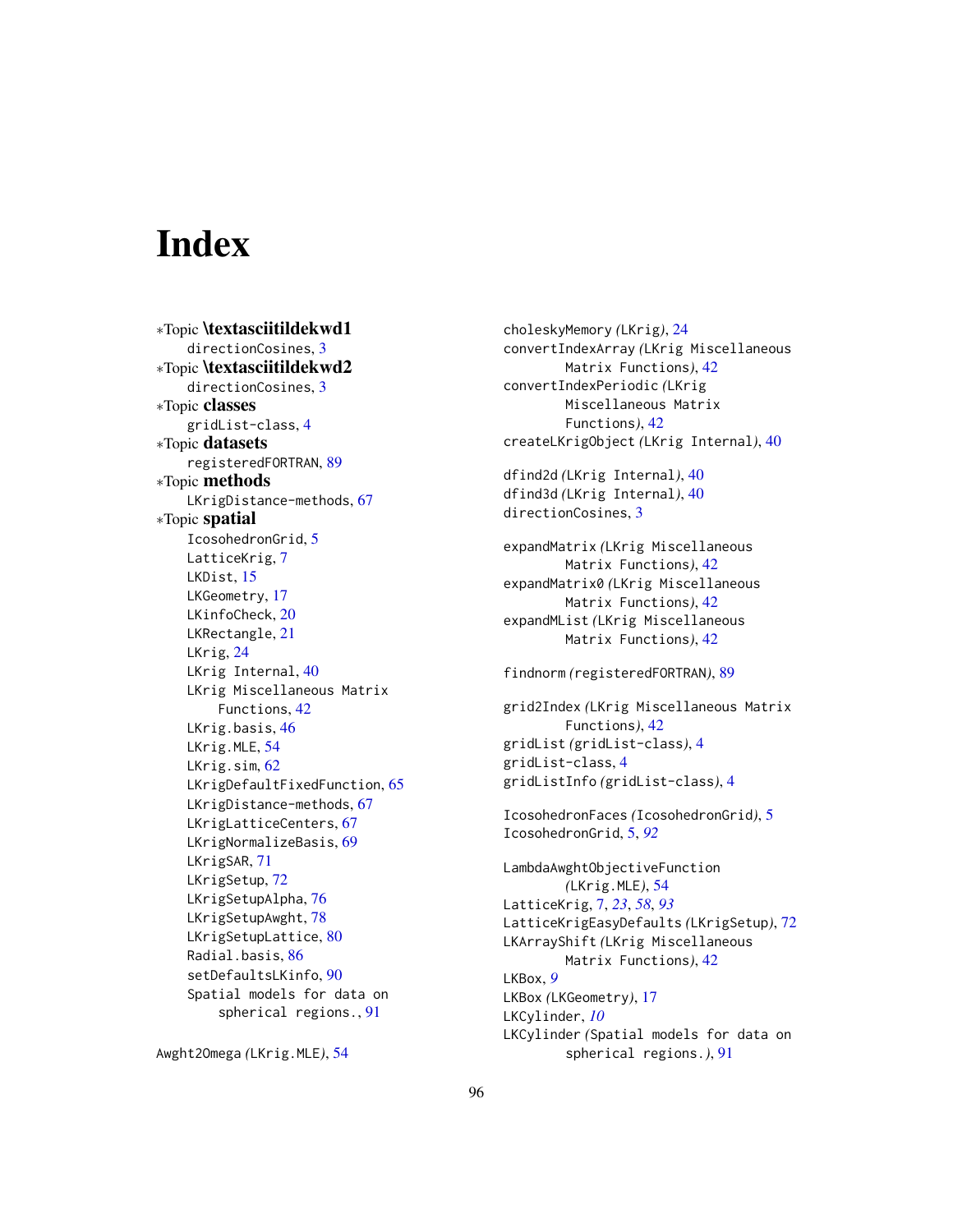# INDEX 97

LKDist, [15](#page-14-0) lkdist *(*registeredFORTRAN*)*, [89](#page-88-0) lkdistcomp *(*registeredFORTRAN*)*, [89](#page-88-0) LKDistComponents *(*LKDist*)*, [15](#page-14-0) LKDistGrid *(*LKDist*)*, [15](#page-14-0) lkdistgrid *(*registeredFORTRAN*)*, [89](#page-88-0) lkdistgridcomp *(*registeredFORTRAN*)*, [89](#page-88-0) LKDistGridComponents *(*LKDist*)*, [15](#page-14-0) LKGeometry, *[7](#page-6-1)*, *[10](#page-9-0)*, [17,](#page-16-1) *[23](#page-22-0)*, *[82](#page-81-1)* LKGridCheck *(*LKDist*)*, [15](#page-14-0) LKGridFindNmax *(*LKDist*)*, [15](#page-14-0) LKinfo, *[7](#page-6-1)* LKinfo *(*LKrigSetup*)*, [72](#page-71-1) LKinfoCheck, [20](#page-19-0) LKinfoUpdate *(*LKrigSetup*)*, [72](#page-71-1) LKInterval, *[9](#page-8-0)* LKInterval *(*LKGeometry*)*, [17](#page-16-1) LKRectangle, *[9](#page-8-0)*, *[17](#page-16-1)*, [21](#page-20-0) LKRectangleSetupNormalization *(*LKrigNormalizeBasis*)*, [69](#page-68-0) LKrig, *[8,](#page-7-0) [9](#page-8-0)*, *[23](#page-22-0)*, [24,](#page-23-1) *[40](#page-39-0)*, *[47](#page-46-0)*, *[58](#page-57-0)*, *[69](#page-68-0)*, *[77](#page-76-0)*, *[79](#page-78-0)* LKrig Internal, [40](#page-39-0) LKrig Miscellaneous Matrix Functions, [42](#page-41-0) LKrig.basis, [46,](#page-45-0) *[68,](#page-67-0) [69](#page-68-0)* LKrig.coef *(*LKrig Internal*)*, [40](#page-39-0) LKrig.cov, *[9](#page-8-0)* LKrig.cov *(*LKrig.basis*)*, [46](#page-45-0) LKrig.cov.plot, *[9](#page-8-0)* LKrig.cyl *(*Radial.basis*)*, [86](#page-85-0) LKrig.lnPlike *(*LKrig Internal*)*, [40](#page-39-0) LKrig.lnPlikeOLD *(*LKrig Internal*)*, [40](#page-39-0) LKrig.make.par.grid *(*LKrig.MLE*)*, [54](#page-53-0) LKrig.MLE, [54](#page-53-0) LKrig.precision, *[72](#page-71-1)* LKrig.precision *(*LKrig.basis*)*, [46](#page-45-0) LKrig.quadraticform *(*LKrig.basis*)*, [46](#page-45-0) LKrig.rowshift *(*LKrig Miscellaneous Matrix Functions*)*, [42](#page-41-0) LKrig.shift.matrix *(*LKrig Miscellaneous Matrix Functions*)*, [42](#page-41-0) LKrig.sim, [62](#page-61-0) LKrig.sim.conditional, *[7](#page-6-1)* LKrig.spind2spam *(*LKrig.basis*)*, [46](#page-45-0) LKrig.traceA *(*LKrig Internal*)*, [40](#page-39-0) LKrigCovWeightedObs *(*LKrig.basis*)*, [46](#page-45-0) LKrigDefaultFixedFunction, [65](#page-64-0)

LKrigDistance, *[93](#page-92-0)* LKrigDistance *(*LKrigDistance-methods*)*, [67](#page-66-2) LKrigDistance,matrix,gridList,numeric-method *(*LKrigDistance-methods*)*, [67](#page-66-2) LKrigDistance,matrix,matrix,numeric-method *(*LKrigDistance-methods*)*, [67](#page-66-2) LKrigDistance-methods, [67](#page-66-2) LKrigFindLambda *(*LKrig.MLE*)*, [54](#page-53-0) LKrigFindLambdaAwght *(*LKrig.MLE*)*, [54](#page-53-0) LKrigLatticeCenters, *[20](#page-19-0)*, [67,](#page-66-2) *[82](#page-81-1)*, *[93](#page-92-0)* LKrigLatticeScales *(*LKrigLatticeCenters*)*, [67](#page-66-2) LKrigMakewU *(*LKrig Internal*)*, [40](#page-39-0) LKrigMakewX *(*LKrig Internal*)*, [40](#page-39-0) LKrigMarginalVariance *(*LKrig.basis*)*, [46](#page-45-0) LKrigNormalizeBasis, *[19](#page-18-0)*, [69](#page-68-0) LKrigNormalizeBasisFast *(*LKrigNormalizeBasis*)*, [69](#page-68-0) LKrigNormalizeBasisFast.LKRectangle, *[19](#page-18-0)* LKrigPeriodicFixedFunction *(*LKrigDefaultFixedFunction*)*, [65](#page-64-0) LKrigSAR, *[20](#page-19-0)*, *[69](#page-68-0)*, [71,](#page-70-1) *[77](#page-76-0)*, *[79](#page-78-0)*, *[82](#page-81-1)*, *[93](#page-92-0)* LKrigSetup, *[7](#page-6-1)*, *[20](#page-19-0)*, *[69](#page-68-0)*, [72,](#page-71-1) *[77](#page-76-0)*, *[79](#page-78-0)*, *[82](#page-81-1)*, *[91](#page-90-0)*, *[93](#page-92-0)* LKrigSetupAlpha, [76,](#page-75-1) *[79](#page-78-0)* LKrigSetupAwght, *[69](#page-68-0)*, *[77](#page-76-0)*, [78](#page-77-1) LKrigSetupAwghtObject *(*LKrigSetupAwght*)*, [78](#page-77-1) LKrigSetupLattice, [80](#page-79-0) LKrigUnrollZGrid *(*LKrig Internal*)*, [40](#page-39-0) LKRing, *[10](#page-9-0)* LKRing *(*Spatial models for data on spherical regions.*)*, [91](#page-90-0) LKSphere, *[10](#page-9-0)* LKSphere *(*Spatial models for data on spherical regions.*)*, [91](#page-90-0) NativeSymbolInfo, *[89](#page-88-0)* nonstationaryModels, *[73](#page-72-0)*, *[79](#page-78-0)*, [82](#page-81-1) omega2Awght *(*LKrig.MLE*)*, [54](#page-53-0) predict.LKrig, *[7](#page-6-1)* predict.LKrig *(*LKrig*)*, [24](#page-23-1) predictLKrigFixedFunction *(*LKrigDefaultFixedFunction*)*, [65](#page-64-0) predictSE.LKrig *(*LKrig*)*, [24](#page-23-1) predictSurface.LKrig *(*LKrig*)*, [24](#page-23-1)